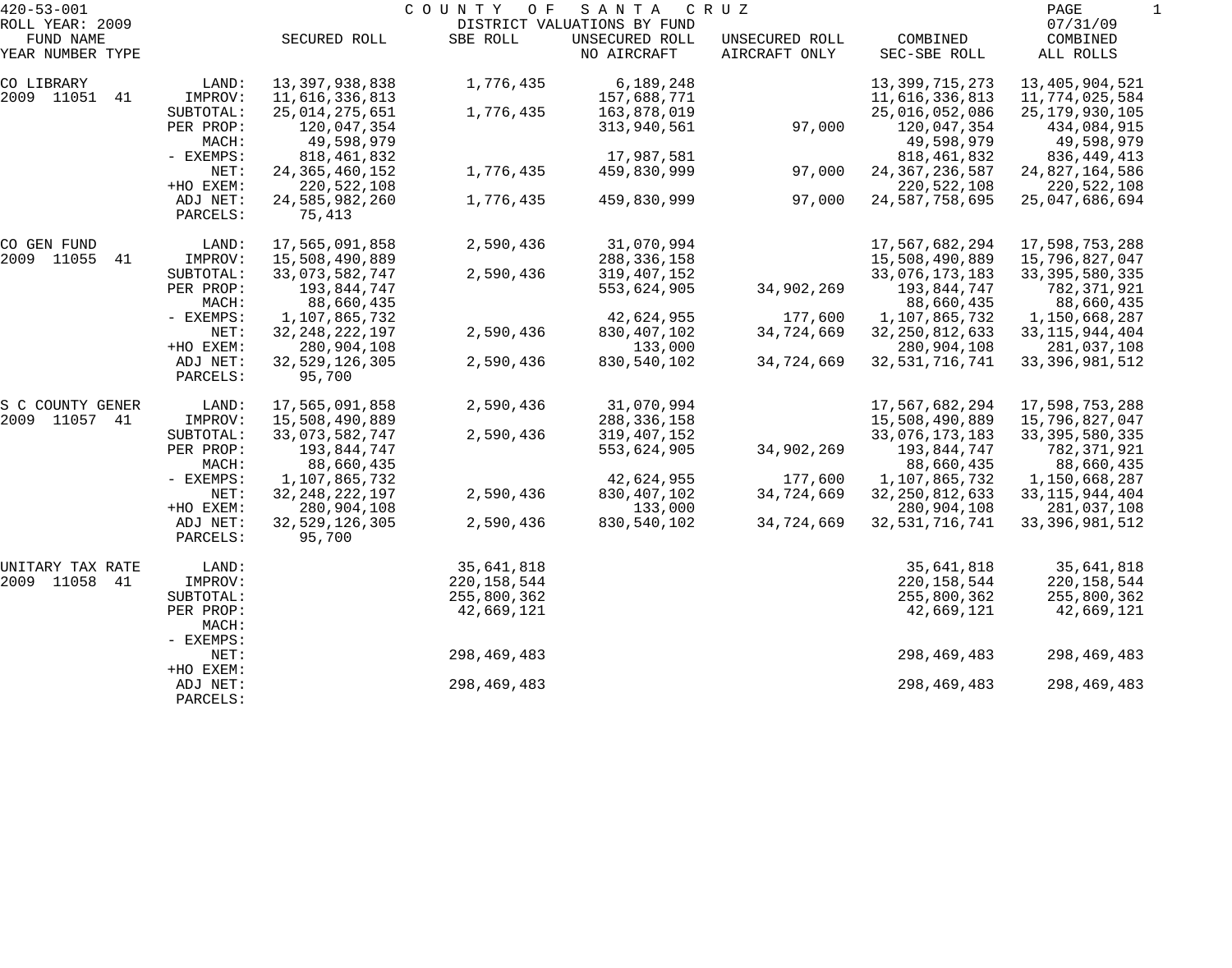| $420 - 53 - 001$<br>ROLL YEAR: 2009 |                                 | COUNTY<br>O F<br>S A N T A<br>C R U Z<br>DISTRICT VALUATIONS BY FUND |             |                               |                                 |                          | PAGE<br>07/31/09      |  |
|-------------------------------------|---------------------------------|----------------------------------------------------------------------|-------------|-------------------------------|---------------------------------|--------------------------|-----------------------|--|
| FUND NAME<br>YEAR NUMBER TYPE       |                                 | SECURED ROLL                                                         | SBE ROLL    | UNSECURED ROLL<br>NO AIRCRAFT | UNSECURED ROLL<br>AIRCRAFT ONLY | COMBINED<br>SEC-SBE ROLL | COMBINED<br>ALL ROLLS |  |
| UNITARY DEBT SER                    | LAND:                           |                                                                      | 37,185,617  |                               |                                 | 37,185,617               | 37, 185, 617          |  |
| 2009 11059<br>41                    | IMPROV:                         |                                                                      | 221,208,097 |                               |                                 | 221,208,097              | 221,208,097           |  |
|                                     | SUBTOTAL:                       |                                                                      | 258,393,714 |                               |                                 | 258,393,714              | 258,393,714           |  |
|                                     | PER PROP:<br>MACH:<br>- EXEMPS: |                                                                      | 43,406,147  |                               |                                 | 43,406,147               | 43,406,147            |  |
|                                     | NET:                            |                                                                      | 301,799,861 |                               |                                 | 301,799,861              | 301,799,861           |  |
|                                     | +HO EXEM:                       |                                                                      |             |                               |                                 |                          |                       |  |
|                                     | ADJ NET:<br>PARCELS:            |                                                                      | 301,799,861 |                               |                                 | 301,799,861              | 301,799,861           |  |
| RAILROAD UNITARY                    | LAND:                           |                                                                      | 1,543,799   |                               |                                 | 1,543,799                | 1,543,799             |  |
| 2009 11060<br>-41                   | IMPROV:                         |                                                                      | 1,049,553   |                               |                                 | 1,049,553                | 1,049,553             |  |
|                                     | SUBTOTAL:                       |                                                                      | 2,593,352   |                               |                                 | 2,593,352                | 2,593,352             |  |
|                                     | PER PROP:                       |                                                                      | 737,026     |                               |                                 | 737,026                  | 737,026               |  |
|                                     | MACH:<br>- EXEMPS:              |                                                                      |             |                               |                                 |                          |                       |  |
|                                     | NET:                            |                                                                      | 3,330,378   |                               |                                 | 3,330,378                | 3,330,378             |  |
|                                     | +HO EXEM:                       |                                                                      |             |                               |                                 |                          |                       |  |
|                                     | ADJ NET:<br>PARCELS:            |                                                                      | 3,330,378   |                               |                                 | 3,330,378                | 3,330,378             |  |
| CO FIRE                             | LAND:                           | 1,543,735,410                                                        | 237,475     | 1,435,341                     |                                 | 1,543,972,885            | 1,545,408,226         |  |
| 2009<br>23600<br>41                 | IMPROV:                         | 1,370,723,771                                                        |             | 21,382,712                    |                                 | 1,370,723,771            | 1,392,106,483         |  |
|                                     | SUBTOTAL:                       | 2,914,459,181                                                        | 237,475     | 22,818,053                    |                                 | 2,914,696,656            | 2,937,514,709         |  |
|                                     | PER PROP:                       | 15,412,013                                                           |             | 26, 427, 563                  | 19,000                          | 15,412,013               | 41,858,576            |  |
|                                     | MACH:                           | 39,748,673                                                           |             |                               |                                 | 39,748,673               | 39,748,673            |  |
|                                     | - EXEMPS:                       | 78,398,296                                                           |             | 4,292                         |                                 | 78,398,296               | 78,402,588            |  |
|                                     | NET:                            | 2,891,221,571                                                        | 237,475     | 49, 241, 324                  | 19,000                          | 2,891,459,046            | 2,940,719,370         |  |
|                                     | +HO EXEM:                       | 26,030,531                                                           |             |                               |                                 | 26,030,531               | 26,030,531            |  |
|                                     | ADJ NET:<br>PARCELS:            | 2,917,252,102<br>9,285                                               | 237,475     | 49, 241, 324                  | 19,000                          | 2,917,489,577            | 2,966,749,901         |  |
| SALSIPUEDES SNTA                    | LAND:                           | 59,652,667                                                           |             | 60,853                        |                                 | 59,652,667               | 59,713,520            |  |
| 76000<br>2009<br>44                 | IMPROV:                         | 67,883,193                                                           |             | 151,801                       |                                 | 67,883,193               | 68,034,994            |  |
|                                     | SUBTOTAL:                       | 127,535,860                                                          |             | 212,654                       |                                 | 127,535,860              | 127,748,514           |  |
|                                     | PER PROP:                       | 534,616                                                              |             | 870,545                       |                                 | 534,616                  | 1,405,161             |  |
|                                     | MACH:                           | 42,301                                                               |             |                               |                                 | 42,301                   | 42,301                |  |
|                                     | - EXEMPS:                       | 15,030,253                                                           |             |                               |                                 | 15,030,253               | 15,030,253            |  |
|                                     | NET:                            | 113,082,524                                                          |             | 1,083,199                     |                                 | 113,082,524              | 114,165,723           |  |
|                                     | +HO EXEM:                       | 1,961,400                                                            |             |                               |                                 | 1,961,400                | 1,961,400             |  |
|                                     | ADJ NET:<br>PARCELS:            | 115,043,924<br>488                                                   |             | 1,083,199                     |                                 | 115,043,924              | 116,127,123           |  |
|                                     |                                 |                                                                      |             |                               |                                 |                          |                       |  |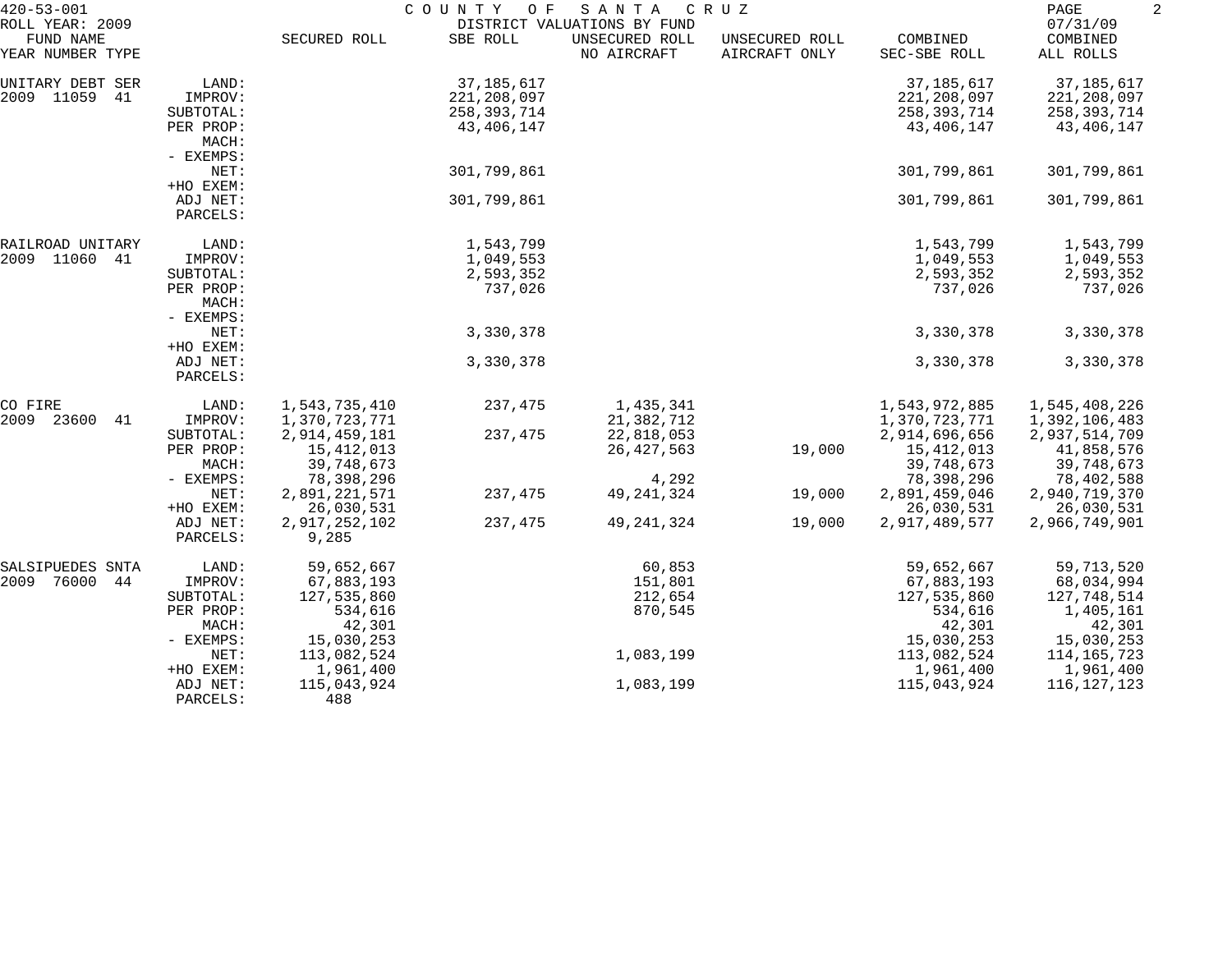| $420 - 53 - 001$                                 |                      |                        | COUNTY<br>SANTA<br>CRUZ<br>O F<br>DISTRICT VALUATIONS BY FUND |                               |                                 |                          |                                   |  |
|--------------------------------------------------|----------------------|------------------------|---------------------------------------------------------------|-------------------------------|---------------------------------|--------------------------|-----------------------------------|--|
| ROLL YEAR: 2009<br>FUND NAME<br>YEAR NUMBER TYPE |                      | SECURED ROLL           | SBE ROLL                                                      | UNSECURED ROLL<br>NO AIRCRAFT | UNSECURED ROLL<br>AIRCRAFT ONLY | COMBINED<br>SEC-SBE ROLL | 07/31/09<br>COMBINED<br>ALL ROLLS |  |
| AROMAS 2002 A                                    | LAND:                | 7,498,050              |                                                               |                               |                                 | 7,498,050                | 7,498,050                         |  |
| 2009 77120<br>43                                 | IMPROV:              | 4,486,808              |                                                               | 83,532                        |                                 | 4,486,808                | 4,570,340                         |  |
|                                                  | SUBTOTAL:            | 11,984,858             |                                                               | 83,532                        |                                 | 11,984,858               | 12,068,390                        |  |
|                                                  | PER PROP:<br>MACH:   | 121,983                |                                                               | 264,169                       |                                 | 121,983                  | 386,152                           |  |
|                                                  | - EXEMPS:            | 87,003                 |                                                               |                               |                                 | 87,003                   | 87,003                            |  |
|                                                  | NET:                 | 12,019,838             |                                                               | 347,701                       |                                 | 12,019,838               | 12,367,539                        |  |
|                                                  | +HO EXEM:            | 84,000                 |                                                               |                               |                                 | 84,000                   | 84,000                            |  |
|                                                  | ADJ NET:<br>PARCELS: | 12, 103, 838<br>67     |                                                               | 347,701                       |                                 | 12,103,838               | 12,451,539                        |  |
| BONNY DOON 1999R                                 | LAND:                | 244,622,460            |                                                               | 70,969                        |                                 | 244,622,460              | 244,693,429                       |  |
| 2009<br>77128<br>43                              | IMPROV:              | 235,667,181            |                                                               | 6,407,845                     |                                 | 235,667,181              | 242,075,026                       |  |
|                                                  | SUBTOTAL:            | 480,289,641            |                                                               | 6,478,814                     |                                 | 480,289,641              | 486,768,455                       |  |
|                                                  | PER PROP:            | 1,995,118              |                                                               | 2,976,778                     | 19,000                          | 1,995,118                | 4,990,896                         |  |
|                                                  | MACH:                | 2,798,071              |                                                               |                               |                                 | 2,798,071                | 2,798,071                         |  |
|                                                  | - EXEMPS:            | 13,943,420             |                                                               |                               |                                 | 13,943,420               | 13,943,420                        |  |
|                                                  | NET:                 | 471,139,410            |                                                               | 9,455,592                     | 19,000                          | 471,139,410              | 480,614,002                       |  |
|                                                  | +HO EXEM:            | 4,825,800              |                                                               |                               |                                 | 4,825,800                | 4,825,800                         |  |
|                                                  | ADJ NET:<br>PARCELS: | 475,965,210<br>1,290   |                                                               | 9,455,592                     | 19,000                          | 475,965,210              | 485,439,802                       |  |
| LIVE OAK DS 92 S                                 | LAND:                | 1,580,826,316          | 76,989                                                        | 3,990,991                     |                                 | 1,580,903,305            | 1,584,894,296                     |  |
| 2009<br>77259<br>43                              | IMPROV:              | 1,194,641,714          |                                                               | 29,330,698                    |                                 | 1,194,641,714            | 1, 223, 972, 412                  |  |
|                                                  | SUBTOTAL:            | 2,775,468,030          | 76,989                                                        | 33, 321, 689                  |                                 | 2,775,545,019            | 2,808,866,708                     |  |
|                                                  | PER PROP:            | 7,935,552              |                                                               | 40,298,458                    |                                 | 7,935,552                | 48,234,010                        |  |
|                                                  | MACH:                | 120,499                |                                                               |                               |                                 | 120,499                  | 120,499                           |  |
|                                                  | - EXEMPS:            | 48,921,264             |                                                               | 4,095,233                     |                                 | 48,921,264               | 53,016,497                        |  |
|                                                  | NET:                 | 2,734,602,817          | 76,989                                                        | 69,524,914                    |                                 | 2,734,679,806            | 2,804,204,720                     |  |
|                                                  | +HO EXEM:            | 21, 242, 203           |                                                               | 49,000                        |                                 | 21, 242, 203             | 21, 291, 203                      |  |
|                                                  | ADJ NET:<br>PARCELS: | 2,755,845,020<br>7,275 | 76,989                                                        | 69,573,914                    |                                 | 2,755,922,009            | 2,825,495,923                     |  |
| LVE OAK 92B REFO                                 | LAND:                | 1,580,826,316          | 76,989                                                        | 3,990,991                     |                                 | 1,580,903,305            | 1,584,894,296                     |  |
| 2009<br>77260<br>43                              | IMPROV:              | 1,194,641,714          |                                                               | 29,330,698                    |                                 | 1,194,641,714            | 1, 223, 972, 412                  |  |
|                                                  | SUBTOTAL:            | 2,775,468,030          | 76,989                                                        | 33, 321, 689                  |                                 | 2,775,545,019            | 2,808,866,708                     |  |
|                                                  | PER PROP:            | 7,935,552              |                                                               | 40,298,458                    |                                 | 7,935,552                | 48,234,010                        |  |
|                                                  | MACH:                | 120,499                |                                                               |                               |                                 | 120,499                  | 120,499                           |  |
|                                                  | $-$ EXEMPS:          | 48,921,264             |                                                               | 4,095,233                     |                                 | 48,921,264               | 53,016,497                        |  |
|                                                  | NET:                 | 2,734,602,817          | 76,989                                                        | 69,524,914                    |                                 | 2,734,679,806            | 2,804,204,720                     |  |
|                                                  | +HO EXEM:            | 21, 242, 203           |                                                               | 49,000                        |                                 | 21, 242, 203             | 21,291,203                        |  |
|                                                  | ADJ NET:<br>PARCELS: | 2,755,845,020<br>7,275 | 76,989                                                        | 69,573,914                    |                                 | 2,755,922,009            | 2,825,495,923                     |  |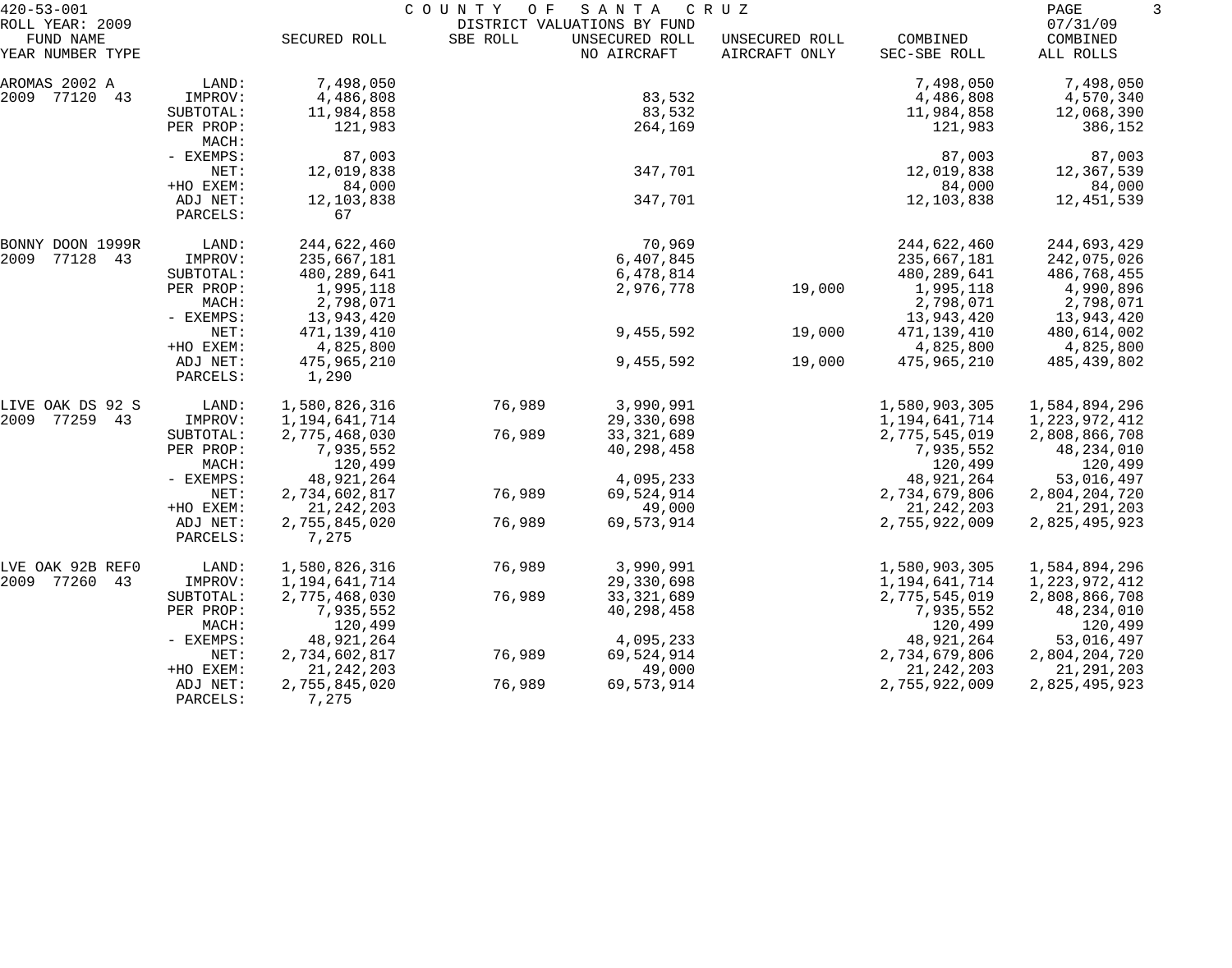| $420 - 53 - 001$              |                      |                         | COUNTY OF | SANTA                         | C R U Z                         |                          | $\overline{4}$<br>PAGE |
|-------------------------------|----------------------|-------------------------|-----------|-------------------------------|---------------------------------|--------------------------|------------------------|
| ROLL YEAR: 2009               |                      |                         |           | DISTRICT VALUATIONS BY FUND   |                                 |                          | 07/31/09               |
| FUND NAME<br>YEAR NUMBER TYPE |                      | SECURED ROLL            | SBE ROLL  | UNSECURED ROLL<br>NO AIRCRAFT | UNSECURED ROLL<br>AIRCRAFT ONLY | COMBINED<br>SEC-SBE ROLL | COMBINED<br>ALL ROLLS  |
| LIVE OAK SCH 200              | LAND:                | 1,580,826,316           | 76,989    | 3,990,991                     |                                 | 1,580,903,305            | 1,584,894,296          |
| 2009 77261 43                 | IMPROV:              | 1,194,641,714           |           | 29,330,698                    |                                 | 1,194,641,714            | 1, 223, 972, 412       |
|                               | SUBTOTAL:            | 2,775,468,030           | 76,989    | 33, 321, 689                  |                                 | 2,775,545,019            | 2,808,866,708          |
|                               | PER PROP:            | 7,935,552               |           | 40,298,458                    |                                 | 7,935,552                | 48,234,010             |
|                               | MACH:                | 120,499                 |           |                               |                                 | 120,499                  | 120,499                |
|                               | - EXEMPS:            | 48,921,264              |           | 4,095,233                     |                                 | 48,921,264               | 53,016,497             |
|                               | NET:                 | 2,734,602,817           | 76,989    | 69,524,914                    |                                 | 2,734,679,806            | 2,804,204,720          |
|                               | +HO EXEM:            | 21, 242, 203            |           | 49,000                        |                                 | 21, 242, 203             | 21, 291, 203           |
|                               | ADJ NET:<br>PARCELS: | 2,755,845,020<br>7,275  | 76,989    | 69,573,914                    |                                 | 2,755,922,009            | 2,825,495,923          |
| LIVE OAK 2004B                | LAND:                | 1,580,826,316           | 76,989    | 3,990,991                     |                                 | 1,580,903,305            | 1,584,894,296          |
| 2009<br>77262 43              | IMPROV:              | 1,194,641,714           |           | 29,330,698                    |                                 | 1,194,641,714            | 1,223,972,412          |
|                               | SUBTOTAL:            | 2,775,468,030           | 76,989    | 33, 321, 689                  |                                 | 2,775,545,019            | 2,808,866,708          |
|                               | PER PROP:            | 7,935,552               |           | 40,298,458                    |                                 | 7,935,552                | 48,234,010             |
|                               | MACH:                | 120,499                 |           |                               |                                 | 120,499                  | 120,499                |
|                               | - EXEMPS:            | 48, 921, 264            |           | 4,095,233                     |                                 | 48,921,264               | 53,016,497             |
|                               | NET:                 | 2,734,602,817           | 76,989    | 69,524,914                    |                                 | 2,734,679,806            | 2,804,204,720          |
|                               | +HO EXEM:            | 21, 242, 203            |           | 49,000                        |                                 | 21, 242, 203             | 21, 291, 203           |
|                               | ADJ NET:<br>PARCELS: | 2,755,845,020<br>7,275  | 76,989    | 69,573,914                    |                                 | 2,755,922,009            | 2,825,495,923          |
| SC ELEM 98A&B RF              | LAND:                | 3,768,694,054           | 670,131   | 17,005,323                    |                                 | 3,769,364,185            | 3,786,369,508          |
| 2009 77325 43                 | IMPROV:              | 3,349,668,898           |           | 86,521,388                    |                                 | 3,349,668,898            | 3,436,190,286          |
|                               | SUBTOTAL:            | 7, 118, 362, 952        | 670,131   | 103,526,711                   |                                 | 7,119,033,083            | 7,222,559,794          |
|                               | PER PROP:            | 35,590,414              |           | 144,277,426                   |                                 | 35,590,414               | 179,867,840            |
|                               | MACH:                | 20,405,555              |           |                               |                                 | 20,405,555               | 20,405,555             |
|                               | - EXEMPS:            | 228,019,606             |           | 22, 348, 278                  |                                 | 228,019,606              | 250, 367, 884          |
|                               | NET:                 | 6,946,339,315           | 670,131   | 225, 455, 859                 |                                 | 6,947,009,446            | 7, 172, 465, 305       |
|                               | +HO EXEM:            | 56,068,493              |           | 84,000                        |                                 | 56,068,493               | 56, 152, 493           |
|                               | ADJ NET:<br>PARCELS: | 7,002,407,808<br>17,853 | 670,131   | 225,539,859                   |                                 | 7,003,077,939            | 7, 228, 617, 798       |
| SC ELEM 98A&B RF              | LAND:                | 3,768,694,054           | 670,131   | 17,005,323                    |                                 | 3,769,364,185            | 3,786,369,508          |
| 2009 77328<br>43              | IMPROV:              | 3,349,668,898           |           | 86,521,388                    |                                 | 3, 349, 668, 898         | 3,436,190,286          |
|                               | SUBTOTAL:            | 7, 118, 362, 952        | 670,131   | 103,526,711                   |                                 | 7,119,033,083            | 7,222,559,794          |
|                               | PER PROP:            | 35,590,414              |           | 144, 277, 426                 |                                 | 35,590,414               | 179,867,840            |
|                               | MACH:                | 20,405,555              |           |                               |                                 | 20,405,555               | 20,405,555             |
|                               | $-$ EXEMPS:          | 228,019,606             |           | 22, 348, 278                  |                                 | 228,019,606              | 250, 367, 884          |
|                               | NET:                 | 6,946,339,315           | 670,131   | 225, 455, 859                 |                                 | 6,947,009,446            | 7,172,465,305          |
|                               | +HO EXEM:            | 56,068,493              |           | 84,000                        |                                 | 56,068,493               | 56, 152, 493           |
|                               | ADJ NET:<br>PARCELS: | 7,002,407,808<br>17,853 | 670,131   | 225,539,859                   |                                 | 7,003,077,939            | 7,228,617,798          |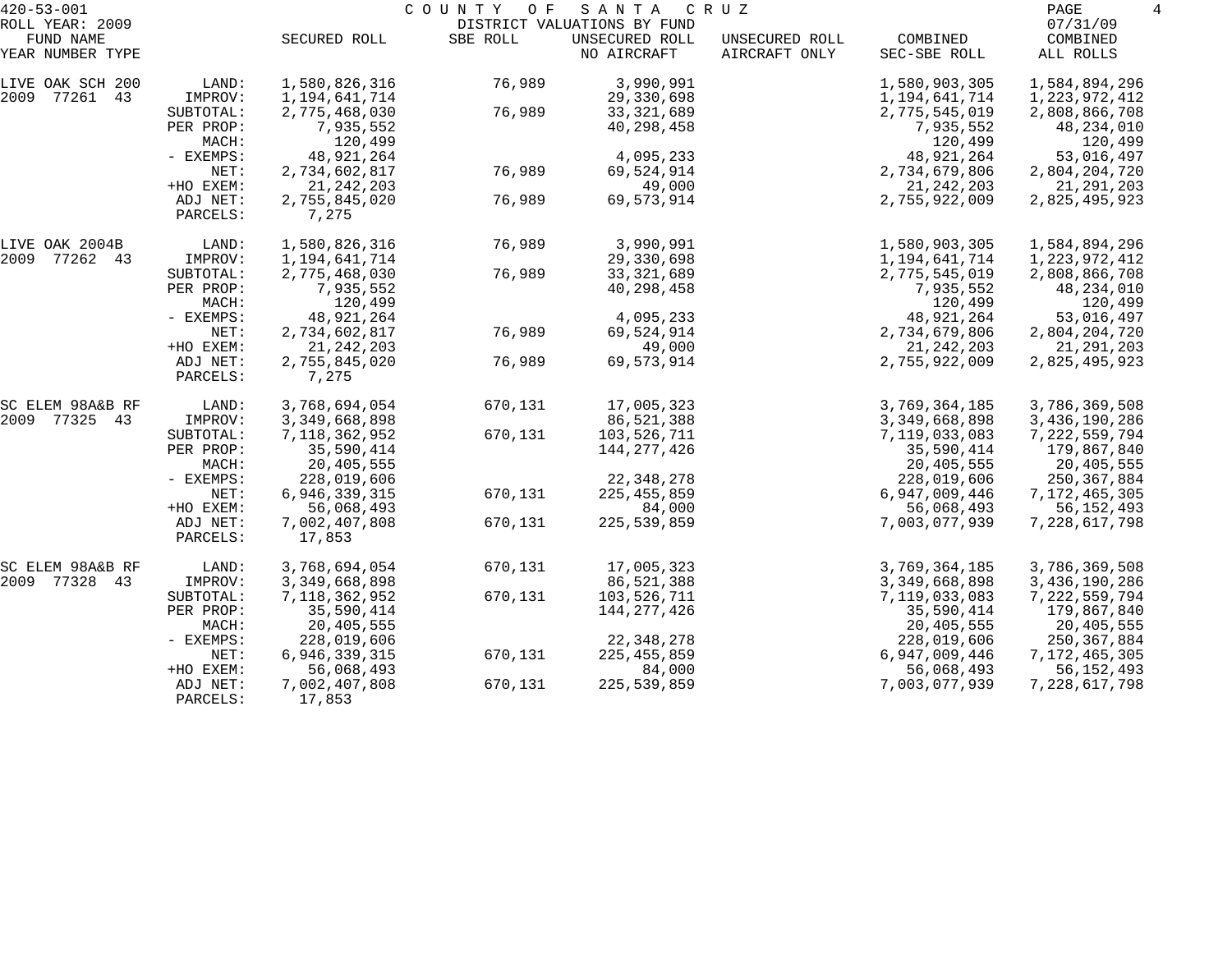| $420 - 53 - 001$              |                      |                           | COUNTY<br>O F | SANTA                         | CRUZ                            |                          | PAGE                  |
|-------------------------------|----------------------|---------------------------|---------------|-------------------------------|---------------------------------|--------------------------|-----------------------|
| ROLL YEAR: 2009               |                      |                           |               | DISTRICT VALUATIONS BY FUND   |                                 |                          | 07/31/09              |
| FUND NAME<br>YEAR NUMBER TYPE |                      | SECURED ROLL              | SBE ROLL      | UNSECURED ROLL<br>NO AIRCRAFT | UNSECURED ROLL<br>AIRCRAFT ONLY | COMBINED<br>SEC-SBE ROLL | COMBINED<br>ALL ROLLS |
| SC ELEM DS 1998               | LAND:                | 3,768,694,054             | 670,131       | 17,005,323                    |                                 | 3,769,364,185            | 3,786,369,508         |
| 2009 77329 43                 | IMPROV:              | 3, 349, 668, 898          |               | 86,521,388                    |                                 | 3, 349, 668, 898         | 3,436,190,286         |
|                               | SUBTOTAL:            | 7, 118, 362, 952          | 670,131       | 103,526,711                   |                                 | 7,119,033,083            | 7,222,559,794         |
|                               | PER PROP:            | 35,590,414                |               | 144,277,426                   |                                 | 35,590,414               | 179,867,840           |
|                               | MACH:                | 20,405,555                |               |                               |                                 | 20,405,555               | 20,405,555            |
|                               | - EXEMPS:            | 228,019,606               |               | 22, 348, 278                  |                                 | 228,019,606              | 250,367,884           |
|                               | NET:                 | 6,946,339,315             | 670,131       | 225, 455, 859                 |                                 | 6,947,009,446            | 7,172,465,305         |
|                               | +HO EXEM:            | 56,068,493                |               | 84,000                        |                                 | 56,068,493               | 56, 152, 493          |
|                               | ADJ NET:<br>PARCELS: | 7,002,407,808<br>17,853   | 670,131       | 225,539,859                   |                                 | 7,003,077,939            | 7,228,617,798         |
| SVUSD GO DS 1994              | LAND:                | 1,524,926,240             | 17,300        | 532,819                       |                                 | 1,524,943,540            | 1,525,476,359         |
| 2009 77344 43                 | IMPROV:              | 1,619,449,450             |               | 24,520,480                    |                                 | 1,619,449,450            | 1,643,969,930         |
|                               | SUBTOTAL:            | 3, 144, 375, 690          | 17,300        | 25,053,299                    |                                 | 3, 144, 392, 990         | 3, 169, 446, 289      |
|                               | PER PROP:            | 10,038,092                |               | 81,625,212                    | 78,000                          | 10,038,092               | 91,741,304            |
|                               | MACH:                | 2,391,853                 |               |                               |                                 | 2,391,853                | 2,391,853             |
|                               | - EXEMPS:            | 75,521,395                |               | 584,391                       |                                 | 75,521,395               | 76,105,786            |
|                               | NET:                 | 3,081,284,240             | 17,300        | 106,094,120                   | 78,000                          | 3,081,301,540            | 3, 187, 473, 660      |
|                               | +HO EXEM:            | 26,082,000                |               |                               |                                 | 26,082,000               | 26,082,000            |
|                               | ADJ NET:<br>PARCELS: | 3,107,366,240<br>7,356    | 17,300        | 106,094,120                   | 78,000                          | 3,107,383,540            | 3, 213, 555, 660      |
| SVUSD 1997 SER B              | LAND:                | 1,524,926,240             | 17,300        | 532,819                       |                                 | 1,524,943,540            | 1,525,476,359         |
| 2009 77345 43                 | IMPROV:              | 1,619,449,450             |               | 24,520,480                    |                                 | 1,619,449,450            | 1,643,969,930         |
|                               | SUBTOTAL:            | 3, 144, 375, 690          | 17,300        | 25,053,299                    |                                 | 3, 144, 392, 990         | 3, 169, 446, 289      |
|                               | PER PROP:            | 10,038,092                |               | 81,625,212                    | 78,000                          | 10,038,092               | 91,741,304            |
|                               | MACH:                | 2,391,853                 |               |                               |                                 | 2,391,853                | 2,391,853             |
|                               | - EXEMPS:            | 75,521,395                |               | 584,391                       |                                 | 75,521,395               | 76,105,786            |
|                               | NET:                 | 3,081,284,240             | 17,300        | 106,094,120                   | 78,000                          | 3,081,301,540            | 3, 187, 473, 660      |
|                               | +HO EXEM:            | 26,082,000                |               |                               |                                 | 26,082,000               | 26,082,000            |
|                               | ADJ NET:<br>PARCELS: | 3, 107, 366, 240<br>7,356 | 17,300        | 106,094,120                   | 78,000                          | 3,107,383,540            | 3, 213, 555, 660      |
| SOQUEL GO DS 200              | LAND:                | 2, 257, 336, 853          | 812,065       | 1,317,682                     |                                 | 2, 258, 148, 918         | 2,259,466,600         |
| 2009 77362 43                 | IMPROV:              | 1,935,368,577             |               | 36, 247, 089                  |                                 | 1,935,368,577            | 1,971,615,666         |
|                               | SUBTOTAL:            | 4, 192, 705, 430          | 812,065       | 37,564,771                    |                                 | 4, 193, 517, 495         | 4,231,082,266         |
|                               | PER PROP:            | 45,577,123                |               | 72,026,000                    |                                 | 45,577,123               | 117,603,123           |
|                               | MACH:                | 5,200,318                 |               |                               |                                 | 5,200,318                | 5,200,318             |
|                               | $-$ EXEMPS:          | 230,927,888               |               | 9,624,306                     |                                 | 230,927,888              | 240,552,194           |
|                               | NET:                 | 4,012,554,983             | 812,065       | 99,966,465                    |                                 | 4,013,367,048            | 4, 113, 333, 513      |
|                               | +HO EXEM:            | 32,487,000                |               |                               |                                 | 32,487,000               | 32,487,000            |
|                               | ADJ NET:<br>PARCELS: | 4,045,041,983<br>10,702   | 812,065       | 99,966,465                    |                                 | 4,045,854,048            | 4, 145, 820, 513      |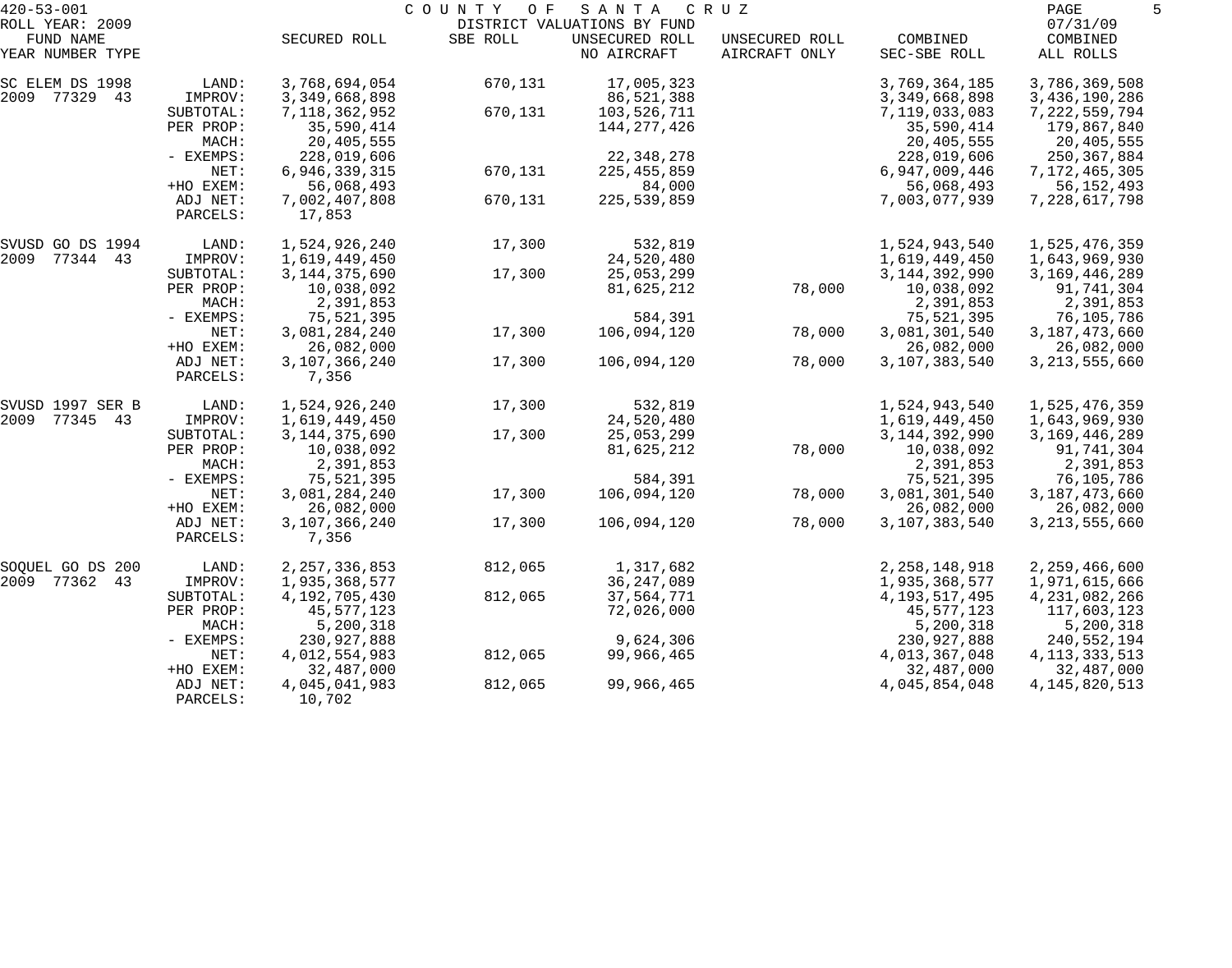| $420 - 53 - 001$                                 |                      |                         | COUNTY<br>O F | SANTA                                                        | C R U Z                         |                          | PAGE                              | 6 |
|--------------------------------------------------|----------------------|-------------------------|---------------|--------------------------------------------------------------|---------------------------------|--------------------------|-----------------------------------|---|
| ROLL YEAR: 2009<br>FUND NAME<br>YEAR NUMBER TYPE |                      | SECURED ROLL            | SBE ROLL      | DISTRICT VALUATIONS BY FUND<br>UNSECURED ROLL<br>NO AIRCRAFT | UNSECURED ROLL<br>AIRCRAFT ONLY | COMBINED<br>SEC-SBE ROLL | 07/31/09<br>COMBINED<br>ALL ROLLS |   |
|                                                  |                      |                         |               |                                                              |                                 |                          |                                   |   |
| SOQUEL GO DS 200                                 | LAND:                | 2, 257, 336, 853        | 812,065       | 1,317,682                                                    |                                 | 2, 258, 148, 918         | 2,259,466,600                     |   |
| 2009 77363<br>43                                 | IMPROV:              | 1,935,368,577           |               | 36, 247, 089                                                 |                                 | 1,935,368,577            | 1,971,615,666                     |   |
|                                                  | SUBTOTAL:            | 4,192,705,430           | 812,065       | 37,564,771                                                   |                                 | 4, 193, 517, 495         | 4, 231, 082, 266                  |   |
|                                                  | PER PROP:            | 45,577,123              |               | 72,026,000                                                   |                                 | 45,577,123               | 117,603,123                       |   |
|                                                  | MACH:                | 5,200,318               |               |                                                              |                                 | 5,200,318                | 5,200,318                         |   |
|                                                  | - EXEMPS:            | 230,927,888             |               | 9,624,306                                                    |                                 | 230,927,888              | 240,552,194                       |   |
|                                                  | NET:                 | 4,012,554,983           | 812,065       | 99,966,465                                                   |                                 | 4,013,367,048            | 4, 113, 333, 513                  |   |
|                                                  | +HO EXEM:            | 32,487,000              |               |                                                              |                                 | 32,487,000               | 32,487,000                        |   |
|                                                  | ADJ NET:<br>PARCELS: | 4,045,041,983<br>10,702 | 812,065       | 99,966,465                                                   |                                 | 4,045,854,048            | 4, 145, 820, 513                  |   |
|                                                  |                      |                         |               |                                                              |                                 |                          |                                   |   |
| SOQUEL GO DS 200                                 | LAND:                | 2, 257, 336, 853        | 812,065       | 1,317,682                                                    |                                 | 2, 258, 148, 918         | 2,259,466,600                     |   |
| 2009 77364<br>43                                 | IMPROV:              | 1,935,368,577           |               | 36, 247, 089                                                 |                                 | 1,935,368,577            | 1,971,615,666                     |   |
|                                                  | SUBTOTAL:            | 4, 192, 705, 430        | 812,065       | 37,564,771                                                   |                                 | 4,193,517,495            | 4,231,082,266                     |   |
|                                                  | PER PROP:            | 45,577,123              |               | 72,026,000                                                   |                                 | 45,577,123               | 117,603,123                       |   |
|                                                  | MACH:                | 5,200,318               |               |                                                              |                                 | 5,200,318                | 5,200,318                         |   |
|                                                  | - EXEMPS:            | 230,927,888             |               | 9,624,306                                                    |                                 | 230,927,888              | 240,552,194                       |   |
|                                                  | NET:                 | 4,012,554,983           | 812,065       | 99,966,465                                                   |                                 | 4,013,367,048            | 4, 113, 333, 513                  |   |
|                                                  | +HO EXEM:            | 32,487,000              |               |                                                              |                                 | 32,487,000               | 32,487,000                        |   |
|                                                  | ADJ NET:             | 4,045,041,983           | 812,065       | 99,966,465                                                   |                                 | 4,045,854,048            | 4, 145, 820, 513                  |   |
|                                                  | PARCELS:             | 10,702                  |               |                                                              |                                 |                          |                                   |   |
| SC HI SCH 2005 R                                 | LAND:                | 8,142,202,807           | 1,649,110     | 22, 427, 420                                                 |                                 | 8, 143, 851, 917         | 8,166,279,337                     |   |
| 2009 77400 43                                    | IMPROV:              | 6,967,180,709           |               | 165,224,395                                                  |                                 | 6,967,180,709            | 7,132,405,104                     |   |
|                                                  | SUBTOTAL:            | 15,109,383,516          | 1,649,110     | 187,651,815                                                  |                                 | 15, 111, 032, 626        | 15,298,684,441                    |   |
|                                                  | PER PROP:            | 98,893,326              |               | 266, 256, 776                                                | 19,000                          | 98,893,326               | 365,169,102                       |   |
|                                                  | MACH:                | 63,611,237              |               |                                                              |                                 | 63,611,237               | 63,611,237                        |   |
|                                                  | - EXEMPS:            | 533, 528, 977           |               | 36,067,817                                                   |                                 | 533, 528, 977            | 569,596,794                       |   |
|                                                  | NET:                 | 14,738,359,102          | 1,649,110     | 417,840,774                                                  | 19,000                          | 14,740,008,212           | 15, 157, 867, 986                 |   |
|                                                  | +HO EXEM:            | 119,599,534             |               | 133,000                                                      |                                 | 119,599,534              | 119,732,534                       |   |
|                                                  | ADJ NET:             | 14,857,958,636          | 1,649,110     | 417,973,774                                                  | 19,000                          | 14,859,607,746           | 15,277,600,520                    |   |
|                                                  | PARCELS:             | 38,686                  |               |                                                              |                                 |                          |                                   |   |
| SC HI SCH 1998 B                                 | LAND:                | 8,142,202,807           | 1,649,110     | 22, 427, 420                                                 |                                 | 8,143,851,917            | 8,166,279,337                     |   |
| 2009<br>77405 43                                 | IMPROV:              | 6,967,180,709           |               | 165, 224, 395                                                |                                 | 6,967,180,709            | 7,132,405,104                     |   |
|                                                  | SUBTOTAL:            | 15,109,383,516          | 1,649,110     | 187,651,815                                                  |                                 | 15,111,032,626           | 15,298,684,441                    |   |
|                                                  | PER PROP:            | 98,893,326              |               | 266, 256, 776                                                | 19,000                          | 98,893,326               | 365,169,102                       |   |
|                                                  | MACH:                | 63,611,237              |               |                                                              |                                 | 63,611,237               | 63,611,237                        |   |
|                                                  | $-$ EXEMPS:          | 533,528,977             |               | 36,067,817                                                   |                                 | 533, 528, 977            | 569,596,794                       |   |
|                                                  | NET:                 | 14,738,359,102          | 1,649,110     | 417,840,774                                                  | 19,000                          | 14,740,008,212           | 15, 157, 867, 986                 |   |
|                                                  | +HO EXEM:            | 119,599,534             |               | 133,000                                                      |                                 | 119,599,534              | 119,732,534                       |   |
|                                                  | ADJ NET:             | 14,857,958,636          | 1,649,110     | 417, 973, 774                                                | 19,000                          | 14,859,607,746           | 15, 277, 600, 520                 |   |
|                                                  | PARCELS:             | 38,686                  |               |                                                              |                                 |                          |                                   |   |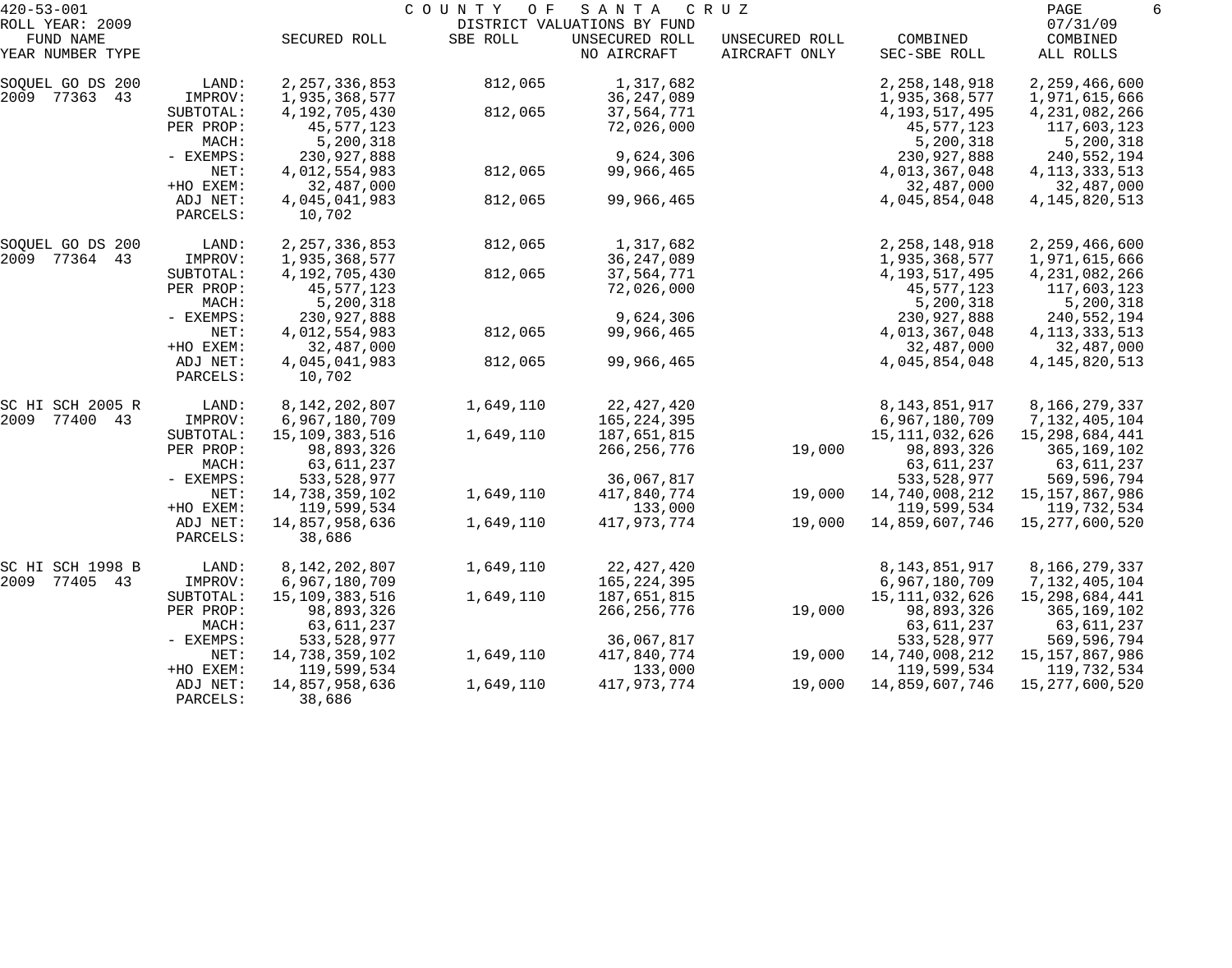| $420 - 53 - 001$              |                      |                         | COUNTY OF | SANTA                         | C R U Z                         |                          | PAGE                  | 7 |
|-------------------------------|----------------------|-------------------------|-----------|-------------------------------|---------------------------------|--------------------------|-----------------------|---|
| ROLL YEAR: 2009               |                      |                         |           | DISTRICT VALUATIONS BY FUND   |                                 |                          | 07/31/09              |   |
| FUND NAME<br>YEAR NUMBER TYPE |                      | SECURED ROLL            | SBE ROLL  | UNSECURED ROLL<br>NO AIRCRAFT | UNSECURED ROLL<br>AIRCRAFT ONLY | COMBINED<br>SEC-SBE ROLL | COMBINED<br>ALL ROLLS |   |
| SC HI SCH 1998 C              | LAND:                | 8, 142, 202, 807        | 1,649,110 | 22, 427, 420                  |                                 | 8, 143, 851, 917         | 8,166,279,337         |   |
| 2009 77408 43                 | IMPROV:              | 6,967,180,709           |           | 165,224,395                   |                                 | 6,967,180,709            | 7,132,405,104         |   |
|                               | SUBTOTAL:            | 15,109,383,516          | 1,649,110 | 187,651,815                   |                                 | 15, 111, 032, 626        | 15,298,684,441        |   |
|                               | PER PROP:            | 98,893,326              |           | 266, 256, 776                 | 19,000                          | 98,893,326               | 365,169,102           |   |
|                               | MACH:                | 63,611,237              |           |                               |                                 | 63,611,237               | 63,611,237            |   |
|                               | - EXEMPS:            | 533, 528, 977           |           | 36,067,817                    |                                 | 533, 528, 977            | 569,596,794           |   |
|                               | NET:                 | 14,738,359,102          | 1,649,110 | 417,840,774                   | 19,000                          | 14,740,008,212           | 15, 157, 867, 986     |   |
|                               | +HO EXEM:            | 119,599,534             |           | 133,000                       |                                 | 119,599,534              | 119,732,534           |   |
|                               | ADJ NET:             | 14,857,958,636          | 1,649,110 | 417,973,774                   | 19,000                          | 14,859,607,746           | 15, 277, 600, 520     |   |
|                               | PARCELS:             | 38,686                  |           |                               |                                 |                          |                       |   |
| SLV USD 2000 SER              | LAND:                | 1,570,923,991           | 59,400    | 1,063,026                     |                                 | 1,570,983,391            | 1,572,046,417         |   |
| 2009 77592<br>43              | IMPROV:              | 1,375,983,161           |           | 12,334,645                    |                                 | 1,375,983,161            | 1,388,317,806         |   |
|                               | SUBTOTAL:            | 2,946,907,152           | 59,400    | 13,397,671                    |                                 | 2,946,966,552            | 2,960,364,223         |   |
|                               | PER PROP:            | 6,505,703               |           | 13,925,911                    |                                 | 6,505,703                | 20,431,614            |   |
|                               | MACH:                | 2,285,282               |           |                               |                                 | 2,285,282                | 2,285,282             |   |
|                               | - EXEMPS:            | 116,458,442             |           | 120,965                       |                                 | 116,458,442              | 116,579,407           |   |
|                               | NET:                 | 2,839,239,695           | 59,400    | 27, 202, 617                  |                                 | 2,839,299,095            | 2,866,501,712         |   |
|                               | +HO EXEM:            | 36,298,868              |           |                               |                                 | 36,298,868               | 36,298,868            |   |
|                               | ADJ NET:             | 2,875,538,563           | 59,400    | 27, 202, 617                  |                                 | 2,875,597,963            | 2,902,800,580         |   |
|                               | PARCELS:             | 17,194                  |           |                               |                                 |                          |                       |   |
| SLV USD 2000 SER              | LAND:                | 1,570,923,991           | 59,400    | 1,063,026                     |                                 | 1,570,983,391            | 1,572,046,417         |   |
| 2009 77593<br>43              | IMPROV:              | 1,375,983,161           |           | 12,334,645                    |                                 | 1,375,983,161            | 1,388,317,806         |   |
|                               | SUBTOTAL:            | 2,946,907,152           | 59,400    | 13,397,671                    |                                 | 2,946,966,552            | 2,960,364,223         |   |
|                               | PER PROP:            | 6,505,703               |           | 13,925,911                    |                                 | 6,505,703                | 20,431,614            |   |
|                               | MACH:                | 2,285,282               |           |                               |                                 | 2,285,282                | 2,285,282             |   |
|                               | - EXEMPS:            | 116,458,442             |           | 120,965                       |                                 | 116,458,442              | 116,579,407           |   |
|                               | NET:                 | 2,839,239,695           | 59,400    | 27, 202, 617                  |                                 | 2,839,299,095            | 2,866,501,712         |   |
|                               | +HO EXEM:            | 36,298,868              |           |                               |                                 | 36,298,868               | 36,298,868            |   |
|                               | ADJ NET:<br>PARCELS: | 2,875,538,563<br>17,194 | 59,400    | 27, 202, 617                  |                                 | 2,875,597,963            | 2,902,800,580         |   |
| SLV USD 2000 SER              | LAND:                | 1,570,923,991           | 59,400    | 1,063,026                     |                                 | 1,570,983,391            | 1,572,046,417         |   |
| 2009 77594<br>43              | IMPROV:              | 1,375,983,161           |           | 12,334,645                    |                                 | 1,375,983,161            | 1,388,317,806         |   |
|                               | SUBTOTAL:            | 2,946,907,152           | 59,400    | 13,397,671                    |                                 | 2,946,966,552            | 2,960,364,223         |   |
|                               | PER PROP:            | 6,505,703               |           | 13,925,911                    |                                 | 6,505,703                | 20,431,614            |   |
|                               | MACH:                | 2,285,282               |           |                               |                                 | 2,285,282                | 2,285,282             |   |
|                               | $-$ EXEMPS:          | 116,458,442             |           | 120,965                       |                                 | 116,458,442              | 116,579,407           |   |
|                               | NET:                 | 2,839,239,695           | 59,400    | 27, 202, 617                  |                                 | 2,839,299,095            | 2,866,501,712         |   |
|                               | +HO EXEM:            | 36, 298, 868            |           |                               |                                 | 36, 298, 868             | 36,298,868            |   |
|                               | ADJ NET:             | 2,875,538,563           | 59,400    | 27, 202, 617                  |                                 | 2,875,597,963            | 2,902,800,580         |   |
|                               | PARCELS:             | 17,194                  |           |                               |                                 |                          |                       |   |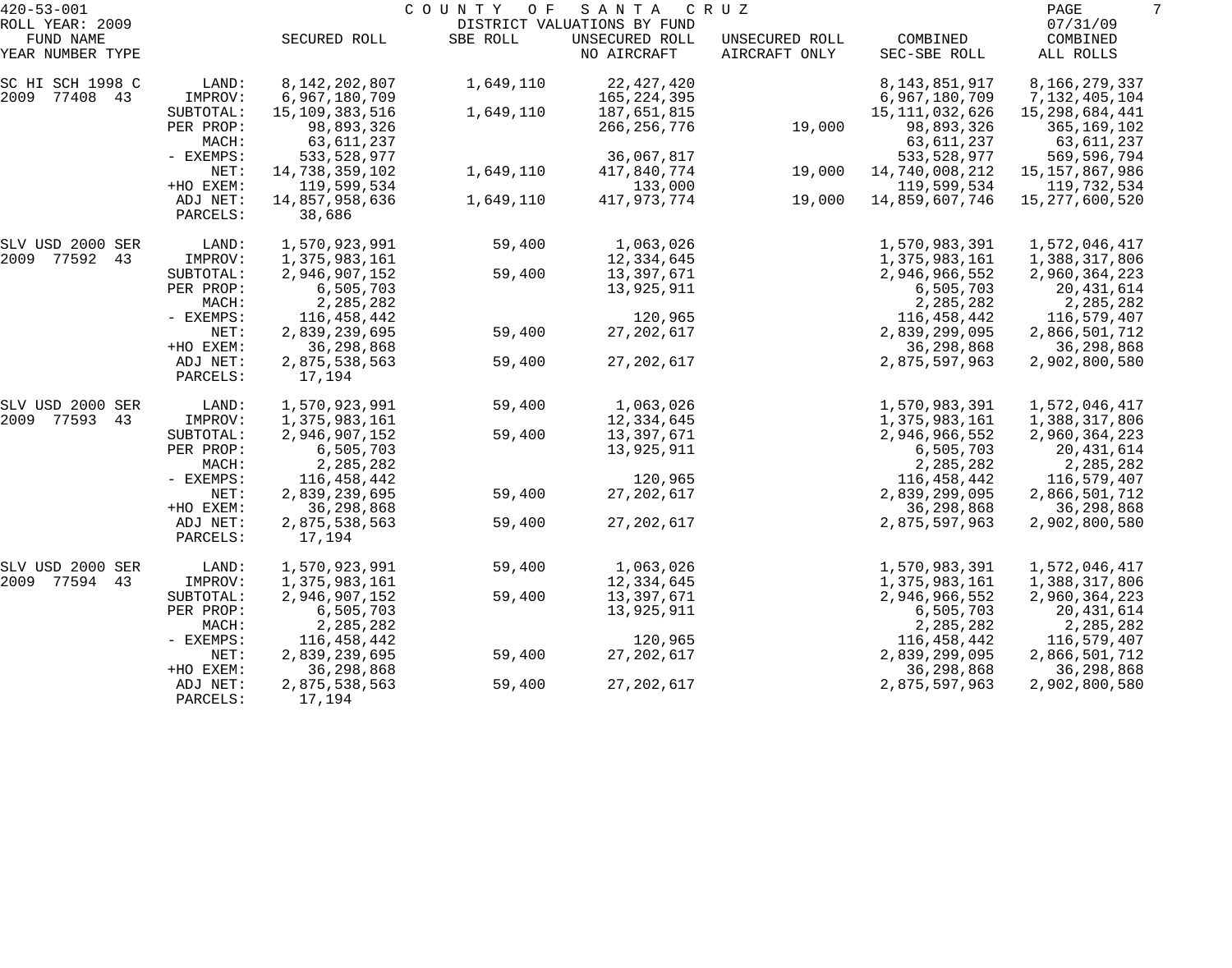| $420 - 53 - 001$              |                      |                             | C O U N T Y<br>O F | SANTA                         | C R U Z                         |                          | PAGE                  | 8 |
|-------------------------------|----------------------|-----------------------------|--------------------|-------------------------------|---------------------------------|--------------------------|-----------------------|---|
| ROLL YEAR: 2009               |                      |                             |                    | DISTRICT VALUATIONS BY FUND   |                                 |                          | 07/31/09              |   |
| FUND NAME<br>YEAR NUMBER TYPE |                      | SECURED ROLL                | SBE ROLL           | UNSECURED ROLL<br>NO AIRCRAFT | UNSECURED ROLL<br>AIRCRAFT ONLY | COMBINED<br>SEC-SBE ROLL | COMBINED<br>ALL ROLLS |   |
| SLVUSD 2008A GO               | LAND:                | 1,570,923,991               | 59,400             | 1,063,026                     |                                 | 1,570,983,391            | 1,572,046,417         |   |
| 2009 77595 43                 | IMPROV:              | 1,375,983,161               |                    | 12,334,645                    |                                 | 1,375,983,161            | 1,388,317,806         |   |
|                               | SUBTOTAL:            | 2,946,907,152               | 59,400             | 13,397,671                    |                                 | 2,946,966,552            | 2,960,364,223         |   |
|                               | PER PROP:            | 6,505,703                   |                    | 13,925,911                    |                                 | 6,505,703                | 20,431,614            |   |
|                               | MACH:                | 2,285,282                   |                    |                               |                                 | 2,285,282                | 2,285,282             |   |
|                               | - EXEMPS:            | 116,458,442                 |                    | 120,965                       |                                 | 116,458,442              | 116,579,407           |   |
|                               | NET:                 | 2,839,239,695               | 59,400             | 27, 202, 617                  |                                 | 2,839,299,095            | 2,866,501,712         |   |
|                               | +HO EXEM:            | 36,298,868                  |                    |                               |                                 | 36,298,868               | 36,298,868            |   |
|                               | ADJ NET:<br>PARCELS: | 2,875,538,563<br>17,194     | 59,400             | 27, 202, 617                  |                                 | 2,875,597,963            | 2,902,800,580         |   |
| CAB COL GODS 199              | LAND:                | 16,763,287,325              | 2,590,436          | 25,952,901                    |                                 | 16,765,877,761           | 16,791,830,662        |   |
| 2009 77641<br>43              | IMPROV:              | 14,650,724,179              |                    | 257,864,747                   |                                 | 14,650,724,179           | 14,908,588,926        |   |
|                               | SUBTOTAL:            | 31, 414, 011, 504           | 2,590,436          | 283,817,648                   |                                 | 31, 416, 601, 940        | 31,700,419,588        |   |
|                               | PER PROP:            | 185,389,779                 |                    | 494,152,625                   | 97,000                          | 185,389,779              | 679,639,404           |   |
|                               | MACH:                | 85,320,091                  |                    |                               |                                 | 85,320,091               | 85,320,091            |   |
|                               | - EXEMPS:            | 1,071,469,426               |                    | 42,280,752                    |                                 | 1,071,469,426            | 1,113,750,178         |   |
|                               | NET:                 | 30, 613, 251, 948           | 2,590,436          | 735,689,521                   | 97,000                          | 30,615,842,384           | 31, 351, 628, 905     |   |
|                               | +HO EXEM:            | 269,454,908                 |                    | 133,000                       |                                 | 269, 454, 908            | 269,587,908           |   |
|                               | ADJ NET:<br>PARCELS: | 30,882,706,856<br>91,500    | 2,590,436          | 735,822,521                   | 97,000                          | 30,885,297,292           | 31,621,216,813        |   |
| CAB COL GODS 199              | LAND:                | 16,763,287,325              | 2,590,436          | 25,952,901                    |                                 | 16,765,877,761           | 16,791,830,662        |   |
| 2009 77645<br>43              | IMPROV:              | 14,650,724,179              |                    | 257,864,747                   |                                 | 14,650,724,179           | 14,908,588,926        |   |
|                               | SUBTOTAL:            | 31, 414, 011, 504           | 2,590,436          | 283,817,648                   |                                 | 31, 416, 601, 940        | 31,700,419,588        |   |
|                               | PER PROP:            | 185,389,779                 |                    | 494,152,625                   | 97,000                          | 185,389,779              | 679,639,404           |   |
|                               | MACH:                | 85,320,091                  |                    |                               |                                 | 85,320,091               | 85,320,091            |   |
|                               | - EXEMPS:            | 1,071,469,426               |                    | 42,280,752                    |                                 | 1,071,469,426            | 1, 113, 750, 178      |   |
|                               | NET:                 | 30, 613, 251, 948           | 2,590,436          | 735,689,521                   | 97,000                          | 30,615,842,384           | 31, 351, 628, 905     |   |
|                               | +HO EXEM:            | 269,454,908                 |                    | 133,000                       |                                 | 269, 454, 908            | 269,587,908           |   |
|                               | ADJ NET:             | 30,882,706,856              | 2,590,436          | 735,822,521                   | 97,000                          | 30,885,297,292           | 31,621,216,813        |   |
|                               | PARCELS:             | 91,500                      |                    |                               |                                 |                          |                       |   |
| CAB COL GODS 199              | LAND:                | 17,069,453,039              | 2,590,436          | 31,014,367                    |                                 | 17,072,043,475           | 17,103,057,842        |   |
| 2009 77650<br>43              | IMPROV:              | 15,041,695,309              |                    | 287,674,785                   |                                 | 15,041,695,309           | 15,329,370,094        |   |
|                               | SUBTOTAL:            | 32, 111, 148, 348           | 2,590,436          | 318,689,152                   |                                 | 32, 113, 738, 784        | 32, 432, 427, 936     |   |
|                               | PER PROP:            | 192,174,398                 |                    | 551,527,970                   | 34,902,269                      | 192,174,398              | 778,604,637           |   |
|                               | MACH:                | 88,660,435                  |                    |                               |                                 | 88,660,435               | 88,660,435            |   |
|                               | - EXEMPS:            | 1,096,979,252               |                    | 42,624,955                    | 177,600                         | 1,096,979,252            | 1,139,781,807         |   |
|                               | NET:                 | 31, 295, 003, 929           | 2,590,436          | 827,592,167                   | 34,724,669                      | 31, 297, 594, 365        | 32, 159, 911, 201     |   |
|                               | +HO EXEM:            | 272,778,508                 |                    | 133,000                       |                                 | 272,778,508              | 272,911,508           |   |
|                               | ADJ NET:<br>PARCELS: | 31, 567, 782, 437<br>93,362 | 2,590,436          | 827, 725, 167                 | 34,724,669                      | 31, 570, 372, 873        | 32, 432, 822, 709     |   |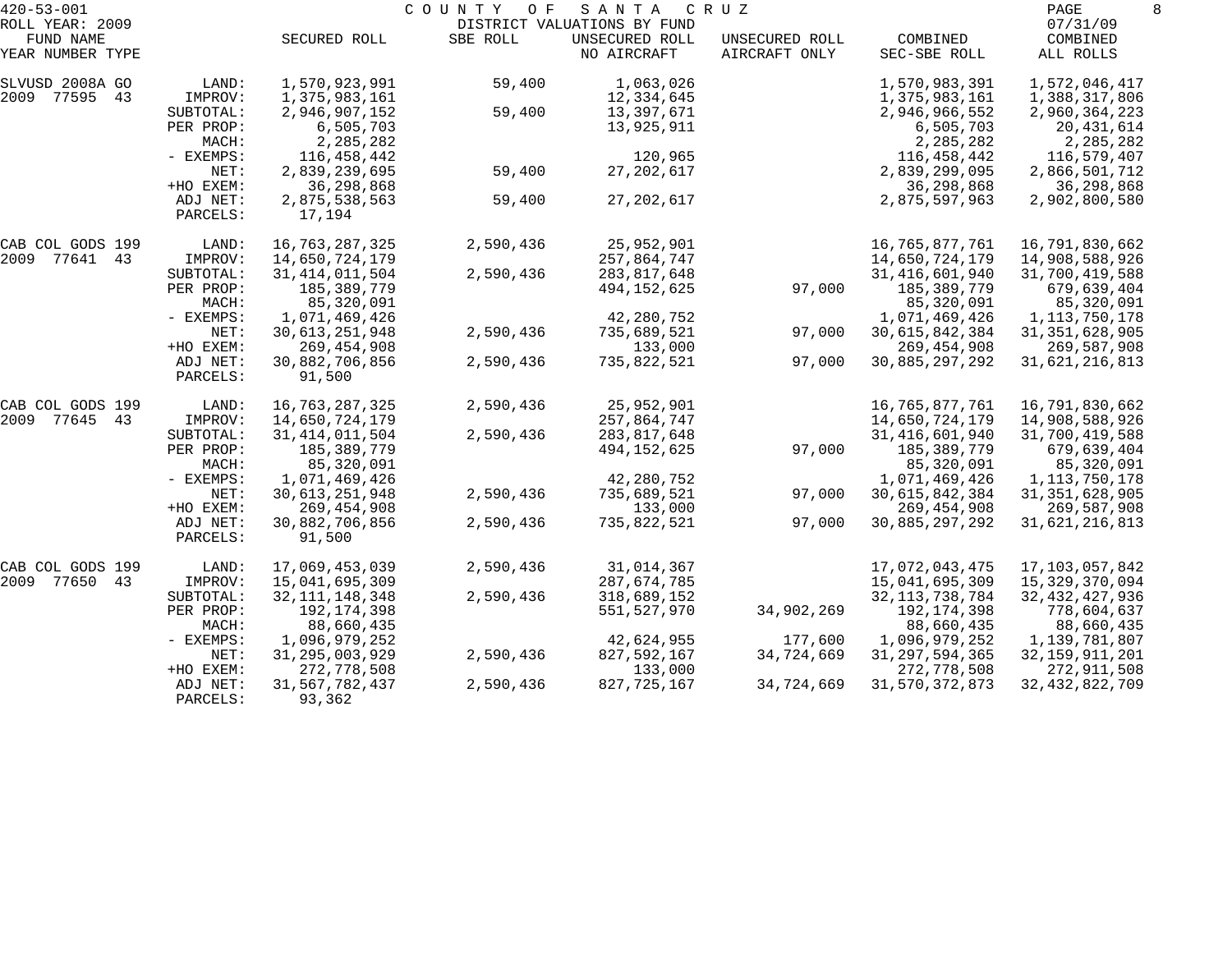| $420 - 53 - 001$    |             |                   | COUNTY<br>O F | SANTA                       | C R U Z        |                   | PAGE              |  |
|---------------------|-------------|-------------------|---------------|-----------------------------|----------------|-------------------|-------------------|--|
| ROLL YEAR: 2009     |             |                   |               | DISTRICT VALUATIONS BY FUND |                |                   | 07/31/09          |  |
| FUND NAME           |             | SECURED ROLL      | SBE ROLL      | UNSECURED ROLL              | UNSECURED ROLL | COMBINED          | COMBINED          |  |
| YEAR NUMBER TYPE    |             |                   |               | NO AIRCRAFT                 | AIRCRAFT ONLY  | SEC-SBE ROLL      | ALL ROLLS         |  |
| CAB COL GODS 199    | LAND:       | 16,763,287,325    | 2,590,436     | 25,952,901                  |                | 16,765,877,761    | 16,791,830,662    |  |
| 2009 77655 43       | IMPROV:     | 14,650,724,179    |               | 257,864,747                 |                | 14,650,724,179    | 14,908,588,926    |  |
|                     | SUBTOTAL:   | 31, 414, 011, 504 | 2,590,436     | 283,817,648                 |                | 31, 416, 601, 940 | 31,700,419,588    |  |
|                     | PER PROP:   | 185,389,779       |               | 494, 152, 625               | 97,000         | 185,389,779       | 679,639,404       |  |
|                     | MACH:       | 85,320,091        |               |                             |                | 85,320,091        | 85,320,091        |  |
|                     | - EXEMPS:   | 1,071,469,426     |               | 42,280,752                  |                | 1,071,469,426     | 1, 113, 750, 178  |  |
|                     | NET:        | 30, 613, 251, 948 | 2,590,436     | 735,689,521                 | 97,000         | 30,615,842,384    | 31, 351, 628, 905 |  |
|                     | +HO EXEM:   | 269, 454, 908     |               | 133,000                     |                | 269, 454, 908     | 269,587,908       |  |
|                     | ADJ NET:    | 30,882,706,856    | 2,590,436     | 735,822,521                 | 97,000         | 30,885,297,292    | 31,621,216,813    |  |
|                     | PARCELS:    | 91,500            |               |                             |                |                   |                   |  |
| CAB COL GODS 200    | LAND:       | 16,763,287,325    | 2,590,436     | 25,952,901                  |                | 16,765,877,761    | 16,791,830,662    |  |
| 2009 77660<br>43    | IMPROV:     | 14,650,724,179    |               | 257,864,747                 |                | 14,650,724,179    | 14,908,588,926    |  |
|                     | SUBTOTAL:   | 31, 414, 011, 504 | 2,590,436     | 283, 817, 648               |                | 31, 416, 601, 940 | 31,700,419,588    |  |
|                     | PER PROP:   | 185,389,779       |               | 494, 152, 625               | 97,000         | 185,389,779       | 679,639,404       |  |
|                     | MACH:       | 85,320,091        |               |                             |                | 85,320,091        | 85,320,091        |  |
|                     | - EXEMPS:   | 1,071,469,426     |               | 42,280,752                  |                | 1,071,469,426     | 1, 113, 750, 178  |  |
|                     | NET:        | 30, 613, 251, 948 | 2,590,436     | 735,689,521                 | 97,000         | 30,615,842,384    | 31, 351, 628, 905 |  |
|                     | +HO EXEM:   | 269,454,908       |               | 133,000                     |                | 269, 454, 908     | 269,587,908       |  |
|                     | ADJ NET:    | 30,882,706,856    | 2,590,436     | 735,822,521                 | 97,000         | 30,885,297,292    | 31,621,216,813    |  |
|                     | PARCELS:    | 91,500            |               |                             |                |                   |                   |  |
| CABRILLO GODS 04    | LAND:       | 17,069,453,039    | 2,590,436     | 31,014,367                  |                | 17,072,043,475    | 17, 103, 057, 842 |  |
| 2009 77661<br>43    | IMPROV:     | 15,041,695,309    |               | 287,674,785                 |                | 15,041,695,309    | 15, 329, 370, 094 |  |
|                     | SUBTOTAL:   | 32, 111, 148, 348 | 2,590,436     | 318,689,152                 |                | 32, 113, 738, 784 | 32, 432, 427, 936 |  |
|                     | PER PROP:   | 192,174,398       |               | 551,527,970                 | 34,902,269     | 192,174,398       | 778,604,637       |  |
|                     | MACH:       | 88,660,435        |               |                             |                | 88,660,435        | 88,660,435        |  |
|                     | - EXEMPS:   | 1,096,979,252     |               | 42,624,955                  | 177,600        | 1,096,979,252     | 1,139,781,807     |  |
|                     | NET:        | 31, 295, 003, 929 | 2,590,436     | 827,592,167                 | 34,724,669     | 31, 297, 594, 365 | 32, 159, 911, 201 |  |
|                     | +HO EXEM:   | 272,778,508       |               | 133,000                     |                | 272,778,508       | 272,911,508       |  |
|                     | ADJ NET:    | 31, 567, 782, 437 | 2,590,436     | 827,725,167                 | 34,724,669     | 31, 570, 372, 873 | 32, 432, 822, 709 |  |
|                     | PARCELS:    | 93,362            |               |                             |                |                   |                   |  |
| CAB COL 98A REF     | LAND:       | 16,763,287,325    | 2,590,436     | 25,952,901                  |                | 16,765,877,761    | 16,791,830,662    |  |
| 2009<br>77665<br>43 | IMPROV:     | 14,650,724,179    |               | 257,864,747                 |                | 14,650,724,179    | 14,908,588,926    |  |
|                     | SUBTOTAL:   | 31, 414, 011, 504 | 2,590,436     | 283, 817, 648               |                | 31,416,601,940    | 31,700,419,588    |  |
|                     | PER PROP:   | 185,389,779       |               | 494, 152, 625               | 97,000         | 185,389,779       | 679,639,404       |  |
|                     | MACH:       | 85,320,091        |               |                             |                | 85,320,091        | 85,320,091        |  |
|                     | $-$ EXEMPS: | 1,071,469,426     |               | 42,280,752                  |                | 1,071,469,426     | 1,113,750,178     |  |
|                     | NET:        | 30, 613, 251, 948 | 2,590,436     | 735,689,521                 | 97,000         | 30,615,842,384    | 31, 351, 628, 905 |  |
|                     | +HO EXEM:   | 269, 454, 908     |               | 133,000                     |                | 269, 454, 908     | 269,587,908       |  |
|                     | ADJ NET:    | 30,882,706,856    | 2,590,436     | 735,822,521                 | 97,000         | 30,885,297,292    | 31,621,216,813    |  |
|                     | PARCELS:    | 91,500            |               |                             |                |                   |                   |  |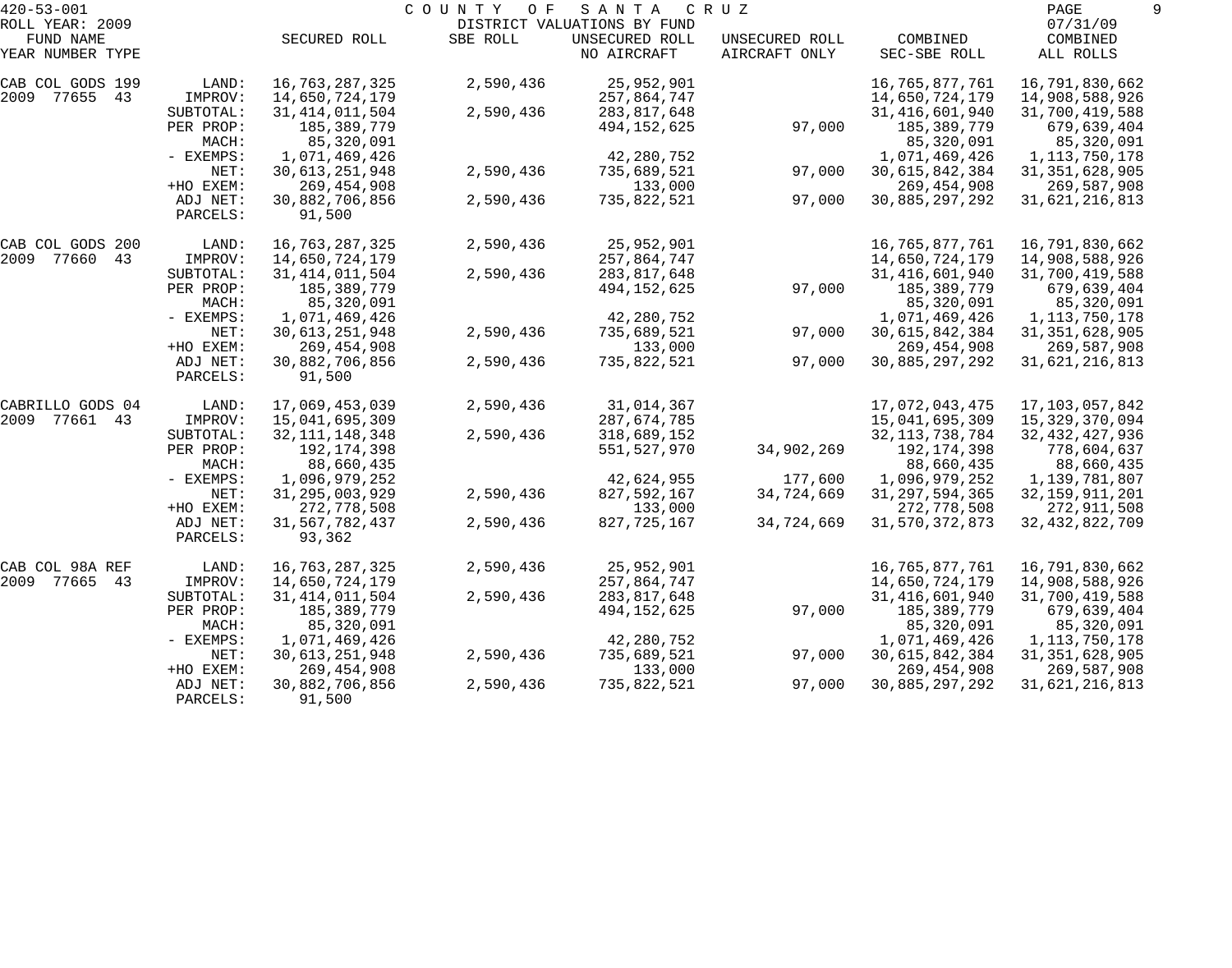| $420 - 53 - 001$              |                      | COUNTY<br>O F<br>SANTA<br>C R U Z |          |                               |                                 |                          |                       |
|-------------------------------|----------------------|-----------------------------------|----------|-------------------------------|---------------------------------|--------------------------|-----------------------|
| ROLL YEAR: 2009               |                      |                                   |          | DISTRICT VALUATIONS BY FUND   |                                 |                          | 07/31/09              |
| FUND NAME<br>YEAR NUMBER TYPE |                      | SECURED ROLL                      | SBE ROLL | UNSECURED ROLL<br>NO AIRCRAFT | UNSECURED ROLL<br>AIRCRAFT ONLY | COMBINED<br>SEC-SBE ROLL | COMBINED<br>ALL ROLLS |
| LMPCO CO WTR DT               | LAND:                | 61,059,990                        |          |                               |                                 | 61,059,990               | 61,059,990            |
| 2009<br>77812<br>44           | IMPROV:              | 45,927,457                        |          | 3,877                         |                                 | 45,927,457               | 45,931,334            |
|                               | SUBTOTAL:            | 106,987,447                       |          | 3,877                         |                                 | 106,987,447              | 106,991,324           |
|                               | PER PROP:<br>MACH:   |                                   |          | 200,877                       |                                 |                          | 200,877               |
|                               | - EXEMPS:            | 3,052,750                         |          |                               |                                 | 3,052,750                | 3,052,750             |
|                               | NET:                 | 103,934,697                       |          | 204,754                       |                                 | 103,934,697              | 104,139,451           |
|                               | +HO EXEM:            | 1,780,800                         |          |                               |                                 | 1,780,800                | 1,780,800             |
|                               | ADJ NET:             | 105,715,497                       |          | 204,754                       |                                 | 105,715,497              | 105,920,251           |
|                               | PARCELS:             | 1,613                             |          |                               |                                 |                          |                       |
| SALSIPUEDES SAN               | LAND:                | 189, 296, 852                     |          | 101,555                       |                                 | 189,296,852              | 189,398,407           |
| 2009 77878<br>44              | IMPROV:              | 188,488,344                       |          | 183,366                       |                                 | 188,488,344              | 188,671,710           |
|                               | SUBTOTAL:            | 377,785,196                       |          | 284,921                       |                                 | 377, 785, 196            | 378,070,117           |
|                               | PER PROP:            | 792,951                           |          | 997,083                       |                                 | 792,951                  | 1,790,034             |
|                               | MACH:                | 42,301                            |          |                               |                                 | 42,301                   | 42,301                |
|                               | - EXEMPS:            | 41, 182, 569                      |          |                               |                                 | 41,182,569               | 41, 182, 569          |
|                               | NET:                 | 337, 437, 879                     |          | 1,282,004                     |                                 | 337, 437, 879            | 338,719,883           |
|                               | +HO EXEM:            | 6,046,600                         |          |                               |                                 | 6,046,600                | 6,046,600             |
|                               | ADJ NET:<br>PARCELS: | 343, 484, 479<br>1,691            |          | 1,282,004                     |                                 | 343, 484, 479            | 344,766,483           |
| ZAYANTE FPD DT S              | LAND:                | 219,789,058                       | 59,400   | 14,983                        |                                 | 219,848,458              | 219,863,441           |
| 2009<br>77985<br>44           | IMPROV:              | 186,291,555                       |          | 27,364                        |                                 | 186,291,555              | 186,318,919           |
|                               | SUBTOTAL:            | 406,080,613                       | 59,400   | 42,347                        |                                 | 406,140,013              | 406,182,360           |
|                               | PER PROP:            | 624,650                           |          | 627,935                       |                                 | 624,650                  | 1,252,585             |
|                               | MACH:                | 512,303                           |          |                               |                                 | 512,303                  | 512,303               |
|                               | - EXEMPS:            | 10,271,859                        |          |                               |                                 | 10,271,859               | 10,271,859            |
|                               | NET:                 | 396,945,707                       | 59,400   | 670,282                       |                                 | 397,005,107              | 397,675,389           |
|                               | +HO EXEM:            | 5,426,400                         |          |                               |                                 | 5,426,400                | 5,426,400             |
|                               | ADJ NET:<br>PARCELS: | 402, 372, 107<br>3,910            | 59,400   | 670,282                       |                                 | 402, 431, 507            | 403,101,789           |
| AROMAS/S JUAN US              | LAND:                | 7,498,050                         |          |                               |                                 | 7,498,050                | 7,498,050             |
| 2009 79845<br>43              | IMPROV:              | 4,486,808                         |          | 83,532                        |                                 | 4,486,808                | 4,570,340             |
|                               | SUBTOTAL:            | 11,984,858                        |          | 83,532                        |                                 | 11,984,858               | 12,068,390            |
|                               | PER PROP:<br>MACH:   | 121,983                           |          | 264,169                       |                                 | 121,983                  | 386,152               |
|                               | - EXEMPS:            | 87,003                            |          |                               |                                 | 87,003                   | 87,003                |
|                               | NET:                 | 12,019,838                        |          | 347,701                       |                                 | 12,019,838               | 12,367,539            |
|                               | +HO EXEM:            | 84,000                            |          |                               |                                 | 84,000                   | 84,000                |
|                               | ADJ NET:<br>PARCELS: | 12, 103, 838<br>67                |          | 347,701                       |                                 | 12,103,838               | 12,451,539            |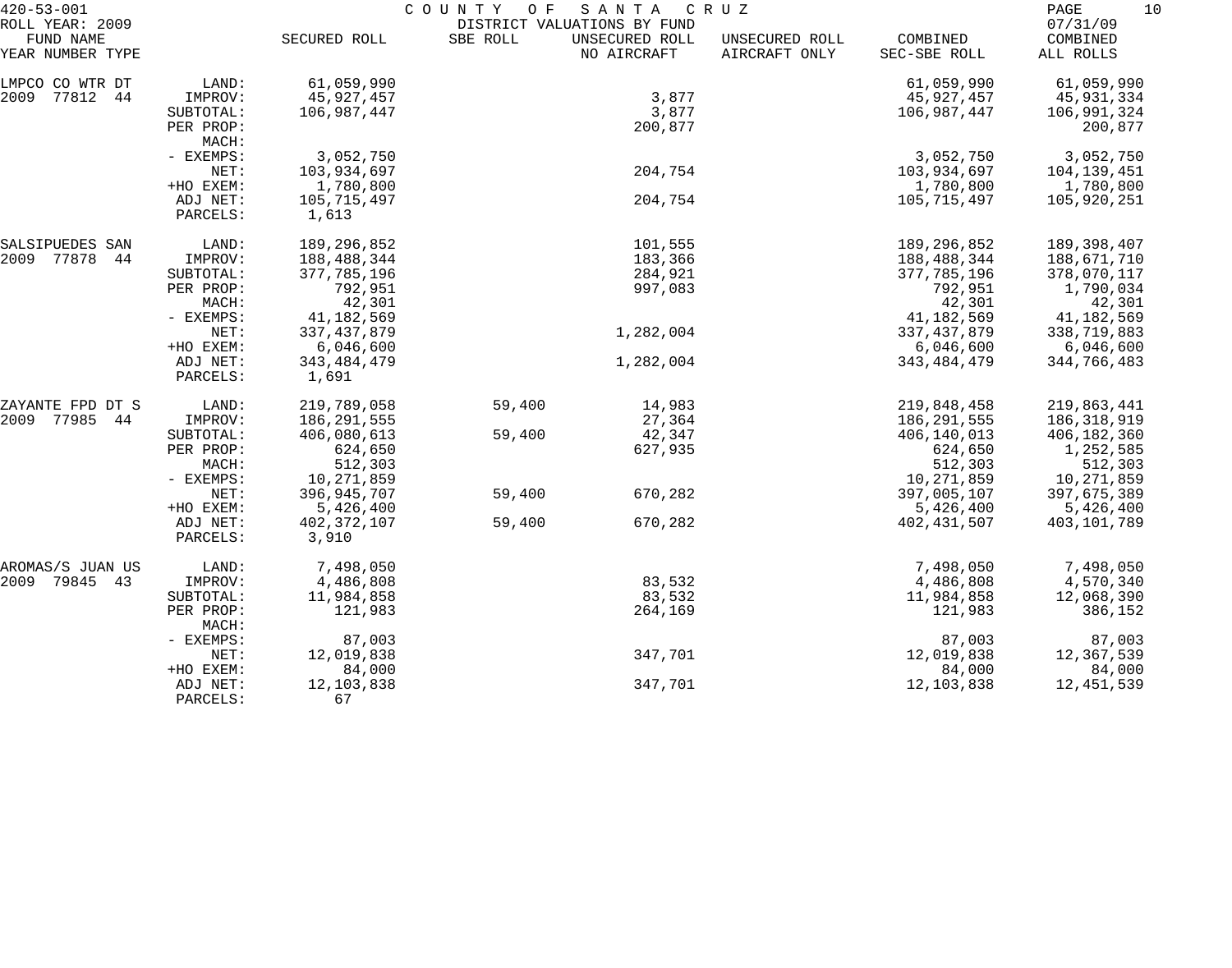| $420 - 53 - 001$    |             | COUNTY<br>SANTA<br>O F<br>C R U Z |          |                             |                |               |               |
|---------------------|-------------|-----------------------------------|----------|-----------------------------|----------------|---------------|---------------|
| ROLL YEAR: 2009     |             |                                   |          | DISTRICT VALUATIONS BY FUND |                |               | 07/31/09      |
| FUND NAME           |             | SECURED ROLL                      | SBE ROLL | UNSECURED ROLL              | UNSECURED ROLL | COMBINED      | COMBINED      |
| YEAR NUMBER TYPE    |             |                                   |          | NO AIRCRAFT                 | AIRCRAFT ONLY  | SEC-SBE ROLL  | ALL ROLLS     |
| BNY DOON SCH        | LAND:       | 244,622,460                       |          | 70,969                      |                | 244,622,460   | 244,693,429   |
| 2009 79902 43       | IMPROV:     | 235,667,181                       |          | 6,407,845                   |                | 235,667,181   | 242,075,026   |
|                     | SUBTOTAL:   | 480,289,641                       |          | 6,478,814                   |                | 480, 289, 641 | 486,768,455   |
|                     | PER PROP:   | 1,995,118                         |          | 2,976,778                   | 19,000         | 1,995,118     | 4,990,896     |
|                     | MACH:       | 2,798,071                         |          |                             |                | 2,798,071     | 2,798,071     |
|                     | - EXEMPS:   | 13,943,420                        |          |                             |                | 13,943,420    | 13,943,420    |
|                     | NET:        | 471,139,410                       |          | 9,455,592                   | 19,000         | 471,139,410   | 480,614,002   |
|                     | +HO EXEM:   | 4,825,800                         |          |                             |                | 4,825,800     | 4,825,800     |
|                     | ADJ NET:    | 475,965,210                       |          | 9,455,592                   | 19,000         | 475,965,210   | 485,439,802   |
|                     | PARCELS:    | 1,290                             |          |                             |                |               |               |
| HPY VLY SCH         | LAND:       | 122, 240, 229                     |          |                             |                | 122,240,229   | 122,240,229   |
| 2009 79911<br>43    | IMPROV:     | 116,306,017                       |          | 11,271                      |                | 116,306,017   | 116,317,288   |
|                     | SUBTOTAL:   | 238,546,246                       |          | 11,271                      |                | 238,546,246   | 238,557,517   |
|                     | PER PROP:   | 569,431                           |          | 1,097,784                   |                | 569,431       | 1,667,215     |
|                     | MACH:       | 222,042                           |          |                             |                | 222,042       | 222,042       |
|                     | - EXEMPS:   | 3,046,789                         |          |                             |                | 3,046,789     | 3,046,789     |
|                     | NET:        | 236,290,930                       |          | 1,109,055                   |                | 236, 290, 930 | 237,399,985   |
|                     | +HO EXEM:   | 2,153,200                         |          |                             |                | 2,153,200     | 2,153,200     |
|                     | ADJ NET:    | 238, 444, 130                     |          | 1,109,055                   |                | 238, 444, 130 | 239,553,185   |
|                     | PARCELS:    | 575                               |          |                             |                |               |               |
|                     |             |                                   |          |                             |                |               |               |
| HPY VLY SCH-ST S    | LAND:       | 122, 240, 229                     |          |                             |                | 122,240,229   | 122,240,229   |
| 2009 79912 43       | IMPROV:     | 116,306,017                       |          | 11,271                      |                | 116,306,017   | 116,317,288   |
|                     | SUBTOTAL:   | 238,546,246                       |          | 11,271                      |                | 238,546,246   | 238,557,517   |
|                     | PER PROP:   | 569,431                           |          | 1,097,784                   |                | 569,431       | 1,667,215     |
|                     | MACH:       | 222,042                           |          |                             |                | 222,042       | 222,042       |
|                     | - EXEMPS:   | 3,046,789                         |          |                             |                | 3,046,789     | 3,046,789     |
|                     | NET:        | 236,290,930                       |          | 1,109,055                   |                | 236, 290, 930 | 237,399,985   |
|                     | +HO EXEM:   | 2,153,200                         |          |                             |                | 2,153,200     | 2,153,200     |
|                     | ADJ NET:    | 238, 444, 130                     |          | 1,109,055                   |                | 238, 444, 130 | 239,553,185   |
|                     | PARCELS:    | 575                               |          |                             |                |               |               |
| LIVE OAK SCH        | LAND:       | 1,580,826,316                     | 76,989   | 3,990,991                   |                | 1,580,903,305 | 1,584,894,296 |
| 2009<br>79915<br>43 | IMPROV:     | 1,194,641,714                     |          | 29,330,698                  |                | 1,194,641,714 | 1,223,972,412 |
|                     | SUBTOTAL:   | 2,775,468,030                     | 76,989   | 33, 321, 689                |                | 2,775,545,019 | 2,808,866,708 |
|                     | PER PROP:   | 7,935,552                         |          | 40,298,458                  |                | 7,935,552     | 48,234,010    |
|                     | MACH:       | 120,499                           |          |                             |                | 120,499       | 120,499       |
|                     | $-$ EXEMPS: | 48,921,264                        |          | 4,095,233                   |                | 48,921,264    | 53,016,497    |
|                     | NET:        | 2,734,602,817                     | 76,989   | 69,524,914                  |                | 2,734,679,806 | 2,804,204,720 |
|                     | +HO EXEM:   | 21, 242, 203                      |          | 49,000                      |                | 21, 242, 203  | 21, 291, 203  |
|                     | ADJ NET:    | 2,755,845,020                     | 76,989   | 69,573,914                  |                | 2,755,922,009 | 2,825,495,923 |
|                     | PARCELS:    | 7,275                             |          |                             |                |               |               |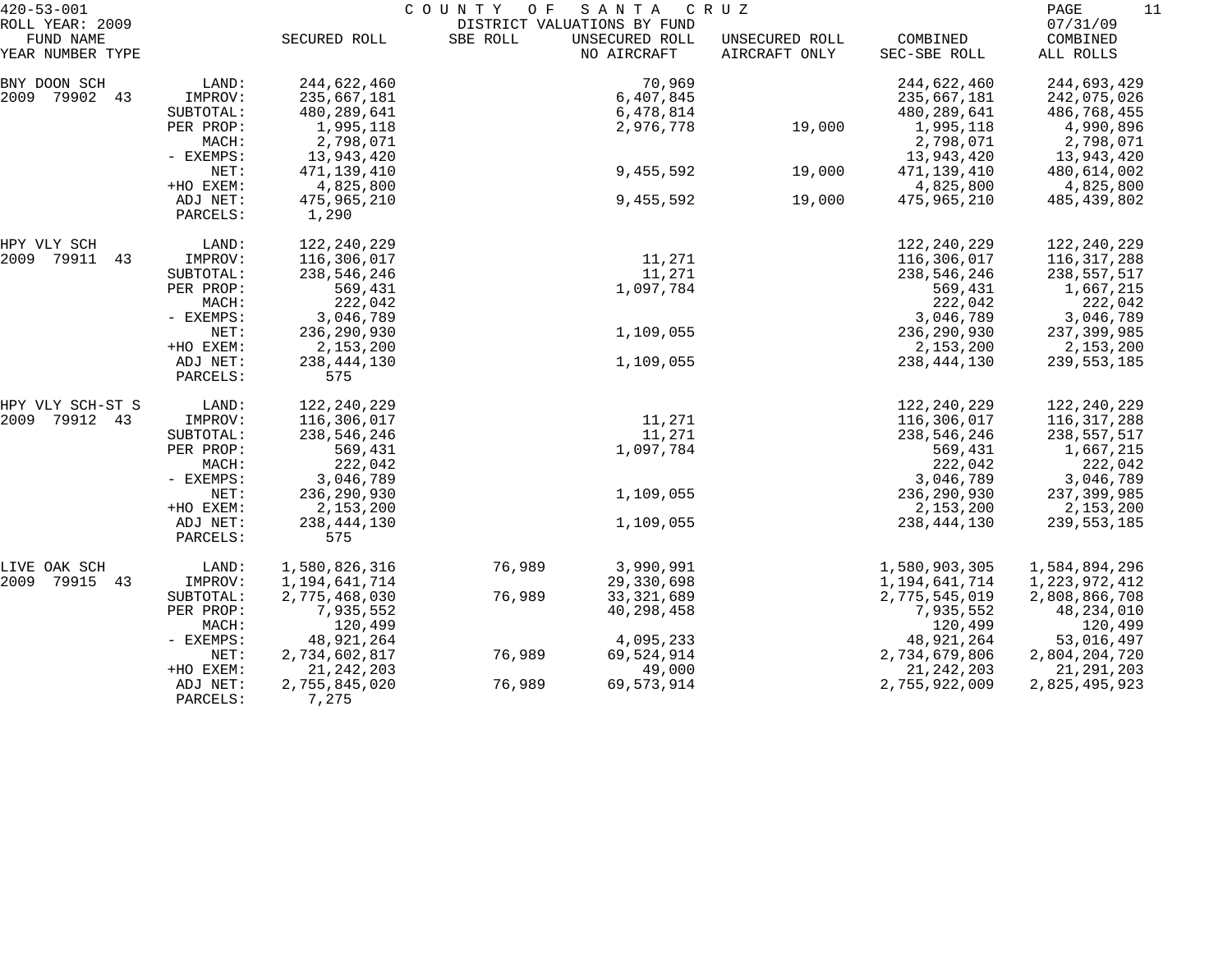| SECURED ROLL<br>FUND NAME<br>SBE ROLL<br>UNSECURED ROLL<br>UNSECURED ROLL<br>COMBINED<br>COMBINED<br>YEAR NUMBER TYPE<br>NO AIRCRAFT<br>AIRCRAFT ONLY<br>SEC-SBE ROLL<br>ALL ROLLS<br>1,580,826,316<br>76,989<br>3,990,991<br>1,584,894,296<br>LAND:<br>1,580,903,305<br>LIVE OAK ST SCH<br>2009<br>79917<br>43<br>IMPROV:<br>1,194,641,714<br>29,330,698<br>1,194,641,714<br>1,223,972,412<br>76,989<br>SUBTOTAL:<br>2,775,468,030<br>33, 321, 689<br>2,775,545,019<br>2,808,866,708<br>PER PROP:<br>7,935,552<br>40,298,458<br>7,935,552<br>48,234,010<br>120,499<br>MACH:<br>120,499<br>120,499<br>4,095,233<br>- EXEMPS:<br>48,921,264<br>48,921,264<br>53,016,497<br>76,989<br>69,524,914<br>NET:<br>2,734,602,817<br>2,734,679,806<br>2,804,204,720<br>+HO EXEM:<br>21, 242, 203<br>49,000<br>21, 242, 203<br>21,291,203<br>76,989<br>ADJ NET:<br>2,755,845,020<br>69,573,914<br>2,755,922,009<br>2,825,495,923<br>PARCELS:<br>7,275<br>109,528,687<br>MTN SCH DIST<br>LAND:<br>109,528,687<br>109,528,687<br>3,301,538<br>2009<br>79921<br>IMPROV:<br>99,138,343<br>99,138,343<br>102,439,881<br>43<br>SUBTOTAL:<br>208,667,030<br>3,301,538<br>208,667,030<br>211,968,568<br>PER PROP:<br>175,285<br>175,285<br>1,735,557<br>1,560,272<br>MACH:<br>3,718,244<br>3,718,244<br>3,718,244<br>- EXEMPS:<br>4,861,810<br>NET:<br>205, 124, 071<br>205, 124, 071<br>209,985,881<br>+HO EXEM:<br>2,027,200<br>2,027,200<br>2,027,200<br>4,861,810<br>ADJ NET:<br>207, 151, 271<br>207, 151, 271<br>212,013,081<br>551<br>PARCELS:<br>109,528,687<br>109,528,687<br>109,528,687<br>MOUNTN SCH-ST SC<br>LAND:<br>79922 43<br>99, 138, 343<br>3,301,538<br>2009<br>IMPROV:<br>99,138,343<br>102,439,881<br>208,667,030<br>SUBTOTAL:<br>3,301,538<br>208,667,030<br>211,968,568<br>PER PROP:<br>175,285<br>175,285<br>1,735,557<br>1,560,272<br>MACH:<br>3,718,244<br>3,718,244<br>3,718,244<br>- EXEMPS:<br>205, 124, 071<br>4,861,810<br>205, 124, 071<br>NET:<br>209,985,881<br>+HO EXEM:<br>2,027,200<br>2,027,200<br>2,027,200<br>207, 151, 271<br>4,861,810<br>ADJ NET:<br>207, 151, 271<br>212,013,081<br>551<br>PARCELS:<br>58,954,208<br>89,925<br>42,455<br>59,044,133<br>59,086,588<br>PFC SCH DIST<br>LAND:<br>2009<br>79925 43<br>36, 389, 979<br>3,404,566<br>36, 389, 979<br>IMPROV:<br>39,794,545<br>95, 344, 187<br>89,925<br>3,447,021<br>95, 434, 112<br>SUBTOTAL:<br>98,881,133<br>7,050,403<br>4,020,058<br>7,050,403<br>11,070,461<br>PER PROP:<br>MACH:<br>34,864,752<br>34,864,752<br>34,864,752<br>4,951,766<br>4,951,766<br>4,951,766<br>- EXEMPS:<br>132,307,576<br>89,925<br>7,467,079<br>132,397,501<br>NET:<br>139,864,580<br>795,638<br>795,638<br>795,638<br>+HO EXEM:<br>133, 103, 214<br>7,467,079<br>133, 193, 139<br>ADJ NET:<br>89,925<br>140,660,218 | $420 - 53 - 001$<br>ROLL YEAR: 2009 |          | COUNTY OF<br>SANTA CRUZ<br>DISTRICT VALUATIONS BY FUND |  |  |  |  |          |  |
|-----------------------------------------------------------------------------------------------------------------------------------------------------------------------------------------------------------------------------------------------------------------------------------------------------------------------------------------------------------------------------------------------------------------------------------------------------------------------------------------------------------------------------------------------------------------------------------------------------------------------------------------------------------------------------------------------------------------------------------------------------------------------------------------------------------------------------------------------------------------------------------------------------------------------------------------------------------------------------------------------------------------------------------------------------------------------------------------------------------------------------------------------------------------------------------------------------------------------------------------------------------------------------------------------------------------------------------------------------------------------------------------------------------------------------------------------------------------------------------------------------------------------------------------------------------------------------------------------------------------------------------------------------------------------------------------------------------------------------------------------------------------------------------------------------------------------------------------------------------------------------------------------------------------------------------------------------------------------------------------------------------------------------------------------------------------------------------------------------------------------------------------------------------------------------------------------------------------------------------------------------------------------------------------------------------------------------------------------------------------------------------------------------------------------------------------------------------------------------------------------------------------------------------------------------------------------------------------------------------------------------------------------------------------------------------------------------------------------------------------------------------------------------------------|-------------------------------------|----------|--------------------------------------------------------|--|--|--|--|----------|--|
|                                                                                                                                                                                                                                                                                                                                                                                                                                                                                                                                                                                                                                                                                                                                                                                                                                                                                                                                                                                                                                                                                                                                                                                                                                                                                                                                                                                                                                                                                                                                                                                                                                                                                                                                                                                                                                                                                                                                                                                                                                                                                                                                                                                                                                                                                                                                                                                                                                                                                                                                                                                                                                                                                                                                                                                         |                                     |          |                                                        |  |  |  |  | 07/31/09 |  |
|                                                                                                                                                                                                                                                                                                                                                                                                                                                                                                                                                                                                                                                                                                                                                                                                                                                                                                                                                                                                                                                                                                                                                                                                                                                                                                                                                                                                                                                                                                                                                                                                                                                                                                                                                                                                                                                                                                                                                                                                                                                                                                                                                                                                                                                                                                                                                                                                                                                                                                                                                                                                                                                                                                                                                                                         |                                     |          |                                                        |  |  |  |  |          |  |
|                                                                                                                                                                                                                                                                                                                                                                                                                                                                                                                                                                                                                                                                                                                                                                                                                                                                                                                                                                                                                                                                                                                                                                                                                                                                                                                                                                                                                                                                                                                                                                                                                                                                                                                                                                                                                                                                                                                                                                                                                                                                                                                                                                                                                                                                                                                                                                                                                                                                                                                                                                                                                                                                                                                                                                                         |                                     |          |                                                        |  |  |  |  |          |  |
|                                                                                                                                                                                                                                                                                                                                                                                                                                                                                                                                                                                                                                                                                                                                                                                                                                                                                                                                                                                                                                                                                                                                                                                                                                                                                                                                                                                                                                                                                                                                                                                                                                                                                                                                                                                                                                                                                                                                                                                                                                                                                                                                                                                                                                                                                                                                                                                                                                                                                                                                                                                                                                                                                                                                                                                         |                                     |          |                                                        |  |  |  |  |          |  |
|                                                                                                                                                                                                                                                                                                                                                                                                                                                                                                                                                                                                                                                                                                                                                                                                                                                                                                                                                                                                                                                                                                                                                                                                                                                                                                                                                                                                                                                                                                                                                                                                                                                                                                                                                                                                                                                                                                                                                                                                                                                                                                                                                                                                                                                                                                                                                                                                                                                                                                                                                                                                                                                                                                                                                                                         |                                     |          |                                                        |  |  |  |  |          |  |
|                                                                                                                                                                                                                                                                                                                                                                                                                                                                                                                                                                                                                                                                                                                                                                                                                                                                                                                                                                                                                                                                                                                                                                                                                                                                                                                                                                                                                                                                                                                                                                                                                                                                                                                                                                                                                                                                                                                                                                                                                                                                                                                                                                                                                                                                                                                                                                                                                                                                                                                                                                                                                                                                                                                                                                                         |                                     |          |                                                        |  |  |  |  |          |  |
|                                                                                                                                                                                                                                                                                                                                                                                                                                                                                                                                                                                                                                                                                                                                                                                                                                                                                                                                                                                                                                                                                                                                                                                                                                                                                                                                                                                                                                                                                                                                                                                                                                                                                                                                                                                                                                                                                                                                                                                                                                                                                                                                                                                                                                                                                                                                                                                                                                                                                                                                                                                                                                                                                                                                                                                         |                                     |          |                                                        |  |  |  |  |          |  |
|                                                                                                                                                                                                                                                                                                                                                                                                                                                                                                                                                                                                                                                                                                                                                                                                                                                                                                                                                                                                                                                                                                                                                                                                                                                                                                                                                                                                                                                                                                                                                                                                                                                                                                                                                                                                                                                                                                                                                                                                                                                                                                                                                                                                                                                                                                                                                                                                                                                                                                                                                                                                                                                                                                                                                                                         |                                     |          |                                                        |  |  |  |  |          |  |
|                                                                                                                                                                                                                                                                                                                                                                                                                                                                                                                                                                                                                                                                                                                                                                                                                                                                                                                                                                                                                                                                                                                                                                                                                                                                                                                                                                                                                                                                                                                                                                                                                                                                                                                                                                                                                                                                                                                                                                                                                                                                                                                                                                                                                                                                                                                                                                                                                                                                                                                                                                                                                                                                                                                                                                                         |                                     |          |                                                        |  |  |  |  |          |  |
|                                                                                                                                                                                                                                                                                                                                                                                                                                                                                                                                                                                                                                                                                                                                                                                                                                                                                                                                                                                                                                                                                                                                                                                                                                                                                                                                                                                                                                                                                                                                                                                                                                                                                                                                                                                                                                                                                                                                                                                                                                                                                                                                                                                                                                                                                                                                                                                                                                                                                                                                                                                                                                                                                                                                                                                         |                                     |          |                                                        |  |  |  |  |          |  |
|                                                                                                                                                                                                                                                                                                                                                                                                                                                                                                                                                                                                                                                                                                                                                                                                                                                                                                                                                                                                                                                                                                                                                                                                                                                                                                                                                                                                                                                                                                                                                                                                                                                                                                                                                                                                                                                                                                                                                                                                                                                                                                                                                                                                                                                                                                                                                                                                                                                                                                                                                                                                                                                                                                                                                                                         |                                     |          |                                                        |  |  |  |  |          |  |
|                                                                                                                                                                                                                                                                                                                                                                                                                                                                                                                                                                                                                                                                                                                                                                                                                                                                                                                                                                                                                                                                                                                                                                                                                                                                                                                                                                                                                                                                                                                                                                                                                                                                                                                                                                                                                                                                                                                                                                                                                                                                                                                                                                                                                                                                                                                                                                                                                                                                                                                                                                                                                                                                                                                                                                                         |                                     |          |                                                        |  |  |  |  |          |  |
|                                                                                                                                                                                                                                                                                                                                                                                                                                                                                                                                                                                                                                                                                                                                                                                                                                                                                                                                                                                                                                                                                                                                                                                                                                                                                                                                                                                                                                                                                                                                                                                                                                                                                                                                                                                                                                                                                                                                                                                                                                                                                                                                                                                                                                                                                                                                                                                                                                                                                                                                                                                                                                                                                                                                                                                         |                                     |          |                                                        |  |  |  |  |          |  |
|                                                                                                                                                                                                                                                                                                                                                                                                                                                                                                                                                                                                                                                                                                                                                                                                                                                                                                                                                                                                                                                                                                                                                                                                                                                                                                                                                                                                                                                                                                                                                                                                                                                                                                                                                                                                                                                                                                                                                                                                                                                                                                                                                                                                                                                                                                                                                                                                                                                                                                                                                                                                                                                                                                                                                                                         |                                     |          |                                                        |  |  |  |  |          |  |
|                                                                                                                                                                                                                                                                                                                                                                                                                                                                                                                                                                                                                                                                                                                                                                                                                                                                                                                                                                                                                                                                                                                                                                                                                                                                                                                                                                                                                                                                                                                                                                                                                                                                                                                                                                                                                                                                                                                                                                                                                                                                                                                                                                                                                                                                                                                                                                                                                                                                                                                                                                                                                                                                                                                                                                                         |                                     |          |                                                        |  |  |  |  |          |  |
|                                                                                                                                                                                                                                                                                                                                                                                                                                                                                                                                                                                                                                                                                                                                                                                                                                                                                                                                                                                                                                                                                                                                                                                                                                                                                                                                                                                                                                                                                                                                                                                                                                                                                                                                                                                                                                                                                                                                                                                                                                                                                                                                                                                                                                                                                                                                                                                                                                                                                                                                                                                                                                                                                                                                                                                         |                                     |          |                                                        |  |  |  |  |          |  |
|                                                                                                                                                                                                                                                                                                                                                                                                                                                                                                                                                                                                                                                                                                                                                                                                                                                                                                                                                                                                                                                                                                                                                                                                                                                                                                                                                                                                                                                                                                                                                                                                                                                                                                                                                                                                                                                                                                                                                                                                                                                                                                                                                                                                                                                                                                                                                                                                                                                                                                                                                                                                                                                                                                                                                                                         |                                     |          |                                                        |  |  |  |  |          |  |
|                                                                                                                                                                                                                                                                                                                                                                                                                                                                                                                                                                                                                                                                                                                                                                                                                                                                                                                                                                                                                                                                                                                                                                                                                                                                                                                                                                                                                                                                                                                                                                                                                                                                                                                                                                                                                                                                                                                                                                                                                                                                                                                                                                                                                                                                                                                                                                                                                                                                                                                                                                                                                                                                                                                                                                                         |                                     |          |                                                        |  |  |  |  |          |  |
|                                                                                                                                                                                                                                                                                                                                                                                                                                                                                                                                                                                                                                                                                                                                                                                                                                                                                                                                                                                                                                                                                                                                                                                                                                                                                                                                                                                                                                                                                                                                                                                                                                                                                                                                                                                                                                                                                                                                                                                                                                                                                                                                                                                                                                                                                                                                                                                                                                                                                                                                                                                                                                                                                                                                                                                         |                                     |          |                                                        |  |  |  |  |          |  |
|                                                                                                                                                                                                                                                                                                                                                                                                                                                                                                                                                                                                                                                                                                                                                                                                                                                                                                                                                                                                                                                                                                                                                                                                                                                                                                                                                                                                                                                                                                                                                                                                                                                                                                                                                                                                                                                                                                                                                                                                                                                                                                                                                                                                                                                                                                                                                                                                                                                                                                                                                                                                                                                                                                                                                                                         |                                     |          |                                                        |  |  |  |  |          |  |
|                                                                                                                                                                                                                                                                                                                                                                                                                                                                                                                                                                                                                                                                                                                                                                                                                                                                                                                                                                                                                                                                                                                                                                                                                                                                                                                                                                                                                                                                                                                                                                                                                                                                                                                                                                                                                                                                                                                                                                                                                                                                                                                                                                                                                                                                                                                                                                                                                                                                                                                                                                                                                                                                                                                                                                                         |                                     |          |                                                        |  |  |  |  |          |  |
|                                                                                                                                                                                                                                                                                                                                                                                                                                                                                                                                                                                                                                                                                                                                                                                                                                                                                                                                                                                                                                                                                                                                                                                                                                                                                                                                                                                                                                                                                                                                                                                                                                                                                                                                                                                                                                                                                                                                                                                                                                                                                                                                                                                                                                                                                                                                                                                                                                                                                                                                                                                                                                                                                                                                                                                         |                                     |          |                                                        |  |  |  |  |          |  |
|                                                                                                                                                                                                                                                                                                                                                                                                                                                                                                                                                                                                                                                                                                                                                                                                                                                                                                                                                                                                                                                                                                                                                                                                                                                                                                                                                                                                                                                                                                                                                                                                                                                                                                                                                                                                                                                                                                                                                                                                                                                                                                                                                                                                                                                                                                                                                                                                                                                                                                                                                                                                                                                                                                                                                                                         |                                     |          |                                                        |  |  |  |  |          |  |
|                                                                                                                                                                                                                                                                                                                                                                                                                                                                                                                                                                                                                                                                                                                                                                                                                                                                                                                                                                                                                                                                                                                                                                                                                                                                                                                                                                                                                                                                                                                                                                                                                                                                                                                                                                                                                                                                                                                                                                                                                                                                                                                                                                                                                                                                                                                                                                                                                                                                                                                                                                                                                                                                                                                                                                                         |                                     |          |                                                        |  |  |  |  |          |  |
|                                                                                                                                                                                                                                                                                                                                                                                                                                                                                                                                                                                                                                                                                                                                                                                                                                                                                                                                                                                                                                                                                                                                                                                                                                                                                                                                                                                                                                                                                                                                                                                                                                                                                                                                                                                                                                                                                                                                                                                                                                                                                                                                                                                                                                                                                                                                                                                                                                                                                                                                                                                                                                                                                                                                                                                         |                                     |          |                                                        |  |  |  |  |          |  |
|                                                                                                                                                                                                                                                                                                                                                                                                                                                                                                                                                                                                                                                                                                                                                                                                                                                                                                                                                                                                                                                                                                                                                                                                                                                                                                                                                                                                                                                                                                                                                                                                                                                                                                                                                                                                                                                                                                                                                                                                                                                                                                                                                                                                                                                                                                                                                                                                                                                                                                                                                                                                                                                                                                                                                                                         |                                     |          |                                                        |  |  |  |  |          |  |
|                                                                                                                                                                                                                                                                                                                                                                                                                                                                                                                                                                                                                                                                                                                                                                                                                                                                                                                                                                                                                                                                                                                                                                                                                                                                                                                                                                                                                                                                                                                                                                                                                                                                                                                                                                                                                                                                                                                                                                                                                                                                                                                                                                                                                                                                                                                                                                                                                                                                                                                                                                                                                                                                                                                                                                                         |                                     |          |                                                        |  |  |  |  |          |  |
|                                                                                                                                                                                                                                                                                                                                                                                                                                                                                                                                                                                                                                                                                                                                                                                                                                                                                                                                                                                                                                                                                                                                                                                                                                                                                                                                                                                                                                                                                                                                                                                                                                                                                                                                                                                                                                                                                                                                                                                                                                                                                                                                                                                                                                                                                                                                                                                                                                                                                                                                                                                                                                                                                                                                                                                         |                                     |          |                                                        |  |  |  |  |          |  |
|                                                                                                                                                                                                                                                                                                                                                                                                                                                                                                                                                                                                                                                                                                                                                                                                                                                                                                                                                                                                                                                                                                                                                                                                                                                                                                                                                                                                                                                                                                                                                                                                                                                                                                                                                                                                                                                                                                                                                                                                                                                                                                                                                                                                                                                                                                                                                                                                                                                                                                                                                                                                                                                                                                                                                                                         |                                     |          |                                                        |  |  |  |  |          |  |
|                                                                                                                                                                                                                                                                                                                                                                                                                                                                                                                                                                                                                                                                                                                                                                                                                                                                                                                                                                                                                                                                                                                                                                                                                                                                                                                                                                                                                                                                                                                                                                                                                                                                                                                                                                                                                                                                                                                                                                                                                                                                                                                                                                                                                                                                                                                                                                                                                                                                                                                                                                                                                                                                                                                                                                                         |                                     |          |                                                        |  |  |  |  |          |  |
|                                                                                                                                                                                                                                                                                                                                                                                                                                                                                                                                                                                                                                                                                                                                                                                                                                                                                                                                                                                                                                                                                                                                                                                                                                                                                                                                                                                                                                                                                                                                                                                                                                                                                                                                                                                                                                                                                                                                                                                                                                                                                                                                                                                                                                                                                                                                                                                                                                                                                                                                                                                                                                                                                                                                                                                         |                                     |          |                                                        |  |  |  |  |          |  |
|                                                                                                                                                                                                                                                                                                                                                                                                                                                                                                                                                                                                                                                                                                                                                                                                                                                                                                                                                                                                                                                                                                                                                                                                                                                                                                                                                                                                                                                                                                                                                                                                                                                                                                                                                                                                                                                                                                                                                                                                                                                                                                                                                                                                                                                                                                                                                                                                                                                                                                                                                                                                                                                                                                                                                                                         |                                     |          |                                                        |  |  |  |  |          |  |
|                                                                                                                                                                                                                                                                                                                                                                                                                                                                                                                                                                                                                                                                                                                                                                                                                                                                                                                                                                                                                                                                                                                                                                                                                                                                                                                                                                                                                                                                                                                                                                                                                                                                                                                                                                                                                                                                                                                                                                                                                                                                                                                                                                                                                                                                                                                                                                                                                                                                                                                                                                                                                                                                                                                                                                                         |                                     |          |                                                        |  |  |  |  |          |  |
|                                                                                                                                                                                                                                                                                                                                                                                                                                                                                                                                                                                                                                                                                                                                                                                                                                                                                                                                                                                                                                                                                                                                                                                                                                                                                                                                                                                                                                                                                                                                                                                                                                                                                                                                                                                                                                                                                                                                                                                                                                                                                                                                                                                                                                                                                                                                                                                                                                                                                                                                                                                                                                                                                                                                                                                         |                                     |          |                                                        |  |  |  |  |          |  |
|                                                                                                                                                                                                                                                                                                                                                                                                                                                                                                                                                                                                                                                                                                                                                                                                                                                                                                                                                                                                                                                                                                                                                                                                                                                                                                                                                                                                                                                                                                                                                                                                                                                                                                                                                                                                                                                                                                                                                                                                                                                                                                                                                                                                                                                                                                                                                                                                                                                                                                                                                                                                                                                                                                                                                                                         |                                     |          |                                                        |  |  |  |  |          |  |
|                                                                                                                                                                                                                                                                                                                                                                                                                                                                                                                                                                                                                                                                                                                                                                                                                                                                                                                                                                                                                                                                                                                                                                                                                                                                                                                                                                                                                                                                                                                                                                                                                                                                                                                                                                                                                                                                                                                                                                                                                                                                                                                                                                                                                                                                                                                                                                                                                                                                                                                                                                                                                                                                                                                                                                                         |                                     |          |                                                        |  |  |  |  |          |  |
|                                                                                                                                                                                                                                                                                                                                                                                                                                                                                                                                                                                                                                                                                                                                                                                                                                                                                                                                                                                                                                                                                                                                                                                                                                                                                                                                                                                                                                                                                                                                                                                                                                                                                                                                                                                                                                                                                                                                                                                                                                                                                                                                                                                                                                                                                                                                                                                                                                                                                                                                                                                                                                                                                                                                                                                         |                                     |          |                                                        |  |  |  |  |          |  |
|                                                                                                                                                                                                                                                                                                                                                                                                                                                                                                                                                                                                                                                                                                                                                                                                                                                                                                                                                                                                                                                                                                                                                                                                                                                                                                                                                                                                                                                                                                                                                                                                                                                                                                                                                                                                                                                                                                                                                                                                                                                                                                                                                                                                                                                                                                                                                                                                                                                                                                                                                                                                                                                                                                                                                                                         |                                     | PARCELS: | 440                                                    |  |  |  |  |          |  |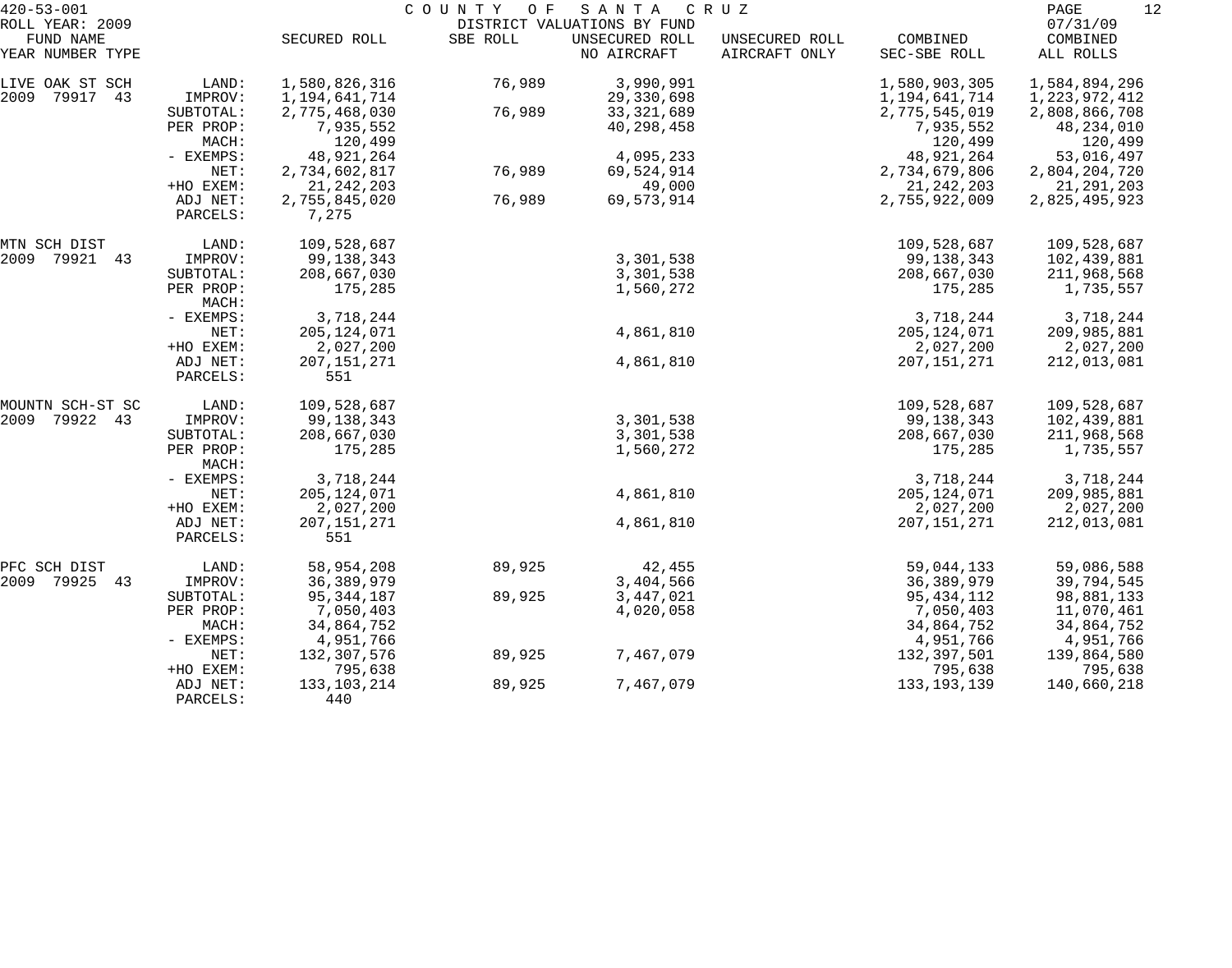| $420 - 53 - 001$              |                      | COUNTY OF<br>SANTA<br>CRUZ |           |                               |                                 |                          |                       |  |  |
|-------------------------------|----------------------|----------------------------|-----------|-------------------------------|---------------------------------|--------------------------|-----------------------|--|--|
| ROLL YEAR: 2009               |                      |                            |           | DISTRICT VALUATIONS BY FUND   |                                 |                          | 07/31/09              |  |  |
| FUND NAME<br>YEAR NUMBER TYPE |                      | SECURED ROLL               | SBE ROLL  | UNSECURED ROLL<br>NO AIRCRAFT | UNSECURED ROLL<br>AIRCRAFT ONLY | COMBINED<br>SEC-SBE ROLL | COMBINED<br>ALL ROLLS |  |  |
| S C ELEM SCH                  | LAND:                | 3,768,694,054              | 670,131   | 17,005,323                    |                                 | 3,769,364,185            | 3,786,369,508         |  |  |
| 2009 79933 43                 | IMPROV:              | 3,349,668,898              |           | 86,521,388                    |                                 | 3, 349, 668, 898         | 3,436,190,286         |  |  |
|                               | SUBTOTAL:            | 7, 118, 362, 952           | 670,131   | 103,526,711                   |                                 | 7,119,033,083            | 7, 222, 559, 794      |  |  |
|                               | PER PROP:            | 35,590,414                 |           | 144, 277, 426                 |                                 | 35,590,414               | 179,867,840           |  |  |
|                               | MACH:                | 20,405,555                 |           |                               |                                 | 20,405,555               | 20,405,555            |  |  |
|                               | - EXEMPS:            | 228,019,606                |           | 22, 348, 278                  |                                 | 228,019,606              | 250,367,884           |  |  |
|                               | NET:                 | 6,946,339,315              | 670,131   | 225, 455, 859                 |                                 | 6,947,009,446            | 7,172,465,305         |  |  |
|                               | +HO EXEM:            | 56,068,493                 |           | 84,000                        |                                 | 56,068,493               | 56, 152, 493          |  |  |
|                               | ADJ NET:             | 7,002,407,808              | 670,131   | 225, 539, 859                 |                                 | 7,003,077,939            | 7,228,617,798         |  |  |
|                               | PARCELS:             | 17,853                     |           |                               |                                 |                          |                       |  |  |
| S V SCH DIST                  | LAND:                | 1,524,926,240              | 17,300    | 532,819                       |                                 | 1,524,943,540            | 1,525,476,359         |  |  |
| 2009 79947 43                 | IMPROV:              | 1,619,449,450              |           | 24,520,480                    |                                 | 1,619,449,450            | 1,643,969,930         |  |  |
|                               | SUBTOTAL:            | 3, 144, 375, 690           | 17,300    | 25,053,299                    |                                 | 3, 144, 392, 990         | 3, 169, 446, 289      |  |  |
|                               | PER PROP:            | 10,038,092                 |           | 81,625,212                    | 78,000                          | 10,038,092               | 91,741,304            |  |  |
|                               | MACH:                | 2,391,853                  |           |                               |                                 | 2,391,853                | 2,391,853             |  |  |
|                               | - EXEMPS:            | 75,521,395                 |           | 584,391                       |                                 | 75,521,395               | 76,105,786            |  |  |
|                               | NET:                 | 3,081,284,240              | 17,300    | 106,094,120                   | 78,000                          | 3,081,301,540            | 3, 187, 473, 660      |  |  |
|                               | +HO EXEM:            | 26,082,000                 |           |                               |                                 | 26,082,000               | 26,082,000            |  |  |
|                               | ADJ NET:<br>PARCELS: | 3,107,366,240<br>7,356     | 17,300    | 106,094,120                   | 78,000                          | 3,107,383,540            | 3, 213, 555, 660      |  |  |
| SOQ SCH DIST                  | LAND:                | 2, 257, 336, 853           | 812,065   | 1,317,682                     |                                 | 2, 258, 148, 918         | 2,259,466,600         |  |  |
| 2009 79952<br>43              | IMPROV:              | 1,935,368,577              |           | 36, 247, 089                  |                                 | 1,935,368,577            | 1,971,615,666         |  |  |
|                               | SUBTOTAL:            | 4,192,705,430              | 812,065   | 37,564,771                    |                                 | 4, 193, 517, 495         | 4, 231, 082, 266      |  |  |
|                               | PER PROP:            | 45,577,123                 |           | 72,026,000                    |                                 | 45,577,123               | 117,603,123           |  |  |
|                               | MACH:                | 5,200,318                  |           |                               |                                 | 5,200,318                | 5,200,318             |  |  |
|                               | - EXEMPS:            | 230,927,888                |           | 9,624,306                     |                                 | 230,927,888              | 240,552,194           |  |  |
|                               | NET:                 | 4,012,554,983              | 812,065   | 99,966,465                    |                                 | 4,013,367,048            | 4, 113, 333, 513      |  |  |
|                               | +HO EXEM:            | 32,487,000                 |           |                               |                                 | 32,487,000               | 32,487,000            |  |  |
|                               | ADJ NET:<br>PARCELS: | 4,045,041,983<br>10,702    | 812,065   | 99,966,465                    |                                 | 4,045,854,048            | 4, 145, 820, 513      |  |  |
| S C HI SCH                    | LAND:                | 8, 142, 202, 807           | 1,649,110 | 22, 427, 420                  |                                 | 8, 143, 851, 917         | 8,166,279,337         |  |  |
| 43<br>2009 79958              | IMPROV:              | 6,967,180,709              |           | 165, 224, 395                 |                                 | 6,967,180,709            | 7,132,405,104         |  |  |
|                               | SUBTOTAL:            | 15,109,383,516             | 1,649,110 | 187,651,815                   |                                 | 15, 111, 032, 626        | 15, 298, 684, 441     |  |  |
|                               | PER PROP:            | 98,893,326                 |           | 266, 256, 776                 | 19,000                          | 98,893,326               | 365, 169, 102         |  |  |
|                               | MACH:                | 63,611,237                 |           |                               |                                 | 63, 611, 237             | 63,611,237            |  |  |
|                               | - EXEMPS:            | 533, 528, 977              |           | 36,067,817                    |                                 | 533, 528, 977            | 569,596,794           |  |  |
|                               | NET:                 | 14,738,359,102             | 1,649,110 | 417,840,774                   | 19,000                          | 14,740,008,212           | 15,157,867,986        |  |  |
|                               | +HO EXEM:            | 119,599,534                |           | 133,000                       |                                 | 119,599,534              | 119,732,534           |  |  |
|                               | ADJ NET:             | 14,857,958,636             | 1,649,110 | 417,973,774                   | 19,000                          | 14,859,607,746           | 15,277,600,520        |  |  |
|                               | PARCELS:             | 38,686                     |           |                               |                                 |                          |                       |  |  |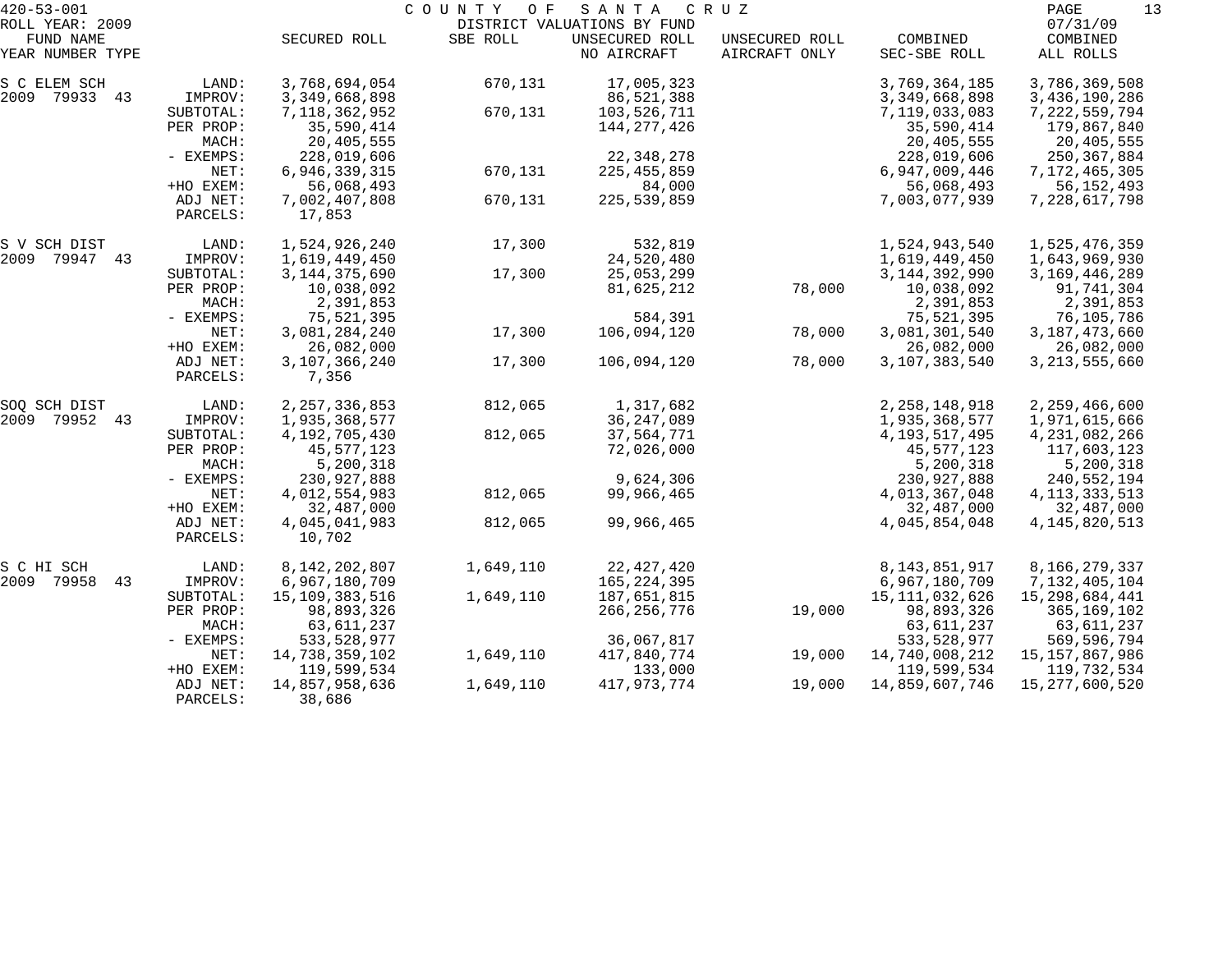| $420 - 53 - 001$    |           |                | COUNTY<br>O F | SANTA                       | C R U Z        |                | 14<br>PAGE       |
|---------------------|-----------|----------------|---------------|-----------------------------|----------------|----------------|------------------|
| ROLL YEAR: 2009     |           |                |               | DISTRICT VALUATIONS BY FUND |                |                | 07/31/09         |
| FUND NAME           |           | SECURED ROLL   | SBE ROLL      | UNSECURED ROLL              | UNSECURED ROLL | COMBINED       | COMBINED         |
| YEAR NUMBER TYPE    |           |                |               | NO AIRCRAFT                 | AIRCRAFT ONLY  | SEC-SBE ROLL   | ALL ROLLS        |
| PAJ VAL GODS 05R    | LAND:     | 5,814,274,261  | 864,626       | 6,991,102                   |                | 5,815,138,887  | 5,822,129,989    |
| 2009<br>79966<br>43 | IMPROV:   | 5,066,915,940  |               | 85, 511, 733                |                | 5,066,915,940  | 5, 152, 427, 673 |
|                     | SUBTOTAL: | 10,881,190,201 | 864,626       | 92,502,835                  |                | 10,882,054,827 | 10,974,557,662   |
|                     | PER PROP: | 76,615,294     |               | 189,455,902                 | 34,805,269     | 76,615,294     | 300,876,465      |
|                     | MACH:     | 20, 372, 063   |               |                             |                | 20, 372, 063   | 20,372,063       |
|                     | - EXEMPS: | 371, 241, 248  |               | 5,851,782                   | 177,600        | 371, 241, 248  | 377, 270, 630    |
|                     | NET:      | 10,606,936,310 | 864,626       | 276,106,955                 | 34,627,669     | 10,607,800,936 | 10,918,535,560   |
|                     | +HO EXEM: | 90,574,106     |               |                             |                | 90,574,106     | 90,574,106       |
|                     | ADJ NET:  | 10,697,510,416 | 864,626       | 276,106,955                 | 34,627,669     | 10,698,375,042 | 11,009,109,666   |
|                     | PARCELS:  | 30,013         |               |                             |                |                |                  |
| PAJ VAL GODS 200    | LAND:     | 5,814,274,261  | 864,626       | 6,991,102                   |                | 5,815,138,887  | 5,822,129,989    |
| 2009<br>79968<br>43 | IMPROV:   | 5,066,915,940  |               | 85, 511, 733                |                | 5,066,915,940  | 5, 152, 427, 673 |
|                     | SUBTOTAL: | 10,881,190,201 | 864,626       | 92,502,835                  |                | 10,882,054,827 | 10,974,557,662   |
|                     | PER PROP: | 76,615,294     |               | 189,455,902                 | 34,805,269     | 76,615,294     | 300,876,465      |
|                     | MACH:     | 20, 372, 063   |               |                             |                | 20, 372, 063   | 20,372,063       |
|                     | - EXEMPS: | 371, 241, 248  |               | 5,851,782                   | 177,600        | 371, 241, 248  | 377, 270, 630    |
|                     | NET:      | 10,606,936,310 | 864,626       | 276,106,955                 | 34,627,669     | 10,607,800,936 | 10,918,535,560   |
|                     | +HO EXEM: | 90,574,106     |               |                             |                | 90,574,106     | 90,574,106       |
|                     | ADJ NET:  | 10,697,510,416 | 864,626       | 276,106,955                 | 34,627,669     | 10,698,375,042 | 11,009,109,666   |
|                     | PARCELS:  | 30,013         |               |                             |                |                |                  |
| PAJ VLY U S D       | LAND:     | 5,814,274,261  | 864,626       | 6,991,102                   |                | 5,815,138,887  | 5,822,129,989    |
| 2009<br>79971<br>43 | IMPROV:   | 5,066,915,940  |               | 85, 511, 733                |                | 5,066,915,940  | 5, 152, 427, 673 |
|                     | SUBTOTAL: | 10,881,190,201 | 864,626       | 92,502,835                  |                | 10,882,054,827 | 10,974,557,662   |
|                     | PER PROP: | 76,615,294     |               | 189,455,902                 | 34,805,269     | 76,615,294     | 300,876,465      |
|                     | MACH:     | 20, 372, 063   |               |                             |                | 20, 372, 063   | 20,372,063       |
|                     | - EXEMPS: | 371, 241, 248  |               | 5,851,782                   | 177,600        | 371, 241, 248  | 377, 270, 630    |
|                     | NET:      | 10,606,936,310 | 864,626       | 276,106,955                 | 34,627,669     | 10,607,800,936 | 10,918,535,560   |
|                     | +HO EXEM: | 90,574,106     |               |                             |                | 90,574,106     | 90,574,106       |
|                     | ADJ NET:  | 10,697,510,416 | 864,626       | 276,106,955                 | 34,627,669     | 10,698,375,042 | 11,009,109,666   |
|                     | PARCELS:  | 30,013         |               |                             |                |                |                  |
| PAJ VAL SCH PROP    | LAND:     | 5,814,235,033  | 864,626       | 6,991,102                   |                | 5,815,099,659  | 5,822,090,761    |
| 79972<br>2009<br>43 | IMPROV:   | 5,066,911,131  |               | 85, 511, 733                |                | 5,066,911,131  | 5, 152, 422, 864 |
|                     | SUBTOTAL: | 10,881,146,164 | 864,626       | 92,502,835                  |                | 10,882,010,790 | 10,974,513,625   |
|                     | PER PROP: | 76,615,294     |               | 189,455,902                 | 34,805,269     | 76,615,294     | 300,876,465      |
|                     | MACH:     | 20, 372, 063   |               |                             |                | 20, 372, 063   | 20,372,063       |
|                     | - EXEMPS: | 371, 241, 248  |               | 5,851,782                   | 177,600        | 371, 241, 248  | 377, 270, 630    |
|                     | NET:      | 10,606,892,273 | 864,626       | 276,106,955                 | 34,627,669     | 10,607,756,899 | 10,918,491,523   |
|                     | +HO EXEM: | 90,574,106     |               |                             |                | 90,574,106     | 90,574,106       |
|                     | ADJ NET:  | 10,697,466,379 | 864,626       | 276,106,955                 | 34,627,669     | 10,698,331,005 | 11,009,065,629   |
|                     | PARCELS:  | 30,011         |               |                             |                |                |                  |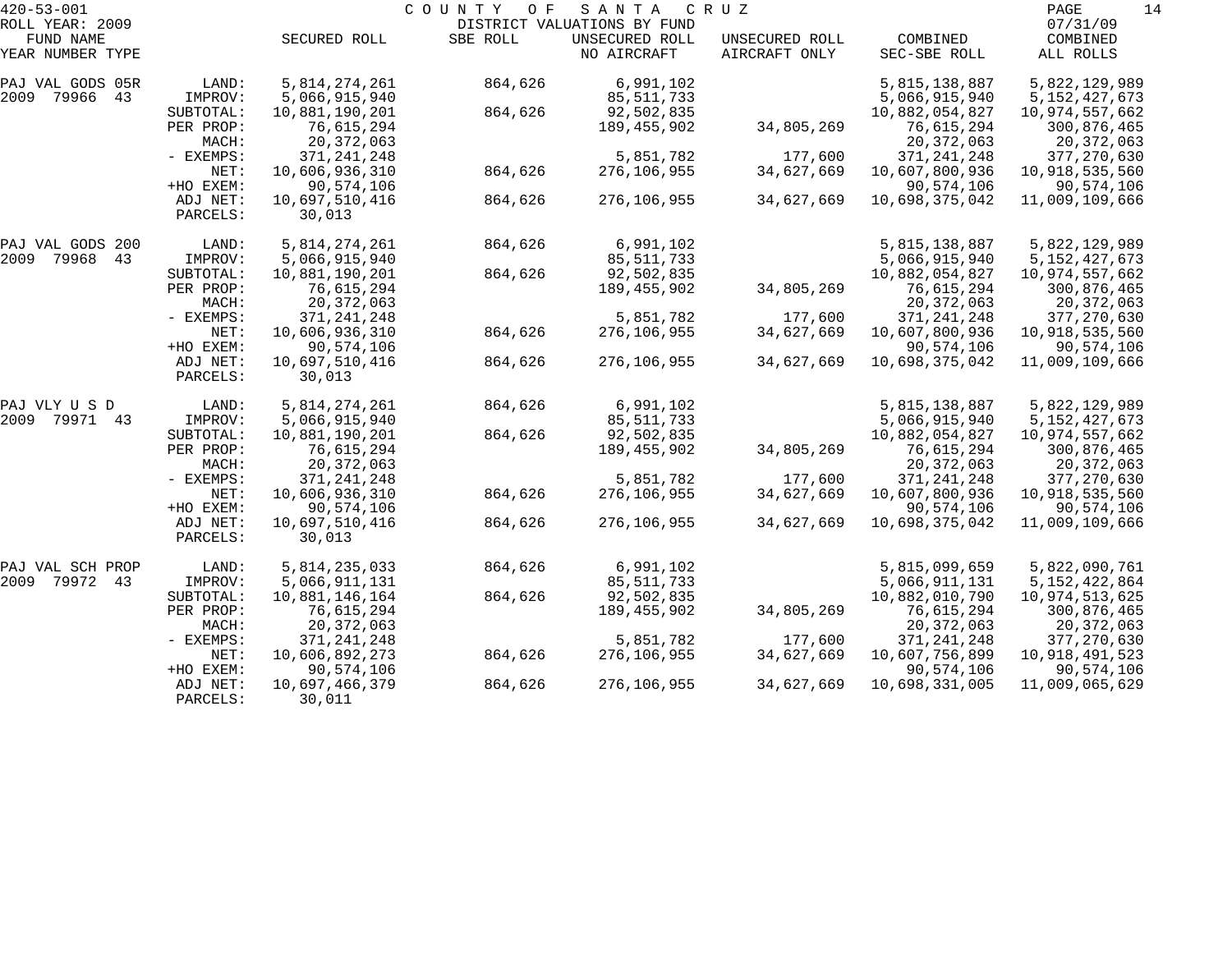| $420 - 53 - 001$    |           |                   | COUNTY<br>O F | SANTA                       | C R U Z        |                   | 15<br>PAGE        |
|---------------------|-----------|-------------------|---------------|-----------------------------|----------------|-------------------|-------------------|
| ROLL YEAR: 2009     |           |                   |               | DISTRICT VALUATIONS BY FUND |                |                   | 07/31/09          |
| FUND NAME           |           | SECURED ROLL      | SBE ROLL      | UNSECURED ROLL              | UNSECURED ROLL | COMBINED          | COMBINED          |
| YEAR NUMBER TYPE    |           |                   |               | NO AIRCRAFT                 | AIRCRAFT ONLY  | SEC-SBE ROLL      | ALL ROLLS         |
| PAJ VAL SCH-ST S    | LAND:     | 5,814,235,033     | 864,626       | 6,991,102                   |                | 5,815,099,659     | 5,822,090,761     |
| 2009 79976 43       | IMPROV:   | 5,066,911,131     |               | 85, 511, 733                |                | 5,066,911,131     | 5, 152, 422, 864  |
|                     | SUBTOTAL: | 10,881,146,164    | 864,626       | 92,502,835                  |                | 10,882,010,790    | 10,974,513,625    |
|                     | PER PROP: | 76,615,294        |               | 189,455,902                 | 34,805,269     | 76,615,294        | 300,876,465       |
|                     | MACH:     | 20, 372, 063      |               |                             |                | 20, 372, 063      | 20,372,063        |
|                     | - EXEMPS: | 371, 241, 248     |               | 5,851,782                   | 177,600        | 371, 241, 248     | 377, 270, 630     |
|                     | NET:      | 10,606,892,273    | 864,626       | 276,106,955                 | 34,627,669     | 10,607,756,899    | 10,918,491,523    |
|                     | +HO EXEM: | 90,574,106        |               |                             |                | 90,574,106        | 90,574,106        |
|                     | ADJ NET:  | 10,697,466,379    | 864,626       | 276,106,955                 | 34,627,669     | 10,698,331,005    | 11,009,065,629    |
|                     | PARCELS:  | 30,011            |               |                             |                |                   |                   |
| SLV U S D           | LAND:     | 1,570,923,991     | 59,400        | 1,063,026                   |                | 1,570,983,391     | 1,572,046,417     |
| 2009<br>79978<br>43 | IMPROV:   | 1,375,983,161     |               | 12,334,645                  |                | 1,375,983,161     | 1,388,317,806     |
|                     | SUBTOTAL: | 2,946,907,152     | 59,400        | 13,397,671                  |                | 2,946,966,552     | 2,960,364,223     |
|                     | PER PROP: | 6,505,703         |               | 13,925,911                  |                | 6,505,703         | 20,431,614        |
|                     | MACH:     | 2,285,282         |               |                             |                | 2,285,282         | 2,285,282         |
|                     | - EXEMPS: | 116,458,442       |               | 120,965                     |                | 116,458,442       | 116,579,407       |
|                     | NET:      | 2,839,239,695     | 59,400        | 27, 202, 617                |                | 2,839,299,095     | 2,866,501,712     |
|                     | +HO EXEM: | 36,298,868        |               |                             |                | 36,298,868        | 36,298,868        |
|                     | ADJ NET:  | 2,875,538,563     | 59,400        | 27, 202, 617                |                | 2,875,597,963     | 2,902,800,580     |
|                     | PARCELS:  | 17,194            |               |                             |                |                   |                   |
| CAB COMM COLL       | LAND:     | 17,069,453,039    | 2,590,436     | 31,014,367                  |                | 17,072,043,475    | 17, 103, 057, 842 |
| 2009<br>79981<br>43 | IMPROV:   | 15,041,695,309    |               | 287,674,785                 |                | 15,041,695,309    | 15,329,370,094    |
|                     | SUBTOTAL: | 32, 111, 148, 348 | 2,590,436     | 318,689,152                 |                | 32, 113, 738, 784 | 32, 432, 427, 936 |
|                     | PER PROP: | 192, 174, 398     |               | 551,527,970                 | 34,902,269     | 192,174,398       | 778,604,637       |
|                     | MACH:     | 88,660,435        |               |                             |                | 88,660,435        | 88,660,435        |
|                     | - EXEMPS: | 1,096,979,252     |               | 42,624,955                  | 177,600        | 1,096,979,252     | 1,139,781,807     |
|                     | NET:      | 31, 295, 003, 929 | 2,590,436     | 827,592,167                 | 34,724,669     | 31, 297, 594, 365 | 32, 159, 911, 201 |
|                     | +HO EXEM: | 272,778,508       |               | 133,000                     |                | 272,778,508       | 272,911,508       |
|                     | ADJ NET:  | 31,567,782,437    | 2,590,436     | 827, 725, 167               | 34,724,669     | 31, 570, 372, 873 | 32, 432, 822, 709 |
|                     | PARCELS:  | 93,362            |               |                             |                |                   |                   |
| CO SCH SVC          | LAND:     | 17,059,825,349    | 2,590,436     | 31,014,367                  |                | 17,062,415,785    | 17,093,430,152    |
| 2009 79988<br>43    | IMPROV:   | 15,034,016,068    |               | 287,674,785                 |                | 15,034,016,068    | 15, 321, 690, 853 |
|                     | SUBTOTAL: | 32,093,841,417    | 2,590,436     | 318,689,152                 |                | 32,096,431,853    | 32, 415, 121, 005 |
|                     | PER PROP: | 192,174,398       |               | 551,527,970                 | 34,902,269     | 192,174,398       | 778,604,637       |
|                     | MACH:     | 88,660,435        |               |                             |                | 88,660,435        | 88,660,435        |
|                     | - EXEMPS: | 1,096,837,065     |               | 42,624,955                  | 177,600        | 1,096,837,065     | 1,139,639,620     |
|                     | NET:      | 31, 277, 839, 185 | 2,590,436     | 827,592,167                 | 34,724,669     | 31, 280, 429, 621 | 32, 142, 746, 457 |
|                     | +HO EXEM: | 272,638,508       |               | 133,000                     |                | 272,638,508       | 272,771,508       |
|                     | ADJ NET:  | 31,550,477,693    | 2,590,436     | 827, 725, 167               | 34,724,669     | 31, 553, 068, 129 | 32, 415, 517, 965 |
|                     | PARCELS:  | 93,316            |               |                             |                |                   |                   |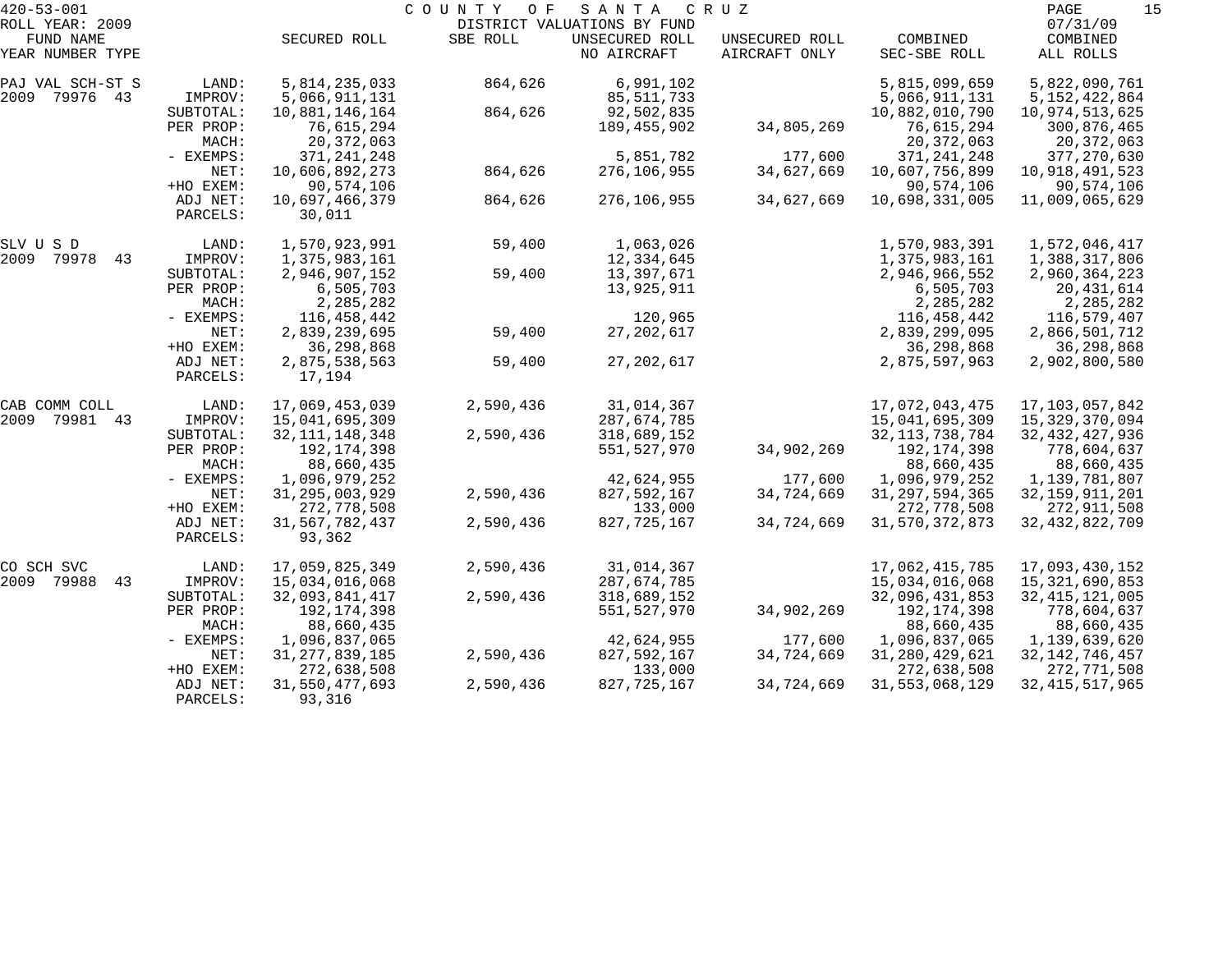| $420 - 53 - 001$             |                       | PAGE                     | 16        |                                               |                |                            |                          |  |
|------------------------------|-----------------------|--------------------------|-----------|-----------------------------------------------|----------------|----------------------------|--------------------------|--|
| ROLL YEAR: 2009<br>FUND NAME |                       | SECURED ROLL             | SBE ROLL  | DISTRICT VALUATIONS BY FUND<br>UNSECURED ROLL | UNSECURED ROLL | COMBINED                   | 07/31/09<br>COMBINED     |  |
| YEAR NUMBER TYPE             |                       |                          |           | NO AIRCRAFT                                   | AIRCRAFT ONLY  | SEC-SBE ROLL               | ALL ROLLS                |  |
| CO SCH BLD AID               | LAND:                 | 17,059,786,121           | 2,590,436 | 31,014,367                                    |                | 17,062,376,557             | 17,093,390,924           |  |
| 79996<br>2009                | IMPROV:               | 15,034,011,259           |           | 287,674,785                                   |                | 15,034,011,259             | 15,321,686,044           |  |
|                              | SUBTOTAL:             | 32,093,797,380           | 2,590,436 | 318,689,152                                   |                | 32,096,387,816             | 32, 415, 076, 968        |  |
|                              | PER PROP:             | 192, 174, 398            |           | 551,527,970                                   | 34,902,269     | 192,174,398                | 778,604,637              |  |
|                              | MACH:                 | 88,660,435               |           |                                               |                | 88,660,435                 | 88,660,435               |  |
|                              | - EXEMPS:             | 1,096,837,065            |           | 42,624,955                                    | 177,600        | 1,096,837,065              | 1,139,639,620            |  |
|                              | NET:                  | 31, 277, 795, 148        | 2,590,436 | 827, 592, 167                                 | 34,724,669     | 31, 280, 385, 584          | 32, 142, 702, 420        |  |
|                              | +HO EXEM:             | 272,638,508              |           | 133,000                                       |                | 272,638,508                | 272,771,508              |  |
|                              | ADJ NET:<br>PARCELS:  | 31,550,433,656<br>93,314 | 2,590,436 | 827,725,167                                   | 34,724,669     | 31, 553, 024, 092          | 32, 415, 473, 928        |  |
| APTOS SEASCPE CS             | LAND:                 | 479, 311, 141            |           | 397,357                                       |                | 479, 311, 141              | 479,708,498              |  |
| 80017<br>2009<br>44          | IMPROV:               | 329,703,822              |           | 421,444                                       |                | 329,703,822                | 330, 125, 266            |  |
|                              | SUBTOTAL:             | 809,014,963              |           | 818,801                                       |                | 809,014,963                | 809,833,764              |  |
|                              | PER PROP:             | 3,226,783                |           | 1,266,133                                     |                | 3,226,783                  | 4,492,916                |  |
|                              | MACH:                 | 107,388                  |           |                                               |                | 107,388                    | 107,388                  |  |
|                              | - EXEMPS:             | 8,538,611                |           |                                               |                | 8,538,611                  | 8,538,611                |  |
|                              | NET:                  | 803,810,523              |           | 2,084,934                                     |                | 803,810,523                | 805,895,457              |  |
|                              | +HO EXEM:<br>ADJ NET: | 3,575,600<br>807,386,123 |           | 2,084,934                                     |                | 3,575,600<br>807, 386, 123 | 3,575,600<br>809,471,057 |  |
|                              | PARCELS:              | 1,643                    |           |                                               |                |                            |                          |  |
| BOULDER CREEK CS             | LAND:                 | 50,029,289               |           |                                               |                | 50,029,289                 | 50,029,289               |  |
| 2009 81104<br>44             | IMPROV:               | 44,677,548               |           |                                               |                | 44,677,548                 | 44,677,548               |  |
|                              | SUBTOTAL:             | 94,706,837               |           |                                               |                | 94,706,837                 | 94,706,837               |  |
|                              | PER PROP:<br>MACH:    |                          |           | 452,758                                       |                |                            | 452,758                  |  |
|                              | - EXEMPS:             | 1,217,668                |           |                                               |                | 1,217,668                  | 1,217,668                |  |
|                              | NET:                  | 93,489,169               |           | 452,758                                       |                | 93,489,169                 | 93,941,927               |  |
|                              | +HO EXEM:             | 978,600                  |           |                                               |                | 978,600                    | 978,600                  |  |
|                              | ADJ NET:<br>PARCELS:  | 94, 467, 769<br>337      |           | 452,758                                       |                | 94, 467, 769               | 94,920,527               |  |
| BRAEMOOR DR CSA              | LAND:                 | 11,292,765               |           |                                               |                | 11,292,765                 | 11,292,765               |  |
| 2009 81115<br>44             | IMPROV:               | 12,035,335               |           |                                               |                | 12,035,335                 | 12,035,335               |  |
|                              | SUBTOTAL:             | 23, 328, 100             |           |                                               |                | 23, 328, 100               | 23, 328, 100             |  |
|                              | PER PROP:<br>MACH:    |                          |           | 25,721                                        |                |                            | 25,721                   |  |
|                              | - EXEMPS:             | 238,000                  |           |                                               |                | 238,000                    | 238,000                  |  |
|                              | NET:                  | 23,090,100               |           | 25,721                                        |                | 23,090,100                 | 23, 115, 821             |  |
|                              | +HO EXEM:             | 238,000                  |           |                                               |                | 238,000                    | 238,000                  |  |
|                              | ADJ NET:<br>PARCELS:  | 23, 328, 100<br>54       |           | 25,721                                        |                | 23, 328, 100               | 23, 353, 821             |  |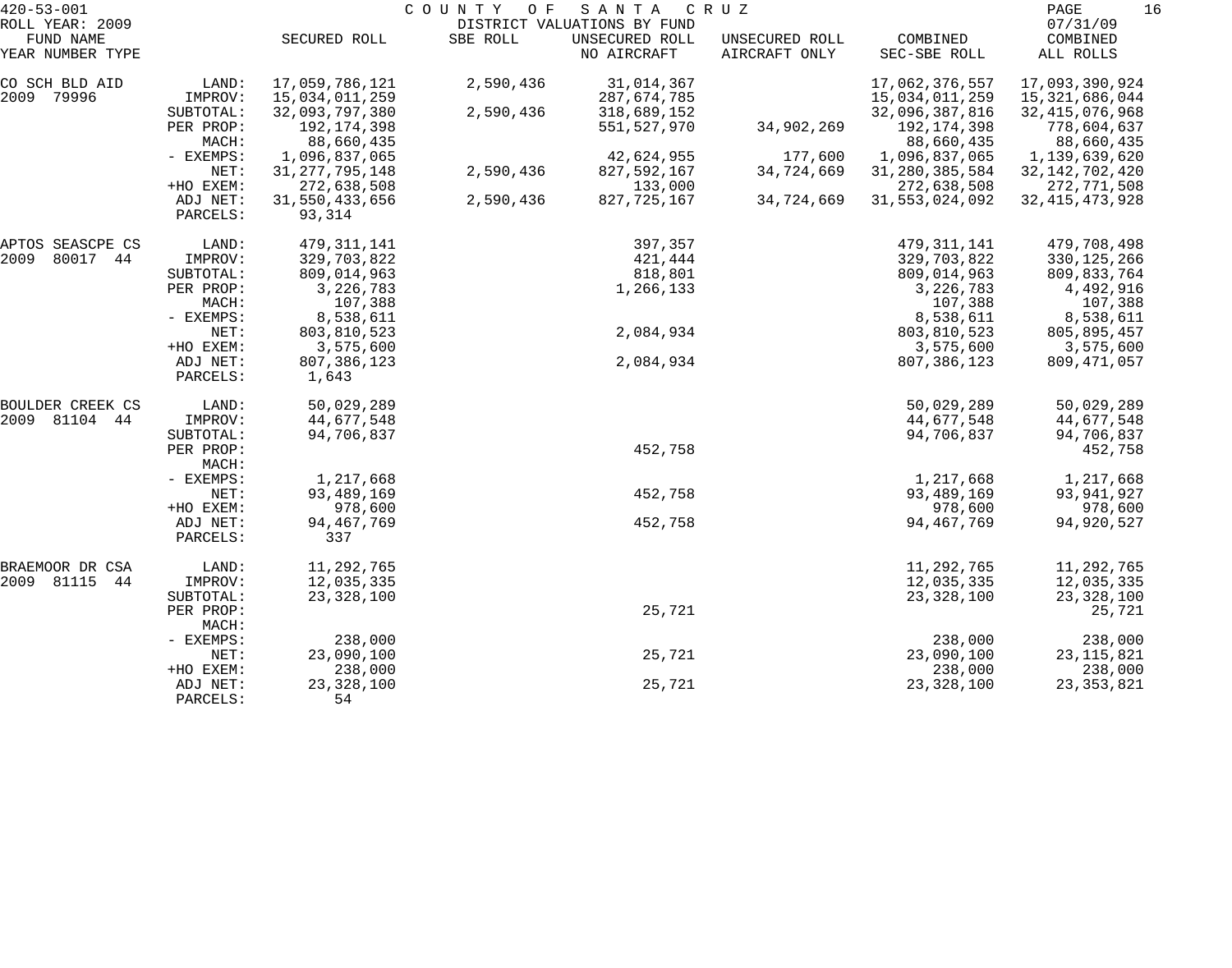| $420 - 53 - 001$ |           |                  | COUNTY OF | S A N T A                   | C R U Z        |                   | 17<br>PAGE       |
|------------------|-----------|------------------|-----------|-----------------------------|----------------|-------------------|------------------|
| ROLL YEAR: 2009  |           |                  |           | DISTRICT VALUATIONS BY FUND |                |                   | 07/31/09         |
| FUND NAME        |           | SECURED ROLL     | SBE ROLL  | UNSECURED ROLL              | UNSECURED ROLL | COMBINED          | COMBINED         |
| YEAR NUMBER TYPE |           |                  |           | NO AIRCRAFT                 | AIRCRAFT ONLY  | SEC-SBE ROLL      | ALL ROLLS        |
| COUNTY FPD CSA 4 | LAND:     | 1,543,735,410    | 237,475   | 1,435,341                   |                | 1,543,972,885     | 1,545,408,226    |
| 2009 81120<br>44 | IMPROV:   | 1,370,723,771    |           | 21,382,712                  |                | 1,370,723,771     | 1,392,106,483    |
|                  | SUBTOTAL: | 2,914,459,181    | 237,475   | 22,818,053                  |                | 2,914,696,656     | 2,937,514,709    |
|                  | PER PROP: | 15,412,013       |           | 26, 427, 563                | 19,000         | 15, 412, 013      | 41,858,576       |
|                  | MACH:     | 39,748,673       |           |                             |                | 39,748,673        | 39,748,673       |
|                  | - EXEMPS: | 78,398,296       |           | 4,292                       |                | 78,398,296        | 78,402,588       |
|                  | NET:      | 2,891,221,571    | 237,475   | 49, 241, 324                | 19,000         | 2,891,459,046     | 2,940,719,370    |
|                  | +HO EXEM: | 26,030,531       |           |                             |                | 26,030,531        | 26,030,531       |
|                  | ADJ NET:  | 2,917,252,102    | 237,475   | 49, 241, 324                | 19,000         | 2,917,489,577     | 2,966,749,901    |
|                  | PARCELS:  | 9,285            |           |                             |                |                   |                  |
| CO HWY CSA #9    | LAND:     | 10,648,408,940   | 565,907   | 4,782,831                   |                | 10,648,974,847    | 10,653,757,678   |
| 2009 81128<br>44 | IMPROV:   | 8,851,838,625    |           | 76,865,546                  |                | 8,851,838,625     | 8,928,704,171    |
|                  | SUBTOTAL: | 19,500,247,565   | 565,907   | 81,648,377                  |                | 19,500,813,472    | 19,582,461,849   |
|                  | PER PROP: | 87, 426, 835     |           | 160,283,135                 | 19,000         | 87, 426, 835      | 247,728,970      |
|                  | MACH:     | 45,598,475       |           |                             |                | 45,598,475        | 45,598,475       |
|                  | - EXEMPS: | 665, 326, 249    |           | 14, 414, 161                |                | 665, 326, 249     | 679,740,410      |
|                  | NET:      | 18,967,946,626   | 565,907   | 227,517,351                 | 19,000         | 18,968,512,533    | 19,196,048,884   |
|                  | +HO EXEM: | 172,858,002      |           |                             |                | 172,858,002       | 172,858,002      |
|                  | ADJ NET:  | 19,140,804,628   | 565,907   | 227,517,351                 | 19,000         | 19, 141, 370, 535 | 19,368,906,886   |
|                  | PARCELS:  | 60,423           |           |                             |                |                   |                  |
| CSA #9 ZN A      | LAND:     | 4, 266, 526, 163 |           | 2,594,922                   |                | 4, 266, 526, 163  | 4, 269, 121, 085 |
| 2009 81129<br>44 | IMPROV:   | 3,515,356,876    |           | 29,751,522                  |                | 3,515,356,876     | 3,545,108,398    |
|                  | SUBTOTAL: | 7,781,883,039    |           | 32,346,444                  |                | 7,781,883,039     | 7,814,229,483    |
|                  | PER PROP: | 51, 247, 627     |           | 84,547,608                  |                | 51, 247, 627      | 135,795,235      |
|                  | MACH:     | 39,039,341       |           |                             |                | 39,039,341        | 39,039,341       |
|                  | - EXEMPS: | 354,682,582      |           | 11,457,580                  |                | 354,682,582       | 366,140,162      |
|                  | NET:      | 7,517,487,425    |           | 105,436,472                 |                | 7,517,487,425     | 7,622,923,897    |
|                  | +HO EXEM: | 72,062,309       |           |                             |                | 72,062,309        | 72,062,309       |
|                  | ADJ NET:  | 7,589,549,734    |           | 105,436,472                 |                | 7,589,549,734     | 7,694,986,206    |
|                  | PARCELS:  | 22,977           |           |                             |                |                   |                  |
| CSA #9 ZN B      | LAND:     | 1,502,257,241    |           | 765,373                     |                | 1,502,257,241     | 1,503,022,614    |
| 2009 81130<br>44 | IMPROV:   | 1,094,458,928    |           | 6,356,421                   |                | 1,094,458,928     | 1,100,815,349    |
|                  | SUBTOTAL: | 2,596,716,169    |           | 7,121,794                   |                | 2,596,716,169     | 2,603,837,963    |
|                  | PER PROP: | 3, 414, 451      |           | 22,536,754                  |                | 3, 414, 451       | 25,951,205       |
|                  | MACH:     | 120,499          |           |                             |                | 120,499           | 120,499          |
|                  | - EXEMPS: | 44,885,480       |           | 2,201,798                   |                | 44,885,480        | 47,087,278       |
|                  | NET:      | 2,555,365,639    |           | 27,456,750                  |                | 2,555,365,639     | 2,582,822,389    |
|                  | +HO EXEM: | 21,004,203       |           |                             |                | 21,004,203        | 21,004,203       |
|                  | ADJ NET:  | 2,576,369,842    |           | 27,456,750                  |                | 2,576,369,842     | 2,603,826,592    |
|                  | PARCELS:  | 7,153            |           |                             |                |                   |                  |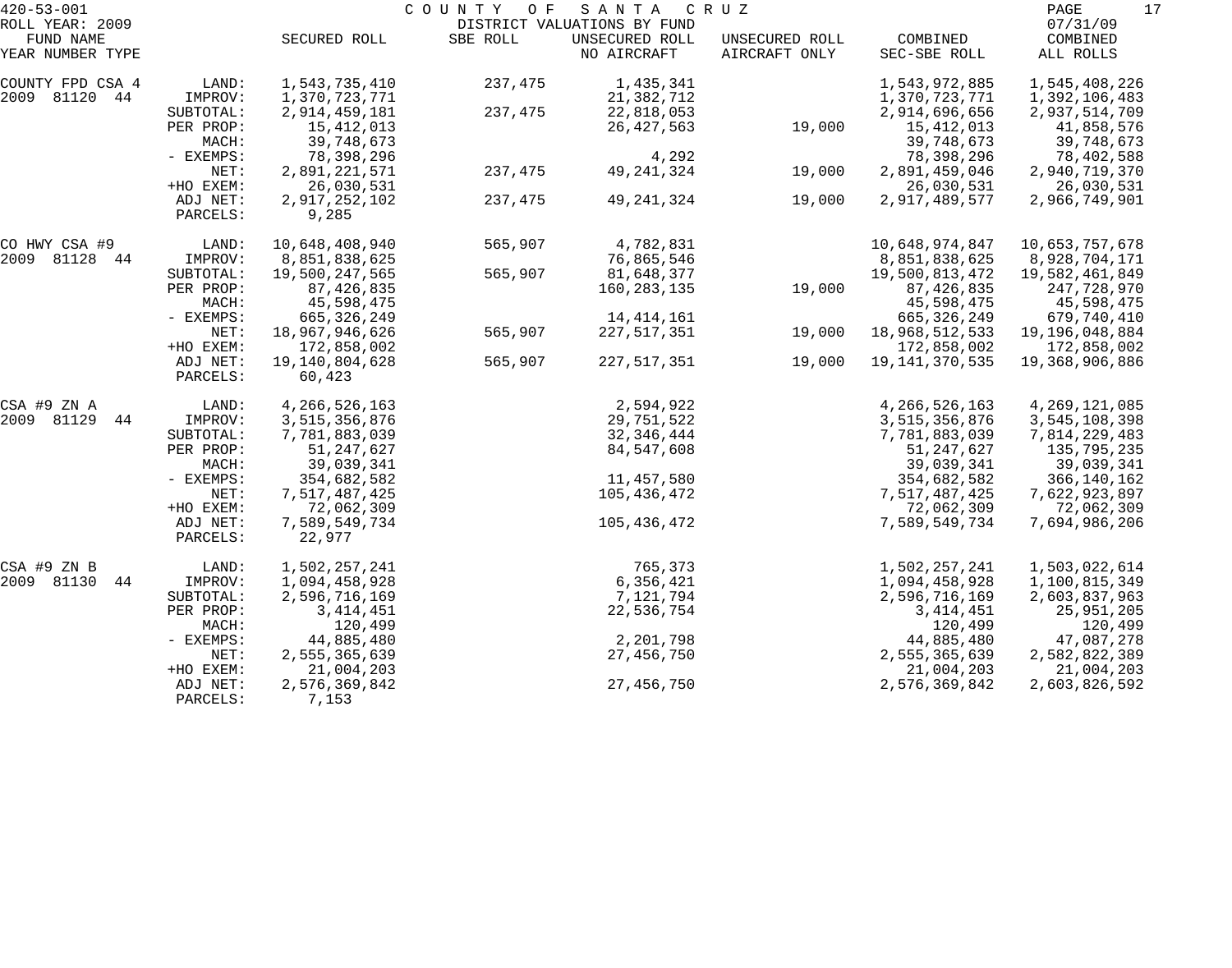| $420 - 53 - 001$    |           |                   | COUNTY<br>O F | SANTA                       | C R U Z        |                   | 18<br>PAGE        |
|---------------------|-----------|-------------------|---------------|-----------------------------|----------------|-------------------|-------------------|
| ROLL YEAR: 2009     |           |                   |               | DISTRICT VALUATIONS BY FUND |                |                   | 07/31/09          |
| FUND NAME           |           | SECURED ROLL      | SBE ROLL      | UNSECURED ROLL              | UNSECURED ROLL | COMBINED          | COMBINED          |
| YEAR NUMBER TYPE    |           |                   |               | NO AIRCRAFT                 | AIRCRAFT ONLY  | SEC-SBE ROLL      | ALL ROLLS         |
| CSA #9 ZN C         | LAND:     | 11,608,150,070    | 565,907       | 5,315,650                   |                | 11,608,715,977    | 11,614,031,627    |
| 2009 81131<br>44    | IMPROV:   | 9,940,080,824     |               | 100,683,669                 |                | 9,940,080,824     | 10,040,764,493    |
|                     | SUBTOTAL: | 21,548,230,894    | 565,907       | 105,999,319                 |                | 21,548,796,801    | 21,654,796,120    |
|                     | PER PROP: | 95,446,504        |               | 239,788,824                 | 97,000         | 95,446,504        | 335, 332, 328     |
|                     | MACH:     | 47,794,649        |               |                             |                | 47,794,649        | 47,794,649        |
|                     | - EXEMPS: | 714,288,086       |               | 14,998,552                  |                | 714,288,086       | 729,286,638       |
|                     | NET:      | 20, 977, 183, 961 | 565,907       | 330,789,591                 | 97,000         | 20, 977, 749, 868 | 21,308,636,459    |
|                     | +HO EXEM: | 188,585,602       |               |                             |                | 188,585,602       | 188,585,602       |
|                     | ADJ NET:  | 21, 165, 769, 563 | 565,907       | 330,789,591                 | 97,000         | 21, 166, 335, 470 | 21, 497, 222, 061 |
|                     | PARCELS:  | 64,643            |               |                             |                |                   |                   |
| CSA #9D1            | LAND:     | 3,480,503,479     | 290,865       | 2,022,282                   |                | 3,480,794,344     | 3,482,816,626     |
| 2009 81132<br>44    | IMPROV:   | 3,180,711,736     |               | 27, 258, 699                |                | 3,180,711,736     | 3, 207, 970, 435  |
|                     | SUBTOTAL: | 6,661,215,215     | 290,865       | 29,280,981                  |                | 6,661,506,080     | 6,690,787,061     |
|                     | PER PROP: | 20, 184, 139      |               | 32,861,562                  | 19,000         | 20,184,139        | 53,064,701        |
|                     | MACH:     | 40, 245, 953      |               |                             |                | 40,245,953        | 40,245,953        |
|                     | - EXEMPS: | 207,949,560       |               | 763,560                     |                | 207,949,560       | 208,713,120       |
|                     | NET:      | 6,513,695,747     | 290,865       | 61,378,983                  | 19,000         | 6,513,986,612     | 6,575,384,595     |
|                     | +HO EXEM: | 71,602,999        |               |                             |                | 71,602,999        | 71,602,999        |
|                     | ADJ NET:  | 6,585,298,746     | 290,865       | 61,378,983                  | 19,000         | 6,585,589,611     | 6,646,987,594     |
|                     | PARCELS:  | 27,714            |               |                             |                |                   |                   |
| CSA #9D2            | LAND:     | 8,574,377,141     | 398,997       | 3,895,725                   |                | 8,574,776,138     | 8,578,671,863     |
| 2009<br>81133<br>44 | IMPROV:   | 7,010,412,097     |               | 57, 355, 139                |                | 7,010,412,097     | 7,067,767,236     |
|                     | SUBTOTAL: | 15,584,789,238    | 398,997       | 61,250,864                  |                | 15,585,188,235    | 15,646,439,099    |
|                     | PER PROP: | 70,074,183        |               | 140,156,004                 |                | 70,074,183        | 210,230,187       |
|                     | MACH:     | 5,455,774         |               |                             |                | 5,455,774         | 5,455,774         |
|                     | - EXEMPS: | 545,408,017       |               | 13, 226, 833                |                | 545,408,017       | 558,634,850       |
|                     | NET:      | 15, 114, 911, 178 | 398,997       | 188,180,035                 |                | 15, 115, 310, 175 | 15,303,490,210    |
|                     | +HO EXEM: | 130,426,364       |               |                             |                | 130, 426, 364     | 130,426,364       |
|                     | ADJ NET:  | 15, 245, 337, 542 | 398,997       | 188,180,035                 |                | 15, 245, 736, 539 | 15, 433, 916, 574 |
|                     | PARCELS:  | 41,525            |               |                             |                |                   |                   |
| CSA #9D3            | LAND:     | 4,136,662,846     | 177,810       | 1,225,014                   |                | 4,136,840,656     | 4,138,065,670     |
| 2009 81134<br>44    | IMPROV:   | 3, 261, 733, 818  |               | 24, 138, 369                |                | 3, 261, 733, 818  | 3, 285, 872, 187  |
|                     | SUBTOTAL: | 7,398,396,664     | 177,810       | 25, 363, 383                |                | 7,398,574,474     | 7,423,937,857     |
|                     | PER PROP: | 18,224,946        |               | 64, 247, 901                |                | 18,224,946        | 82, 472, 847      |
|                     | MACH:     | 1,173,450         |               |                             |                | 1,173,450         | 1,173,450         |
|                     | - EXEMPS: | 222, 376, 616     |               | 3,505,170                   |                | 222, 376, 616     | 225,881,786       |
|                     | NET:      | 7,195,418,444     | 177,810       | 86,106,114                  |                | 7,195,596,254     | 7,281,702,368     |
|                     | +HO EXEM: | 59,780,000        |               |                             |                | 59,780,000        | 59,780,000        |
|                     | ADJ NET:  | 7, 255, 198, 444  | 177,810       | 86,106,114                  |                | 7, 255, 376, 254  | 7,341,482,368     |
|                     | PARCELS:  | 19,312            |               |                             |                |                   |                   |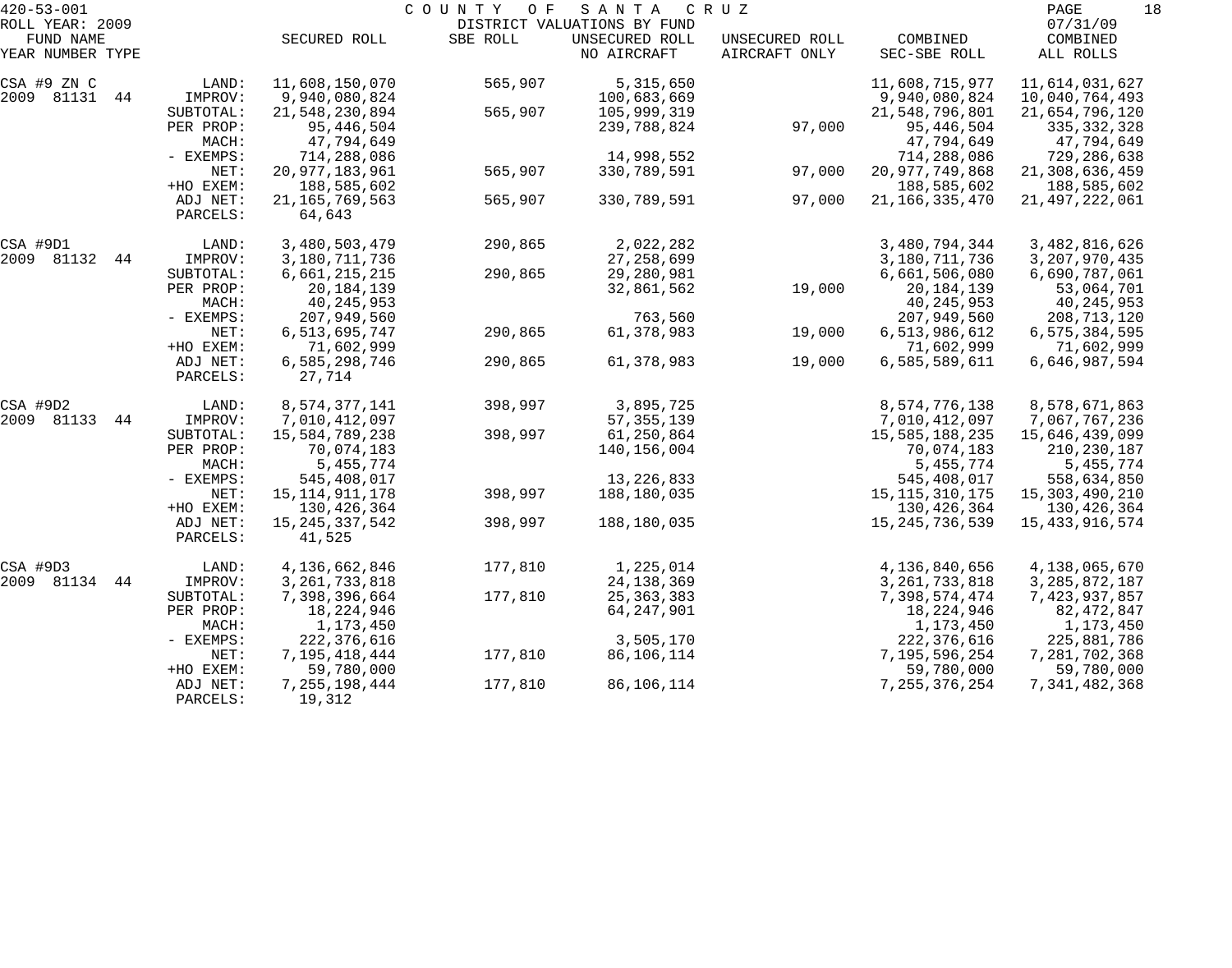| $420 - 53 - 001$                                 |                        | COUNTY<br>O F<br>SANTA<br>CRUZ<br>DISTRICT VALUATIONS BY FUND |          |                               |                                 |                                   |                                   |  |
|--------------------------------------------------|------------------------|---------------------------------------------------------------|----------|-------------------------------|---------------------------------|-----------------------------------|-----------------------------------|--|
| ROLL YEAR: 2009<br>FUND NAME<br>YEAR NUMBER TYPE |                        | SECURED ROLL                                                  | SBE ROLL | UNSECURED ROLL<br>NO AIRCRAFT | UNSECURED ROLL<br>AIRCRAFT ONLY | COMBINED<br>SEC-SBE ROLL          | 07/31/09<br>COMBINED<br>ALL ROLLS |  |
| COUNTRY ESTS CSA                                 | LAND:                  | 5,585,178                                                     |          |                               |                                 | 5,585,178                         | 5,585,178                         |  |
| 2009<br>81140<br>44                              | IMPROV:                | 6,521,889                                                     |          |                               |                                 | 6,521,889                         | 6,521,889                         |  |
|                                                  | SUBTOTAL:              | 12,107,067                                                    |          |                               |                                 | 12,107,067                        | 12,107,067                        |  |
|                                                  | PER PROP:              |                                                               |          | 28,630                        |                                 |                                   | 28,630                            |  |
|                                                  | MACH:                  |                                                               |          |                               |                                 |                                   |                                   |  |
|                                                  | - EXEMPS:              | 128,921                                                       |          |                               |                                 | 128,921                           | 128,921                           |  |
|                                                  | NET:                   | 11,978,146                                                    |          | 28,630                        |                                 | 11,978,146                        | 12,006,776                        |  |
|                                                  | +HO EXEM:              | 126,000                                                       |          |                               |                                 | 126,000                           | 126,000                           |  |
|                                                  | ADJ NET:               | 12,104,146                                                    |          | 28,630                        |                                 | 12,104,146                        | 12, 132, 776                      |  |
|                                                  | PARCELS:               | 34                                                            |          |                               |                                 |                                   |                                   |  |
| DAVENPORT SANITA                                 | LAND:                  | 15,706,905                                                    |          |                               |                                 | 15,706,905                        | 15,706,905                        |  |
| 2009<br>82202<br>44                              | IMPROV:                | 11,589,594                                                    |          | 281,753                       |                                 | 11,589,594                        | 11,871,347                        |  |
|                                                  | SUBTOTAL:              | 27, 296, 499                                                  |          | 281,753                       |                                 | 27, 296, 499                      | 27,578,252                        |  |
|                                                  | PER PROP:<br>MACH:     | 2,000                                                         |          | 670,336                       |                                 | 2,000                             | 672,336                           |  |
|                                                  | - EXEMPS:              | 614,009                                                       |          |                               |                                 | 614,009                           | 614,009                           |  |
|                                                  | NET:                   | 26,684,490                                                    |          | 952,089                       |                                 | 26,684,490                        | 27,636,579                        |  |
|                                                  | +HO EXEM:              | 368,638                                                       |          |                               |                                 | 368,638                           | 368,638                           |  |
|                                                  | ADJ NET:               | 27,053,128                                                    |          | 952,089                       |                                 | 27,053,128                        | 28,005,217                        |  |
|                                                  | PARCELS:               | 122                                                           |          |                               |                                 |                                   |                                   |  |
| EMPIRE ACRES CSA                                 | LAND:                  | 8,902,195                                                     |          |                               |                                 | 8,902,195                         | 8,902,195                         |  |
| 82247<br>2009<br>44                              | IMPROV:                | 9,095,817                                                     |          |                               |                                 | 9,095,817                         | 9,095,817                         |  |
|                                                  | SUBTOTAL:              | 17,998,012                                                    |          |                               |                                 | 17,998,012                        | 17,998,012                        |  |
|                                                  | PER PROP:              |                                                               |          | 19,404                        |                                 |                                   | 19,404                            |  |
|                                                  | MACH:                  |                                                               |          |                               |                                 |                                   |                                   |  |
|                                                  | - EXEMPS:              | 235,627                                                       |          |                               |                                 | 235,627                           | 235,627                           |  |
|                                                  | NET:                   | 17,762,385                                                    |          | 19,404                        |                                 | 17,762,385                        | 17,781,789                        |  |
|                                                  | +HO EXEM:              | 235,200                                                       |          |                               |                                 | 235,200                           | 235,200                           |  |
|                                                  | ADJ NET:<br>PARCELS:   | 17,997,585<br>53                                              |          | 19,404                        |                                 | 17,997,585                        | 18,016,989                        |  |
|                                                  |                        |                                                               |          |                               |                                 |                                   |                                   |  |
| EXT POL PRO CSA                                  | LAND:                  | 10,644,791,458                                                | 565,907  | 4,782,831                     |                                 | 10,645,357,365                    | 10,650,140,196                    |  |
| 2009 82250<br>-44                                | IMPROV:                | 8,849,507,427<br>19,494,298,885                               | 565,907  | 76,865,546<br>81,648,377      |                                 | 8,849,507,427                     | 8,926,372,973<br>19,576,513,169   |  |
|                                                  | SUBTOTAL:<br>PER PROP: | 87, 426, 835                                                  |          | 160,283,135                   | 19,000                          | 19, 494, 864, 792<br>87, 426, 835 | 247,728,970                       |  |
|                                                  | MACH:                  | 45,598,475                                                    |          |                               |                                 | 45,598,475                        | 45,598,475                        |  |
|                                                  | $-$ EXEMPS:            | 665, 242, 249                                                 |          | 14, 414, 161                  |                                 | 665, 242, 249                     | 679,656,410                       |  |
|                                                  | NET:                   | 18,962,081,946                                                | 565,907  | 227,517,351                   | 19,000                          | 18,962,647,853                    | 19,190,184,204                    |  |
|                                                  | +HO EXEM:              | 172,774,002                                                   |          |                               |                                 | 172,774,002                       | 172,774,002                       |  |
|                                                  | ADJ NET:               | 19, 134, 855, 948                                             | 565,907  | 227,517,351                   | 19,000                          | 19, 135, 421, 855                 | 19,362,958,206                    |  |
|                                                  | PARCELS:               | 60,405                                                        |          |                               |                                 |                                   |                                   |  |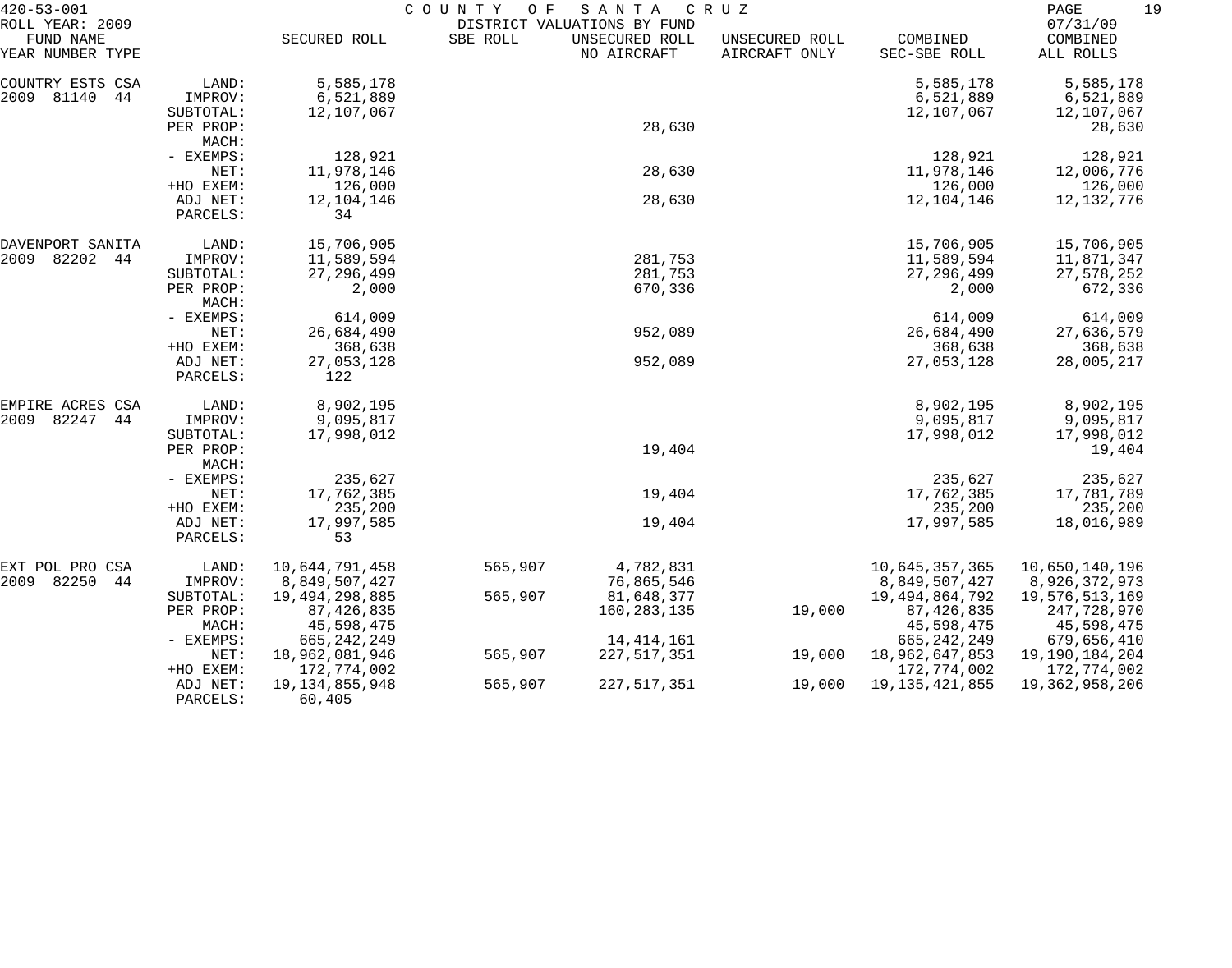| $420 - 53 - 001$<br>ROLL YEAR: 2009 |                      | COUNTY<br>SANTA<br>CRUZ<br>O F<br>DISTRICT VALUATIONS BY FUND |                                           |                                 |                          |                                   |  |  |
|-------------------------------------|----------------------|---------------------------------------------------------------|-------------------------------------------|---------------------------------|--------------------------|-----------------------------------|--|--|
| FUND NAME<br>YEAR NUMBER TYPE       |                      | SECURED ROLL                                                  | SBE ROLL<br>UNSECURED ROLL<br>NO AIRCRAFT | UNSECURED ROLL<br>AIRCRAFT ONLY | COMBINED<br>SEC-SBE ROLL | 07/31/09<br>COMBINED<br>ALL ROLLS |  |  |
| BONITAENCINO CSA                    | LAND:                | 13,780,348                                                    |                                           |                                 | 13,780,348               | 13,780,348                        |  |  |
| 2009 83334 44                       | IMPROV:              | 9,543,286                                                     |                                           |                                 | 9,543,286                | 9,543,286                         |  |  |
|                                     | SUBTOTAL:            | 23, 323, 634                                                  |                                           |                                 | 23, 323, 634             | 23, 323, 634                      |  |  |
|                                     | PER PROP:            |                                                               | 37,460                                    |                                 |                          | 37,460                            |  |  |
|                                     | MACH:                |                                                               |                                           |                                 |                          |                                   |  |  |
|                                     | - EXEMPS:            | 231,117                                                       |                                           |                                 | 231,117                  | 231,117                           |  |  |
|                                     | NET:                 | 23,092,517                                                    | 37,460                                    |                                 | 23,092,517               | 23, 129, 977                      |  |  |
|                                     | +HO EXEM:            | 229,600                                                       |                                           |                                 | 229,600                  | 229,600                           |  |  |
|                                     | ADJ NET:             | 23, 322, 117                                                  | 37,460                                    |                                 | 23, 322, 117             | 23, 359, 577                      |  |  |
|                                     | PARCELS:             | 82                                                            |                                           |                                 |                          |                                   |  |  |
| FOREST GLEN CSA                     | LAND:                | 13,643,581                                                    |                                           |                                 | 13,643,581               | 13,643,581                        |  |  |
| 2009<br>83335<br>44                 | IMPROV:              | 12, 143, 188                                                  |                                           |                                 | 12,143,188               | 12,143,188                        |  |  |
|                                     | SUBTOTAL:            | 25,786,769                                                    |                                           |                                 | 25,786,769               | 25,786,769                        |  |  |
|                                     | PER PROP:            |                                                               | 39,598                                    |                                 |                          | 39,598                            |  |  |
|                                     | MACH:                |                                                               |                                           |                                 |                          |                                   |  |  |
|                                     | - EXEMPS:            | 245,638                                                       |                                           |                                 | 245,638                  | 245,638                           |  |  |
|                                     | NET:                 | 25, 541, 131                                                  | 39,598                                    |                                 | 25, 541, 131             | 25,580,729                        |  |  |
|                                     | +HO EXEM:            | 238,000                                                       |                                           |                                 | 238,000                  | 238,000                           |  |  |
|                                     | ADJ NET:<br>PARCELS: | 25,779,131<br>80                                              | 39,598                                    |                                 | 25,779,131               | 25,818,729                        |  |  |
| FELTON GROVE CSA                    | LAND:                | 8,783,753                                                     |                                           |                                 | 8,783,753                | 8,783,753                         |  |  |
| 2009<br>83340<br>44                 | IMPROV:              | 6,128,491                                                     |                                           |                                 | 6,128,491                | 6,128,491                         |  |  |
|                                     | SUBTOTAL:            | 14,912,244                                                    |                                           |                                 | 14,912,244               | 14,912,244                        |  |  |
|                                     | PER PROP:<br>MACH:   | 2,000                                                         | 22,599                                    |                                 | 2,000                    | 24,599                            |  |  |
|                                     | - EXEMPS:            | 298,955                                                       |                                           |                                 | 298,955                  | 298,955                           |  |  |
|                                     | NET:                 | 14,615,289                                                    | 22,599                                    |                                 | 14,615,289               | 14,637,888                        |  |  |
|                                     | +HO EXEM:            | 180,600                                                       |                                           |                                 | 180,600                  | 180,600                           |  |  |
|                                     | ADJ NET:             | 14,795,889                                                    | 22,599                                    |                                 | 14,795,889               | 14,818,488                        |  |  |
|                                     | PARCELS:             | 54                                                            |                                           |                                 |                          |                                   |  |  |
| FREEDOM CO SAN D                    | LAND:                | 165,070,909                                                   | 92,257                                    |                                 | 165,070,909              | 165,163,166                       |  |  |
| 2009 83344 70                       | IMPROV:              | 163,014,111                                                   | 139,149                                   |                                 | 163,014,111              | 163,153,260                       |  |  |
|                                     | SUBTOTAL:            | 328,085,020                                                   | 231,406                                   |                                 | 328,085,020              | 328, 316, 426                     |  |  |
|                                     | PER PROP:<br>MACH:   | 148,413                                                       | 1,488,923                                 |                                 | 148,413                  | 1,637,336                         |  |  |
|                                     | - EXEMPS:            | 23, 434, 903                                                  |                                           |                                 | 23, 434, 903             | 23, 434, 903                      |  |  |
|                                     | NET:                 | 304,798,530                                                   | 1,720,329                                 |                                 | 304,798,530              | 306,518,859                       |  |  |
|                                     | +HO EXEM:            | 6,273,400                                                     |                                           |                                 | 6,273,400                | 6,273,400                         |  |  |
|                                     | ADJ NET:<br>PARCELS: | 311,071,930<br>1,535                                          | 1,720,329                                 |                                 | 311,071,930              | 312,792,259                       |  |  |
|                                     |                      |                                                               |                                           |                                 |                          |                                   |  |  |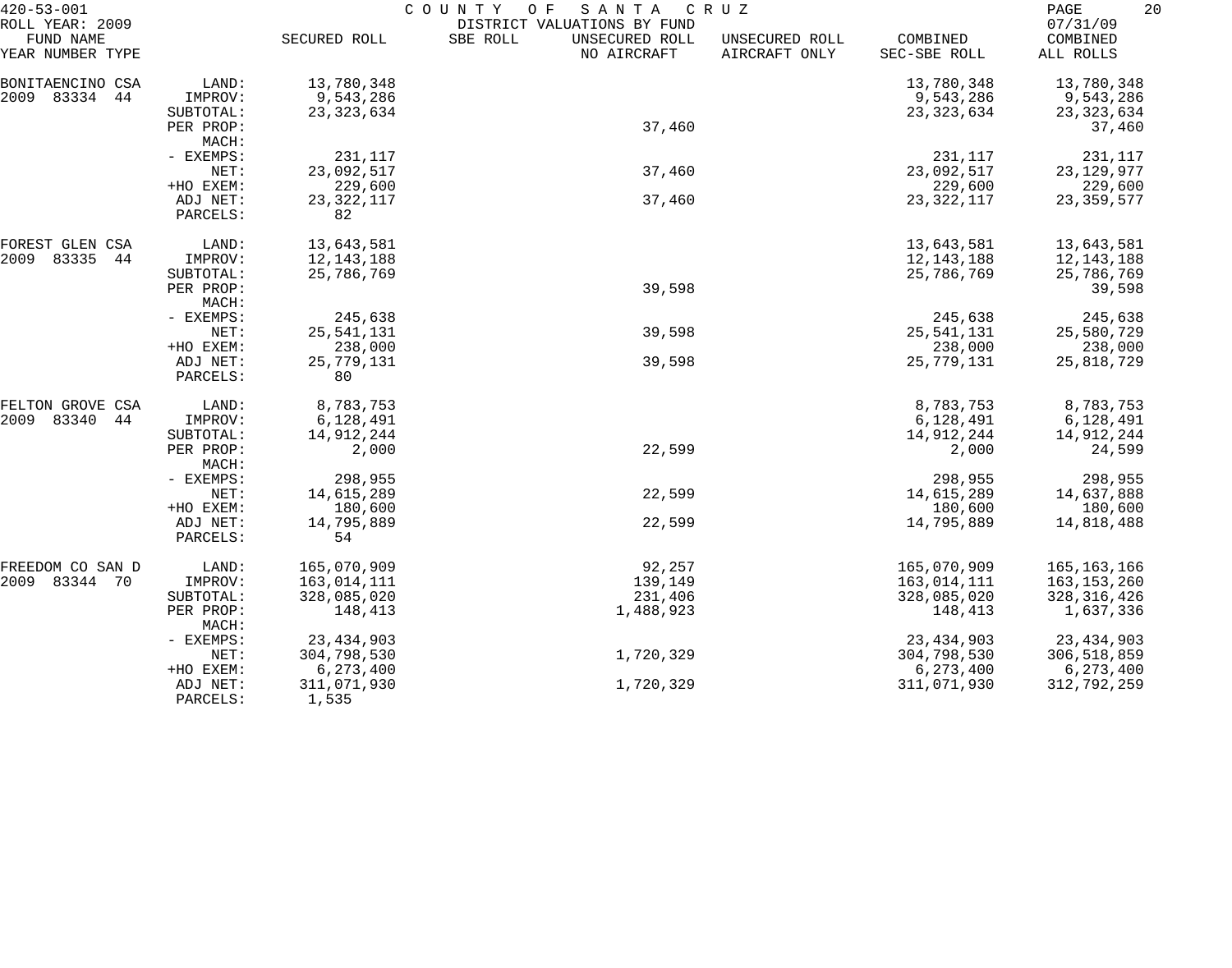| $420 - 53 - 001$              |                      | COUNTY<br>SANTA<br>C R U Z<br>O F |                                           |                                 |                          |                       |  |  |  |
|-------------------------------|----------------------|-----------------------------------|-------------------------------------------|---------------------------------|--------------------------|-----------------------|--|--|--|
| ROLL YEAR: 2009               |                      | DISTRICT VALUATIONS BY FUND       |                                           |                                 |                          |                       |  |  |  |
| FUND NAME<br>YEAR NUMBER TYPE |                      | SECURED ROLL                      | SBE ROLL<br>UNSECURED ROLL<br>NO AIRCRAFT | UNSECURED ROLL<br>AIRCRAFT ONLY | COMBINED<br>SEC-SBE ROLL | COMBINED<br>ALL ROLLS |  |  |  |
| FREEDOM CO SAN E              | LAND:                | 164,772,021                       | 92,257                                    |                                 | 164,772,021              | 164,864,278           |  |  |  |
| 2009 83347<br>44              | IMPROV:              | 162,724,289                       | 139,149                                   |                                 | 162,724,289              | 162,863,438           |  |  |  |
|                               | SUBTOTAL:            | 327,496,310                       | 231,406                                   |                                 | 327,496,310              | 327,727,716           |  |  |  |
|                               | PER PROP:            | 148,413                           | 1,488,923                                 |                                 | 148,413                  | 1,637,336             |  |  |  |
|                               | MACH:                |                                   |                                           |                                 |                          |                       |  |  |  |
|                               | - EXEMPS:            | 23, 434, 903                      |                                           |                                 | 23, 434, 903             | 23, 434, 903          |  |  |  |
|                               | NET:                 | 304, 209, 820                     | 1,720,329                                 |                                 | 304, 209, 820            | 305,930,149           |  |  |  |
|                               | +HO EXEM:            | 6,273,400                         |                                           |                                 | 6,273,400                | 6,273,400             |  |  |  |
|                               | ADJ NET:             | 310, 483, 220                     | 1,720,329                                 |                                 | 310, 483, 220            | 312, 203, 549         |  |  |  |
|                               | PARCELS:             | 1,533                             |                                           |                                 |                          |                       |  |  |  |
| GLENWD ACRES CSA              | LAND:                | 2,784,215                         |                                           |                                 | 2,784,215                | 2,784,215             |  |  |  |
| 83380<br>2009<br>44           | IMPROV:              | 3,750,702                         |                                           |                                 | 3,750,702                | 3,750,702             |  |  |  |
|                               | SUBTOTAL:            | 6,534,917                         |                                           |                                 | 6,534,917                | 6,534,917             |  |  |  |
|                               | PER PROP:            |                                   |                                           |                                 |                          |                       |  |  |  |
|                               | MACH:                |                                   |                                           |                                 |                          |                       |  |  |  |
|                               | - EXEMPS:            | 56,000                            |                                           |                                 | 56,000                   | 56,000                |  |  |  |
|                               | NET:                 | 6,478,917                         |                                           |                                 | 6,478,917                | 6,478,917             |  |  |  |
|                               | +HO EXEM:            | 56,000                            |                                           |                                 | 56,000                   | 56,000                |  |  |  |
|                               | ADJ NET:<br>PARCELS: | 6,534,917<br>22                   |                                           |                                 | 6,534,917                | 6,534,917             |  |  |  |
| HDDN VALLEY CSA               | LAND:                | 24, 135, 820                      |                                           |                                 | 24, 135, 820             | 24, 135, 820          |  |  |  |
| 84420<br>2009<br>44           | IMPROV:              | 28,037,235                        | 7,850                                     |                                 | 28,037,235               | 28,045,085            |  |  |  |
|                               | SUBTOTAL:            | 52, 173, 055                      | 7,850                                     |                                 | 52, 173, 055             | 52,180,905            |  |  |  |
|                               | PER PROP:            |                                   | 27,369                                    |                                 |                          | 27,369                |  |  |  |
|                               | MACH:                |                                   |                                           |                                 |                          |                       |  |  |  |
|                               | - EXEMPS:            | 499,425                           |                                           |                                 | 499,425                  | 499,425               |  |  |  |
|                               | NET:                 | 51,673,630                        | 35,219                                    |                                 | 51,673,630               | 51,708,849            |  |  |  |
|                               | +HO EXEM:            | 383,600                           |                                           |                                 | 383,600                  | 383,600               |  |  |  |
|                               | ADJ NET:             | 52,057,230                        | 35,219                                    |                                 | 52,057,230               | 52,092,449            |  |  |  |
|                               | PARCELS:             | 87                                |                                           |                                 |                          |                       |  |  |  |
| HOPKINS GLCH CSA              | LAND:                | 10,401,372                        |                                           |                                 | 10,401,372               | 10,401,372            |  |  |  |
| 2009 84430<br>44              | IMPROV:              | 9,028,441                         |                                           |                                 | 9,028,441                | 9,028,441             |  |  |  |
|                               | SUBTOTAL:            | 19,429,813                        |                                           |                                 | 19,429,813               | 19,429,813            |  |  |  |
|                               | PER PROP:<br>MACH:   | 26,691                            | 61,268                                    |                                 | 26,691                   | 87,959                |  |  |  |
|                               | - EXEMPS:            | 182,132                           |                                           |                                 | 182,132                  | 182,132               |  |  |  |
|                               | NET:                 | 19, 274, 372                      | 61,268                                    |                                 | 19, 274, 372             | 19,335,640            |  |  |  |
|                               | +HO EXEM:            | 182,000                           |                                           |                                 | 182,000                  | 182,000               |  |  |  |
|                               | ADJ NET:             | 19, 456, 372                      | 61,268                                    |                                 | 19,456,372               | 19,517,640            |  |  |  |
|                               | PARCELS:             | 68                                |                                           |                                 |                          |                       |  |  |  |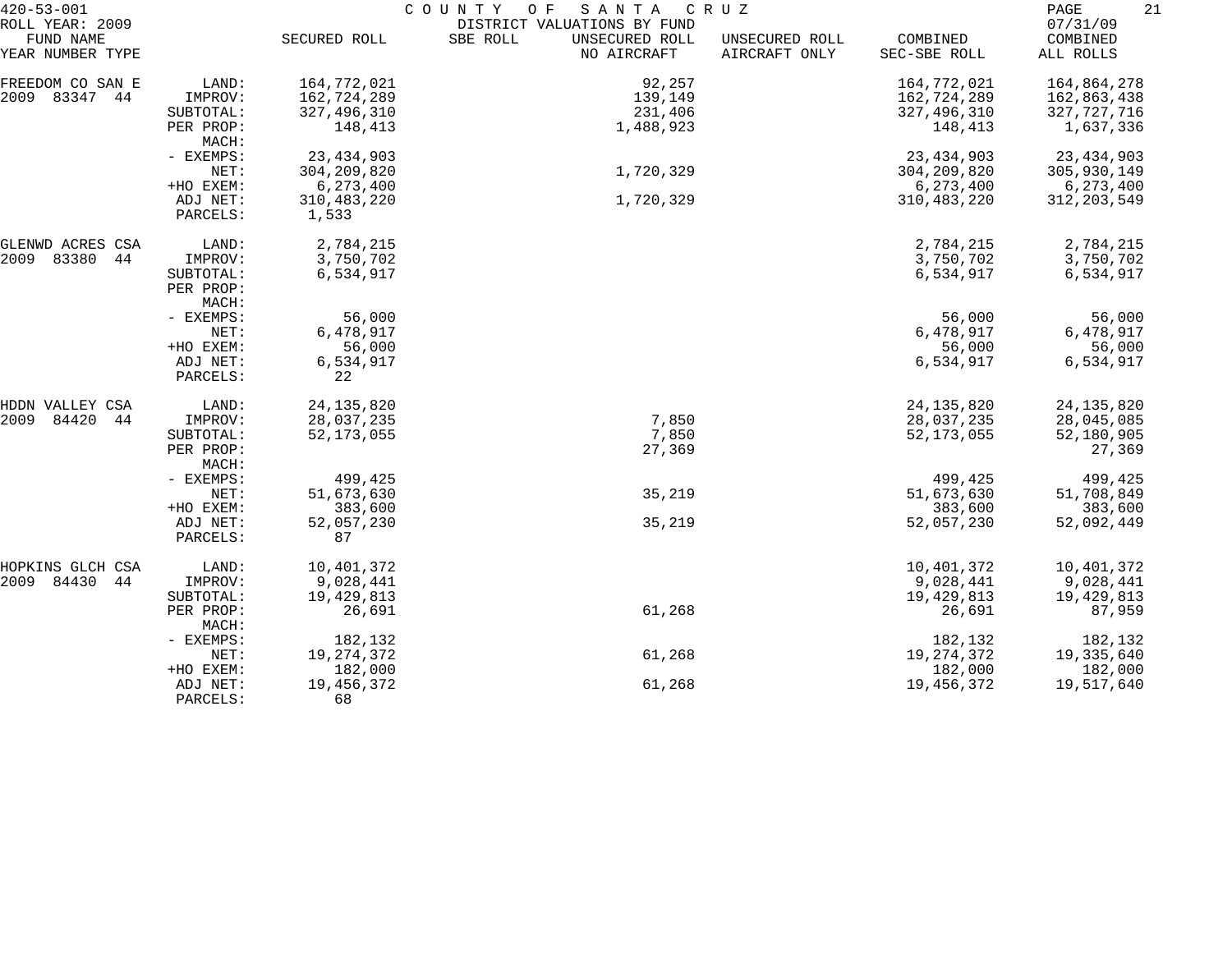| $420 - 53 - 001$              |                                 | COUNTY<br>O F<br>SANTA<br>C R U Z |          |                               |                                 |                          |                       |  |  |
|-------------------------------|---------------------------------|-----------------------------------|----------|-------------------------------|---------------------------------|--------------------------|-----------------------|--|--|
| ROLL YEAR: 2009               |                                 | DISTRICT VALUATIONS BY FUND       |          |                               |                                 |                          |                       |  |  |
| FUND NAME<br>YEAR NUMBER TYPE |                                 | SECURED ROLL                      | SBE ROLL | UNSECURED ROLL<br>NO AIRCRAFT | UNSECURED ROLL<br>AIRCRAFT ONLY | COMBINED<br>SEC-SBE ROLL | COMBINED<br>ALL ROLLS |  |  |
| HCKLBRRY WDS CSA              | LAND:                           | 8,683,976                         |          |                               |                                 | 8,683,976                | 8,683,976             |  |  |
| 84434<br>2009<br>44           | IMPROV:                         | 9,379,646                         |          |                               |                                 | 9,379,646                | 9,379,646             |  |  |
|                               | SUBTOTAL:                       | 18,063,622                        |          |                               |                                 | 18,063,622               | 18,063,622            |  |  |
|                               | PER PROP:                       |                                   |          |                               |                                 |                          |                       |  |  |
|                               | MACH:                           |                                   |          |                               |                                 |                          |                       |  |  |
|                               | - EXEMPS:                       | 400,259                           |          |                               |                                 | 400,259                  | 400,259               |  |  |
|                               | NET:                            | 17,663,363                        |          |                               |                                 | 17,663,363               | 17,663,363            |  |  |
|                               | +HO EXEM:                       | 273,000                           |          |                               |                                 | 273,000                  | 273,000               |  |  |
|                               | ADJ NET:                        | 17,936,363                        |          |                               |                                 | 17,936,363               | 17,936,363            |  |  |
|                               | PARCELS:                        | 82                                |          |                               |                                 |                          |                       |  |  |
| HTCHNSON RD CSA               | LAND:                           | 42, 276, 858                      |          |                               |                                 | 42, 276, 858             | 42, 276, 858          |  |  |
| 2009<br>84435<br>44           | IMPROV:                         | 44, 397, 878                      |          |                               |                                 | 44, 397, 878             | 44,397,878            |  |  |
|                               | SUBTOTAL:                       | 86,674,736                        |          |                               |                                 | 86,674,736               | 86,674,736            |  |  |
|                               | PER PROP:                       |                                   |          | 59,718                        |                                 |                          | 59,718                |  |  |
|                               | MACH:                           |                                   |          |                               |                                 |                          |                       |  |  |
|                               | - EXEMPS:                       | 847,103                           |          |                               |                                 | 847,103                  | 847,103               |  |  |
|                               | NET:                            | 85,827,633                        |          | 59,718                        |                                 | 85,827,633               | 85,887,351            |  |  |
|                               | +HO EXEM:                       | 845,600                           |          |                               |                                 | 845,600                  | 845,600               |  |  |
|                               | ADJ NET:<br>PARCELS:            | 86,673,233<br>190                 |          | 59,718                        |                                 | 86,673,233               | 86,732,951            |  |  |
| KELLY HILL CSA 2              | LAND:                           | 1,139,880                         |          |                               |                                 | 1,139,880                | 1,139,880             |  |  |
| 84475<br>2009<br>44           | IMPROV:                         | 1,892,304                         |          |                               |                                 | 1,892,304                | 1,892,304             |  |  |
|                               | SUBTOTAL:<br>PER PROP:<br>MACH: | 3,032,184                         |          |                               |                                 | 3,032,184                | 3,032,184             |  |  |
|                               | - EXEMPS:                       | 37,621                            |          |                               |                                 | 37,621                   | 37,621                |  |  |
|                               | NET:                            | 2,994,563                         |          |                               |                                 | 2,994,563                | 2,994,563             |  |  |
|                               | +HO EXEM:                       | 35,000                            |          |                               |                                 | 35,000                   | 35,000                |  |  |
|                               | ADJ NET:                        | 3,029,563                         |          |                               |                                 | 3,029,563                | 3,029,563             |  |  |
|                               | PARCELS:                        | 18                                |          |                               |                                 |                          |                       |  |  |
| LARSEN RD CSA 34              | LAND:                           | 8,054,999                         |          |                               |                                 | 8,054,999                | 8,054,999             |  |  |
| 2009<br>85505<br>44           | IMPROV:                         | 8,503,207                         |          |                               |                                 | 8,503,207                | 8,503,207             |  |  |
|                               | SUBTOTAL:                       | 16,558,206                        |          |                               |                                 | 16,558,206               | 16,558,206            |  |  |
|                               | PER PROP:<br>MACH:              |                                   |          | 25,993                        |                                 |                          | 25,993                |  |  |
|                               | - EXEMPS:                       | 162,436                           |          |                               |                                 | 162,436                  | 162,436               |  |  |
|                               | NET:                            | 16,395,770                        |          | 25,993                        |                                 | 16,395,770               | 16, 421, 763          |  |  |
|                               | +HO EXEM:                       | 161,000                           |          |                               |                                 | 161,000                  | 161,000               |  |  |
|                               | ADJ NET:                        | 16,556,770                        |          | 25,993                        |                                 | 16,556,770               | 16,582,763            |  |  |
|                               | PARCELS:                        | 54                                |          |                               |                                 |                          |                       |  |  |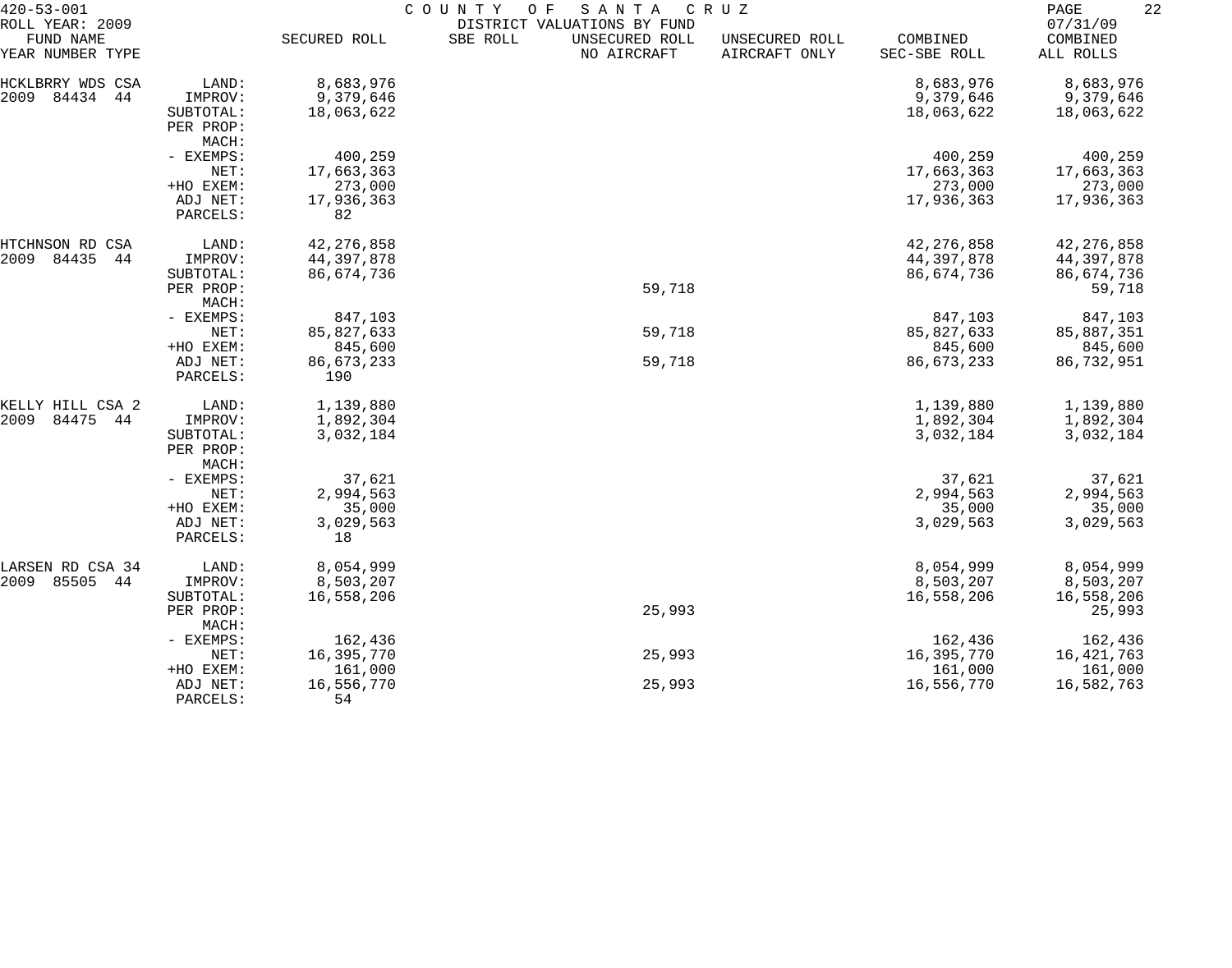| $420 - 53 - 001$                                 |                       | COUNTY<br>SANTA<br>CRUZ<br>O F<br>DISTRICT VALUATIONS BY FUND |           |                               |                                 |                                  |                                   |  |
|--------------------------------------------------|-----------------------|---------------------------------------------------------------|-----------|-------------------------------|---------------------------------|----------------------------------|-----------------------------------|--|
| ROLL YEAR: 2009<br>FUND NAME<br>YEAR NUMBER TYPE |                       | SECURED ROLL                                                  | SBE ROLL  | UNSECURED ROLL<br>NO AIRCRAFT | UNSECURED ROLL<br>AIRCRAFT ONLY | COMBINED<br>SEC-SBE ROLL         | 07/31/09<br>COMBINED<br>ALL ROLLS |  |
| LOMA PRIETA CSA                                  | LAND:                 | 13,788,829                                                    |           |                               |                                 | 13,788,829                       | 13,788,829                        |  |
| 2009<br>85506<br>44                              | IMPROV:               | 10,944,877                                                    |           |                               |                                 | 10,944,877                       | 10,944,877                        |  |
|                                                  | SUBTOTAL:             | 24,733,706                                                    |           |                               |                                 | 24,733,706                       | 24,733,706                        |  |
|                                                  | PER PROP:             |                                                               |           | 15,010                        |                                 |                                  | 15,010                            |  |
|                                                  | MACH:                 |                                                               |           |                               |                                 |                                  |                                   |  |
|                                                  | - EXEMPS:             | 258,569                                                       |           |                               |                                 | 258,569                          | 258,569                           |  |
|                                                  | NET:<br>+HO EXEM:     | 24, 475, 137<br>257,600                                       |           | 15,010                        |                                 | 24, 475, 137<br>257,600          | 24,490,147<br>257,600             |  |
|                                                  | ADJ NET:              | 24,732,737                                                    |           | 15,010                        |                                 | 24,732,737                       | 24, 747, 747                      |  |
|                                                  | PARCELS:              | 102                                                           |           |                               |                                 |                                  |                                   |  |
| LOMOND TERR CSA                                  | LAND:                 | 13,069,960                                                    |           |                               |                                 | 13,069,960                       | 13,069,960                        |  |
| 85515<br>2009<br>44                              | IMPROV:               | 13,519,001                                                    |           |                               |                                 | 13,519,001                       | 13,519,001                        |  |
|                                                  | SUBTOTAL:             | 26,588,961                                                    |           |                               |                                 | 26,588,961                       | 26,588,961                        |  |
|                                                  | PER PROP:             |                                                               |           | 64,483                        |                                 |                                  | 64,483                            |  |
|                                                  | MACH:                 |                                                               |           |                               |                                 |                                  |                                   |  |
|                                                  | - EXEMPS:             | 408,470                                                       |           |                               |                                 | 408,470                          | 408,470                           |  |
|                                                  | NET:                  | 26,180,491                                                    |           | 64,483                        |                                 | 26,180,491                       | 26, 244, 974                      |  |
|                                                  | +HO EXEM:             | 406,000                                                       |           | 64,483                        |                                 | 406,000<br>26,586,491            | 406,000                           |  |
|                                                  | ADJ NET:<br>PARCELS:  | 26,586,491<br>93                                              |           |                               |                                 |                                  | 26,650,974                        |  |
| MCGAFFIN ROADCSA                                 | LAND:                 | 1,585,401                                                     |           |                               |                                 | 1,585,401                        | 1,585,401                         |  |
| 85520<br>2009<br>44                              | IMPROV:               | 1,783,465                                                     |           |                               |                                 | 1,783,465                        | 1,783,465                         |  |
|                                                  | SUBTOTAL:             | 3,368,866                                                     |           |                               |                                 | 3,368,866                        | 3,368,866                         |  |
|                                                  | PER PROP:             |                                                               |           |                               |                                 |                                  |                                   |  |
|                                                  | MACH:                 |                                                               |           |                               |                                 |                                  |                                   |  |
|                                                  | - EXEMPS:             | 86,925                                                        |           |                               |                                 | 86,925                           | 86,925                            |  |
|                                                  | NET:<br>+HO EXEM:     | 3,281,941<br>63,000                                           |           |                               |                                 | 3,281,941<br>63,000              | 3,281,941<br>63,000               |  |
|                                                  | ADJ NET:              | 3, 344, 941                                                   |           |                               |                                 | 3,344,941                        | 3,344,941                         |  |
|                                                  | PARCELS:              | 69                                                            |           |                               |                                 |                                  |                                   |  |
| MOSQUITO CSA #53                                 | LAND:                 | 12,045,266,562                                                | 1,155,491 | 10,479,315                    |                                 | 12,046,422,053                   | 12,056,901,368                    |  |
| 2009 86540<br>44                                 | IMPROV:               | 10,501,987,293                                                |           | 139,580,467                   |                                 | 10,501,987,293                   | 10,641,567,760                    |  |
|                                                  | SUBTOTAL:             | 22, 547, 253, 855                                             | 1,155,491 | 150,059,782                   |                                 | 22,548,409,346                   | 22,698,469,128                    |  |
|                                                  | PER PROP:             | 142,949,583                                                   |           | 290,086,755                   | 34,824,269                      | 142,949,583                      | 467,860,607                       |  |
|                                                  | MACH:                 | 64,791,869                                                    |           |                               |                                 | 64,791,869                       | 64,791,869                        |  |
|                                                  | - EXEMPS:             | 808,571,634                                                   |           | 17,398,368                    | 177,600                         | 808,571,634                      | 826,147,602                       |  |
|                                                  | NET:                  | 21, 946, 423, 673                                             | 1,155,491 | 422,748,169                   | 34,646,669                      | 21,947,579,164                   | 22, 404, 974, 002                 |  |
|                                                  | +HO EXEM:<br>ADJ NET: | 202,051,908<br>22, 148, 475, 581                              | 1,155,491 | 422,748,169                   | 34,646,669                      | 202,051,908<br>22, 149, 631, 072 | 202,051,908<br>22,607,025,910     |  |
|                                                  | PARCELS:              | 70,372                                                        |           |                               |                                 |                                  |                                   |  |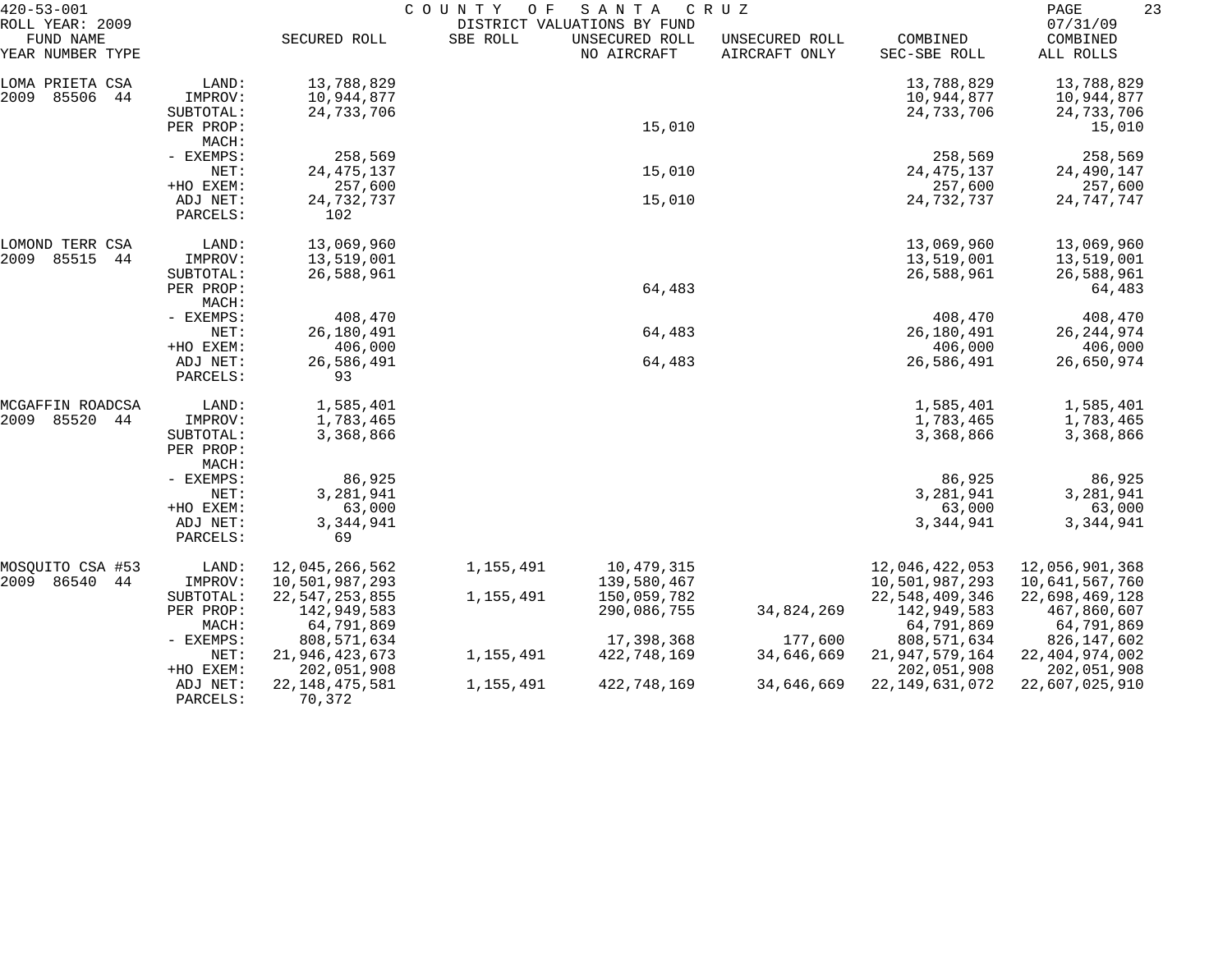| $420 - 53 - 001$                                 |                                                        | COUNTY<br>SANTA<br>CRUZ<br>O F<br>DISTRICT VALUATIONS BY FUND |          |                               |                                 |                                                |                                                 |  |
|--------------------------------------------------|--------------------------------------------------------|---------------------------------------------------------------|----------|-------------------------------|---------------------------------|------------------------------------------------|-------------------------------------------------|--|
| ROLL YEAR: 2009<br>FUND NAME<br>YEAR NUMBER TYPE |                                                        | SECURED ROLL                                                  | SBE ROLL | UNSECURED ROLL<br>NO AIRCRAFT | UNSECURED ROLL<br>AIRCRAFT ONLY | COMBINED<br>SEC-SBE ROLL                       | 07/31/09<br>COMBINED<br>ALL ROLLS               |  |
| OLD RANCH RD CSA<br>2009<br>86570<br>44          | LAND:<br>IMPROV:<br>SUBTOTAL:<br>PER PROP:<br>MACH:    | 9,263,362<br>9,168,964<br>18,432,326                          |          |                               |                                 | 9,263,362<br>9,168,964<br>18,432,326           | 9,263,362<br>9,168,964<br>18,432,326            |  |
|                                                  | - EXEMPS:<br>NET:<br>+HO EXEM:<br>ADJ NET:<br>PARCELS: | 150,268<br>18,282,058<br>147,000<br>18,429,058<br>43          |          |                               |                                 | 150,268<br>18,282,058<br>147,000<br>18,429,058 | 150,268<br>18,282,058<br>147,000<br>18,429,058  |  |
| PAJARO STORM DRA<br>2009<br>86685<br>44          | LAND:<br>IMPROV:                                       | 2,545,177,281<br>2,578,777,454                                | 589,584  | 5,922,667<br>71,749,240       |                                 | 2,545,766,865<br>2,578,777,454                 | 2,551,689,532<br>2,650,526,694                  |  |
|                                                  | SUBTOTAL:<br>PER PROP:<br>MACH:                        | 5, 123, 954, 735<br>69,094,372<br>19,630,894                  | 589,584  | 77,671,907<br>160,893,948     | 34,805,269                      | 5, 124, 544, 319<br>69,094,372<br>19,630,894   | 5, 202, 216, 226<br>264,793,589<br>19,630,894   |  |
|                                                  | - EXEMPS:<br>NET:<br>+HO EXEM:                         | 258,176,982<br>4,954,503,019<br>48,974,506                    | 589,584  | 4,218,861<br>234, 346, 994    | 177,600<br>34,627,669           | 258, 176, 982<br>4,955,092,603<br>48,974,506   | 262, 573, 443<br>5, 224, 067, 266<br>48,974,506 |  |
|                                                  | ADJ NET:<br>PARCELS:                                   | 5,003,477,525<br>16,568                                       | 589,584  | 234,346,994                   | 34,627,669                      | 5,004,067,109                                  | 5, 273, 041, 772                                |  |
| PAJARO DUNES CSA                                 | LAND:                                                  | 192,716,877                                                   |          |                               |                                 | 192,716,877                                    | 192,716,877                                     |  |
| 86687<br>2009<br>44                              | IMPROV:<br>SUBTOTAL:                                   | 115,668,634<br>308, 385, 511                                  |          | 441,788<br>441,788            |                                 | 115,668,634<br>308, 385, 511                   | 116,110,422<br>308,827,299                      |  |
|                                                  | PER PROP:<br>MACH:<br>- EXEMPS:                        | 187,179<br>8,991<br>166,956                                   |          | 107,363                       |                                 | 187,179<br>8,991<br>166,956                    | 294,542<br>8,991<br>166,956                     |  |
|                                                  | NET:<br>+HO EXEM:                                      | 308, 414, 725<br>165,200                                      |          | 549,151                       |                                 | 308, 414, 725<br>165,200                       | 308,963,876<br>165,200                          |  |
|                                                  | ADJ NET:<br>PARCELS:                                   | 308,579,925<br>625                                            |          | 549,151                       |                                 | 308,579,925                                    | 309,129,076                                     |  |
| PINECREST DR CSA<br>86691<br>44<br>2009          | LAND:<br>IMPROV:<br>SUBTOTAL:                          | 5,473,631<br>5,526,051<br>10,999,682                          |          |                               |                                 | 5,473,631<br>5,526,051<br>10,999,682           | 5,473,631<br>5,526,051<br>10,999,682            |  |
|                                                  | PER PROP:<br>MACH:                                     |                                                               |          |                               |                                 |                                                |                                                 |  |
|                                                  | - EXEMPS:<br>NET:                                      | 252,890<br>10,746,792                                         |          |                               |                                 | 252,890<br>10,746,792                          | 252,890<br>10,746,792                           |  |
|                                                  | +HO EXEM:<br>ADJ NET:<br>PARCELS:                      | 126,000<br>10,872,792<br>61                                   |          |                               |                                 | 126,000<br>10,872,792                          | 126,000<br>10,872,792                           |  |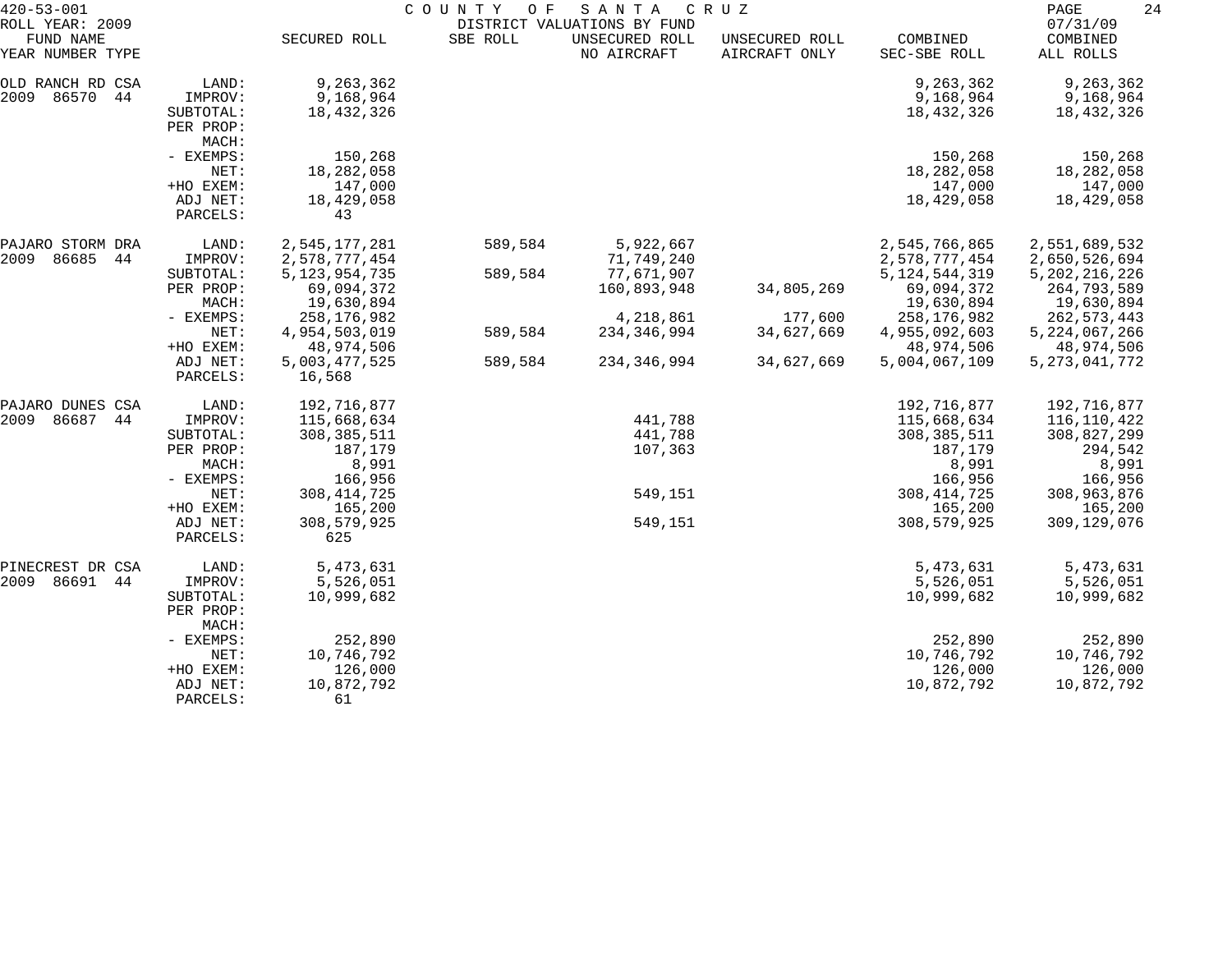| $420 - 53 - 001$                                 |                                 | COUNTY<br>SANTA<br>O F<br>C R U Z        |                                                                          |                                 |                                          |                                          |  |
|--------------------------------------------------|---------------------------------|------------------------------------------|--------------------------------------------------------------------------|---------------------------------|------------------------------------------|------------------------------------------|--|
| ROLL YEAR: 2009<br>FUND NAME<br>YEAR NUMBER TYPE |                                 | SECURED ROLL                             | DISTRICT VALUATIONS BY FUND<br>SBE ROLL<br>UNSECURED ROLL<br>NO AIRCRAFT | UNSECURED ROLL<br>AIRCRAFT ONLY | COMBINED<br>SEC-SBE ROLL                 | 07/31/09<br>COMBINED<br>ALL ROLLS        |  |
| PINE RIDGE CSA 2<br>2009<br>86697 44             | LAND:<br>IMPROV:<br>SUBTOTAL:   | 16,915,485<br>19,399,950<br>36, 315, 435 |                                                                          |                                 | 16,915,485<br>19,399,950<br>36, 315, 435 | 16,915,485<br>19,399,950<br>36, 315, 435 |  |
|                                                  | PER PROP:<br>MACH:              |                                          | 84,095                                                                   |                                 |                                          | 84,095                                   |  |
|                                                  | - EXEMPS:                       | 490,198                                  |                                                                          |                                 | 490,198                                  | 490,198                                  |  |
|                                                  | NET:                            | 35,825,237                               | 84,095                                                                   |                                 | 35,825,237                               | 35,909,332                               |  |
|                                                  | +HO EXEM:                       | 490,000                                  |                                                                          |                                 | 490,000                                  | 490,000                                  |  |
|                                                  | ADJ NET:<br>PARCELS:            | 36, 315, 237<br>97                       | 84,095                                                                   |                                 | 36, 315, 237                             | 36, 399, 332                             |  |
| PLACE DE MER CSA                                 | LAND:                           | 36,603,701                               |                                                                          |                                 | 36,603,701                               | 36,603,701                               |  |
| 2009<br>86698<br>44                              | IMPROV:                         | 18,627,027                               |                                                                          |                                 | 18,627,027                               | 18,627,027                               |  |
|                                                  | SUBTOTAL:<br>PER PROP:<br>MACH: | 55, 230, 728                             |                                                                          |                                 | 55,230,728                               | 55, 230, 728                             |  |
|                                                  | - EXEMPS:                       | 143,707                                  |                                                                          |                                 | 143,707                                  | 143,707                                  |  |
|                                                  | NET:                            | 55,087,021                               |                                                                          |                                 | 55,087,021                               | 55,087,021                               |  |
|                                                  | +HO EXEM:                       | 138,600                                  |                                                                          |                                 | 138,600                                  | 138,600                                  |  |
|                                                  | ADJ NET:<br>PARCELS:            | 55, 225, 621<br>109                      |                                                                          |                                 | 55, 225, 621                             | 55, 225, 621                             |  |
| RALSTON WAY CSA                                  | LAND:                           | 3,713,447                                |                                                                          |                                 | 3,713,447                                | 3,713,447                                |  |
| 2009<br>86699<br>44                              | IMPROV:                         | 3, 212, 925                              |                                                                          |                                 | 3, 212, 925                              | 3, 212, 925                              |  |
|                                                  | SUBTOTAL:<br>PER PROP:<br>MACH: | 6,926,372                                |                                                                          |                                 | 6,926,372                                | 6,926,372                                |  |
|                                                  | - EXEMPS:                       | 69,682                                   |                                                                          |                                 | 69,682                                   | 69,682                                   |  |
|                                                  | NET:                            | 6,856,690                                |                                                                          |                                 | 6,856,690                                | 6,856,690                                |  |
|                                                  | +HO EXEM:                       | 68,600                                   |                                                                          |                                 | 68,600                                   | 68,600                                   |  |
|                                                  | ADJ NET:<br>PARCELS:            | 6,925,290<br>17                          |                                                                          |                                 | 6,925,290                                | 6,925,290                                |  |
| SOQ VLG BUSN IMP                                 | LAND:                           | 789,895,026                              | 726,489                                                                  |                                 | 789,895,026                              | 790,621,515                              |  |
| 2009<br>87101<br>41                              | IMPROV:                         | 794,481,941                              | 17,948,732                                                               |                                 | 794,481,941                              | 812,430,673                              |  |
|                                                  | SUBTOTAL:                       | 1,584,376,967                            | 18,675,221                                                               |                                 | 1,584,376,967                            | 1,603,052,188                            |  |
|                                                  | PER PROP:                       | 37, 354, 773                             | 44,668,797                                                               |                                 | 37, 354, 773                             | 82,023,570                               |  |
|                                                  | MACH:                           | 3,933,481<br>184, 575, 222               | 9,107,943                                                                |                                 | 3,933,481                                | 3,933,481                                |  |
|                                                  | $-$ EXEMPS:<br>NET:             | 1,441,089,999                            | 54, 236, 075                                                             |                                 | 184,575,222<br>1,441,089,999             | 193,683,165<br>1,495,326,074             |  |
|                                                  | +HO EXEM:                       | 13,017,200                               |                                                                          |                                 | 13,017,200                               | 13,017,200                               |  |
|                                                  | ADJ NET:<br>PARCELS:            | 1,454,107,199<br>4,114                   | 54, 236, 075                                                             |                                 | 1,454,107,199                            | 1,508,343,274                            |  |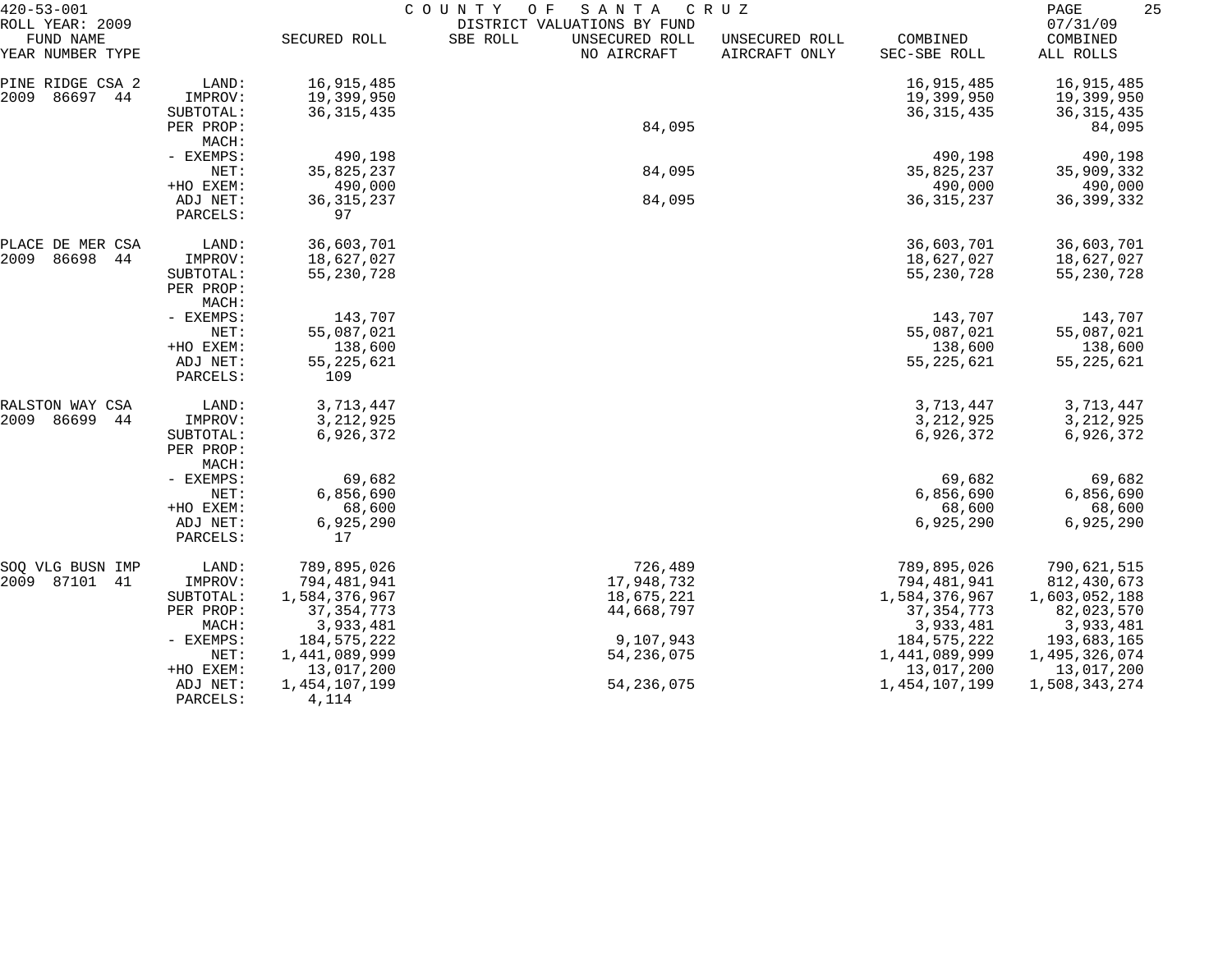| $420 - 53 - 001$             |                      | COUNTY<br>O F<br>SANTA<br>C R U Z |          |                                               |                |                  |                      |
|------------------------------|----------------------|-----------------------------------|----------|-----------------------------------------------|----------------|------------------|----------------------|
| ROLL YEAR: 2009<br>FUND NAME |                      | SECURED ROLL                      | SBE ROLL | DISTRICT VALUATIONS BY FUND<br>UNSECURED ROLL | UNSECURED ROLL | COMBINED         | 07/31/09<br>COMBINED |
| YEAR NUMBER TYPE             |                      |                                   |          | NO AIRCRAFT                                   | AIRCRAFT ONLY  | SEC-SBE ROLL     | ALL ROLLS            |
| SOQ VLG PKG IMP              | LAND:                | 789,895,026                       |          | 726,489                                       |                | 789,895,026      | 790,621,515          |
| 2009 87102 41                | IMPROV:              | 794,481,941                       |          | 17,948,732                                    |                | 794,481,941      | 812,430,673          |
|                              | SUBTOTAL:            | 1,584,376,967                     |          | 18,675,221                                    |                | 1,584,376,967    | 1,603,052,188        |
|                              | PER PROP:            | 37, 354, 773                      |          | 44,668,797                                    |                | 37, 354, 773     | 82,023,570           |
|                              | MACH:                | 3,933,481                         |          |                                               |                | 3,933,481        | 3,933,481            |
|                              | - EXEMPS:            | 184,575,222                       |          | 9,107,943                                     |                | 184,575,222      | 193,683,165          |
|                              | NET:                 | 1,441,089,999                     |          | 54, 236, 075                                  |                | 1,441,089,999    | 1,495,326,074        |
|                              | +HO EXEM:            | 13,017,200                        |          |                                               |                | 13,017,200       | 13,017,200           |
|                              | ADJ NET:<br>PARCELS: | 1,454,107,199<br>4,114            |          | 54, 236, 075                                  |                | 1,454,107,199    | 1,508,343,274        |
| PARKS & REC CSA              | LAND:                | 9,731,068,358                     | 565,907  | 4,782,831                                     |                | 9,731,634,265    | 9,736,417,096        |
| 2009 87704 44                | IMPROV:              | 8,120,393,869                     |          | 74,648,430                                    |                | 8,120,393,869    | 8,195,042,299        |
|                              | SUBTOTAL:            | 17,851,462,227                    | 565,907  | 79,431,261                                    |                | 17,852,028,134   | 17,931,459,395       |
|                              | PER PROP:            | 86, 423, 339                      |          | 154,591,357                                   | 19,000         | 86, 423, 339     | 241,033,696          |
|                              | MACH:                | 45,598,475                        |          |                                               |                | 45,598,475       | 45,598,475           |
|                              | - EXEMPS:            | 631,980,948                       |          | 14,380,744                                    |                | 631,980,948      | 646,361,692          |
|                              | NET:                 | 17,351,503,093                    | 565,907  | 219,641,874                                   | 19,000         | 17,352,069,000   | 17,571,729,874       |
|                              | +HO EXEM:            | 154,392,002                       |          |                                               |                | 154,392,002      | 154,392,002          |
|                              | ADJ NET:<br>PARCELS: | 17,505,895,095<br>52,600          | 565,907  | 219,641,874                                   | 19,000         | 17,506,461,002   | 17,726,121,876       |
| STREETSCAPE CSA              | LAND:                | 2,501,429,932                     |          | 1,491,862                                     |                | 2,501,429,932    | 2,502,921,794        |
| 2009 87705<br>44             | IMPROV:              | 2,030,836,292                     |          | 25, 289, 123                                  |                | 2,030,836,292    | 2,056,125,415        |
|                              | SUBTOTAL:            | 4,532,266,224                     |          | 26,780,985                                    |                | 4,532,266,224    | 4,559,047,209        |
|                              | PER PROP:            | 40,800,641                        |          | 68,560,246                                    |                | 40,800,641       | 109,360,887          |
|                              | MACH:                | 4,053,980                         |          |                                               |                | 4,053,980        | 4,053,980            |
|                              | - EXEMPS:            | 233,984,868                       |          | 11,309,741                                    |                | 233,984,868      | 245, 294, 609        |
|                              | NET:                 | 4, 343, 135, 977                  |          | 84,031,490                                    |                | 4, 343, 135, 977 | 4, 427, 167, 467     |
|                              | +HO EXEM:            | 37,934,403                        |          |                                               |                | 37,934,403       | 37,934,403           |
|                              | ADJ NET:<br>PARCELS: | 4,381,070,380<br>12,159           |          | 84,031,490                                    |                | 4,381,070,380    | 4,465,101,870        |
| REDWOOD DR CSA 3             | LAND:                | 23, 411, 749                      |          |                                               |                | 23, 411, 749     | 23, 411, 749         |
| 2009 87710 44                | IMPROV:              | 20,981,012                        |          |                                               |                | 20,981,012       | 20,981,012           |
|                              | SUBTOTAL:            | 44, 392, 761                      |          |                                               |                | 44, 392, 761     | 44,392,761           |
|                              | PER PROP:<br>MACH:   | 39,284                            |          | 102,378                                       |                | 39,284           | 141,662              |
|                              | - EXEMPS:            | 1,690,351                         |          |                                               |                | 1,690,351        | 1,690,351            |
|                              | NET:                 | 42,741,694                        |          | 102,378                                       |                | 42,741,694       | 42,844,072           |
|                              | +HO EXEM:            | 518,000                           |          |                                               |                | 518,000          | 518,000              |
|                              | ADJ NET:<br>PARCELS: | 43, 259, 694<br>277               |          | 102,378                                       |                | 43, 259, 694     | 43, 362, 072         |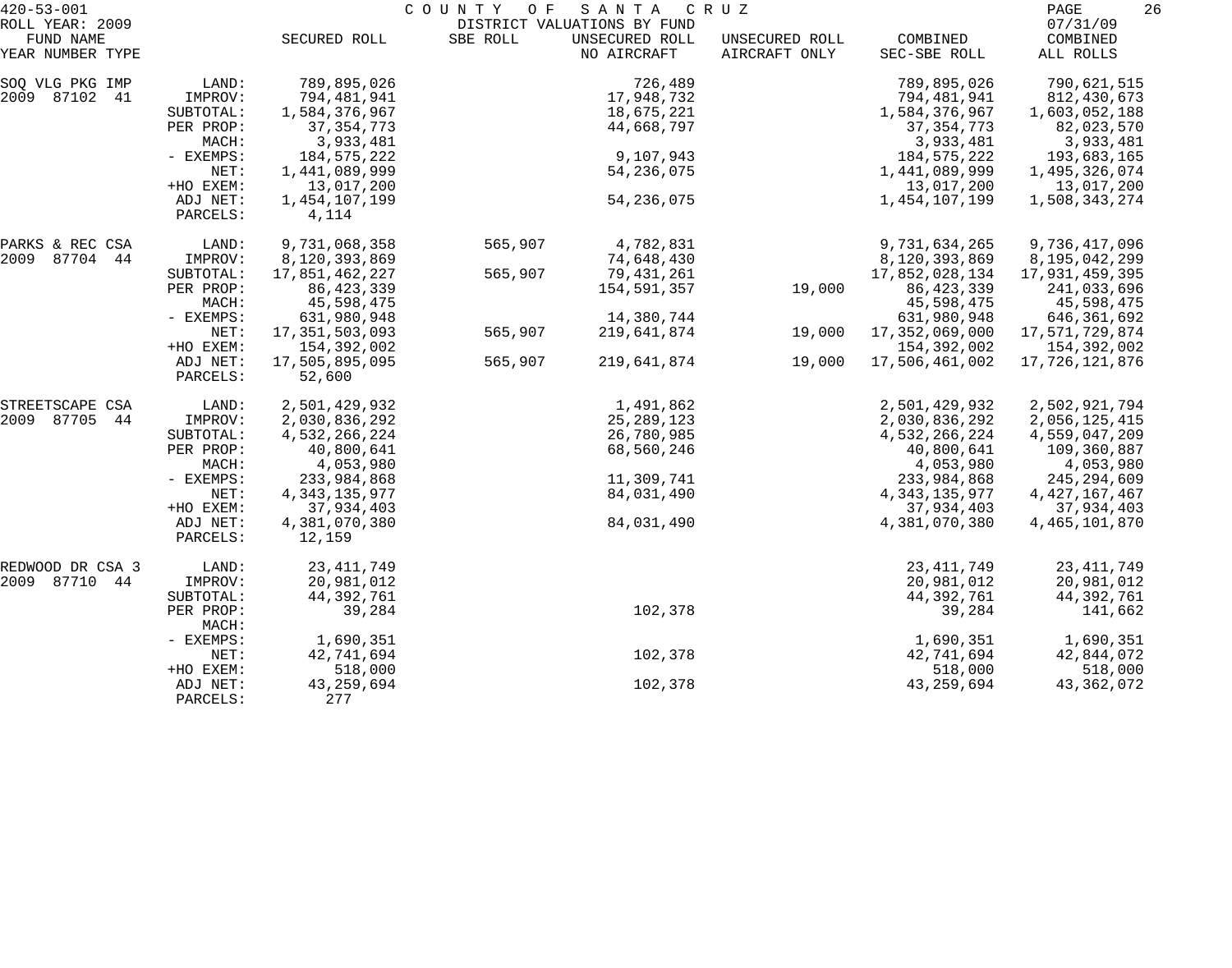| $420 - 53 - 001$                                 |                       | COUNTY<br>O F<br>SANTA<br>C R U Z |                                                                          |                                 |                          |                                   |  |  |
|--------------------------------------------------|-----------------------|-----------------------------------|--------------------------------------------------------------------------|---------------------------------|--------------------------|-----------------------------------|--|--|
| ROLL YEAR: 2009<br>FUND NAME<br>YEAR NUMBER TYPE |                       | SECURED ROLL                      | DISTRICT VALUATIONS BY FUND<br>SBE ROLL<br>UNSECURED ROLL<br>NO AIRCRAFT | UNSECURED ROLL<br>AIRCRAFT ONLY | COMBINED<br>SEC-SBE ROLL | 07/31/09<br>COMBINED<br>ALL ROLLS |  |  |
| REED ST CSA 39                                   | LAND:                 | 2,495,810                         |                                                                          |                                 | 2,495,810                | 2,495,810                         |  |  |
| 87711<br>2009<br>44                              | IMPROV:               | 1,795,584                         |                                                                          |                                 | 1,795,584                | 1,795,584                         |  |  |
|                                                  | SUBTOTAL:             | 4,291,394                         |                                                                          |                                 | 4,291,394                | 4,291,394                         |  |  |
|                                                  | PER PROP:             |                                   |                                                                          |                                 |                          |                                   |  |  |
|                                                  | MACH:                 |                                   |                                                                          |                                 |                          |                                   |  |  |
|                                                  | - EXEMPS:             | 21,985                            |                                                                          |                                 | 21,985                   | 21,985                            |  |  |
|                                                  | NET:                  | 4,269,409                         |                                                                          |                                 | 4,269,409                | 4,269,409                         |  |  |
|                                                  | +HO EXEM:             | 21,000                            |                                                                          |                                 | 21,000                   | 21,000                            |  |  |
|                                                  | ADJ NET:              | 4,290,409                         |                                                                          |                                 | 4,290,409                | 4,290,409                         |  |  |
|                                                  | PARCELS:              | 14                                |                                                                          |                                 |                          |                                   |  |  |
| ROBERTS RD CSA 3                                 | LAND:                 | 8,591,539                         |                                                                          |                                 | 8,591,539                | 8,591,539                         |  |  |
| 87712<br>2009<br>44                              | IMPROV:               | 8,021,354                         |                                                                          |                                 | 8,021,354                | 8,021,354                         |  |  |
|                                                  | SUBTOTAL:             | 16,612,893                        |                                                                          |                                 | 16,612,893               | 16,612,893                        |  |  |
|                                                  | PER PROP:             |                                   | 10,291                                                                   |                                 |                          | 10,291                            |  |  |
|                                                  | MACH:                 |                                   |                                                                          |                                 |                          |                                   |  |  |
|                                                  | - EXEMPS:             | 221,215                           |                                                                          |                                 | 221,215                  | 221,215                           |  |  |
|                                                  | NET:                  | 16,391,678                        | 10,291                                                                   |                                 | 16,391,678               | 16,401,969                        |  |  |
|                                                  | +HO EXEM:<br>ADJ NET: | 196,000<br>16,587,678             | 10,291                                                                   |                                 | 196,000<br>16,587,678    | 196,000<br>16,597,969             |  |  |
|                                                  | PARCELS:              | 93                                |                                                                          |                                 |                          |                                   |  |  |
| RIDGE DRIVE CSA                                  | LAND:                 | 3,106,389                         |                                                                          |                                 | 3,106,389                | 3,106,389                         |  |  |
| 2009<br>87730<br>44                              | IMPROV:               | 1,867,410                         |                                                                          |                                 | 1,867,410                | 1,867,410                         |  |  |
|                                                  | SUBTOTAL:             | 4,973,799                         |                                                                          |                                 | 4,973,799                | 4,973,799                         |  |  |
|                                                  | PER PROP:             |                                   |                                                                          |                                 |                          |                                   |  |  |
|                                                  | MACH:                 |                                   |                                                                          |                                 |                          |                                   |  |  |
|                                                  | - EXEMPS:             | 43,539                            |                                                                          |                                 | 43,539                   | 43,539                            |  |  |
|                                                  | NET:                  | 4,930,260                         |                                                                          |                                 | 4,930,260                | 4,930,260                         |  |  |
|                                                  | +HO EXEM:             | 42,000                            |                                                                          |                                 | 42,000                   | 42,000                            |  |  |
|                                                  | ADJ NET:              | 4,972,260                         |                                                                          |                                 | 4,972,260                | 4,972,260                         |  |  |
|                                                  | PARCELS:              | 23                                |                                                                          |                                 |                          |                                   |  |  |
| ROBAK DR CSA 16                                  | LAND:                 | 13,583,986                        |                                                                          |                                 | 13,583,986               | 13,583,986                        |  |  |
| 87737<br>2009<br>44                              | IMPROV:               | 11,965,616                        |                                                                          |                                 | 11,965,616               | 11,965,616                        |  |  |
|                                                  | SUBTOTAL:             | 25,549,602                        |                                                                          |                                 | 25,549,602               | 25,549,602                        |  |  |
|                                                  | PER PROP:<br>MACH:    |                                   | 71,033                                                                   |                                 |                          | 71,033                            |  |  |
|                                                  | - EXEMPS:             | 331,258                           |                                                                          |                                 | 331,258                  | 331,258                           |  |  |
|                                                  | NET:                  | 25, 218, 344                      | 71,033                                                                   |                                 | 25, 218, 344             | 25, 289, 377                      |  |  |
|                                                  | +HO EXEM:             | 329,000                           |                                                                          |                                 | 329,000                  | 329,000                           |  |  |
|                                                  | ADJ NET:              | 25, 547, 344                      | 71,033                                                                   |                                 | 25,547,344               | 25,618,377                        |  |  |
|                                                  | PARCELS:              | 77                                |                                                                          |                                 |                          |                                   |  |  |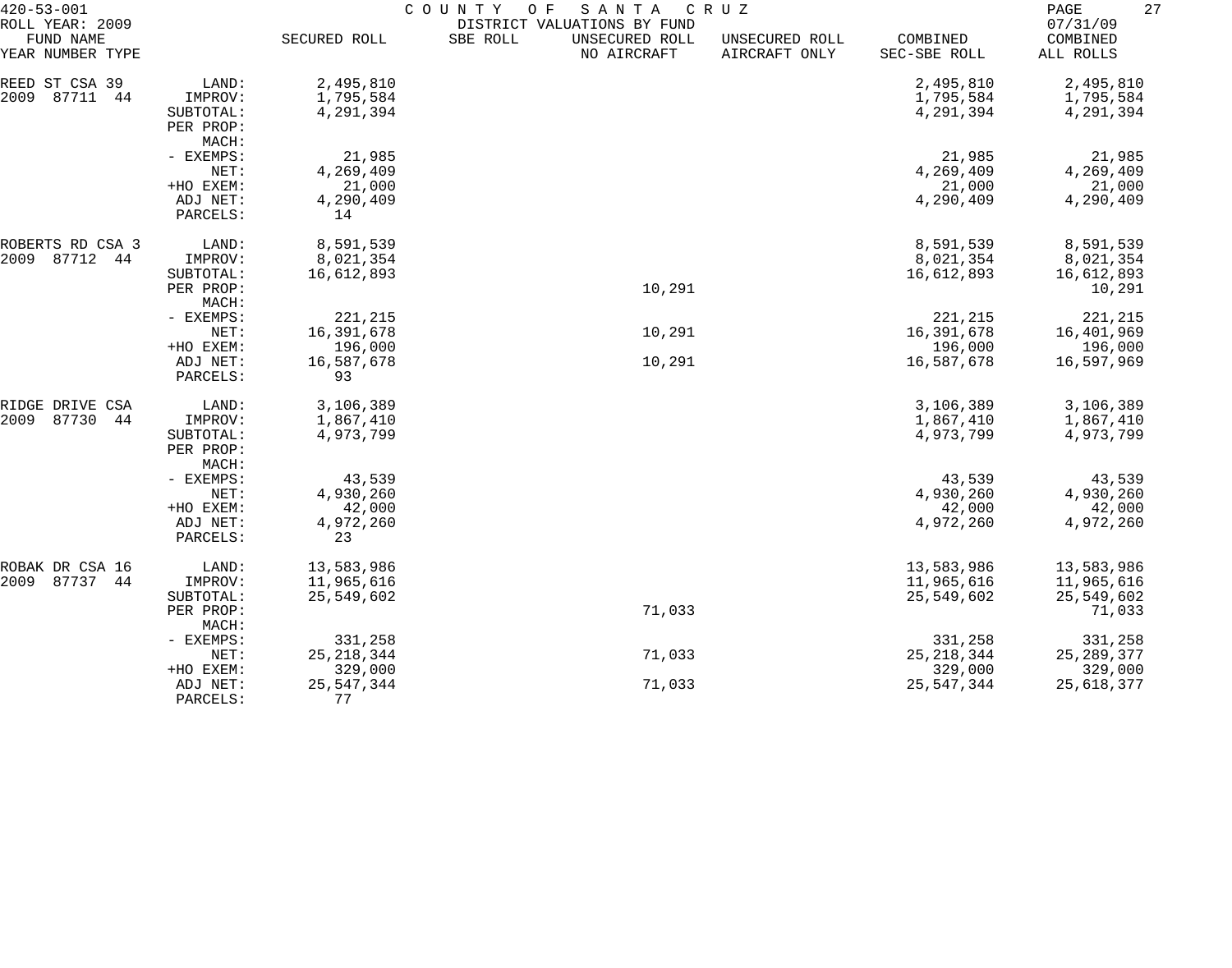| $420 - 53 - 001$             |                       | COUNTY<br>O F<br>SANTA<br>C R U Z |           |                                               |                |                           | 28<br>PAGE                  |  |
|------------------------------|-----------------------|-----------------------------------|-----------|-----------------------------------------------|----------------|---------------------------|-----------------------------|--|
| ROLL YEAR: 2009<br>FUND NAME |                       | SECURED ROLL                      | SBE ROLL  | DISTRICT VALUATIONS BY FUND<br>UNSECURED ROLL | UNSECURED ROLL | COMBINED                  | 07/31/09<br>COMBINED        |  |
| YEAR NUMBER TYPE             |                       |                                   |           | NO AIRCRAFT                                   | AIRCRAFT ONLY  | SEC-SBE ROLL              | ALL ROLLS                   |  |
| ROLLING WDS CSA              | LAND:                 | 7,794,607                         |           |                                               |                | 7,794,607                 | 7,794,607                   |  |
| 2009 87738<br>44             | IMPROV:               | 7,343,072                         |           |                                               |                | 7,343,072                 | 7,343,072                   |  |
|                              | SUBTOTAL:             | 15,137,679                        |           |                                               |                | 15,137,679                | 15,137,679                  |  |
|                              | PER PROP:             |                                   |           | 7,802                                         |                |                           | 7,802                       |  |
|                              | MACH:                 |                                   |           |                                               |                |                           |                             |  |
|                              | - EXEMPS:             | 169,194                           |           |                                               |                | 169,194                   | 169,194                     |  |
|                              | NET:                  | 14,968,485                        |           | 7,802                                         |                | 14,968,485                | 14,976,287                  |  |
|                              | +HO EXEM:             | 168,000                           |           |                                               |                | 168,000                   | 168,000                     |  |
|                              | ADJ NET:              | 15, 136, 485                      |           | 7,802                                         |                | 15,136,485                | 15,144,287                  |  |
|                              | PARCELS:              | 38                                |           |                                               |                |                           |                             |  |
| SND DLLR BCH CSA             | LAND:                 | 55, 278, 658                      |           | 19,971                                        |                | 55,278,658                | 55,298,629                  |  |
| 2009<br>88832<br>44          | IMPROV:               | 40,539,356                        |           | 19,971                                        |                | 40,539,356                | 40,559,327                  |  |
|                              | SUBTOTAL:             | 95,818,014                        |           | 39,942                                        |                | 95,818,014                | 95,857,956                  |  |
|                              | PER PROP:             |                                   |           |                                               |                |                           |                             |  |
|                              | MACH:                 |                                   |           |                                               |                |                           |                             |  |
|                              | - EXEMPS:             | 322,000                           |           |                                               |                | 322,000                   | 322,000                     |  |
|                              | NET:                  | 95,496,014                        |           | 39,942                                        |                | 95,496,014                | 95, 535, 956                |  |
|                              | +HO EXEM:<br>ADJ NET: | 322,000                           |           | 39,942                                        |                | 322,000<br>95,818,014     | 322,000                     |  |
|                              | PARCELS:              | 95,818,014<br>190                 |           |                                               |                |                           | 95,857,956                  |  |
|                              |                       |                                   |           |                                               |                |                           |                             |  |
| SC FLD CT & WC Z             | LAND:                 | 17,564,400,788                    | 2,590,436 | 31,070,994                                    |                | 17,566,991,224            | 17,598,062,218              |  |
| 2009 88836 70                | IMPROV:               | 15,507,647,081                    |           | 288, 336, 158                                 |                | 15,507,647,081            | 15,795,983,239              |  |
|                              | SUBTOTAL:             | 33,072,047,869                    | 2,590,436 | 319, 407, 152                                 |                | 33,074,638,305            | 33, 394, 045, 457           |  |
|                              | PER PROP:<br>MACH:    | 193,844,747                       |           | 553,603,136                                   | 34,902,269     | 193,844,747<br>88,660,435 | 782,350,152                 |  |
|                              | - EXEMPS:             | 88,660,435<br>1,107,846,132       |           | 42,624,955                                    | 177,600        | 1,107,846,132             | 88,660,435<br>1,150,648,687 |  |
|                              | NET:                  | 32, 246, 706, 919                 | 2,590,436 | 830, 385, 333                                 | 34,724,669     | 32, 249, 297, 355         | 33, 114, 407, 357           |  |
|                              | +HO EXEM:             | 280,884,508                       |           | 133,000                                       |                | 280,884,508               | 281,017,508                 |  |
|                              | ADJ NET:              | 32, 527, 591, 427                 | 2,590,436 | 830, 518, 333                                 | 34,724,669     | 32,530,181,863            | 33, 395, 424, 865           |  |
|                              | PARCELS:              | 95,696                            |           |                                               |                |                           |                             |  |
| SC FLD CT & WC Z             | LAND:                 | 3,579,177,194                     | 889,054   | 2,011,984                                     |                | 3,580,066,248             | 3,582,078,232               |  |
| 2009 88837<br>70             | IMPROV:               | 2,887,775,849                     |           | 61,130,592                                    |                | 2,887,775,849             | 2,948,906,441               |  |
|                              | SUBTOTAL:             | 6,466,953,043                     | 889,054   | 63, 142, 576                                  |                | 6,467,842,097             | 6,530,984,673               |  |
|                              | PER PROP:             | 53, 266, 951                      |           | 103,353,170                                   |                | 53,266,951                | 156,620,121                 |  |
|                              | MACH:                 | 5,320,817                         |           |                                               |                | 5,320,817                 | 5,320,817                   |  |
|                              | - EXEMPS:             | 269, 346, 611                     |           | 13,047,473                                    |                | 269, 346, 611             | 282,394,084                 |  |
|                              | NET:                  | 6, 256, 194, 200                  | 889,054   | 153,448,273                                   |                | 6, 257, 083, 254          | 6, 410, 531, 527            |  |
|                              | +HO EXEM:             | 49,540,403                        |           |                                               |                | 49,540,403                | 49,540,403                  |  |
|                              | ADJ NET:<br>PARCELS:  | 6,305,734,603<br>16,891           | 889,054   | 153, 448, 273                                 |                | 6,306,623,657             | 6,460,071,930               |  |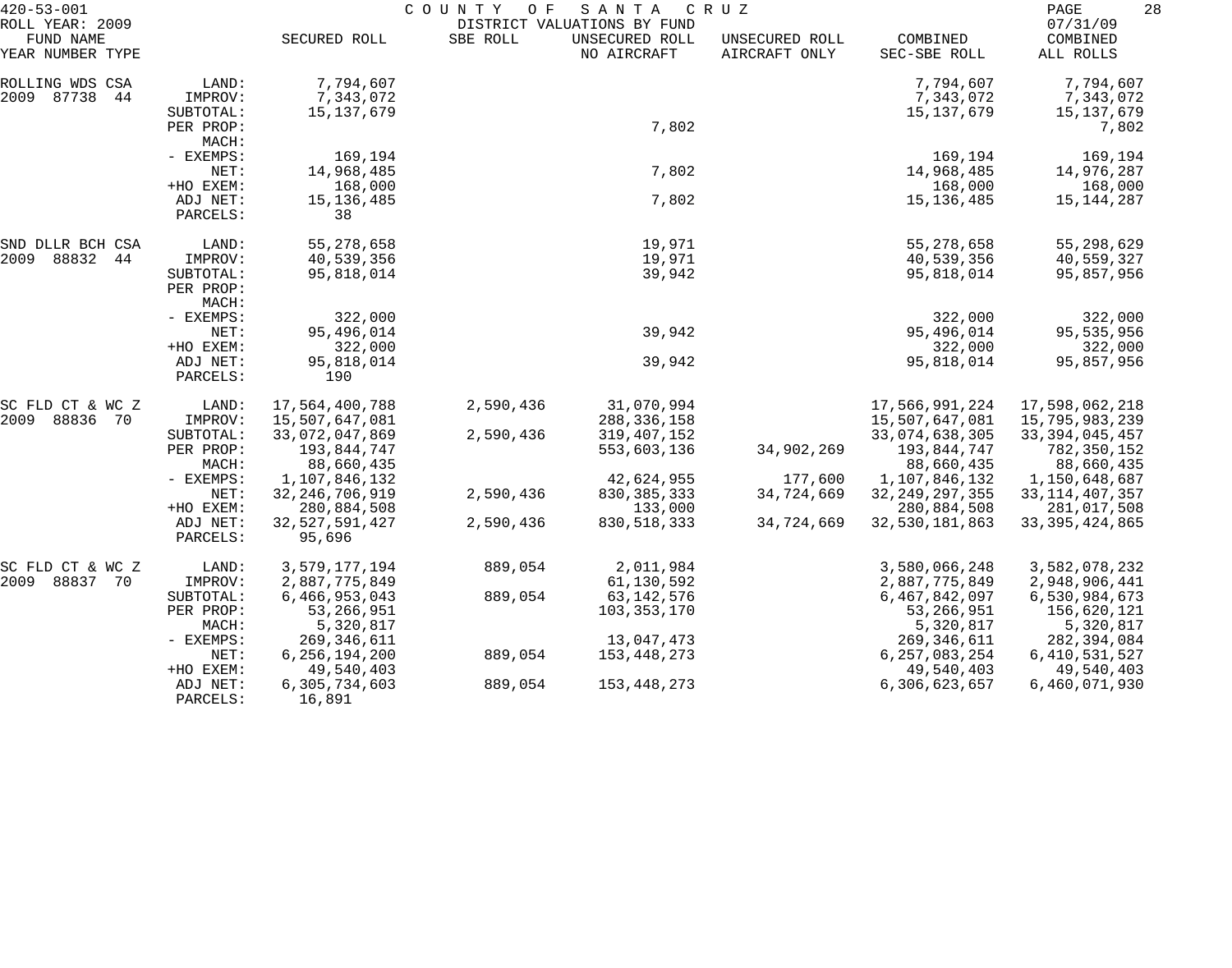| $420 - 53 - 001$             |                       |                                  | COUNTY<br>O F | SANTA                                         | C R U Z                         |                                  | 29<br>PAGE                       |
|------------------------------|-----------------------|----------------------------------|---------------|-----------------------------------------------|---------------------------------|----------------------------------|----------------------------------|
| ROLL YEAR: 2009<br>FUND NAME |                       |                                  |               | DISTRICT VALUATIONS BY FUND<br>UNSECURED ROLL |                                 | COMBINED                         | 07/31/09                         |
| YEAR NUMBER TYPE             |                       | SECURED ROLL                     | SBE ROLL      | NO AIRCRAFT                                   | UNSECURED ROLL<br>AIRCRAFT ONLY | SEC-SBE ROLL                     | COMBINED<br>ALL ROLLS            |
| SC FLD CT & WC G             | LAND:                 | 17,565,091,858                   | 2,590,436     | 31,070,994                                    |                                 | 17,567,682,294                   | 17,598,753,288                   |
| 2009 88838 70                | IMPROV:               | 15,508,490,889                   |               | 288, 336, 158                                 |                                 | 15,508,490,889                   | 15,796,827,047                   |
|                              | SUBTOTAL:             | 33,073,582,747                   | 2,590,436     | 319,407,152                                   |                                 | 33,076,173,183                   | 33, 395, 580, 335                |
|                              | PER PROP:             | 193,844,747                      |               | 553,624,905                                   | 34,902,269                      | 193,844,747                      | 782,371,921                      |
|                              | MACH:                 | 88,660,435                       |               |                                               |                                 | 88,660,435                       | 88,660,435                       |
|                              | - EXEMPS:             | 1,107,865,732                    |               | 42,624,955                                    | 177,600                         | 1,107,865,732                    | 1,150,668,287                    |
|                              | NET:                  | 32, 248, 222, 197                | 2,590,436     | 830, 407, 102                                 | 34,724,669                      | 32, 250, 812, 633                | 33, 115, 944, 404                |
|                              | +HO EXEM:<br>ADJ NET: | 280,904,108<br>32, 529, 126, 305 | 2,590,436     | 133,000<br>830,540,102                        | 34,724,669                      | 280,904,108<br>32, 531, 716, 741 | 281,037,108<br>33, 396, 981, 512 |
|                              | PARCELS:              | 95,700                           |               |                                               |                                 |                                  |                                  |
| SC FLD CT & WC Z             | LAND:                 | 1,585,903,282                    | 59,400        | 564,149                                       |                                 | 1,585,962,682                    | 1,586,526,831                    |
| 2009 88839 44                | IMPROV:               | 1,391,215,289                    |               | 8,147,989                                     |                                 | 1,391,215,289                    | 1,399,363,278                    |
|                              | SUBTOTAL:             | 2,977,118,571                    | 59,400        | 8,712,138                                     |                                 | 2,977,177,971                    | 2,985,890,109                    |
|                              | PER PROP:             | 4,346,857                        |               | 13,705,979                                    |                                 | 4,346,857                        | 18,052,836                       |
|                              | MACH:                 | 590,611                          |               |                                               |                                 | 590,611                          | 590,611                          |
|                              | - EXEMPS:             | 112,925,419                      |               | 120,965                                       |                                 | 112,925,419                      | 113,046,384                      |
|                              | NET:                  | 2,869,130,620                    | 59,400        | 22, 297, 152                                  |                                 | 2,869,190,020                    | 2,891,487,172                    |
|                              | +HO EXEM:             | 36,746,868                       |               |                                               |                                 | 36,746,868                       | 36,746,868                       |
|                              | ADJ NET:<br>PARCELS:  | 2,905,877,488<br>17,248          | 59,400        | 22, 297, 152                                  |                                 | 2,905,936,888                    | 2,928,234,040                    |
| SC FLD CT & WC Z             | LAND:                 | 2, 152, 726, 788                 | 154,500       | 964,863                                       |                                 | 2,152,881,288                    | 2, 153, 846, 151                 |
| 2009 88843 70                | IMPROV:               | 1,518,511,607                    |               | 10,623,401                                    |                                 | 1,518,511,607                    | 1,529,135,008                    |
|                              | SUBTOTAL:             | 3,671,238,395                    | 154,500       | 11,588,264                                    |                                 | 3,671,392,895                    | 3,682,981,159                    |
|                              | PER PROP:             | 5,417,068                        |               | 21, 220, 103                                  |                                 | 5,417,068                        | 26,637,171                       |
|                              | MACH:                 | 510,566                          |               |                                               |                                 | 510,566                          | 510,566                          |
|                              | - EXEMPS:             | 57,789,636                       |               | 1,628,629                                     |                                 | 57,789,636                       | 59, 418, 265                     |
|                              | NET:                  | 3,619,376,393                    | 154,500       | 31, 179, 738                                  |                                 | 3,619,530,893                    | 3,650,710,631                    |
|                              | +HO EXEM:             | 25,043,200                       |               |                                               |                                 | 25,043,200                       | 25,043,200                       |
|                              | ADJ NET:<br>PARCELS:  | 3,644,419,593<br>8,379           | 154,500       | 31, 179, 738                                  |                                 | 3,644,574,093                    | 3,675,753,831                    |
| SC FLD CT & WC Z             | LAND:                 | 2,545,177,281                    | 589,584       | 5,922,667                                     |                                 | 2,545,766,865                    | 2,551,689,532                    |
| 2009<br>88844<br>44          | IMPROV:               | 2,578,777,454                    |               | 71,749,240                                    |                                 | 2,578,777,454                    | 2,650,526,694                    |
|                              | SUBTOTAL:             | 5, 123, 954, 735                 | 589,584       | 77,671,907                                    |                                 | 5, 124, 544, 319                 | 5, 202, 216, 226                 |
|                              | PER PROP:             | 69,094,372                       |               | 160,893,948                                   | 34,805,269                      | 69,094,372                       | 264,793,589                      |
|                              | MACH:                 | 19,630,894                       |               |                                               |                                 | 19,630,894                       | 19,630,894                       |
|                              | $-$ EXEMPS:           | 258,176,982                      |               | 4,218,861                                     | 177,600                         | 258, 176, 982                    | 262, 573, 443                    |
|                              | NET:                  | 4,954,503,019                    | 589,584       | 234, 346, 994                                 | 34,627,669                      | 4,955,092,603                    | 5, 224, 067, 266                 |
|                              | +HO EXEM:             | 48,974,506                       |               |                                               |                                 | 48,974,506                       | 48,974,506                       |
|                              | ADJ NET:<br>PARCELS:  | 5,003,477,525<br>16,568          | 589,584       | 234, 346, 994                                 | 34,627,669                      | 5,004,067,109                    | 5, 273, 041, 772                 |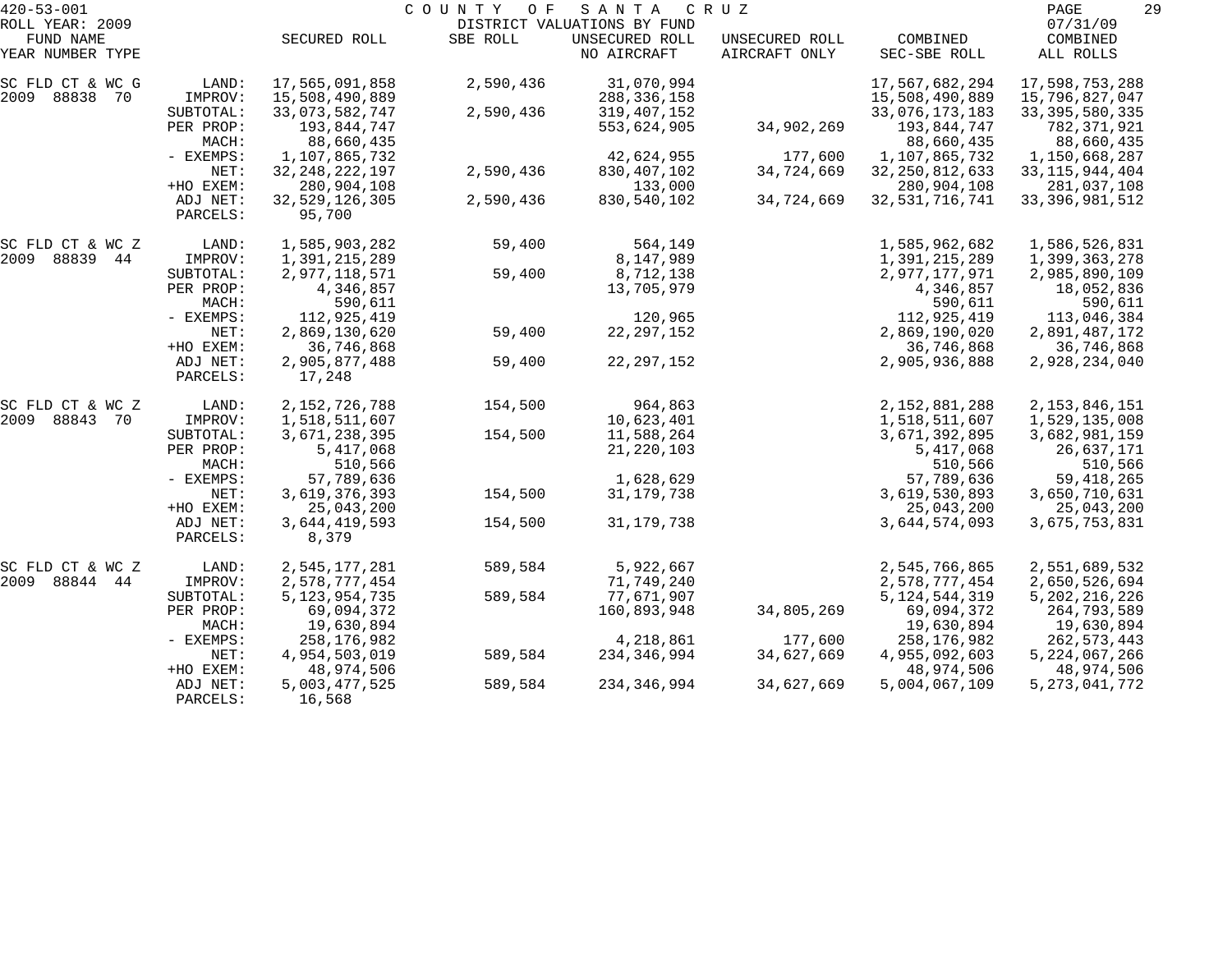| $420 - 53 - 001$                                 |           | COUNTY<br>O F<br>SANTA<br>C R U Z<br>DISTRICT VALUATIONS BY FUND |          |                               |                                 |                          |                                   |
|--------------------------------------------------|-----------|------------------------------------------------------------------|----------|-------------------------------|---------------------------------|--------------------------|-----------------------------------|
| ROLL YEAR: 2009<br>FUND NAME<br>YEAR NUMBER TYPE |           | SECURED ROLL                                                     | SBE ROLL | UNSECURED ROLL<br>NO AIRCRAFT | UNSECURED ROLL<br>AIRCRAFT ONLY | COMBINED<br>SEC-SBE ROLL | 07/31/09<br>COMBINED<br>ALL ROLLS |
| SUMMIT WEST CSA                                  | LAND:     | 49,997,260                                                       |          |                               |                                 | 49,997,260               | 49,997,260                        |
| 2009<br>88845<br>44                              | IMPROV:   | 54,004,930                                                       |          |                               |                                 | 54,004,930               | 54,004,930                        |
|                                                  | SUBTOTAL: | 104,002,190                                                      |          |                               |                                 | 104,002,190              | 104,002,190                       |
|                                                  | PER PROP: |                                                                  |          | 55,409                        |                                 |                          | 55,409                            |
|                                                  | MACH:     |                                                                  |          |                               |                                 |                          |                                   |
|                                                  | - EXEMPS: | 944,003                                                          |          |                               |                                 | 944,003                  | 944,003                           |
|                                                  | NET:      | 103,058,187                                                      |          | 55,409                        |                                 | 103,058,187              | 103,113,596                       |
|                                                  | +HO EXEM: | 938,000                                                          |          |                               |                                 | 938,000                  | 938,000                           |
|                                                  | ADJ NET:  | 103,996,187                                                      |          | 55,409                        |                                 | 103,996,187              | 104,051,596                       |
|                                                  | PARCELS:  | 221                                                              |          |                               |                                 |                          |                                   |
| SEPTNK MGMT CSA1                                 | LAND:     | 3,083,696,020                                                    | 116,740  | 1,813,541                     |                                 | 3,083,812,760            | 3,085,626,301                     |
| 88877<br>2009<br>41                              | IMPROV:   | 2,826,860,064                                                    |          | 21,759,371                    |                                 | 2,826,860,064            | 2,848,619,435                     |
|                                                  | SUBTOTAL: | 5,910,556,084                                                    | 116,740  | 23,572,912                    |                                 | 5,910,672,824            | 5,934,245,736                     |
|                                                  | PER PROP: | 12,947,367                                                       |          | 22,984,108                    |                                 | 12,947,367               | 35,931,475                        |
|                                                  | MACH:     | 5,501,074                                                        |          |                               |                                 | 5,501,074                | 5,501,074                         |
|                                                  | - EXEMPS: | 178,844,151                                                      |          | 209,971                       |                                 | 178,844,151              | 179,054,122                       |
|                                                  | NET:      | 5,750,160,374                                                    | 116,740  | 46, 347, 049                  |                                 | 5,750,277,114            | 5,796,624,163                     |
|                                                  | +HO EXEM: | 63,105,961                                                       |          |                               |                                 | 63,105,961               | 63,105,961                        |
|                                                  | ADJ NET:  | 5,813,266,335                                                    | 116,740  | 46, 347, 049                  |                                 | 5,813,383,075            | 5,859,730,124                     |
|                                                  | PARCELS:  | 25,103                                                           |          |                               |                                 |                          |                                   |
| SEP TNK MNT CSA                                  | LAND:     | 5, 281, 623, 295                                                 | 411,407  | 2,206,995                     |                                 | 5, 282, 034, 702         | 5, 284, 241, 697                  |
| 2009<br>88878<br>41                              | IMPROV:   | 4,720,297,635                                                    |          | 39,913,508                    |                                 | 4,720,297,635            | 4,760,211,143                     |
|                                                  | SUBTOTAL: | 10,001,920,930                                                   | 411,407  | 42,120,503                    |                                 | 10,002,332,337           | 10,044,452,840                    |
|                                                  | PER PROP: | 35, 195, 383                                                     |          | 64,972,836                    | 19,000                          | 35, 195, 383             | 100,187,219                       |
|                                                  | MACH:     | 40,982,637                                                       |          |                               |                                 | 40,982,637               | 40,982,637                        |
|                                                  | - EXEMPS: | 324,753,928                                                      |          | 1,448,917                     |                                 | 324,753,928              | 326, 202, 845                     |
|                                                  | NET:      | 9,753,345,022                                                    | 411,407  | 105,644,422                   | 19,000                          | 9,753,756,429            | 9,859,419,851                     |
|                                                  | +HO EXEM: | 98, 412, 561                                                     |          |                               |                                 | 98, 412, 561             | 98, 412, 561                      |
|                                                  | ADJ NET:  | 9,851,757,583                                                    | 411,407  | 105,644,422                   | 19,000                          | 9,852,168,990            | 9,957,832,412                     |
|                                                  | PARCELS:  | 36,124                                                           |          |                               |                                 |                          |                                   |
| SUNLIT LANE CSA                                  | LAND:     | 9,603,586                                                        |          |                               |                                 | 9,603,586                | 9,603,586                         |
| 2009<br>88880<br>44                              | IMPROV:   | 11,209,686                                                       |          |                               |                                 | 11,209,686               | 11,209,686                        |
|                                                  | SUBTOTAL: | 20,813,272                                                       |          |                               |                                 | 20,813,272               | 20,813,272                        |
|                                                  | PER PROP: |                                                                  |          | 54,263                        | 19,000                          |                          | 73,263                            |
|                                                  | MACH:     |                                                                  |          |                               |                                 |                          |                                   |
|                                                  | - EXEMPS: | 196,000                                                          |          |                               |                                 | 196,000                  | 196,000                           |
|                                                  | NET:      | 20,617,272                                                       |          | 54,263                        | 19,000                          | 20,617,272               | 20,690,535                        |
|                                                  | +HO EXEM: | 196,000                                                          |          |                               |                                 | 196,000                  | 196,000                           |
|                                                  | ADJ NET:  | 20,813,272                                                       |          | 54,263                        | 19,000                          | 20,813,272               | 20,886,535                        |
|                                                  | PARCELS:  | 44                                                               |          |                               |                                 |                          |                                   |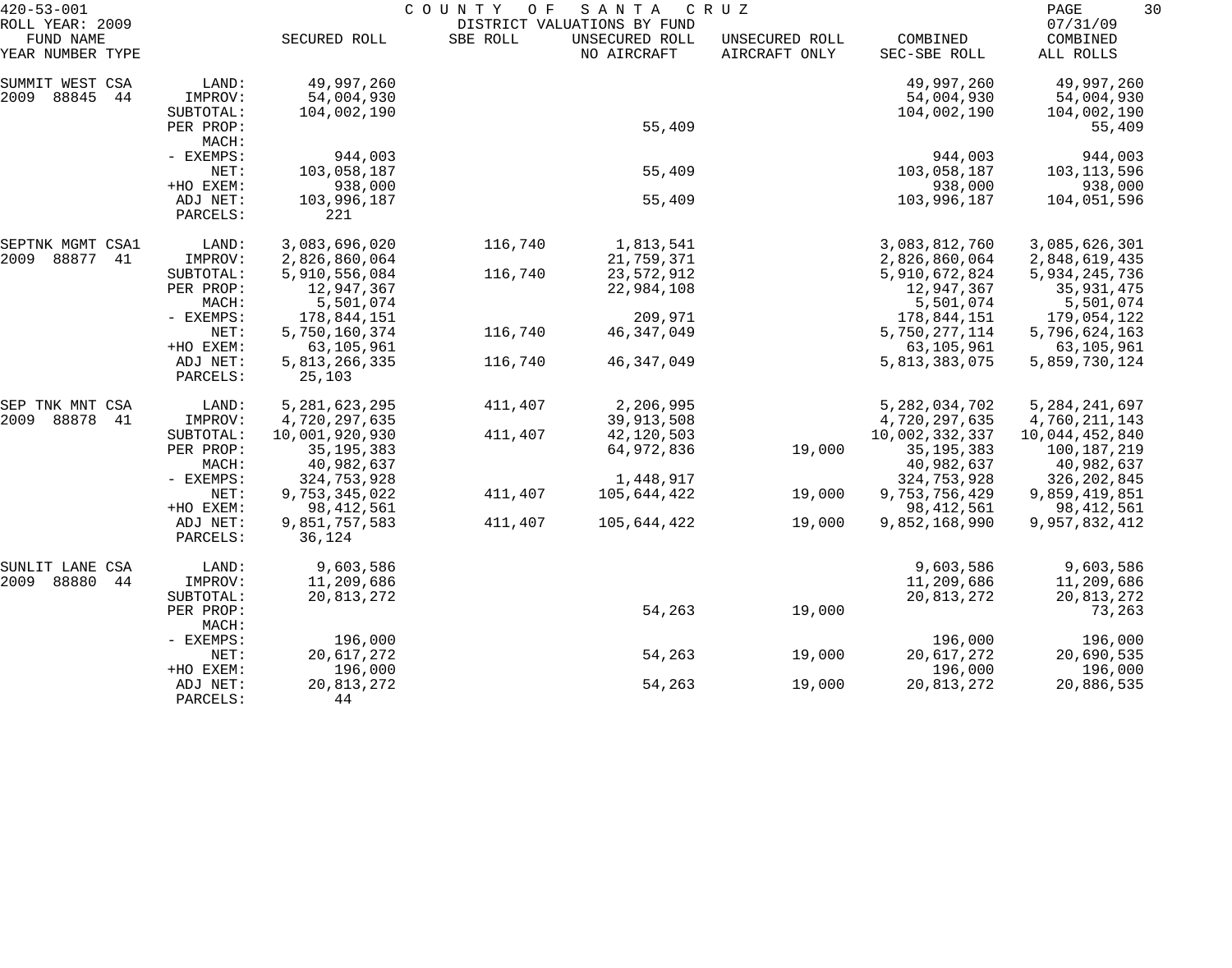| $420 - 53 - 001$                |                                 | COUNTY<br>O F<br>SANTA<br>C R U Z |          |                               |                                 |                          |                       |  |
|---------------------------------|---------------------------------|-----------------------------------|----------|-------------------------------|---------------------------------|--------------------------|-----------------------|--|
| ROLL YEAR: 2009                 |                                 |                                   |          | DISTRICT VALUATIONS BY FUND   |                                 |                          | 07/31/09              |  |
| FUND NAME<br>YEAR NUMBER TYPE   |                                 | SECURED ROLL                      | SBE ROLL | UNSECURED ROLL<br>NO AIRCRAFT | UNSECURED ROLL<br>AIRCRAFT ONLY | COMBINED<br>SEC-SBE ROLL | COMBINED<br>ALL ROLLS |  |
| SUNBEAM WDS CSA                 | LAND:                           | 5,410,487                         |          |                               |                                 | 5,410,487                | 5,410,487             |  |
| 2009<br>88881<br>44             | IMPROV:                         | 4,710,589                         |          |                               |                                 | 4,710,589                | 4,710,589             |  |
| SUBTOTAL:<br>PER PROP:<br>MACH: |                                 | 10,121,076                        |          |                               |                                 | 10,121,076               | 10,121,076            |  |
|                                 |                                 |                                   |          |                               |                                 |                          |                       |  |
|                                 |                                 |                                   |          |                               |                                 |                          |                       |  |
|                                 | - EXEMPS:                       | 208,812                           |          |                               |                                 | 208,812                  | 208,812               |  |
|                                 | NET:                            | 9,912,264                         |          |                               |                                 | 9,912,264                | 9,912,264             |  |
|                                 | +HO EXEM:                       | 203,000                           |          |                               |                                 | 203,000                  | 203,000               |  |
|                                 | ADJ NET:                        | 10, 115, 264                      |          |                               |                                 | 10, 115, 264             | 10, 115, 264          |  |
|                                 | PARCELS:                        | 65                                |          |                               |                                 |                          |                       |  |
| VINEYARD CSA 50                 | LAND:                           | 8,482,966                         |          |                               |                                 | 8,482,966                | 8,482,966             |  |
| 88883<br>2009<br>44             | IMPROV:                         | 11,483,164                        |          |                               |                                 | 11,483,164               | 11,483,164            |  |
|                                 | SUBTOTAL:                       | 19,966,130                        |          |                               |                                 | 19,966,130               | 19,966,130            |  |
|                                 | PER PROP:                       |                                   |          | 26,004                        |                                 |                          | 26,004                |  |
|                                 | MACH:                           |                                   |          |                               |                                 |                          |                       |  |
|                                 | - EXEMPS:                       | 274,790                           |          |                               |                                 | 274,790                  | 274,790               |  |
|                                 | NET:                            | 19,691,340                        |          | 26,004                        |                                 | 19,691,340               | 19,717,344            |  |
|                                 | +HO EXEM:                       | 273,000                           |          |                               |                                 | 273,000                  | 273,000               |  |
|                                 | ADJ NET:<br>PARCELS:            | 19,964,340<br>57                  |          | 26,004                        |                                 | 19,964,340               | 19,990,344            |  |
| TRESTLE BCH CSA                 | LAND:                           | 7,638,996                         |          |                               |                                 | 7,638,996                | 7,638,996             |  |
| 2009<br>88885<br>44             | IMPROV:                         | 3,737,681                         |          |                               |                                 | 3,737,681                | 3,737,681             |  |
|                                 | SUBTOTAL:<br>PER PROP:<br>MACH: | 11,376,677                        |          |                               |                                 | 11,376,677               | 11,376,677            |  |
|                                 | - EXEMPS:                       | 35,000                            |          |                               |                                 | 35,000                   | 35,000                |  |
|                                 | NET:                            | 11,341,677                        |          |                               |                                 | 11,341,677               | 11,341,677            |  |
|                                 | +HO EXEM:                       | 35,000                            |          |                               |                                 | 35,000                   | 35,000                |  |
|                                 | ADJ NET:                        | 11,376,677                        |          |                               |                                 | 11,376,677               | 11,376,677            |  |
|                                 | PARCELS:                        | 24                                |          |                               |                                 |                          |                       |  |
| VIEW CIRCLE CSA                 | LAND:                           | 1,508,813                         |          |                               |                                 | 1,508,813                | 1,508,813             |  |
| 2009<br>89960<br>44             | IMPROV:                         | 1,782,369                         |          |                               |                                 | 1,782,369                | 1,782,369             |  |
|                                 | SUBTOTAL:                       | 3,291,182                         |          |                               |                                 | 3,291,182                | 3, 291, 182           |  |
|                                 | PER PROP:<br>MACH:              |                                   |          |                               |                                 |                          |                       |  |
|                                 | - EXEMPS:                       | 49,000                            |          |                               |                                 | 49,000                   | 49,000                |  |
|                                 | NET:                            | 3, 242, 182                       |          |                               |                                 | 3, 242, 182              | 3, 242, 182           |  |
|                                 | +HO EXEM:                       | 49,000                            |          |                               |                                 | 49,000                   | 49,000                |  |
|                                 | ADJ NET:                        | 3, 291, 182                       |          |                               |                                 | 3, 291, 182              | 3,291,182             |  |
|                                 | PARCELS:                        | 11                                |          |                               |                                 |                          |                       |  |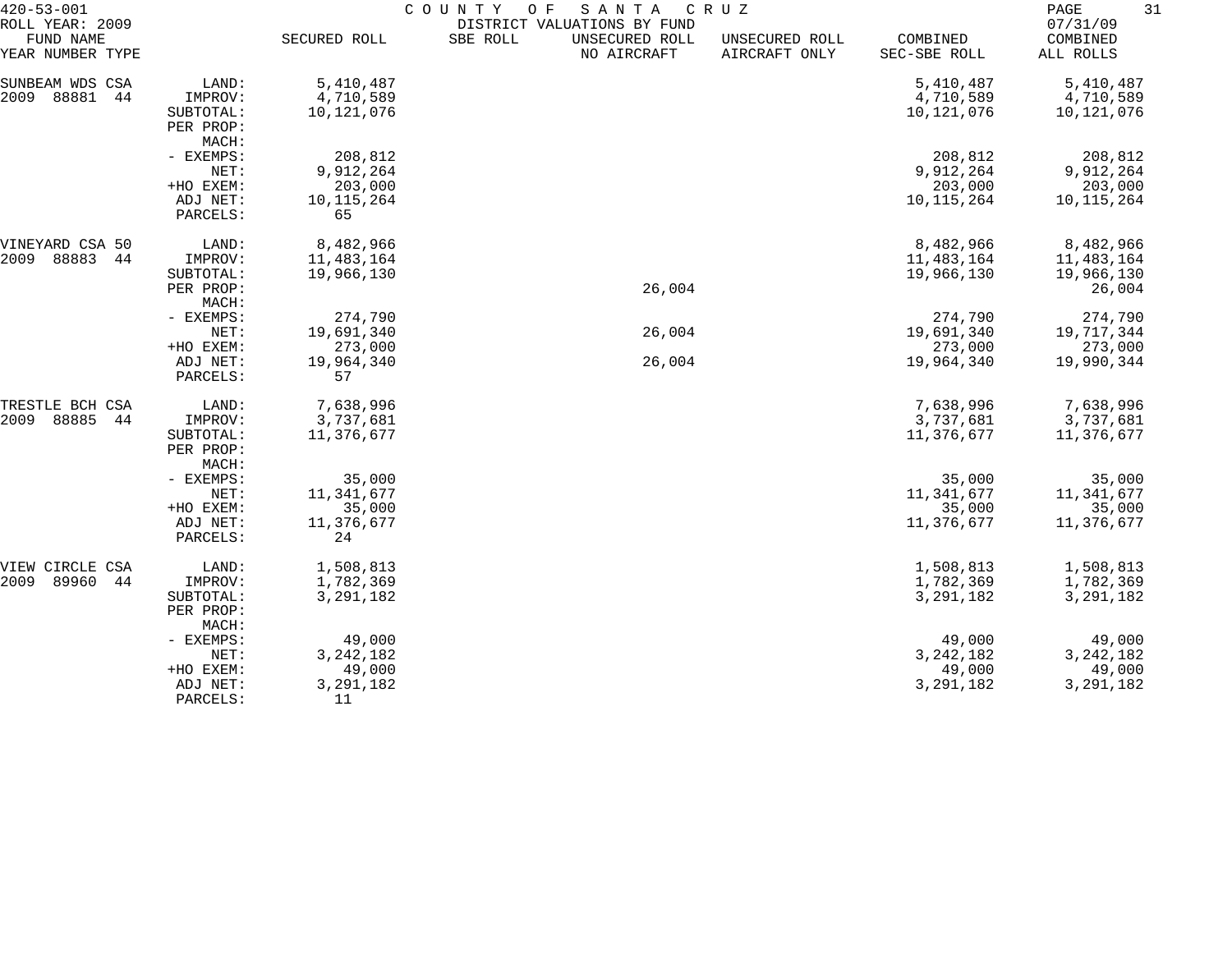| $420 - 53 - 001$                                 |                      | COUNTY<br>SANTA<br>CRUZ<br>O F |                                                                          |                                 |                          |                                   |  |  |
|--------------------------------------------------|----------------------|--------------------------------|--------------------------------------------------------------------------|---------------------------------|--------------------------|-----------------------------------|--|--|
| ROLL YEAR: 2009<br>FUND NAME<br>YEAR NUMBER TYPE |                      | SECURED ROLL                   | DISTRICT VALUATIONS BY FUND<br>SBE ROLL<br>UNSECURED ROLL<br>NO AIRCRAFT | UNSECURED ROLL<br>AIRCRAFT ONLY | COMBINED<br>SEC-SBE ROLL | 07/31/09<br>COMBINED<br>ALL ROLLS |  |  |
| VIEW PNT RD CSA                                  | LAND:                | 15,785,539                     |                                                                          |                                 | 15,785,539               | 15,785,539                        |  |  |
| 89965<br>2009<br>44                              | IMPROV:              | 16,019,784                     |                                                                          |                                 | 16,019,784               | 16,019,784                        |  |  |
|                                                  | SUBTOTAL:            | 31,805,323                     |                                                                          |                                 | 31,805,323               | 31,805,323                        |  |  |
|                                                  | PER PROP:            |                                | 53,614                                                                   |                                 |                          | 53,614                            |  |  |
|                                                  | MACH:                |                                |                                                                          |                                 |                          |                                   |  |  |
|                                                  | - EXEMPS:            | 381,144                        |                                                                          |                                 | 381,144                  | 381,144                           |  |  |
|                                                  | NET:                 | 31, 424, 179                   | 53,614                                                                   |                                 | 31, 424, 179             | 31, 477, 793                      |  |  |
|                                                  | +HO EXEM:            | 266,000                        |                                                                          |                                 | 266,000                  | 266,000                           |  |  |
|                                                  | ADJ NET:             | 31,690,179                     | 53,614                                                                   |                                 | 31,690,179               | 31,743,793                        |  |  |
|                                                  | PARCELS:             | 56                             |                                                                          |                                 |                          |                                   |  |  |
| UPPR PLSNT VLY #                                 | LAND:                | 11,796,379                     |                                                                          |                                 | 11,796,379               | 11,796,379                        |  |  |
| 89971<br>2009<br>44                              | IMPROV:              | 16,878,694                     |                                                                          |                                 | 16,878,694               | 16,878,694                        |  |  |
|                                                  | SUBTOTAL:            | 28,675,073                     |                                                                          |                                 | 28,675,073               | 28,675,073                        |  |  |
|                                                  | PER PROP:            |                                | 137,810                                                                  |                                 |                          | 137,810                           |  |  |
|                                                  | MACH:                |                                |                                                                          |                                 |                          |                                   |  |  |
|                                                  | - EXEMPS:            | 285,086                        |                                                                          |                                 | 285,086                  | 285,086                           |  |  |
|                                                  | NET:                 | 28,389,987                     | 137,810                                                                  |                                 | 28,389,987               | 28,527,797                        |  |  |
|                                                  | +HO EXEM:            | 168,000                        |                                                                          |                                 | 168,000                  | 168,000                           |  |  |
|                                                  | ADJ NET:<br>PARCELS: | 28,557,987<br>49               | 137,810                                                                  |                                 | 28,557,987               | 28,695,797                        |  |  |
| RIVERDALE PK CSA                                 | LAND:                | 5,914,105                      |                                                                          |                                 | 5,914,105                | 5,914,105                         |  |  |
| 89972<br>2009<br>44                              | IMPROV:              | 3,359,919                      |                                                                          |                                 | 3,359,919                | 3,359,919                         |  |  |
|                                                  | SUBTOTAL:            | 9,274,024                      |                                                                          |                                 | 9,274,024                | 9,274,024                         |  |  |
|                                                  | PER PROP:            |                                |                                                                          |                                 |                          |                                   |  |  |
|                                                  | MACH:                |                                |                                                                          |                                 |                          |                                   |  |  |
|                                                  | - EXEMPS:            | 133,041                        |                                                                          |                                 | 133,041                  | 133,041                           |  |  |
|                                                  | NET:                 | 9,140,983                      |                                                                          |                                 | 9,140,983                | 9,140,983                         |  |  |
|                                                  | +HO EXEM:            | 105,000                        |                                                                          |                                 | 105,000                  | 105,000                           |  |  |
|                                                  | ADJ NET:<br>PARCELS: | 9,245,983<br>70                |                                                                          |                                 | 9,245,983                | 9,245,983                         |  |  |
| WESTDALE CSA 21                                  | LAND:                | 6,642,239                      |                                                                          |                                 | 6,642,239                | 6,642,239                         |  |  |
| 2009 89973<br>44                                 | IMPROV:              | 7,265,106                      | 2,930                                                                    |                                 | 7,265,106                | 7,268,036                         |  |  |
|                                                  | SUBTOTAL:            | 13,907,345                     | 2,930                                                                    |                                 | 13,907,345               | 13,910,275                        |  |  |
|                                                  | PER PROP:            |                                | 84,109                                                                   |                                 |                          | 84,109                            |  |  |
|                                                  | MACH:                |                                |                                                                          |                                 |                          |                                   |  |  |
|                                                  | - EXEMPS:            | 175,000                        |                                                                          |                                 | 175,000                  | 175,000                           |  |  |
|                                                  | NET:                 | 13,732,345                     | 87,039                                                                   |                                 | 13,732,345               | 13,819,384                        |  |  |
|                                                  | +HO EXEM:            | 175,000                        |                                                                          |                                 | 175,000                  | 175,000                           |  |  |
|                                                  | ADJ NET:             | 13,907,345                     | 87,039                                                                   |                                 | 13,907,345               | 13,994,384                        |  |  |
|                                                  | PARCELS:             | 39                             |                                                                          |                                 |                          |                                   |  |  |
|                                                  |                      |                                |                                                                          |                                 |                          |                                   |  |  |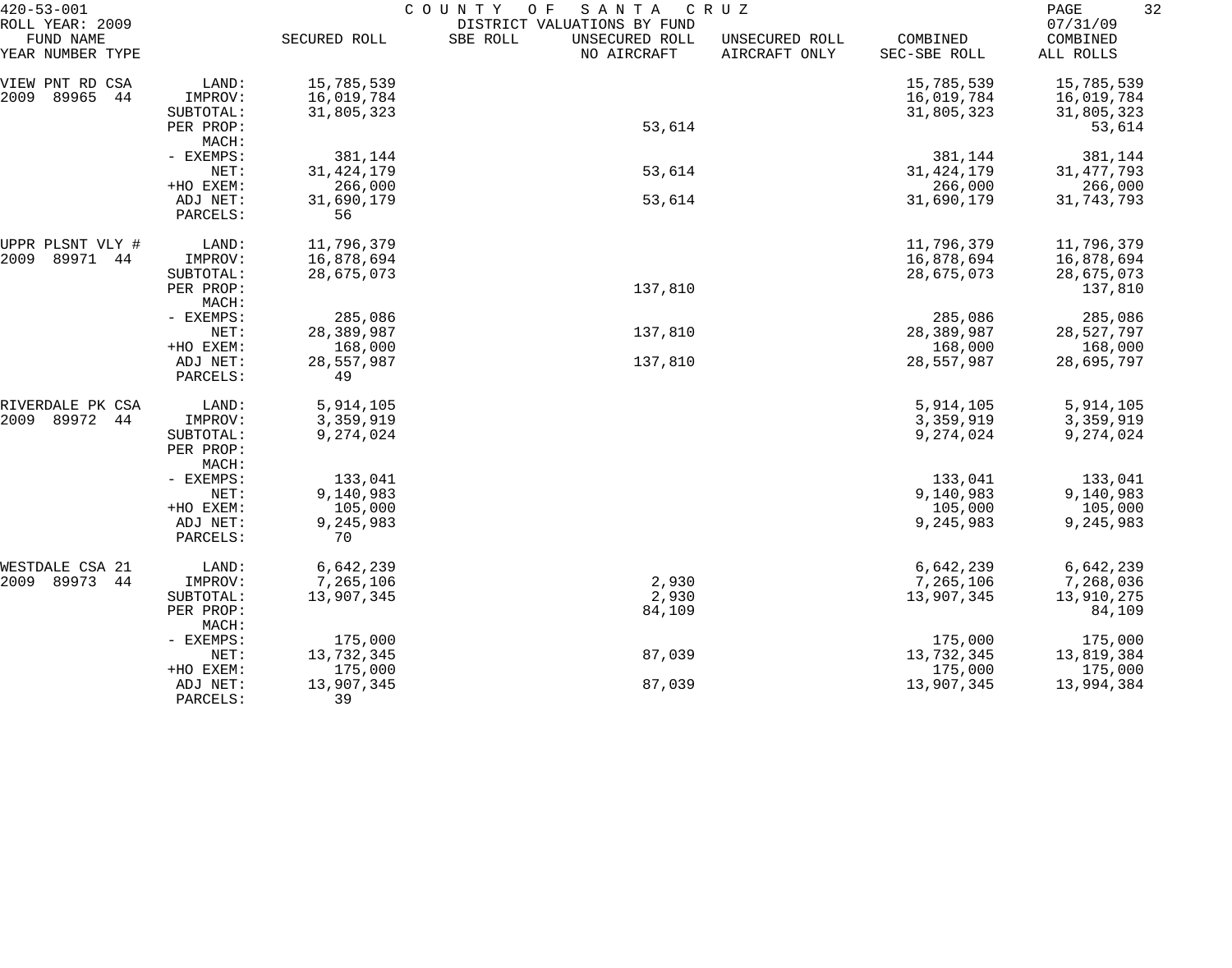| $420 - 53 - 001$              |                      | COUNTY<br>SANTA<br>O F<br>C R U Z |          |                               |                                 |                          |                       |
|-------------------------------|----------------------|-----------------------------------|----------|-------------------------------|---------------------------------|--------------------------|-----------------------|
| ROLL YEAR: 2009               |                      |                                   |          | DISTRICT VALUATIONS BY FUND   |                                 |                          | 07/31/09              |
| FUND NAME<br>YEAR NUMBER TYPE |                      | SECURED ROLL                      | SBE ROLL | UNSECURED ROLL<br>NO AIRCRAFT | UNSECURED ROLL<br>AIRCRAFT ONLY | COMBINED<br>SEC-SBE ROLL | COMBINED<br>ALL ROLLS |
| GRAHAM HILL CSA               | LAND:                | 34,743,613                        |          | 102,246                       |                                 | 34,743,613               | 34,845,859            |
| 89975<br>2009<br>44           | IMPROV:              | 40,747,510                        |          | 102,246                       |                                 | 40,747,510               | 40,849,756            |
|                               | SUBTOTAL:            | 75,491,123                        |          | 204,492                       |                                 | 75,491,123               | 75,695,615            |
|                               | PER PROP:            |                                   |          | 10,405                        |                                 |                          | 10,405                |
|                               | MACH:                |                                   |          |                               |                                 |                          |                       |
|                               | - EXEMPS:            | 194,600                           |          |                               |                                 | 194,600                  | 194,600               |
|                               | NET:                 | 75, 296, 523                      |          | 214,897                       |                                 | 75,296,523               | 75,511,420            |
|                               | +HO EXEM:            | 194,600                           |          |                               |                                 | 194,600                  | 194,600               |
|                               | ADJ NET:             | 75,491,123                        |          | 214,897                       |                                 | 75,491,123               | 75,706,020            |
|                               | PARCELS:             | 68                                |          |                               |                                 |                          |                       |
| WHTHS CYN RD CSA              | LAND:                | 4,610,318                         |          |                               |                                 | 4,610,318                | 4,610,318             |
| 89982<br>2009<br>44           | IMPROV:              | 3,107,707                         |          |                               |                                 | 3,107,707                | 3,107,707             |
|                               | SUBTOTAL:            | 7,718,025                         |          |                               |                                 | 7,718,025                | 7,718,025             |
|                               | PER PROP:<br>MACH:   | 109,203                           |          |                               |                                 | 109,203                  | 109,203               |
|                               | - EXEMPS:            | 878,605                           |          |                               |                                 | 878,605                  | 878,605               |
|                               | NET:                 | 6,948,623                         |          |                               |                                 | 6,948,623                | 6,948,623             |
|                               | +HO EXEM:            | 70,000                            |          |                               |                                 | 70,000                   | 70,000                |
|                               | ADJ NET:<br>PARCELS: | 7,018,623<br>64                   |          |                               |                                 | 7,018,623                | 7,018,623             |
| ALBA REC & PARK               | LAND:                | 8,169,636                         |          |                               |                                 | 8,169,636                | 8,169,636             |
| 2009<br>90004<br>44           | IMPROV:              | 6,607,453                         |          |                               |                                 | 6,607,453                | 6,607,453             |
|                               | SUBTOTAL:            | 14,777,089                        |          |                               |                                 | 14,777,089               | 14,777,089            |
|                               | PER PROP:            |                                   |          |                               |                                 |                          |                       |
|                               | MACH:<br>- EXEMPS:   | 106,790                           |          |                               |                                 | 106,790                  | 106,790               |
|                               | NET:                 | 14,670,299                        |          |                               |                                 | 14,670,299               | 14,670,299            |
|                               | +HO EXEM:            | 105,000                           |          |                               |                                 | 105,000                  | 105,000               |
|                               | ADJ NET:             | 14,775,299                        |          |                               |                                 | 14,775,299               | 14,775,299            |
|                               | PARCELS:             | 46                                |          |                               |                                 |                          |                       |
| APTOS LA SELVA F              | LAND:                | 3,012,437,923                     | 251,732  | 1,001,844                     |                                 | 3,012,689,655            | 3,013,691,499         |
| 90100 44<br>2009              | IMPROV:              | 2, 251, 911, 323                  |          | 11,182,975                    |                                 | 2, 251, 911, 323         | 2, 263, 094, 298      |
|                               | SUBTOTAL:            | 5, 264, 349, 246                  | 251,732  | 12,184,819                    |                                 | 5,264,600,978            | 5, 276, 785, 797      |
|                               | PER PROP:            | 6,321,114                         |          | 23,039,444                    |                                 | 6,321,114                | 29,360,558            |
|                               | MACH:                | 510,566                           |          |                               |                                 | 510,566                  | 510,566               |
|                               | - EXEMPS:            | 102,935,715                       |          | 1,628,629                     |                                 | 102,935,715              | 104,564,344           |
|                               | NET:                 | 5, 168, 245, 211                  | 251,732  | 33,595,634                    |                                 | 5,168,496,943            | 5, 202, 092, 577      |
|                               | +HO EXEM:            | 37,731,400                        |          |                               |                                 | 37,731,400               | 37,731,400            |
|                               | ADJ NET:<br>PARCELS: | 5,205,976,611<br>12,197           | 251,732  | 33,595,634                    |                                 | 5, 206, 228, 343         | 5, 239, 823, 977      |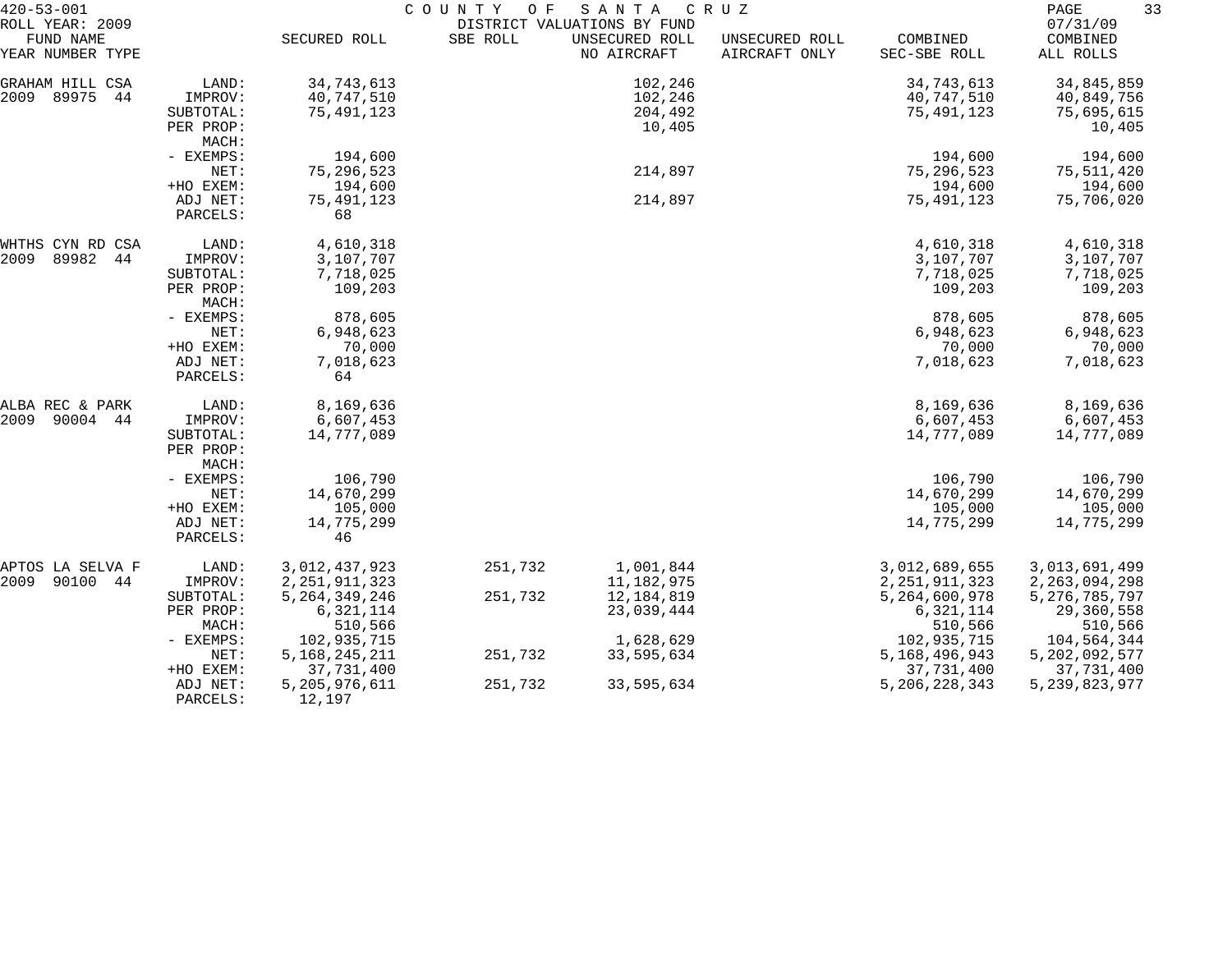| $420 - 53 - 001$             |                                   | COUNTY<br>SANTA<br>O F<br>C R U Z      |                                                           |                |                               |                                  |  |
|------------------------------|-----------------------------------|----------------------------------------|-----------------------------------------------------------|----------------|-------------------------------|----------------------------------|--|
| ROLL YEAR: 2009<br>FUND NAME |                                   | SECURED ROLL                           | DISTRICT VALUATIONS BY FUND<br>SBE ROLL<br>UNSECURED ROLL | UNSECURED ROLL | COMBINED                      | 07/31/09<br>COMBINED             |  |
| YEAR NUMBER TYPE             |                                   |                                        | NO AIRCRAFT                                               | AIRCRAFT ONLY  | SEC-SBE ROLL                  | ALL ROLLS                        |  |
| BEN LOMOND FPD               | LAND:                             | 298,770,101                            | 14,983                                                    |                | 298,770,101                   | 298,785,084                      |  |
| 2009 91113 44                | IMPROV:<br>SUBTOTAL:              | 274,527,471<br>573, 297, 572           | 294,666<br>309,649                                        |                | 274,527,471<br>573, 297, 572  | 274,822,137<br>573,607,221       |  |
|                              | PER PROP:<br>MACH:                | 844,989<br>27,539                      | 1,519,162                                                 |                | 844,989<br>27,539             | 2,364,151<br>27,539              |  |
|                              | - EXEMPS:                         | 14,016,557                             | 87,548                                                    |                | 14,016,557                    | 14,104,105                       |  |
|                              | NET:<br>+HO EXEM:                 | 560, 153, 543<br>7,634,200             | 1,741,263                                                 |                | 560, 153, 543<br>7,634,200    | 561,894,806<br>7,634,200         |  |
|                              | ADJ NET:<br>PARCELS:              | 567, 787, 743<br>2,652                 | 1,741,263                                                 |                | 567, 787, 743                 | 569,529,006                      |  |
| BOULDER CREEK FP             | LAND:                             | 621, 238, 879                          |                                                           |                | 621, 238, 879                 | 621, 238, 879                    |  |
| 2009 91119 44                | IMPROV:                           | 529,400,112                            | 1,183,857                                                 |                | 529,400,112                   | 530, 583, 969                    |  |
|                              | SUBTOTAL:<br>PER PROP:<br>MACH:   | 1,150,638,991<br>968,179               | 1,183,857<br>4,184,692                                    |                | 1,150,638,991<br>968,179      | 1,151,822,848<br>5,152,871       |  |
|                              | - EXEMPS:                         | 27, 267, 268                           | 33,417                                                    |                | 27, 267, 268                  | 27,300,685                       |  |
|                              | NET:                              | 1, 124, 339, 902                       | 5, 335, 132                                               |                | 1, 124, 339, 902              | 1,129,675,034                    |  |
|                              | +HO EXEM:<br>ADJ NET:<br>PARCELS: | 14, 214, 200<br>1,138,554,102<br>6,569 | 5, 335, 132                                               |                | 14, 214, 200<br>1,138,554,102 | 14, 214, 200<br>1, 143, 889, 234 |  |
| BOULDER CREEK RE             | LAND:                             | 620,392,590                            |                                                           |                | 620,392,590                   | 620,392,590                      |  |
| 2009 91121 44                | IMPROV:                           | 528,501,148                            | 1,183,857                                                 |                | 528,501,148                   | 529,685,005                      |  |
|                              | SUBTOTAL:<br>PER PROP:            | 1,148,893,738<br>968,179               | 1,183,857<br>4,082,116                                    |                | 1,148,893,738<br>968,179      | 1,150,077,595<br>5,050,295       |  |
|                              | MACH:                             |                                        |                                                           |                |                               |                                  |  |
|                              | - EXEMPS:                         | 27, 290, 745                           | 33,417                                                    |                | 27, 290, 745                  | 27, 324, 162                     |  |
|                              | NET:<br>+HO EXEM:                 | 1, 122, 571, 172<br>14, 221, 200       | 5,232,556                                                 |                | 1,122,571,172<br>14,221,200   | 1,127,803,728<br>14,221,200      |  |
|                              | ADJ NET:<br>PARCELS:              | 1,136,792,372<br>6,602                 | 5,232,556                                                 |                | 1,136,792,372                 | 1,142,024,928                    |  |
| BRANCIFORTE FPD              | LAND:                             | 150,146,138                            |                                                           |                | 150, 146, 138                 | 150,146,138                      |  |
| 2009 91127<br>44             | IMPROV:                           | 141,928,030                            | 11,271                                                    |                | 141,928,030                   | 141,939,301                      |  |
|                              | SUBTOTAL:<br>PER PROP:            | 292,074,168<br>580,031                 | 11,271<br>1,131,737                                       |                | 292,074,168<br>580,031        | 292,085,439<br>1,711,768         |  |
|                              | MACH:                             | 222,042                                |                                                           |                | 222,042                       | 222,042                          |  |
|                              | - EXEMPS:                         | 3,600,871                              |                                                           |                | 3,600,871                     | 3,600,871                        |  |
|                              | NET:<br>+HO EXEM:                 | 289, 275, 370<br>2,692,200             | 1,143,008                                                 |                | 289, 275, 370<br>2,692,200    | 290, 418, 378<br>2,692,200       |  |
|                              | ADJ NET:<br>PARCELS:              | 291,967,570<br>749                     | 1,143,008                                                 |                | 291,967,570                   | 293,110,578                      |  |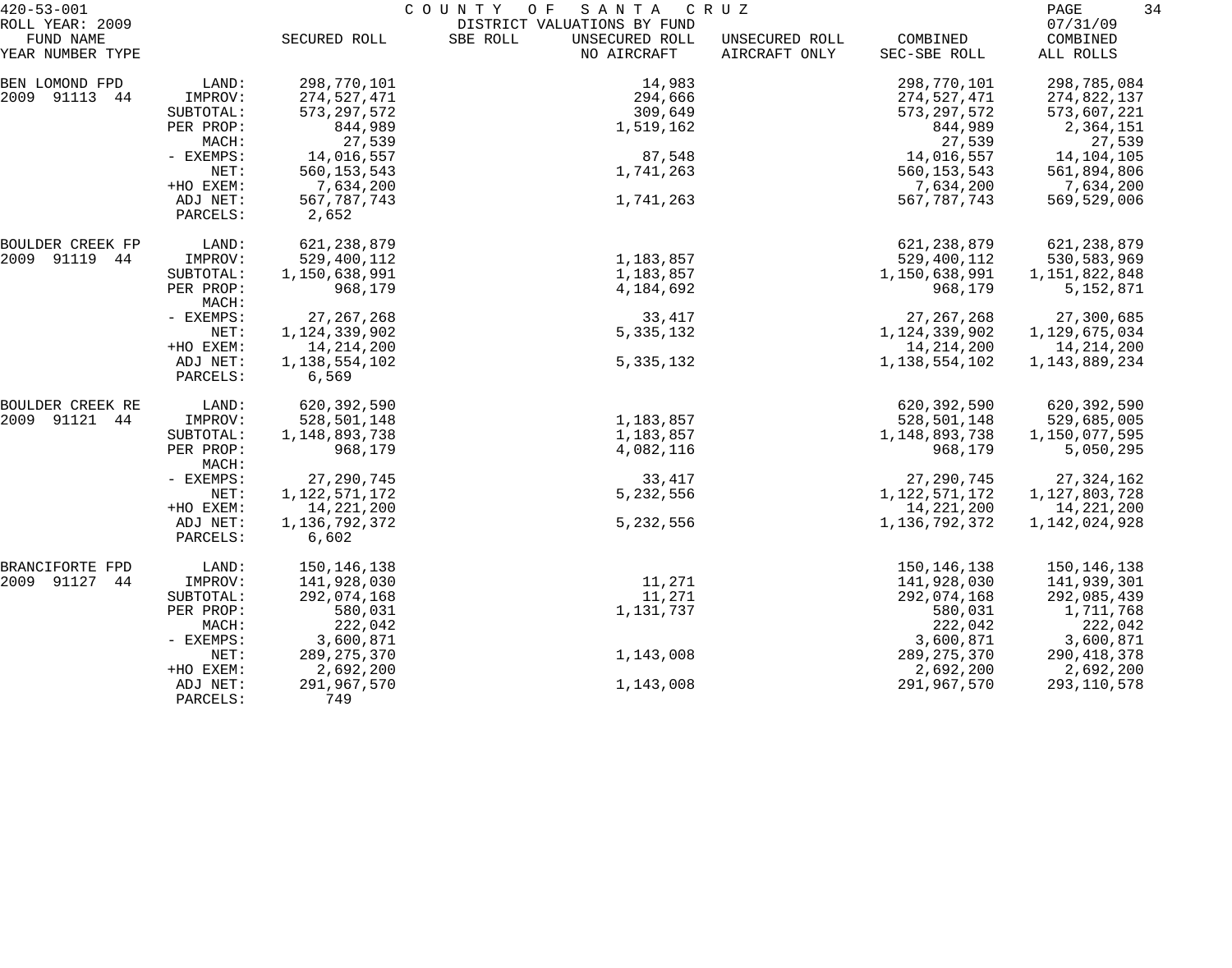| $420 - 53 - 001$ |                    | COUNTY OF<br>S A N T A<br>C R U Z |          |                             |                |                             |                             |  |
|------------------|--------------------|-----------------------------------|----------|-----------------------------|----------------|-----------------------------|-----------------------------|--|
| ROLL YEAR: 2009  |                    |                                   |          | DISTRICT VALUATIONS BY FUND |                |                             | 07/31/09                    |  |
| FUND NAME        |                    | SECURED ROLL                      | SBE ROLL | UNSECURED ROLL              | UNSECURED ROLL | COMBINED                    | COMBINED                    |  |
| YEAR NUMBER TYPE |                    |                                   |          | NO AIRCRAFT                 | AIRCRAFT ONLY  | SEC-SBE ROLL                | ALL ROLLS                   |  |
| CENTRAL FPD      | LAND:              | 3, 914, 313, 730                  | 889,054  | 2,083,055                   |                | 3,915,202,784               | 3,917,285,839               |  |
| 2009 91129<br>44 | IMPROV:            | 3, 195, 519, 272                  |          | 63,799,294                  |                | 3, 195, 519, 272            | 3, 259, 318, 566            |  |
|                  | SUBTOTAL:          | 7,109,833,002                     | 889,054  | 65,882,349                  |                | 7,110,722,056               | 7,176,604,405               |  |
|                  | PER PROP:          | 53,683,960                        |          | 104,096,407                 |                | 53,683,960                  | 157,780,367                 |  |
|                  | MACH:              | 5,320,817                         |          |                             |                | 5,320,817                   | 5,320,817                   |  |
|                  | - EXEMPS:          | 282,907,769                       |          | 11,826,104                  |                | 282,907,769                 | 294,733,873                 |  |
|                  | NET:               | 6,885,930,010                     | 889,054  | 158,152,652                 |                | 6,886,819,064               | 7,044,971,716               |  |
|                  | +HO EXEM:          | 55, 196, 403                      |          |                             |                | 55,196,403                  | 55,196,403                  |  |
|                  | ADJ NET:           | 6, 941, 126, 413                  | 889,054  | 158,152,652                 |                | 6,942,015,467               | 7,100,168,119               |  |
|                  | PARCELS:           | 18,362                            |          |                             |                |                             |                             |  |
| CENTRAL WATER    | LAND:              | 243, 255, 489                     | 97,232   |                             |                | 243, 352, 721               | 243,352,721                 |  |
| 2009 92201 44    | IMPROV:            | 241, 375, 503                     |          | 2,672                       |                | 241, 375, 503               | 241,378,175                 |  |
|                  | SUBTOTAL:          | 484,630,992                       | 97,232   | 2,672                       |                | 484,728,224                 | 484,730,896                 |  |
|                  | PER PROP:          | 434,241                           |          | 1,170,192                   |                | 434,241                     | 1,604,433                   |  |
|                  | MACH:<br>- EXEMPS: | 27, 141, 937                      |          |                             |                |                             |                             |  |
|                  | NET:               | 457,923,296                       | 97,232   | 1,172,864                   |                | 27, 141, 937<br>458,020,528 | 27, 141, 937<br>459,193,392 |  |
|                  | +HO EXEM:          | 4,767,000                         |          |                             |                | 4,767,000                   | 4,767,000                   |  |
|                  | ADJ NET:           | 462,690,296                       | 97,232   | 1,172,864                   |                | 462,787,528                 | 463,960,392                 |  |
|                  | PARCELS:           | 1,094                             |          |                             |                |                             |                             |  |
| FELTON FPD       | LAND:              | 371,652,510                       |          | 523,550                     |                | 371,652,510                 | 372,176,060                 |  |
| 2009 94347<br>44 | IMPROV:            | 343, 276, 658                     |          | 5,817,904                   |                | 343, 276, 658               | 349,094,562                 |  |
|                  | SUBTOTAL:          | 714,929,168                       |          | 6,341,454                   |                | 714,929,168                 | 721, 270, 622               |  |
|                  | PER PROP:          | 1,557,864                         |          | 6,410,581                   |                | 1,557,864                   | 7,968,445                   |  |
|                  | MACH:              | 50,769                            |          |                             |                | 50,769                      | 50,769                      |  |
|                  | - EXEMPS:          | 56,403,232                        |          |                             |                | 56,403,232                  | 56,403,232                  |  |
|                  | NET:               | 660, 134, 569                     |          | 12,752,035                  |                | 660, 134, 569               | 672,886,604                 |  |
|                  | +HO EXEM:          | 8,367,468                         |          |                             |                | 8,367,468                   | 8,367,468                   |  |
|                  | ADJ NET:           | 668,502,037                       |          | 12,752,035                  |                | 668,502,037                 | 681, 254, 072               |  |
|                  | PARCELS:           | 2,941                             |          |                             |                |                             |                             |  |
| LA SELVA REC     | LAND:              | 176,035,965                       |          |                             |                | 176,035,965                 | 176,035,965                 |  |
| 2009 95504 44    | IMPROV:            | 137,385,521                       |          | 50,813                      |                | 137,385,521                 | 137,436,334                 |  |
|                  | SUBTOTAL:          | 313, 421, 486                     |          | 50,813                      |                | 313, 421, 486               | 313, 472, 299               |  |
|                  | PER PROP:<br>MACH: | 3,900                             |          | 443,054                     |                | 3,900                       | 446,954                     |  |
|                  | - EXEMPS:          | 4,681,991                         |          |                             |                | 4,681,991                   | 4,681,991                   |  |
|                  | NET:               | 308,743,395                       |          | 493,867                     |                | 308, 743, 395               | 309, 237, 262               |  |
|                  | +HO EXEM:          | 2,965,200                         |          |                             |                | 2,965,200                   | 2,965,200                   |  |
|                  | ADJ NET:           | 311,708,595                       |          | 493,867                     |                | 311,708,595                 | 312, 202, 462               |  |
|                  | PARCELS:           | 834                               |          |                             |                |                             |                             |  |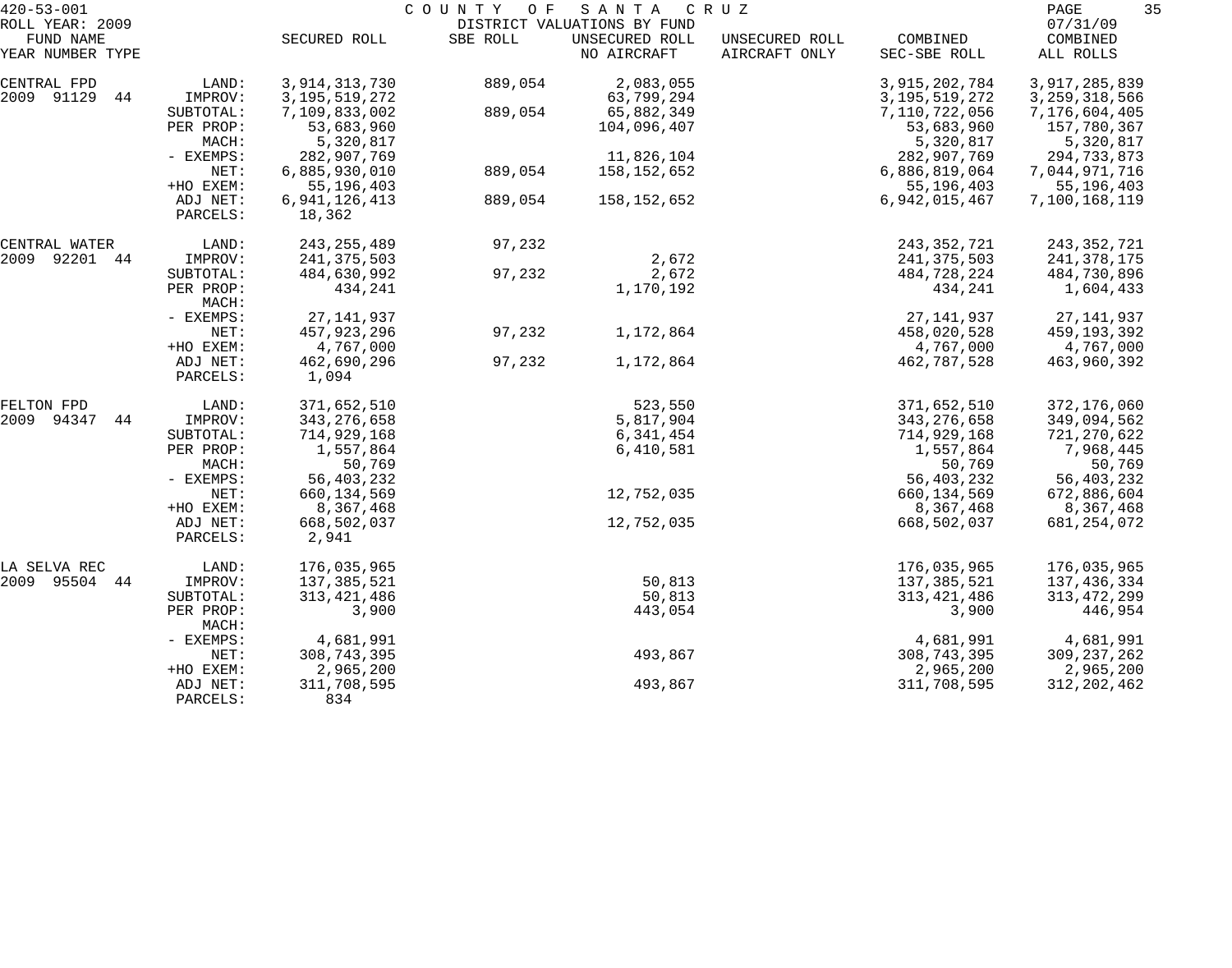| $420 - 53 - 001$<br>ROLL YEAR: 2009 |                      | COUNTY<br>O F<br>SANTA<br>C R U Z<br>DISTRICT VALUATIONS BY FUND |          |                               |                                 |                          | 36<br>PAGE<br>07/31/09 |  |
|-------------------------------------|----------------------|------------------------------------------------------------------|----------|-------------------------------|---------------------------------|--------------------------|------------------------|--|
| FUND NAME<br>YEAR NUMBER TYPE       |                      | SECURED ROLL                                                     | SBE ROLL | UNSECURED ROLL<br>NO AIRCRAFT | UNSECURED ROLL<br>AIRCRAFT ONLY | COMBINED<br>SEC-SBE ROLL | COMBINED<br>ALL ROLLS  |  |
| LOMPICO WATER                       | LAND:                | 61,059,990                                                       |          |                               |                                 | 61,059,990               | 61,059,990             |  |
| 2009 96609 44                       | IMPROV:              | 45,927,457                                                       |          | 3,877                         |                                 | 45,927,457               | 45,931,334             |  |
|                                     | SUBTOTAL:            | 106,987,447                                                      |          | 3,877                         |                                 | 106,987,447              | 106,991,324            |  |
|                                     | PER PROP:<br>MACH:   |                                                                  |          | 200,877                       |                                 |                          | 200,877                |  |
|                                     | - EXEMPS:            | 3,052,750                                                        |          |                               |                                 | 3,052,750                | 3,052,750              |  |
|                                     | NET:                 | 103,934,697                                                      |          | 204,754                       |                                 | 103,934,697              | 104,139,451            |  |
|                                     | +HO EXEM:            | 1,780,800                                                        |          |                               |                                 | 1,780,800                | 1,780,800              |  |
|                                     | ADJ NET:<br>PARCELS: | 105,715,497<br>1,613                                             |          | 204,754                       |                                 | 105,715,497              | 105,920,251            |  |
| OPAL CLFS REC                       | LAND:                | 130,007,664                                                      |          |                               |                                 | 130,007,664              | 130,007,664            |  |
| 2009<br>96612 44                    | IMPROV:              | 72,643,239                                                       |          | 982,446                       |                                 | 72,643,239               | 73,625,685             |  |
|                                     | SUBTOTAL:            | 202,650,903                                                      |          | 982,446                       |                                 | 202,650,903              | 203,633,349            |  |
|                                     | PER PROP:<br>MACH:   | 31,417                                                           |          | 1,166,608                     |                                 | 31,417                   | 1,198,025              |  |
|                                     | - EXEMPS:            | 1,300,775                                                        |          |                               |                                 | 1,300,775                | 1,300,775              |  |
|                                     | NET:                 | 201,381,545                                                      |          | 2,149,054                     |                                 | 201,381,545              | 203,530,599            |  |
|                                     | +HO EXEM:            | 1,209,600                                                        |          |                               |                                 | 1,209,600                | 1,209,600              |  |
|                                     | ADJ NET:<br>PARCELS: | 202,591,145<br>437                                               |          | 2,149,054                     |                                 | 202,591,145              | 204,740,199            |  |
| PV CEMETERY                         | LAND:                | 2,946,821,134                                                    | 589,584  | 5,922,667                     |                                 | 2,947,410,718            | 2,953,333,385          |  |
| 2009<br>96615<br>44                 | IMPROV:              | 2,954,399,938                                                    |          | 73, 228, 829                  |                                 | 2,954,399,938            | 3,027,628,767          |  |
|                                     | SUBTOTAL:            | 5,901,221,072                                                    | 589,584  | 79,151,496                    |                                 | 5,901,810,656            | 5,980,962,152          |  |
|                                     | PER PROP:            | 69,365,536                                                       |          | 164,849,787                   | 34,805,269                      | 69,365,536               | 269,020,592            |  |
|                                     | MACH:                | 19,630,894                                                       |          |                               |                                 | 19,630,894               | 19,630,894             |  |
|                                     | - EXEMPS:            | 263,017,235                                                      |          | 3,392,907                     | 177,600                         | 263,017,235              | 266,587,742            |  |
|                                     | NET:                 | 5,727,200,267                                                    | 589,584  | 240,608,376                   | 34,627,669                      | 5,727,789,851            | 6,003,025,896          |  |
|                                     | +HO EXEM:            | 55,904,506                                                       |          |                               |                                 | 55,904,506               | 55,904,506             |  |
|                                     | ADJ NET:<br>PARCELS: | 5,783,104,773<br>18,464                                          | 589,584  | 240,608,376                   | 34,627,669                      | 5,783,694,357            | 6,058,930,402          |  |
| PAJARO VALLEY FP                    | LAND:                | 638,950,212                                                      |          | 177,373                       |                                 | 638,950,212              | 639,127,585            |  |
| 2009 96619 44                       | IMPROV:              | 578,409,722                                                      |          | 6,987,975                     |                                 | 578,409,722              | 585,397,697            |  |
|                                     | SUBTOTAL:            | 1, 217, 359, 934                                                 |          | 7,165,348                     |                                 | 1, 217, 359, 934         | 1, 224, 525, 282       |  |
|                                     | PER PROP:            | 12,402,131                                                       |          | 22,652,325                    |                                 | 12,402,131               | 35,054,456             |  |
|                                     | MACH:                | 267,933                                                          |          |                               |                                 | 267,933                  | 267,933                |  |
|                                     | $-$ EXEMPS:          | 89,398,792                                                       |          | 1,234,654                     |                                 | 89,398,792               | 90,633,446             |  |
|                                     | NET:                 | 1,140,631,206                                                    |          | 28,583,019                    |                                 | 1,140,631,206            | 1,169,214,225          |  |
|                                     | +HO EXEM:            | 14,603,400                                                       |          |                               |                                 | 14,603,400               | 14,603,400             |  |
|                                     | ADJ NET:<br>PARCELS: | 1,155,234,606<br>4,167                                           |          | 28,583,019                    |                                 | 1,155,234,606            | 1,183,817,625          |  |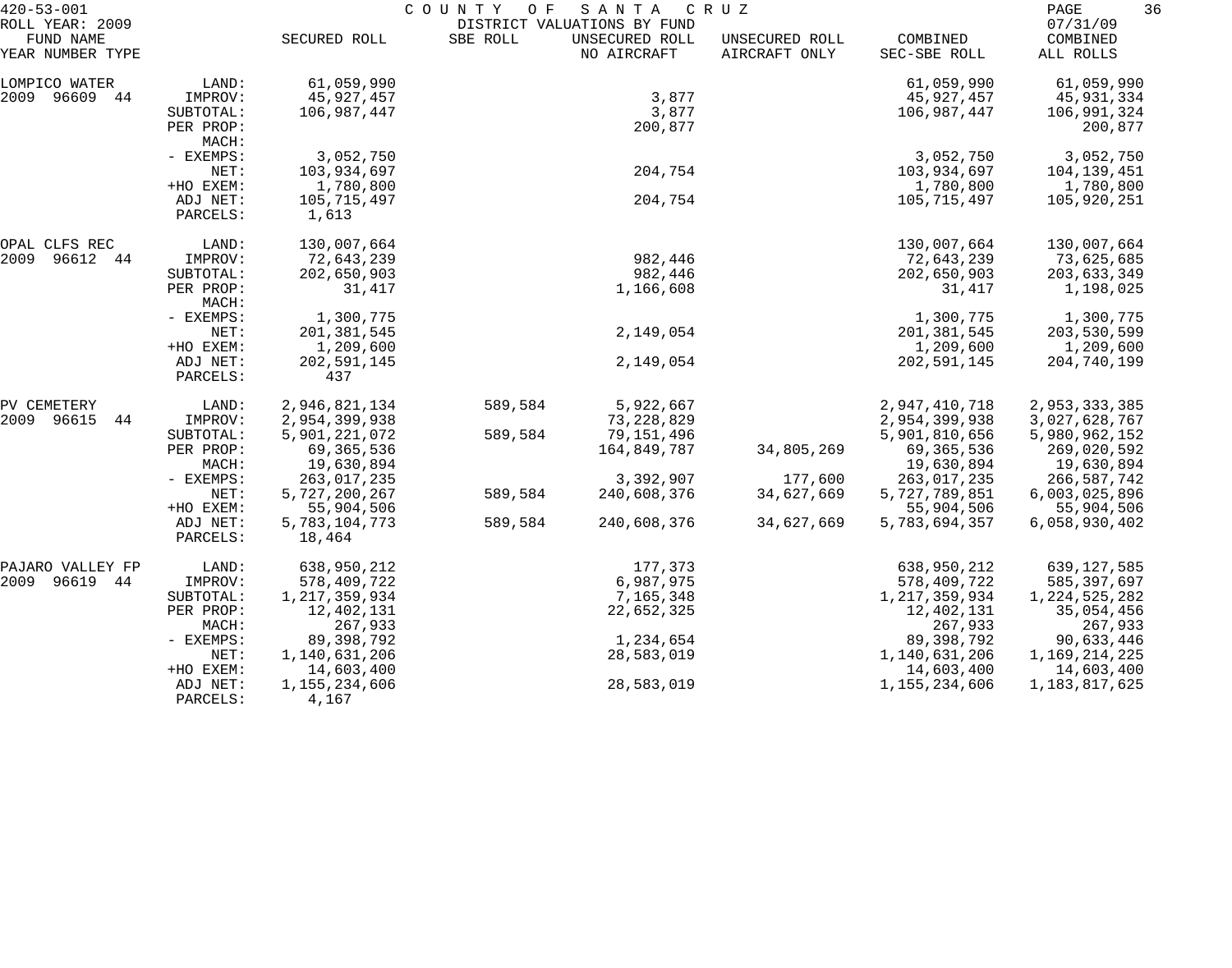| $420 - 53 - 001$             |                       |                                | COUNTY<br>O F | SANTA                                         | C R U Z        |                                 | 37<br>PAGE                         |
|------------------------------|-----------------------|--------------------------------|---------------|-----------------------------------------------|----------------|---------------------------------|------------------------------------|
| ROLL YEAR: 2009<br>FUND NAME |                       | SECURED ROLL                   | SBE ROLL      | DISTRICT VALUATIONS BY FUND<br>UNSECURED ROLL | UNSECURED ROLL | COMBINED                        | 07/31/09<br>COMBINED               |
| YEAR NUMBER TYPE             |                       |                                |               | NO AIRCRAFT                                   | AIRCRAFT ONLY  | SEC-SBE ROLL                    | ALL ROLLS                          |
| SCOTTS VLY FPD               | LAND:                 | 1,589,988,216                  | 17,300        | 648,831                                       |                | 1,590,005,516                   | 1,590,654,347                      |
| 2009 98861 44                | IMPROV:               | 1,693,150,855                  |               | 24,811,109                                    |                | 1,693,150,855                   | 1,717,961,964                      |
|                              | SUBTOTAL:             | 3, 283, 139, 071               | 17,300        | 25,459,940                                    |                | 3, 283, 156, 371                | 3, 308, 616, 311                   |
|                              | PER PROP:             | 10,067,186                     |               | 81,690,722                                    | 78,000         | 10,067,186                      | 91,835,908                         |
|                              | MACH:                 | 2,391,853                      |               |                                               |                | 2,391,853                       | 2,391,853                          |
|                              | - EXEMPS:<br>NET:     | 76,495,061<br>3, 219, 103, 049 |               | 589,391                                       |                | 76,495,061                      | 77,084,452                         |
|                              | +HO EXEM:             | 26,940,200                     | 17,300        | 106,561,271                                   | 78,000         | 3, 219, 120, 349<br>26,940,200  | 3, 325, 759, 620<br>26,940,200     |
|                              | ADJ NET:              | 3, 246, 043, 249               | 17,300        | 106,561,271                                   | 78,000         | 3, 246, 060, 549                | 3, 352, 699, 820                   |
|                              | PARCELS:              | 7,531                          |               |                                               |                |                                 |                                    |
| SV FPD ZN A                  | LAND:                 | 206, 355, 505                  |               |                                               |                | 206, 355, 505                   | 206, 355, 505                      |
| 2009<br>98862<br>44          | IMPROV:               | 183,039,466                    |               | 597,325                                       |                | 183,039,466                     | 183,636,791                        |
|                              | SUBTOTAL:             | 389,394,971                    |               | 597,325                                       |                | 389, 394, 971                   | 389,992,296                        |
|                              | PER PROP:             | 1,446,207                      |               | 310,573                                       |                | 1,446,207                       | 1,756,780                          |
|                              | MACH:                 | 38,802                         |               |                                               |                | 38,802                          | 38,802                             |
|                              | - EXEMPS:             | 3,855,723                      |               |                                               |                | 3,855,723                       | 3,855,723                          |
|                              | NET:                  | 387,024,257                    |               | 907,898                                       |                | 387,024,257                     | 387,932,155                        |
|                              | +HO EXEM:<br>ADJ NET: | 3,595,200<br>390,619,457       |               | 907,898                                       |                | 3,595,200<br>390,619,457        | 3,595,200<br>391,527,355           |
|                              | PARCELS:              | 864                            |               |                                               |                |                                 |                                    |
| RESOURCE CONS                | LAND:                 | 11,601,759,529                 | 1,454,961     | 5,367,141                                     |                | 11,603,214,490                  | 11,608,581,631                     |
| 2009<br>98867<br>-60         | IMPROV:               | 9,597,633,009                  |               | 112,782,578                                   |                | 9,597,633,009                   | 9,710,415,587                      |
|                              | SUBTOTAL:             | 21, 199, 392, 538              | 1,454,961     | 118,149,719                                   |                | 21, 200, 847, 499               | 21, 318, 997, 218                  |
|                              | PER PROP:             | 94,751,610                     |               | 193,187,150                                   | 19,000         | 94,751,610                      | 287,957,760                        |
|                              | MACH:                 | 46,865,312                     |               |                                               |                | 46,865,312                      | 46,865,312                         |
|                              | - EXEMPS:             | 692,987,542                    |               | 15,723,726                                    |                | 692,987,542                     | 708,711,268                        |
|                              | NET:<br>+HO EXEM:     | 20,648,021,918<br>183,358,002  | 1,454,961     | 295, 613, 143                                 | 19,000         | 20,649,476,879                  | 20, 945, 109, 022                  |
|                              | ADJ NET:              | 20,831,379,920                 | 1,454,961     | 295,613,143                                   | 19,000         | 183, 358, 002<br>20,832,834,881 | 183, 358, 002<br>21, 128, 467, 024 |
|                              | PARCELS:              | 64,838                         |               |                                               |                |                                 |                                    |
| SC CO SAN                    | LAND:                 | 5,727,259,176                  | 1,043,554     | 3,047,918                                     |                | 5,728,302,730                   | 5,731,350,648                      |
| 2009<br>98869<br>70          | IMPROV:               | 4, 403, 317, 894               |               | 71,319,207                                    |                | 4, 403, 317, 894                | 4,474,637,101                      |
|                              | SUBTOTAL:             | 10,130,577,070                 | 1,043,554     | 74,367,125                                    |                | 10, 131, 620, 624               | 10,205,987,749                     |
|                              | PER PROP:             | 58,684,019                     |               | 123,792,863                                   |                | 58,684,019                      | 182,476,882                        |
|                              | MACH:                 | 5,831,383                      |               |                                               |                | 5,831,383                       | 5,831,383                          |
|                              | - EXEMPS:             | 327,093,921                    |               | 13,370,727                                    |                | 327,093,921                     | 340,464,648                        |
|                              | NET:                  | 9,867,998,551                  | 1,043,554     | 184,789,261                                   |                | 9,869,042,105                   | 10,053,831,366                     |
|                              | +HO EXEM:             | 74,541,603                     |               |                                               |                | 74,541,603                      | 74,541,603                         |
|                              | ADJ NET:<br>PARCELS:  | 9,942,540,154<br>25,241        | 1,043,554     | 184,789,261                                   |                | 9,943,583,708                   | 10, 128, 372, 969                  |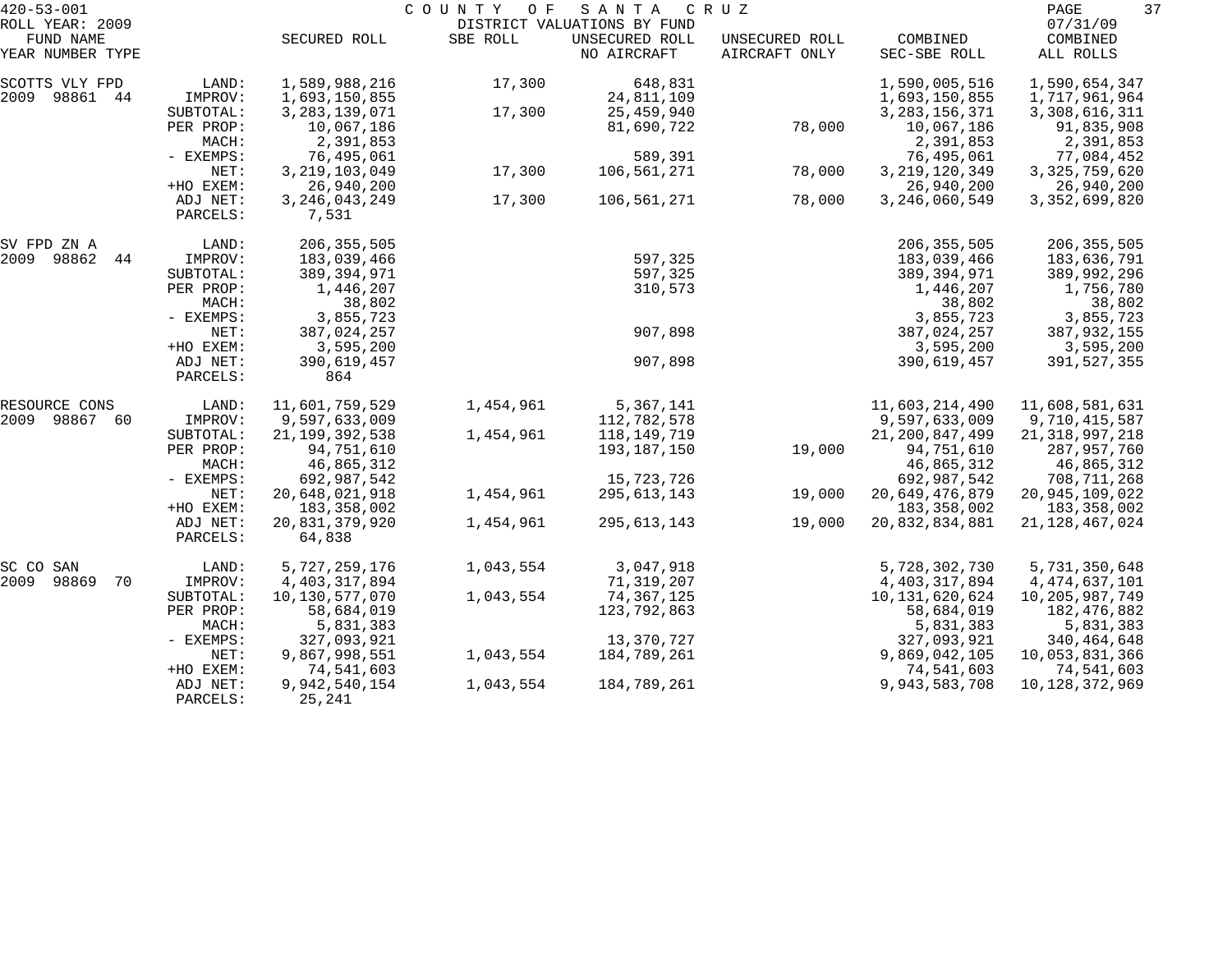| $420 - 53 - 001$<br>ROLL YEAR: 2009 |                                                                                       |                                                                                                        | COUNTY OF              | SANTA<br>DISTRICT VALUATIONS BY FUND                                 | C R U Z                         |                                                                                                        | 38<br>PAGE<br>07/31/09                                                                                     |  |
|-------------------------------------|---------------------------------------------------------------------------------------|--------------------------------------------------------------------------------------------------------|------------------------|----------------------------------------------------------------------|---------------------------------|--------------------------------------------------------------------------------------------------------|------------------------------------------------------------------------------------------------------------|--|
| FUND NAME<br>YEAR NUMBER TYPE       |                                                                                       | SECURED ROLL                                                                                           | SBE ROLL               | UNSECURED ROLL<br>NO AIRCRAFT                                        | UNSECURED ROLL<br>AIRCRAFT ONLY | COMBINED<br>SEC-SBE ROLL                                                                               | COMBINED<br>ALL ROLLS                                                                                      |  |
| SC CO SAN<br>2009<br>98885<br>44    | LAND:<br>IMPROV:<br>SUBTOTAL:<br>PER PROP:<br>MACH:<br>- EXEMPS:                      | 5,727,164,534<br>4, 403, 198, 301<br>10, 130, 362, 835<br>58,684,019<br>5,831,383<br>327,086,921       | 1,043,554<br>1,043,554 | 3,047,918<br>71,319,207<br>74,367,125<br>123,792,863<br>13,370,727   |                                 | 5,728,208,088<br>4,403,198,301<br>10, 131, 406, 389<br>58,684,019<br>5,831,383<br>327,086,921          | 5,731,256,006<br>4, 474, 517, 508<br>10, 205, 773, 514<br>182,476,882<br>5,831,383<br>340, 457, 648        |  |
|                                     | NET:<br>+HO EXEM:<br>ADJ NET:<br>PARCELS:                                             | 9,867,791,316<br>74,534,603<br>9,942,325,919<br>25,240                                                 | 1,043,554<br>1,043,554 | 184,789,261<br>184,789,261                                           |                                 | 9,868,834,870<br>74,534,603<br>9,943,369,473                                                           | 10,053,624,131<br>74,534,603<br>10, 128, 158, 734                                                          |  |
| ZAYANTE FPD<br>2009 99350<br>44     | LAND:<br>IMPROV:<br>SUBTOTAL:<br>PER PROP:<br>MACH:<br>- EXEMPS:                      | 219,789,058<br>186, 291, 555<br>406,080,613<br>624,650<br>512,303<br>10,271,859                        | 59,400<br>59,400       | 14,983<br>27,364<br>42,347<br>627,935                                |                                 | 219,848,458<br>186,291,555<br>406,140,013<br>624,650<br>512,303<br>10,271,859                          | 219,863,441<br>186, 318, 919<br>406,182,360<br>1,252,585<br>512,303<br>10,271,859                          |  |
|                                     | NET:<br>+HO EXEM:<br>ADJ NET:<br>PARCELS:                                             | 396,945,707<br>5,426,400<br>402, 372, 107<br>3,910                                                     | 59,400<br>59,400       | 670,282<br>670,282                                                   |                                 | 397,005,107<br>5,426,400<br>402,431,507                                                                | 397,675,389<br>5,426,400<br>403,101,789                                                                    |  |
| AROMAS FPD<br>2009<br>99800<br>44   | LAND:<br>IMPROV:<br>SUBTOTAL:<br>PER PROP:<br>MACH:                                   | 8,009,450<br>4,491,460<br>12,500,910<br>121,983                                                        |                        | 83,532<br>83,532<br>264,169                                          |                                 | 8,009,450<br>4,491,460<br>12,500,910<br>121,983                                                        | 8,009,450<br>4,574,992<br>12,584,442<br>386,152                                                            |  |
|                                     | - EXEMPS:<br>NET:<br>+HO EXEM:<br>ADJ NET:<br>PARCELS:                                | 87,003<br>12,535,890<br>84,000<br>12,619,890<br>70                                                     |                        | 347,701<br>347,701                                                   |                                 | 87,003<br>12,535,890<br>84,000<br>12,619,890                                                           | 87,003<br>12,883,591<br>84,000<br>12,967,591                                                               |  |
| SC EASTSIDE RDA<br>2009 99801<br>44 | LAND:<br>IMPROV:<br>SUBTOTAL:<br>PER PROP:<br>MACH:<br>- EXEMPS:<br>NET:<br>+HO EXEM: | 83,751,288<br>92,776,760<br>176,528,048<br>1,865,828<br>596,696<br>30,924,564<br>148,066,008<br>63,000 |                        | 8,142,052<br>8,142,052<br>23, 513, 695<br>12, 233, 540<br>19,422,207 |                                 | 83,751,288<br>92,776,760<br>176,528,048<br>1,865,828<br>596,696<br>30,924,564<br>148,066,008<br>63,000 | 83,751,288<br>100,918,812<br>184,670,100<br>25,379,523<br>596,696<br>43, 158, 104<br>167,488,215<br>63,000 |  |
|                                     | ADJ NET:<br>PARCELS:                                                                  | 148,129,008<br>252                                                                                     |                        | 19,422,207                                                           |                                 | 148,129,008                                                                                            | 167,551,215                                                                                                |  |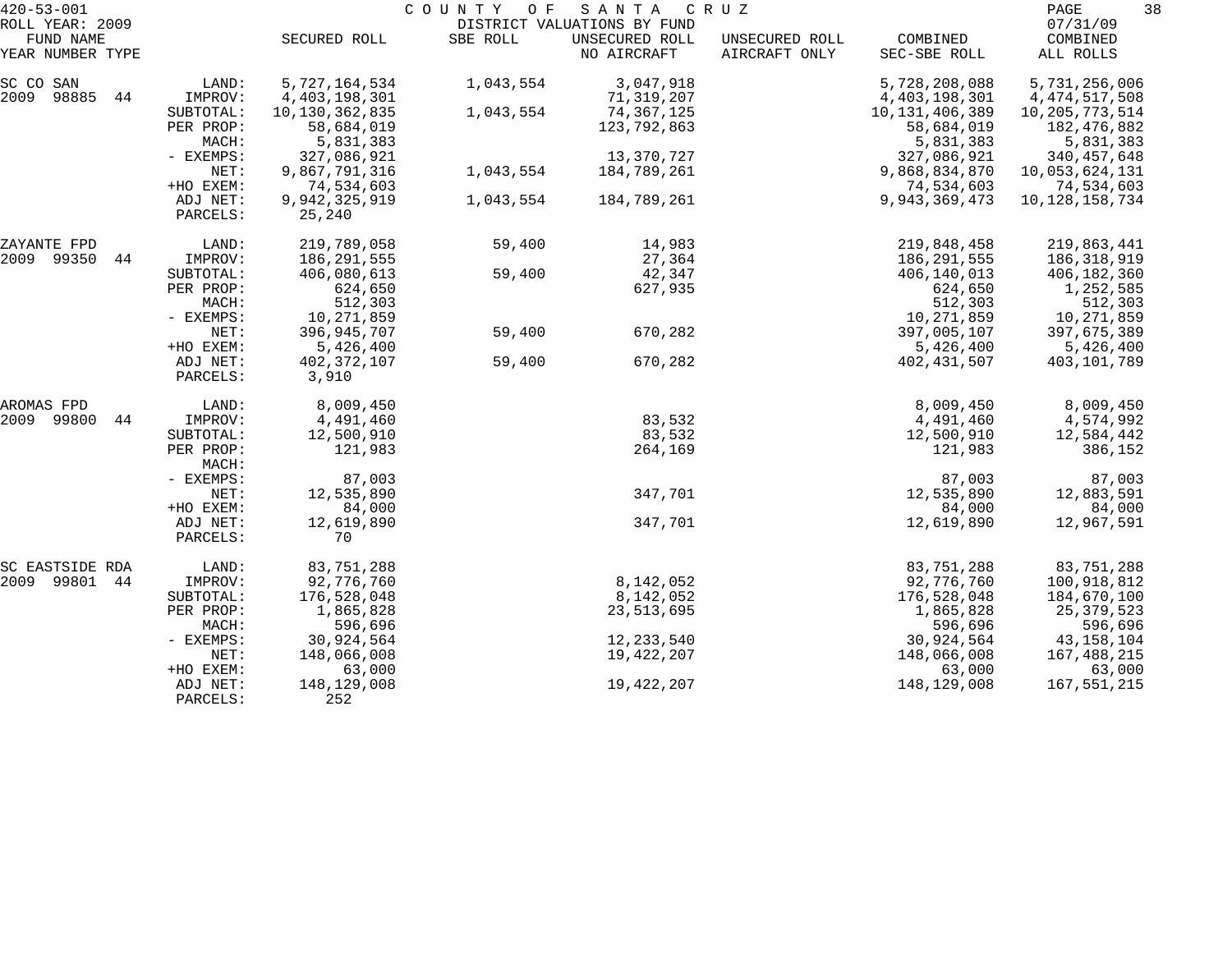| $420 - 53 - 001$              |                      |                        | COUNTY OF | S A N T A                     | C R U Z                         |                          | 39<br>PAGE            |
|-------------------------------|----------------------|------------------------|-----------|-------------------------------|---------------------------------|--------------------------|-----------------------|
| ROLL YEAR: 2009               |                      |                        |           | DISTRICT VALUATIONS BY FUND   |                                 |                          | 07/31/09              |
| FUND NAME<br>YEAR NUMBER TYPE |                      | SECURED ROLL           | SBE ROLL  | UNSECURED ROLL<br>NO AIRCRAFT | UNSECURED ROLL<br>AIRCRAFT ONLY | COMBINED<br>SEC-SBE ROLL | COMBINED<br>ALL ROLLS |
| SL RIVER 1991 RD              | LAND:                | 375,790,329            | 477,956   | 2,183,813                     |                                 | 376, 268, 285            | 378,452,098           |
| 2009 99802 44                 | IMPROV:              | 419,974,215            |           | 28, 483, 655                  |                                 | 419,974,215              | 448,457,870           |
|                               | SUBTOTAL:            | 795,764,544            | 477,956   | 30,667,468                    |                                 | 796, 242, 500            | 826,909,968           |
|                               | PER PROP:            | 30,458,886             |           | 55,034,204                    |                                 | 30,458,886               | 85,493,090            |
|                               | MACH:                | 19,751,400             |           |                               |                                 | 19,751,400               | 19,751,400            |
|                               | - EXEMPS:            | 30,654,060             |           | 6,314,553                     |                                 | 30,654,060               | 36,968,613            |
|                               | NET:                 | 815, 320, 770          | 477,956   | 79,387,119                    |                                 | 815,798,726              | 895,185,845           |
|                               | +HO EXEM:            | 705,600                |           |                               |                                 | 705,600                  | 705,600               |
|                               | ADJ NET:             | 816,026,370            | 477,956   | 79,387,119                    |                                 | 816,504,326              | 895,891,445           |
|                               | PARCELS:             | 1,074                  |           |                               |                                 |                          |                       |
| SC N MALL 1991 R              | LAND:                | 2,930,090              |           |                               |                                 | 2,930,090                | 2,930,090             |
| 2009<br>99803 44              | IMPROV:              | 8,275,667              |           | 462,138                       |                                 | 8,275,667                | 8,737,805             |
|                               | SUBTOTAL:            | 11,205,757             |           | 462,138                       |                                 | 11,205,757               | 11,667,895            |
|                               | PER PROP:<br>MACH:   | 50,000                 |           | 640,441                       |                                 | 50,000                   | 690,441               |
|                               | - EXEMPS:            |                        |           |                               |                                 |                          |                       |
|                               | NET:                 | 11,255,757             |           | 1,102,579                     |                                 | 11,255,757               | 12,358,336            |
|                               | +HO EXEM:            |                        |           |                               |                                 |                          |                       |
|                               | ADJ NET:<br>PARCELS: | 11,255,757<br>5        |           | 1,102,579                     |                                 | 11,255,757               | 12,358,336            |
| SCOTTS VALLEY RD              | LAND:                | 399, 325, 401          |           | 230,286                       |                                 | 399, 325, 401            | 399, 555, 687         |
| 2009<br>99805<br>44           | IMPROV:              | 472,642,148            |           | 20,657,444                    |                                 | 472,642,148              | 493,299,592           |
|                               | SUBTOTAL:            | 871,967,549            |           | 20,887,730                    |                                 | 871,967,549              | 892,855,279           |
|                               | PER PROP:            | 6,732,761              |           | 63,459,681                    | 78,000                          | 6,732,761                | 70,270,442            |
|                               | MACH:                | 2,187,425              |           |                               |                                 | 2,187,425                | 2,187,425             |
|                               | - EXEMPS:            | 19,700,818             |           | 466,800                       |                                 | 19,700,818               | 20, 167, 618          |
|                               | NET:                 | 861, 186, 917          |           | 83,880,611                    | 78,000                          | 861,186,917              | 945, 145, 528         |
|                               | +HO EXEM:            | 4,379,200              |           |                               |                                 | 4,379,200                | 4,379,200             |
|                               | ADJ NET:<br>PARCELS: | 865, 566, 117<br>1,472 |           | 83,880,611                    | 78,000                          | 865,566,117              | 949,524,728           |
|                               |                      |                        |           |                               |                                 |                          |                       |
| CAPITOLA RDA                  | LAND:                | 114,522,789            | 76,989    |                               |                                 | 114,599,778              | 114,599,778           |
| 2009 99810<br>44              | IMPROV:              | 125,770,264            |           | 20,754,968                    |                                 | 125,770,264              | 146,525,232           |
|                               | SUBTOTAL:            | 240, 293, 053          | 76,989    | 20,754,968                    |                                 | 240, 370, 042            | 261, 125, 010         |
|                               | PER PROP:            | 5,397,446              |           | 12,619,700                    |                                 | 5,397,446                | 18,017,146            |
|                               | MACH:                | 169,800                |           |                               |                                 | 169,800                  | 169,800               |
|                               | - EXEMPS:            | 4,164,387              |           | 247,567                       |                                 | 4,164,387                | 4, 411, 954           |
|                               | NET:                 | 241,695,912            | 76,989    | 33, 127, 101                  |                                 | 241,772,901              | 274,900,002           |
|                               | +HO EXEM:            | 481,600                |           |                               |                                 | 481,600                  | 481,600               |
|                               | ADJ NET:<br>PARCELS: | 242, 177, 512<br>215   | 76,989    | 33, 127, 101                  |                                 | 242, 254, 501            | 275, 381, 602         |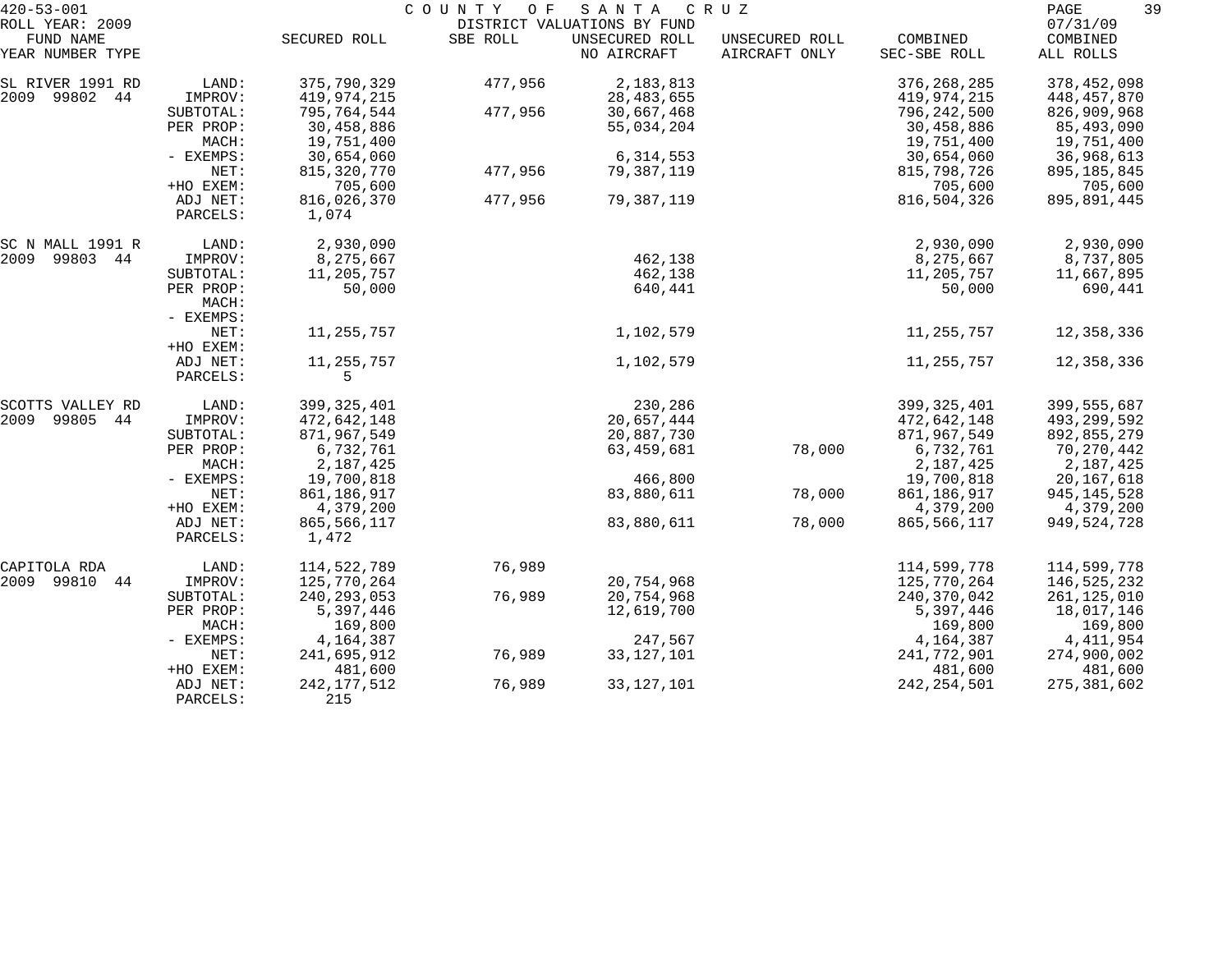| $420 - 53 - 001$              |                      | COUNTY<br>O F<br>SANTA<br>C R U Z |                                           |                                 |                          |                       |  |
|-------------------------------|----------------------|-----------------------------------|-------------------------------------------|---------------------------------|--------------------------|-----------------------|--|
| ROLL YEAR: 2009               |                      |                                   | DISTRICT VALUATIONS BY FUND               |                                 |                          | 07/31/09              |  |
| FUND NAME<br>YEAR NUMBER TYPE |                      | SECURED ROLL                      | SBE ROLL<br>UNSECURED ROLL<br>NO AIRCRAFT | UNSECURED ROLL<br>AIRCRAFT ONLY | COMBINED<br>SEC-SBE ROLL | COMBINED<br>ALL ROLLS |  |
| SC N MALL RDA                 | LAND:                | 32, 375, 765                      | 349,612                                   |                                 | 32, 375, 765             | 32,725,377            |  |
| 2009 99811 44                 | IMPROV:              | 92,420,500                        | 14,624,410                                |                                 | 92,420,500               | 107,044,910           |  |
|                               | SUBTOTAL:            | 124,796,265                       | 14,974,022                                |                                 | 124,796,265              | 139,770,287           |  |
|                               | PER PROP:<br>MACH:   | 95,436                            | 10,166,295                                |                                 | 95,436                   | 10,261,731            |  |
|                               | - EXEMPS:            | 4,256,094                         | 668,220                                   |                                 | 4,256,094                | 4,924,314             |  |
|                               | NET:<br>+HO EXEM:    | 120,635,607                       | 24,472,097                                |                                 | 120,635,607              | 145,107,704           |  |
|                               | ADJ NET:<br>PARCELS: | 120,635,607<br>69                 | 24, 472, 097                              |                                 | 120,635,607              | 145,107,704           |  |
| LIVE OAK RDA                  | LAND:                | 2,501,429,932                     | 1,491,862                                 |                                 | 2,501,429,932            | 2,502,921,794         |  |
| 2009 99812 44                 | IMPROV:              | 2,030,836,292                     | 25, 289, 123                              |                                 | 2,030,836,292            | 2,056,125,415         |  |
|                               | SUBTOTAL:            | 4,532,266,224                     | 26,780,985                                |                                 | 4,532,266,224            | 4,559,047,209         |  |
|                               | PER PROP:            | 40,800,641                        | 68,560,246                                |                                 | 40,800,641               | 109,360,887           |  |
|                               | MACH:                | 4,053,980                         |                                           |                                 | 4,053,980                | 4,053,980             |  |
|                               | - EXEMPS:            | 233,984,868                       | 11,309,741                                |                                 | 233,984,868              | 245, 294, 609         |  |
|                               | NET:                 | 4, 343, 135, 977                  | 84,031,490                                |                                 | 4, 343, 135, 977         | 4, 427, 167, 467      |  |
|                               | +HO EXEM:            | 37,934,403                        |                                           |                                 | 37,934,403               | 37,934,403            |  |
|                               | ADJ NET:<br>PARCELS: | 4,381,070,380<br>12,159           | 84,031,490                                |                                 | 4,381,070,380            | 4, 465, 101, 870      |  |
| SL RIVER RDA                  | LAND:                | 254,974,497                       | 6,592,280                                 |                                 | 254,974,497              | 261,566,777           |  |
| 2009 99813<br>44              | IMPROV:              | 295,060,175                       | 20,849,821                                |                                 | 295,060,175              | 315,909,996           |  |
|                               | SUBTOTAL:            | 550,034,672                       | 27,442,101                                |                                 | 550,034,672              | 577, 476, 773         |  |
|                               | PER PROP:<br>MACH:   | 1,707,178<br>2,732                | 11,979,248                                |                                 | 1,707,178<br>2,732       | 13,686,426<br>2,732   |  |
|                               | - EXEMPS:            | 37,703,333                        | 1,681,120                                 |                                 | 37,703,333               | 39, 384, 453          |  |
|                               | NET:                 | 514,041,249                       | 37,740,229                                |                                 | 514,041,249              | 551,781,478           |  |
|                               | +HO EXEM:            | 1,783,600                         |                                           |                                 | 1,783,600                | 1,783,600             |  |
|                               | ADJ NET:<br>PARCELS: | 515,824,849<br>1,134              | 37,740,229                                |                                 | 515,824,849              | 553,565,078           |  |
| SL RIVER 1990 RD              | LAND:                | 80,702,231                        |                                           |                                 | 80,702,231               | 80,702,231            |  |
| 2009 99814 44                 | IMPROV:              | 90,715,187                        | 50,010                                    |                                 | 90, 715, 187             | 90,765,197            |  |
|                               | SUBTOTAL:            | 171,417,418                       | 50,010                                    |                                 | 171,417,418              | 171,467,428           |  |
|                               | PER PROP:<br>MACH:   | 252,704                           | 269,168                                   |                                 | 252,704                  | 521,872               |  |
|                               | - EXEMPS:            | 9,805,334                         |                                           |                                 | 9,805,334                | 9,805,334             |  |
|                               | NET:                 | 161,864,788                       | 319,178                                   |                                 | 161,864,788              | 162,183,966           |  |
|                               | +HO EXEM:            | 726,600                           |                                           |                                 | 726,600                  | 726,600               |  |
|                               | ADJ NET:<br>PARCELS: | 162,591,388<br>329                | 319,178                                   |                                 | 162,591,388              | 162,910,566           |  |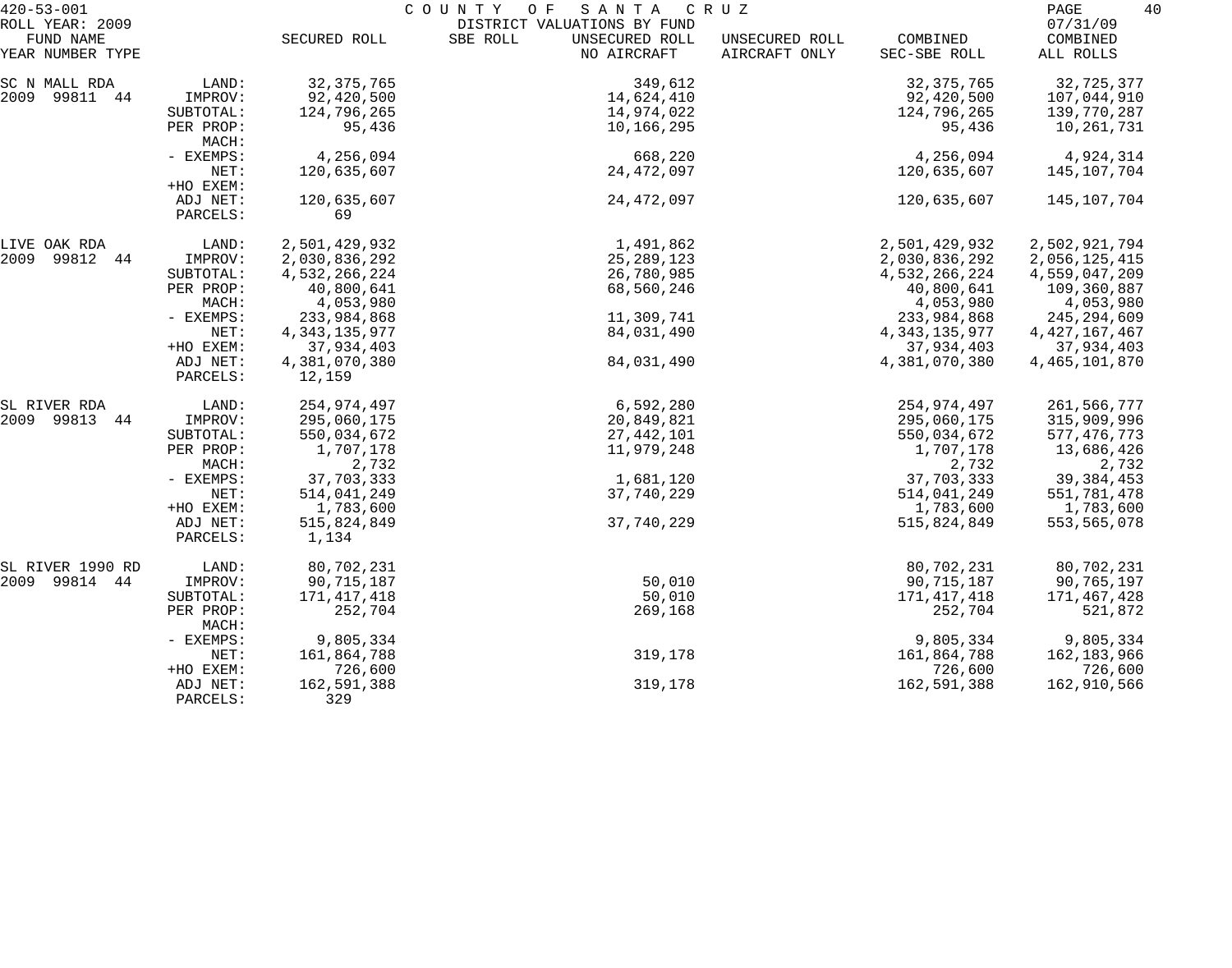| $420 - 53 - 001$                                 |             | COUNTY OF<br>SANTA<br>C R U Z |          |                                                              |                                 |                          |                                   |
|--------------------------------------------------|-------------|-------------------------------|----------|--------------------------------------------------------------|---------------------------------|--------------------------|-----------------------------------|
| ROLL YEAR: 2009<br>FUND NAME<br>YEAR NUMBER TYPE |             | SECURED ROLL                  | SBE ROLL | DISTRICT VALUATIONS BY FUND<br>UNSECURED ROLL<br>NO AIRCRAFT | UNSECURED ROLL<br>AIRCRAFT ONLY | COMBINED<br>SEC-SBE ROLL | 07/31/09<br>COMBINED<br>ALL ROLLS |
|                                                  |             |                               |          |                                                              |                                 |                          |                                   |
| WTSV CITY - RTRM                                 | LAND:       | 1,090,691,908                 | 589,584  | 635,018                                                      |                                 | 1,091,281,492            | 1,091,916,510                     |
| 2009<br>99815<br>42                              | IMPROV:     | 1,259,177,538                 |          | 32,904,883                                                   |                                 | 1,259,177,538            | 1,292,082,421                     |
|                                                  | SUBTOTAL:   | 2,349,869,446                 | 589,584  | 33,539,901                                                   |                                 | 2,350,459,030            | 2,383,998,931                     |
|                                                  | PER PROP:   | 48,738,129                    |          | 72,428,275                                                   |                                 | 48,738,129               | 121,166,404                       |
|                                                  | MACH:       | 15,853,050                    |          |                                                              |                                 | 15,853,050               | 15,853,050                        |
|                                                  | - EXEMPS:   | 117,735,559                   |          | 2,640,004                                                    |                                 | 117,735,559              | 120, 375, 563                     |
|                                                  | NET:        | 2,296,725,066                 | 589,584  | 103,328,172                                                  |                                 | 2, 297, 314, 650         | 2,400,642,822                     |
|                                                  | +HO EXEM:   | 25,870,306                    |          |                                                              |                                 | 25,870,306               | 25,870,306                        |
|                                                  | ADJ NET:    | 2,322,595,372                 | 589,584  | 103,328,172                                                  |                                 | 2, 323, 184, 956         | 2, 426, 513, 128                  |
|                                                  | PARCELS:    | 8,087                         |          |                                                              |                                 |                          |                                   |
| WTSNVL CITY-DT S                                 | LAND:       | 1,300,154,783                 | 321,474  | 5,391,456                                                    |                                 | 1,300,476,257            | 1,305,867,713                     |
| 2009<br>99816 42                                 | IMPROV:     | 1,476,213,477                 |          | 53, 388, 424                                                 |                                 | 1,476,213,477            | 1,529,601,901                     |
|                                                  | SUBTOTAL:   | 2,776,368,260                 | 321,474  | 58,779,880                                                   |                                 | 2,776,689,734            | 2,835,469,614                     |
|                                                  | PER PROP:   | 25,549,082                    |          | 108,266,456                                                  | 34,805,269                      | 25,549,082               | 168,620,807                       |
|                                                  | MACH:       | 3,877,837                     |          |                                                              |                                 | 3,877,837                | 3,877,837                         |
|                                                  | - EXEMPS:   | 129,483,205                   |          | 2,927,749                                                    | 177,600                         | 129, 483, 205            | 132,588,554                       |
|                                                  | NET:        | 2,676,311,974                 | 321,474  | 164, 118, 587                                                | 34,627,669                      | 2,676,633,448            | 2,875,379,704                     |
|                                                  | +HO EXEM:   | 28,866,306                    |          |                                                              |                                 | 28,866,306               | 28,866,306                        |
|                                                  | ADJ NET:    | 2,705,178,280                 | 321,474  | 164,118,587                                                  | 34,627,669                      | 2,705,499,754            | 2,904,246,010                     |
|                                                  | PARCELS:    | 9,522                         |          |                                                              |                                 |                          |                                   |
| WTSNVL CITY-PRK                                  | LAND:       | 13,659,217                    |          | 281,036                                                      |                                 | 13,659,217               | 13,940,253                        |
| 99817<br>2009<br>70                              | IMPROV:     | 25, 197, 565                  |          | 1,964,817                                                    |                                 | 25, 197, 565             | 27, 162, 382                      |
|                                                  | SUBTOTAL:   | 38,856,782                    |          | 2, 245, 853                                                  |                                 | 38,856,782               | 41,102,635                        |
|                                                  | PER PROP:   | 911,741                       |          | 1,404,297                                                    |                                 | 911,741                  | 2,316,038                         |
|                                                  | MACH:       | 7,284                         |          |                                                              |                                 | 7,284                    | 7,284                             |
|                                                  | - EXEMPS:   | 5,384,485                     |          | 30,828                                                       |                                 | 5,384,485                | 5, 415, 313                       |
|                                                  | NET:        | 34, 391, 322                  |          | 3,619,322                                                    |                                 | 34, 391, 322             | 38,010,644                        |
|                                                  | +HO EXEM:   | 7,000                         |          |                                                              |                                 | 7,000                    | 7,000                             |
|                                                  | ADJ NET:    | 34, 398, 322                  |          | 3,619,322                                                    |                                 | 34, 398, 322             | 38,017,644                        |
|                                                  | PARCELS:    | 46                            |          |                                                              |                                 |                          |                                   |
| S C CITY-LIBRY D                                 | LAND:       | 3,628,564,888                 | 545,891  | 19,474,550                                                   |                                 | 3,629,110,779            | 3,648,585,329                     |
| 2009<br>99819 42                                 | IMPROV:     | 3, 191, 281, 776              |          | 89,596,790                                                   |                                 | 3, 191, 281, 776         | 3,280,878,566                     |
|                                                  | SUBTOTAL:   | 6,819,846,664                 | 545,891  | 109,071,340                                                  |                                 | 6,820,392,555            | 6,929,463,895                     |
|                                                  | PER PROP:   | 35,550,720                    |          | 151,682,711                                                  |                                 | 35,550,720               | 187, 233, 431                     |
|                                                  | MACH:       | 20,405,555                    |          |                                                              |                                 | 20,405,555               | 20,405,555                        |
|                                                  | $-$ EXEMPS: | 223, 426, 917                 |          | 24, 236, 713                                                 |                                 | 223, 426, 917            | 247,663,630                       |
|                                                  | NET:        | 6,652,376,022                 | 545,891  | 236,517,338                                                  |                                 | 6,652,921,913            | 6,889,439,251                     |
|                                                  | +HO EXEM:   | 52,988,600                    |          | 133,000                                                      |                                 | 52,988,600               | 53, 121, 600                      |
|                                                  | ADJ NET:    | 6,705,364,622                 | 545,891  | 236,650,338                                                  |                                 | 6,705,910,513            | 6,942,560,851                     |
|                                                  | PARCELS:    | 16,778                        |          |                                                              |                                 |                          |                                   |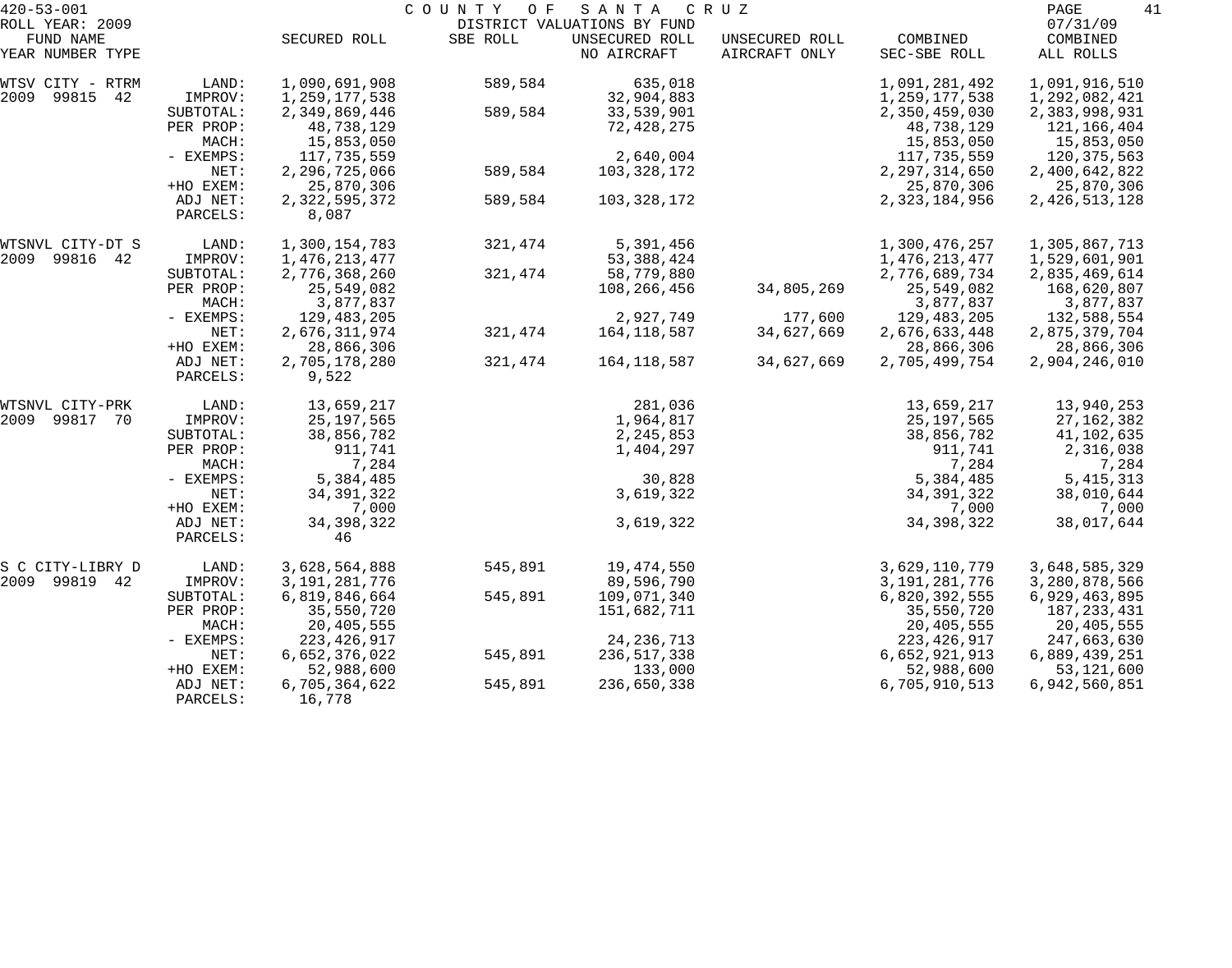| $420 - 53 - 001$<br>ROLL YEAR: 2009     |                                   | COUNTY OF<br>SANTA<br>CRUZ<br>DISTRICT VALUATIONS BY FUND |          |                                        |                                 |                                            |                                              |  |
|-----------------------------------------|-----------------------------------|-----------------------------------------------------------|----------|----------------------------------------|---------------------------------|--------------------------------------------|----------------------------------------------|--|
| FUND NAME<br>YEAR NUMBER TYPE           |                                   | SECURED ROLL                                              | SBE ROLL | UNSECURED ROLL<br>NO AIRCRAFT          | UNSECURED ROLL<br>AIRCRAFT ONLY | COMBINED<br>SEC-SBE ROLL                   | 07/31/09<br>COMBINED<br>ALL ROLLS            |  |
| CITY SC 99 DS GO<br>2009<br>99820 42    | LAND:<br>IMPROV:                  | 3,606,800,732<br>3, 173, 209, 858                         | 545,891  | 19,474,550<br>89,596,790               |                                 | 3,607,346,623<br>3, 173, 209, 858          | 3,626,821,173<br>3, 262, 806, 648            |  |
|                                         | SUBTOTAL:<br>PER PROP:<br>MACH:   | 6,780,010,590<br>35,550,720<br>20,405,555                 | 545,891  | 109,071,340<br>151,669,185             |                                 | 6,780,556,481<br>35,550,720<br>20,405,555  | 6,889,627,821<br>187,219,905<br>20,405,555   |  |
|                                         | - EXEMPS:<br>NET:                 | 222,670,968<br>6,613,295,897                              | 545,891  | 24, 236, 713<br>236,503,812            |                                 | 222,670,968<br>6,613,841,788               | 246,907,681<br>6,850,345,600                 |  |
|                                         | +HO EXEM:<br>ADJ NET:<br>PARCELS: | 52,624,600<br>6,665,920,497<br>16,694                     | 545,891  | 133,000<br>236,636,812                 |                                 | 52,624,600<br>6,666,466,388                | 52,757,600<br>6,903,103,200                  |  |
| SANTA CRUZ CITY<br>99821<br>2009<br>42  | LAND:<br>IMPROV:                  | 3,606,800,732<br>3, 173, 209, 858                         | 545,891  | 19,474,550<br>89,596,790               |                                 | 3,607,346,623<br>3, 173, 209, 858          | 3,626,821,173<br>3, 262, 806, 648            |  |
|                                         | SUBTOTAL:<br>PER PROP:<br>MACH:   | 6,780,010,590<br>35,550,720<br>20,405,555                 | 545,891  | 109,071,340<br>151,669,185             |                                 | 6,780,556,481<br>35,550,720<br>20,405,555  | 6,889,627,821<br>187,219,905<br>20,405,555   |  |
|                                         | - EXEMPS:<br>NET:<br>+HO EXEM:    | 222,670,968<br>6,613,295,897<br>52,624,600                | 545,891  | 24, 236, 713<br>236,503,812<br>133,000 |                                 | 222,670,968<br>6,613,841,788<br>52,624,600 | 246,907,681<br>6,850,345,600<br>52,757,600   |  |
|                                         | ADJ NET:<br>PARCELS:              | 6,665,920,497<br>16,694                                   | 545,891  | 236,636,812                            |                                 | 6,666,466,388                              | 6,903,103,200                                |  |
| WATSONVILLE CITY<br>2009<br>99823<br>42 | LAND:<br>IMPROV:                  | 1,396,857,622<br>1,650,148,668                            | 589,584  | 5,696,484<br>62,714,921                |                                 | 1,397,447,206<br>1,650,148,668             | 1,403,143,690<br>1,712,863,589               |  |
|                                         | SUBTOTAL:                         | 3,047,006,290                                             | 589,584  | 68, 411, 405                           |                                 | 3,047,595,874                              | 3, 116, 007, 279                             |  |
|                                         | PER PROP:<br>MACH:                | 55, 522, 748<br>19,193,394                                |          | 129,803,620                            | 34,805,269                      | 55,522,748<br>19,193,394                   | 220, 131, 637<br>19,193,394                  |  |
|                                         | - EXEMPS:<br>NET:                 | 143, 245, 385<br>2,978,477,047                            | 589,584  | 2,984,207<br>195,230,818               | 177,600<br>34,627,669           | 143, 245, 385<br>2,979,066,631             | 146,407,192<br>3, 208, 925, 118              |  |
|                                         | +HO EXEM:<br>ADJ NET:<br>PARCELS: | 29, 193, 906<br>3,007,670,953<br>9,949                    | 589,584  | 195,230,818                            | 34,627,669                      | 29,193,906<br>3,008,260,537                | 29,193,906<br>3, 238, 119, 024               |  |
| SCOTTS VLY CITY                         | LAND:                             | 959,741,130                                               |          | 532,819                                |                                 | 959,741,130                                | 960, 273, 949                                |  |
| 99824 42<br>2009                        | IMPROV:<br>SUBTOTAL:              | 1,088,242,199<br>2,047,983,329                            |          | 23,818,123<br>24,350,942               |                                 | 1,088,242,199<br>2,047,983,329             | 1,112,060,322<br>2,072,334,271               |  |
|                                         | PER PROP:<br>MACH:                | 8,019,669<br>2,196,174                                    |          | 79,505,689                             | 78,000                          | 8,019,669<br>2,196,174                     | 87,603,358<br>2,196,174                      |  |
|                                         | $-$ EXEMPS:<br>NET:<br>+HO EXEM:  | 48,961,837<br>2,009,237,335<br>15,727,600                 |          | 584,391<br>103,272,240                 | 78,000                          | 48,961,837<br>2,009,237,335<br>15,727,600  | 49,546,228<br>2, 112, 587, 575<br>15,727,600 |  |
|                                         | ADJ NET:<br>PARCELS:              | 2,024,964,935<br>4,220                                    |          | 103, 272, 240                          | 78,000                          | 2,024,964,935                              | 2, 128, 315, 175                             |  |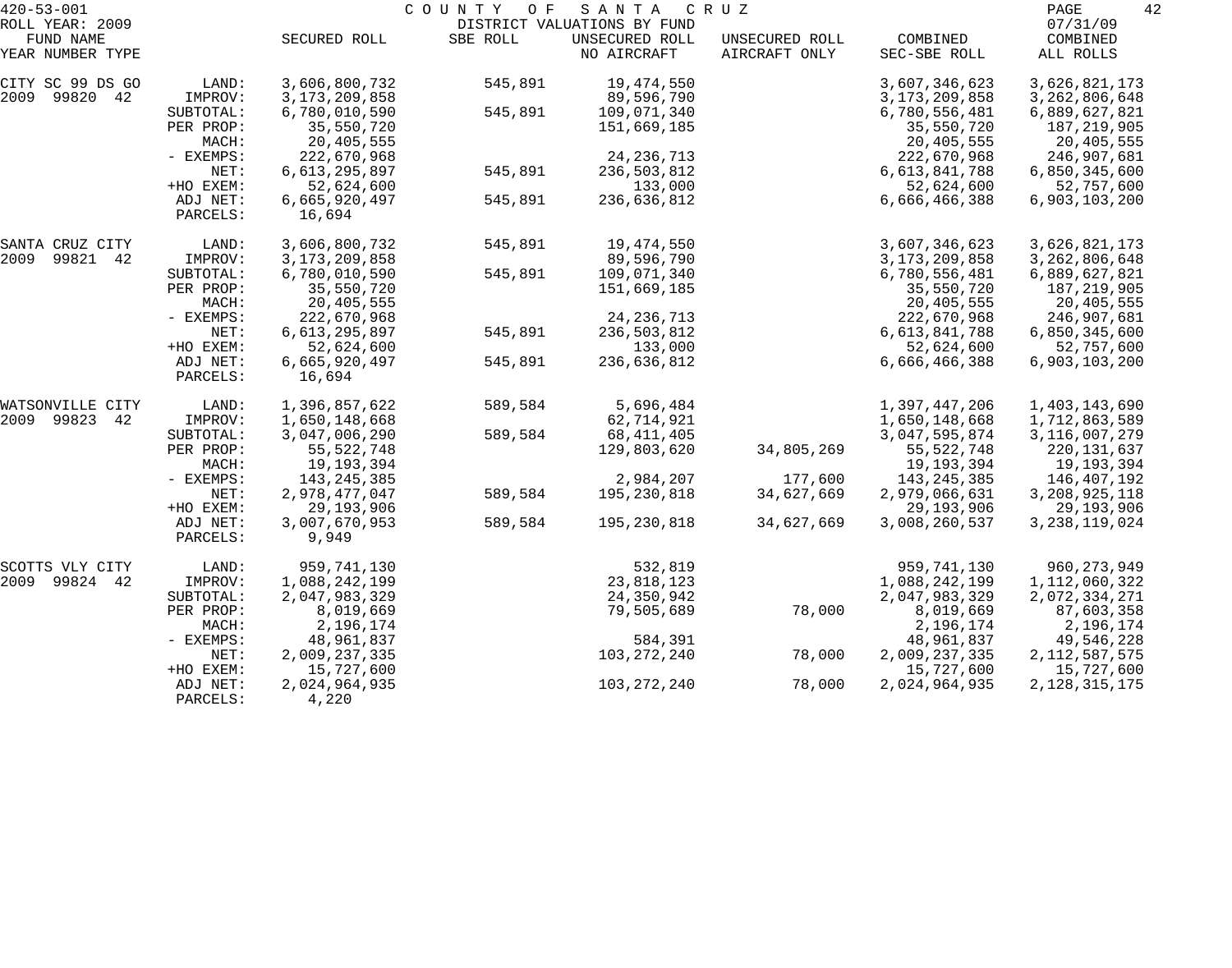| $420 - 53 - 001$                                 |                                   |                                      | COUNTY OF | SANTA                                                        | C R U Z                         |                              | 43<br>PAGE                        |
|--------------------------------------------------|-----------------------------------|--------------------------------------|-----------|--------------------------------------------------------------|---------------------------------|------------------------------|-----------------------------------|
| ROLL YEAR: 2009<br>FUND NAME<br>YEAR NUMBER TYPE |                                   | SECURED ROLL                         | SBE ROLL  | DISTRICT VALUATIONS BY FUND<br>UNSECURED ROLL<br>NO AIRCRAFT | UNSECURED ROLL<br>AIRCRAFT ONLY | COMBINED<br>SEC-SBE ROLL     | 07/31/09<br>COMBINED<br>ALL ROLLS |
|                                                  |                                   |                                      |           |                                                              |                                 |                              |                                   |
| CAPITOLA CITY<br>2009 99825 42                   | LAND:<br>IMPROV:                  | 953, 283, 434<br>745,051,539         | 889,054   | 584,310<br>35, 340, 778                                      |                                 | 954, 172, 488<br>745,051,539 | 954,756,798<br>780,392,317        |
|                                                  | SUBTOTAL:<br>PER PROP:            | 1,698,334,973<br>7,324,775           | 889,054   | 35,925,088<br>32, 363, 276                                   |                                 | 1,699,224,027<br>7,324,775   | 1,735,149,115<br>39,688,051       |
|                                                  | MACH:<br>- EXEMPS:                | 1,266,837<br>27,661,293              |           | 405,483                                                      |                                 | 1,266,837<br>27,661,293      | 1,266,837<br>28,066,776           |
|                                                  | NET:                              | 1,679,265,292                        | 889,054   | 67,882,881                                                   |                                 | 1,680,154,346                | 1,748,037,227                     |
|                                                  | +HO EXEM:<br>ADJ NET:<br>PARCELS: | 10,500,000<br>1,689,765,292<br>4,414 | 889,054   | 67,882,881                                                   |                                 | 10,500,000<br>1,690,654,346  | 10,500,000<br>1,758,537,227       |
| LMA PRTA-ST SCH                                  | LAND:                             | 367, 349, 002                        |           |                                                              |                                 | 367, 349, 002                | 367, 349, 002                     |
| 2009<br>99881<br>43                              | IMPROV:                           | 345, 241, 367                        |           | 509,704                                                      |                                 | 345, 241, 367                | 345,751,071                       |
|                                                  | SUBTOTAL:<br>PER PROP:<br>MACH:   | 712,590,369<br>36,262                |           | 509,704<br>1,041,290                                         |                                 | 712,590,369<br>36,262        | 713,100,073<br>1,077,552          |
|                                                  | - EXEMPS:                         | 7,446,387                            |           |                                                              |                                 | 7,446,387                    | 7,446,387                         |
|                                                  | NET:<br>+HO EXEM:                 | 705,180,244<br>6, 146, 000           |           | 1,550,994                                                    |                                 | 705,180,244<br>6,146,000     | 706,731,238<br>6, 146, 000        |
|                                                  | ADJ NET:<br>PARCELS:              | 711,326,244<br>1,659                 |           | 1,550,994                                                    |                                 | 711,326,244                  | 712,877,238                       |
| LAKESIDE SCH ST                                  | LAND:                             | 137,917,507                          |           | 56,627                                                       |                                 | 137,917,507                  | 137,974,134                       |
| 2009 99882<br>43                                 | IMPROV:                           | 129, 233, 454                        |           | 151,669                                                      |                                 | 129, 233, 454                | 129,385,123                       |
|                                                  | SUBTOTAL:<br>PER PROP:            | 267,150,961<br>1,634,087             |           | 208,296<br>1,055,645                                         |                                 | 267,150,961<br>1,634,087     | 267, 359, 257<br>2,689,732        |
|                                                  | MACH:                             |                                      |           |                                                              |                                 |                              |                                   |
|                                                  | - EXEMPS:<br>NET:                 | 3,582,280<br>265, 202, 768           |           | 1,263,941                                                    |                                 | 3,582,280                    | 3,582,280                         |
|                                                  | +HO EXEM:                         | 2,119,600                            |           |                                                              |                                 | 265, 202, 768<br>2,119,600   | 266,466,709<br>2,119,600          |
|                                                  | ADJ NET:<br>PARCELS:              | 267, 322, 368<br>725                 |           | 1,263,941                                                    |                                 | 267, 322, 368                | 268,586,309                       |
| LAKESIDE SCH                                     | LAND:                             | 137,917,507                          |           | 56,627                                                       |                                 | 137,917,507                  | 137,974,134                       |
| 2009 99883<br>43                                 | IMPROV:                           | 129, 233, 454                        |           | 151,669                                                      |                                 | 129, 233, 454                | 129,385,123                       |
|                                                  | SUBTOTAL:                         | 267,150,961                          |           | 208,296                                                      |                                 | 267,150,961                  | 267, 359, 257                     |
|                                                  | PER PROP:<br>MACH:                | 1,634,087                            |           | 1,055,645                                                    |                                 | 1,634,087                    | 2,689,732                         |
|                                                  | - EXEMPS:                         | 3,582,280                            |           |                                                              |                                 | 3,582,280                    | 3,582,280                         |
|                                                  | NET:                              | 265, 202, 768                        |           | 1,263,941                                                    |                                 | 265, 202, 768                | 266, 466, 709                     |
|                                                  | +HO EXEM:                         | 2,119,600                            |           |                                                              |                                 | 2,119,600                    | 2,119,600                         |
|                                                  | ADJ NET:<br>PARCELS:              | 267, 322, 368<br>725                 |           | 1,263,941                                                    |                                 | 267, 322, 368                | 268,586,309                       |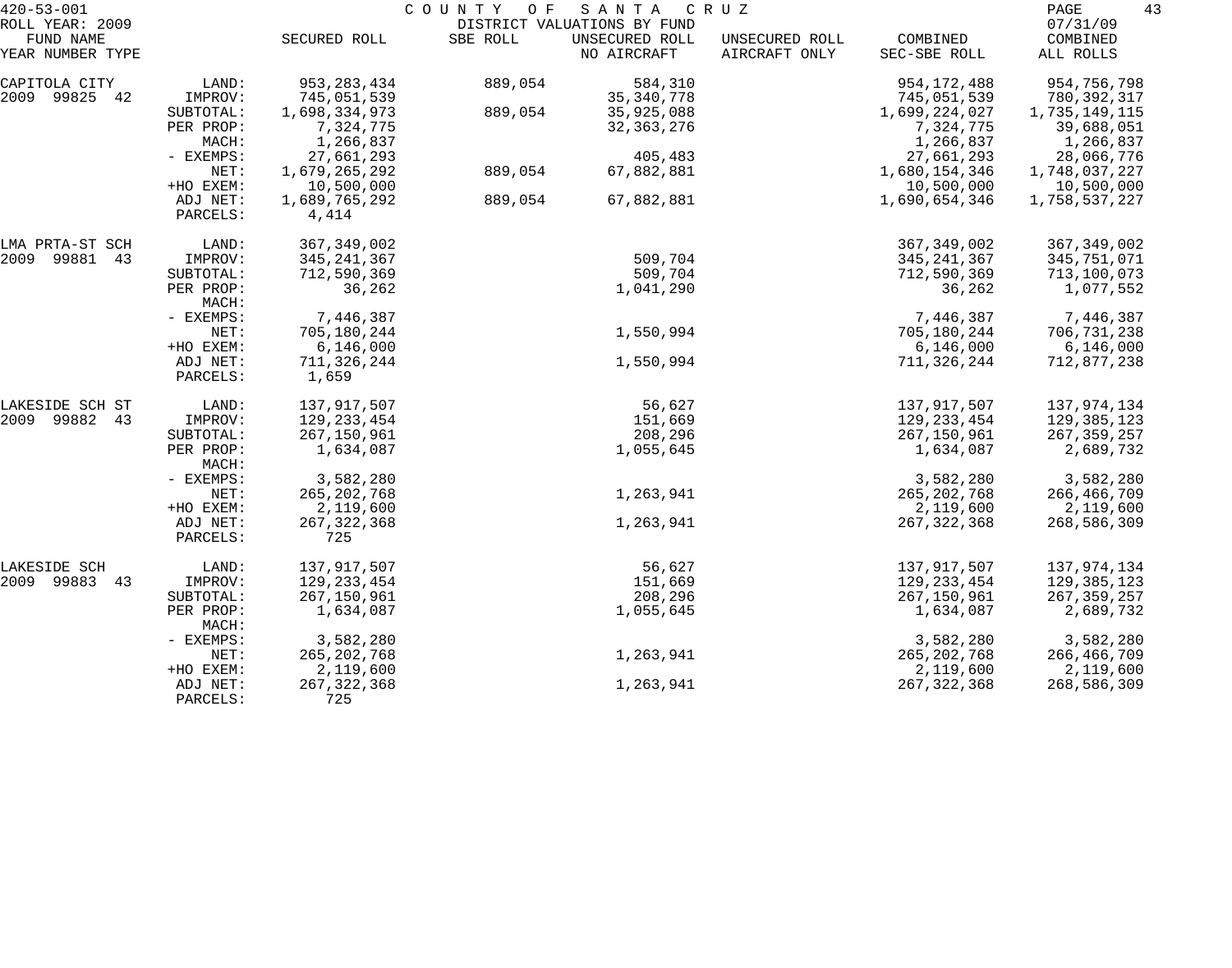| $420 - 53 - 001$             |                      | COUNTY<br>O F<br>SANTA<br>C R U Z |                                                           |                |               |                      |  |
|------------------------------|----------------------|-----------------------------------|-----------------------------------------------------------|----------------|---------------|----------------------|--|
| ROLL YEAR: 2009<br>FUND NAME |                      | SECURED ROLL                      | DISTRICT VALUATIONS BY FUND<br>SBE ROLL<br>UNSECURED ROLL | UNSECURED ROLL | COMBINED      | 07/31/09<br>COMBINED |  |
| YEAR NUMBER TYPE             |                      |                                   | NO AIRCRAFT                                               | AIRCRAFT ONLY  | SEC-SBE ROLL  | ALL ROLLS            |  |
| LOMA PRIETA SCH              | LAND:                | 367, 349, 002                     |                                                           |                | 367, 349, 002 | 367, 349, 002        |  |
| 2009 99884 43                | IMPROV:              | 345, 241, 367                     | 509,704                                                   |                | 345, 241, 367 | 345,751,071          |  |
|                              | SUBTOTAL:            | 712,590,369                       | 509,704                                                   |                | 712,590,369   | 713,100,073          |  |
|                              | PER PROP:<br>MACH:   | 36,262                            | 1,041,290                                                 |                | 36,262        | 1,077,552            |  |
|                              | - EXEMPS:            | 7,446,387                         |                                                           |                | 7,446,387     | 7,446,387            |  |
|                              | NET:                 | 705,180,244                       | 1,550,994                                                 |                | 705,180,244   | 706,731,238          |  |
|                              | +HO EXEM:            | 6,146,000                         |                                                           |                | 6,146,000     | 6,146,000            |  |
|                              | ADJ NET:<br>PARCELS: | 711,326,244<br>1,659              | 1,550,994                                                 |                | 711,326,244   | 712,877,238          |  |
| LOS GATOS HI                 | LAND:                | 505,266,509                       | 56,627                                                    |                | 505,266,509   | 505, 323, 136        |  |
| 2009 99885 43                | IMPROV:              | 474,474,821                       | 661,373                                                   |                | 474,474,821   | 475,136,194          |  |
|                              | SUBTOTAL:            | 979,741,330                       | 718,000                                                   |                | 979,741,330   | 980, 459, 330        |  |
|                              | PER PROP:<br>MACH:   | 1,670,349                         | 2,096,935                                                 |                | 1,670,349     | 3,767,284            |  |
|                              | - EXEMPS:            | 11,028,667                        |                                                           |                | 11,028,667    | 11,028,667           |  |
|                              | NET:                 | 970,383,012                       | 2,814,935                                                 |                | 970, 383, 012 | 973, 197, 947        |  |
|                              | +HO EXEM:            | 8,265,600                         |                                                           |                | 8,265,600     | 8,265,600            |  |
|                              | ADJ NET:<br>PARCELS: | 978,648,612<br>2,384              | 2,814,935                                                 |                | 978,648,612   | 981, 463, 547        |  |
| LAKESIDE SC 98 S             | LAND:                | 137,917,507                       | 56,627                                                    |                | 137,917,507   | 137,974,134          |  |
| 2009 99886 43                | IMPROV:              | 129, 233, 454                     | 151,669                                                   |                | 129, 233, 454 | 129,385,123          |  |
|                              | SUBTOTAL:            | 267,150,961                       | 208,296                                                   |                | 267,150,961   | 267, 359, 257        |  |
|                              | PER PROP:<br>MACH:   | 1,634,087                         | 1,055,645                                                 |                | 1,634,087     | 2,689,732            |  |
|                              | - EXEMPS:            | 3,582,280                         |                                                           |                | 3,582,280     | 3,582,280            |  |
|                              | NET:                 | 265, 202, 768                     | 1,263,941                                                 |                | 265, 202, 768 | 266,466,709          |  |
|                              | +HO EXEM:            | 2,119,600                         |                                                           |                | 2,119,600     | 2,119,600            |  |
|                              | ADJ NET:<br>PARCELS: | 267, 322, 368<br>725              | 1,263,941                                                 |                | 267, 322, 368 | 268,586,309          |  |
| LOMA PR SCH 2002             | LAND:                | 367, 349, 002                     |                                                           |                | 367, 349, 002 | 367, 349, 002        |  |
| 2009 99887<br>43             | IMPROV:              | 345, 241, 367                     | 509,704                                                   |                | 345, 241, 367 | 345,751,071          |  |
|                              | SUBTOTAL:            | 712,590,369                       | 509,704                                                   |                | 712,590,369   | 713,100,073          |  |
|                              | PER PROP:<br>MACH:   | 36,262                            | 1,041,290                                                 |                | 36,262        | 1,077,552            |  |
|                              | - EXEMPS:            | 7,446,387                         |                                                           |                | 7,446,387     | 7,446,387            |  |
|                              | NET:                 | 705,180,244                       | 1,550,994                                                 |                | 705,180,244   | 706,731,238          |  |
|                              | +HO EXEM:            | 6,146,000                         |                                                           |                | 6,146,000     | 6,146,000            |  |
|                              | ADJ NET:<br>PARCELS: | 711,326,244<br>1,659              | 1,550,994                                                 |                | 711,326,244   | 712,877,238          |  |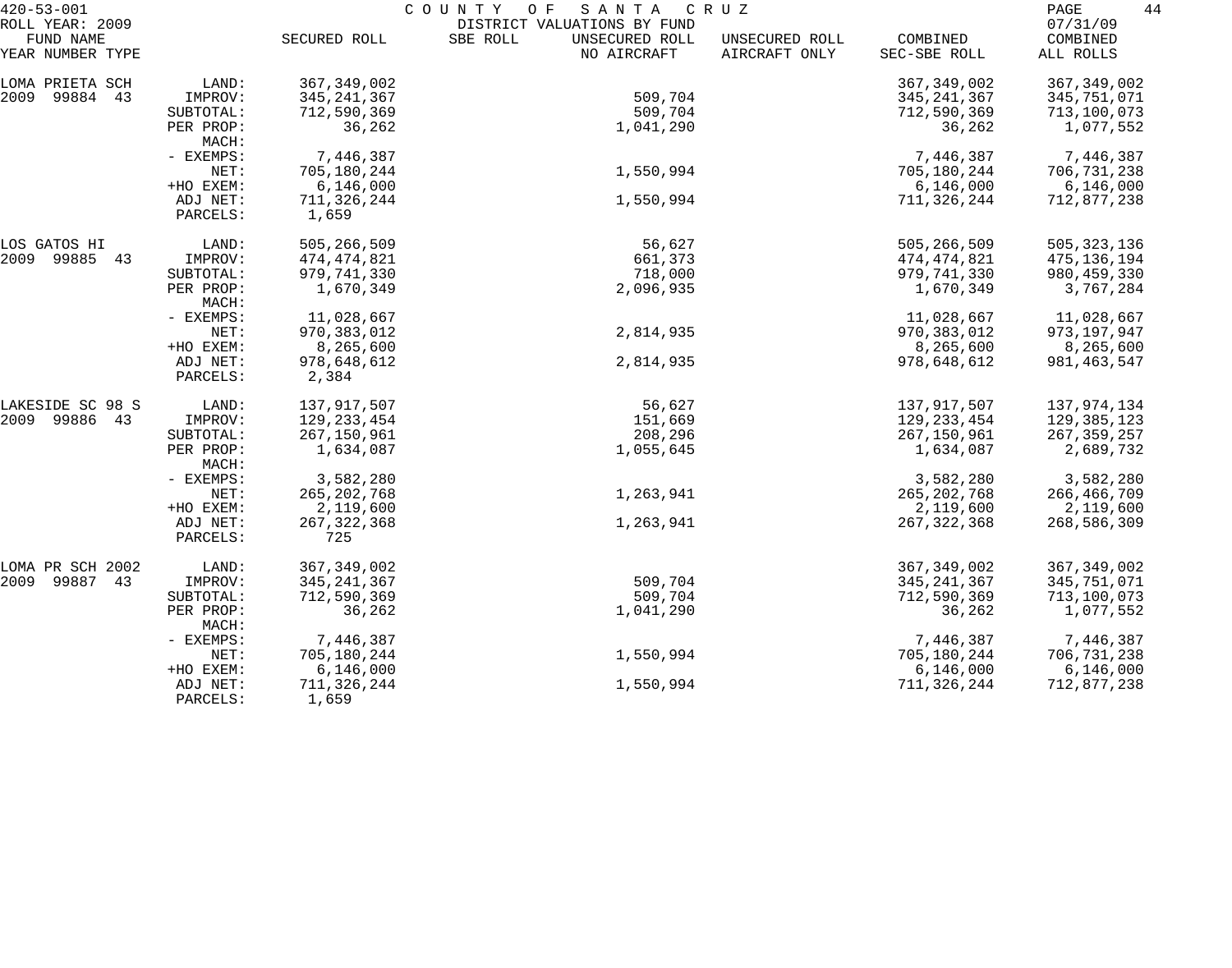| $420 - 53 - 001$                     |                      |                      | COUNTY<br>O F | SANTA                       | C R U Z        |               | 45<br>PAGE    |
|--------------------------------------|----------------------|----------------------|---------------|-----------------------------|----------------|---------------|---------------|
| ROLL YEAR: 2009                      |                      |                      |               | DISTRICT VALUATIONS BY FUND |                |               | 07/31/09      |
| FUND NAME                            |                      | SECURED ROLL         | SBE ROLL      | UNSECURED ROLL              | UNSECURED ROLL | COMBINED      | COMBINED      |
| YEAR NUMBER TYPE                     |                      |                      |               | NO AIRCRAFT                 | AIRCRAFT ONLY  | SEC-SBE ROLL  | ALL ROLLS     |
| LOS GATOS HS 98S                     | LAND:                | 505,266,509          |               | 56,627                      |                | 505,266,509   | 505, 323, 136 |
| 2009 99888<br>43                     | IMPROV:              | 474,474,821          |               | 661,373                     |                | 474,474,821   | 475,136,194   |
|                                      | SUBTOTAL:            | 979,741,330          |               | 718,000                     |                | 979,741,330   | 980, 459, 330 |
|                                      | PER PROP:<br>MACH:   | 1,670,349            |               | 2,096,935                   |                | 1,670,349     | 3,767,284     |
|                                      | - EXEMPS:            | 11,028,667           |               |                             |                | 11,028,667    | 11,028,667    |
|                                      | NET:                 | 970, 383, 012        |               | 2,814,935                   |                | 970, 383, 012 | 973,197,947   |
|                                      | +HO EXEM:            | 8,265,600            |               |                             |                | 8,265,600     | 8,265,600     |
|                                      | ADJ NET:<br>PARCELS: | 978,648,612<br>2,384 |               | 2,814,935                   |                | 978,648,612   | 981, 463, 547 |
|                                      | LAND:                | 367, 349, 002        |               |                             |                | 367, 349, 002 | 367, 349, 002 |
| LOMA PRIETA DS 0<br>2009 99890<br>43 | IMPROV:              |                      |               | 509,704                     |                |               |               |
|                                      |                      | 345, 241, 367        |               | 509,704                     |                | 345, 241, 367 | 345,751,071   |
|                                      | SUBTOTAL:            | 712,590,369          |               |                             |                | 712,590,369   | 713,100,073   |
|                                      | PER PROP:<br>MACH:   | 36,262               |               | 1,041,290                   |                | 36,262        | 1,077,552     |
|                                      | - EXEMPS:            | 7,446,387            |               |                             |                | 7,446,387     | 7,446,387     |
|                                      | NET:                 | 705,180,244          |               | 1,550,994                   |                | 705,180,244   | 706,731,238   |
|                                      | +HO EXEM:            | 6,146,000            |               |                             |                | 6,146,000     | 6,146,000     |
|                                      | ADJ NET:<br>PARCELS: | 711,326,244<br>1,659 |               | 1,550,994                   |                | 711,326,244   | 712,877,238   |
| PV WTR MGMT AGEN                     | LAND:                | 2,870,884,566        | 612,894       | 6,033,122                   |                | 2,871,497,460 | 2,877,530,582 |
| 2009 99915<br>44                     | IMPROV:              | 2,848,494,111        |               | 74,288,702                  |                | 2,848,494,111 | 2,922,782,813 |
|                                      | SUBTOTAL:            | 5,719,378,677        | 612,894       | 80,321,824                  |                | 5,719,991,571 | 5,800,313,395 |
|                                      | PER PROP:            | 70,432,268           |               | 165,385,733                 | 34,805,269     | 70,432,268    | 270,623,270   |
|                                      | MACH:                | 19,861,497           |               |                             |                | 19,861,497    | 19,861,497    |
|                                      | - EXEMPS:            | 250, 197, 935        |               | 3,069,242                   | 177,600        | 250, 197, 935 | 253,444,777   |
|                                      | NET:                 | 5,559,474,507        | 612,894       | 242,638,315                 | 34,627,669     | 5,560,087,401 | 5,837,353,385 |
|                                      | +HO EXEM:            | 51,939,706           |               |                             |                | 51,939,706    | 51,939,706    |
|                                      | ADJ NET:             | 5,611,414,213        | 612,894       | 242,638,315                 | 34,627,669     | 5,612,027,107 | 5,889,293,091 |
|                                      | PARCELS:             | 17,357               |               |                             |                |               |               |
| SC PARKING #1                        | LAND:                | 89, 411, 249         |               | 1,098,510                   |                | 89, 411, 249  | 90,509,759    |
| 2009 99941<br>43                     | IMPROV:              | 197,377,012          |               | 21, 513, 346                |                | 197,377,012   | 218,890,358   |
|                                      | SUBTOTAL:            | 286,788,261          |               | 22,611,856                  |                | 286,788,261   | 309,400,117   |
|                                      | PER PROP:            | 523,422              |               | 17,653,714                  |                | 523,422       | 18,177,136    |
|                                      | MACH:                |                      |               |                             |                |               |               |
|                                      | - EXEMPS:            | 26, 118, 144         |               | 2,278,304                   |                | 26, 118, 144  | 28,396,448    |
|                                      | NET:                 | 261, 193, 539        |               | 37,987,266                  |                | 261, 193, 539 | 299,180,805   |
|                                      | +HO EXEM:            | 21,000               |               |                             |                | 21,000        | 21,000        |
|                                      | ADJ NET:             | 261, 214, 539        |               | 37,987,266                  |                | 261, 214, 539 | 299, 201, 805 |
|                                      | PARCELS:             | 226                  |               |                             |                |               |               |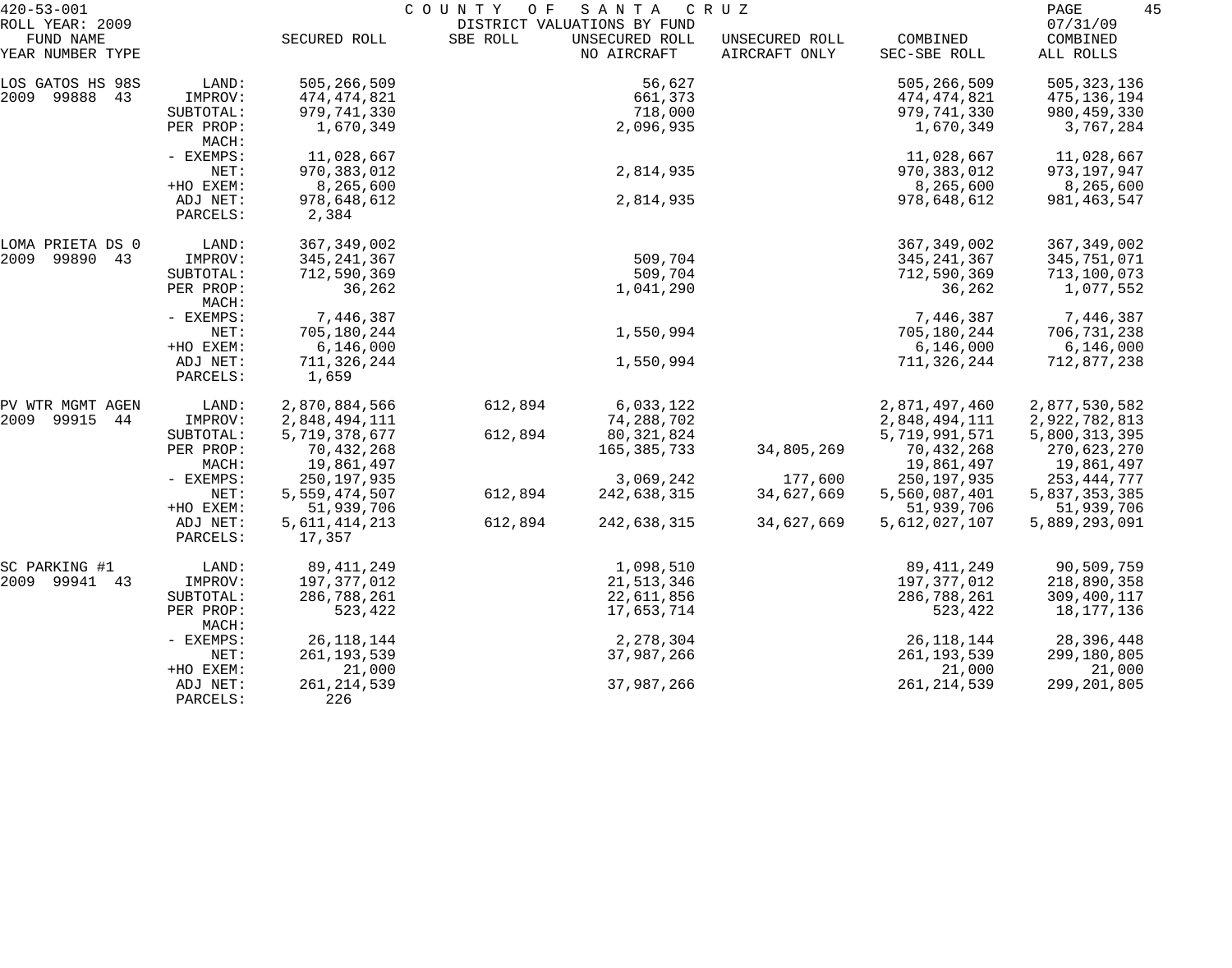| $420 - 53 - 001$    |                    |                   | COUNTY<br>O F | S A N T A                   | C R U Z        |                   | PAGE              | 46 |
|---------------------|--------------------|-------------------|---------------|-----------------------------|----------------|-------------------|-------------------|----|
| ROLL YEAR: 2009     |                    |                   |               | DISTRICT VALUATIONS BY FUND |                |                   | 07/31/09          |    |
| FUND NAME           |                    | SECURED ROLL      | SBE ROLL      | UNSECURED ROLL              | UNSECURED ROLL | COMBINED          | COMBINED          |    |
| YEAR NUMBER TYPE    |                    |                   |               | NO AIRCRAFT                 | AIRCRAFT ONLY  | SEC-SBE ROLL      | ALL ROLLS         |    |
| SLV WTR DIST        | LAND:              | 1,369,068,876     | 30,200        | 25,616                      |                | 1,369,099,076     | 1,369,124,692     |    |
| 2009 99951<br>44    | IMPROV:            | 1,242,786,314     |               | 3,007,778                   |                | 1,242,786,314     | 1,245,794,092     |    |
|                     | SUBTOTAL:          | 2,611,855,190     | 30,200        | 3,033,394                   |                | 2,611,885,390     | 2,614,918,784     |    |
|                     | PER PROP:          | 2,444,555         |               | 11,560,341                  |                | 2,444,555         | 14,004,896        |    |
|                     | MACH:              | 78,308            |               |                             |                | 78,308            | 78,308            |    |
|                     | - EXEMPS:          | 69,039,047        |               | 180,466                     |                | 69,039,047        | 69, 219, 513      |    |
|                     | NET:               | 2,545,339,006     | 30,200        | 14, 413, 269                |                | 2,545,369,206     | 2,559,782,475     |    |
|                     | +HO EXEM:          | 32,562,600        |               |                             |                | 32,562,600        | 32,562,600        |    |
|                     | ADJ NET:           | 2,577,901,606     | 30,200        | 14,413,269                  |                | 2,577,931,806     | 2,592,345,075     |    |
|                     | PARCELS:           | 12,964            |               |                             |                |                   |                   |    |
| SC PORT DIST        | LAND:              | 6,526,684,158     | 545,891       | 18,978,953                  |                | 6,527,230,049     | 6, 546, 209, 002  |    |
| 2009<br>99952<br>44 | IMPROV:            | 5,578,363,528     |               | 112,619,952                 |                | 5,578,363,528     | 5,690,983,480     |    |
|                     | SUBTOTAL:          | 12,105,047,686    | 545,891       | 131,598,905                 |                | 12, 105, 593, 577 | 12, 237, 192, 482 |    |
|                     | PER PROP:          | 78,201,792        |               | 220,979,974                 |                | 78,201,792        | 299,181,766       |    |
|                     | MACH:              | 24,498,337        |               |                             |                | 24,498,337        | 24,498,337        |    |
|                     | - EXEMPS:          | 464, 351, 689     |               | 35,551,454                  |                | 464, 351, 689     | 499,903,143       |    |
|                     | NET:               | 11, 743, 396, 126 | 545,891       | 317,027,425                 |                | 11,743,942,017    | 12,060,969,442    |    |
|                     | +HO EXEM:          | 97,018,496        |               | 133,000                     |                | 97,018,496        | 97,151,496        |    |
|                     | ADJ NET:           | 11,840,414,622    | 545,891       | 317,160,425                 |                | 11,840,960,513    | 12, 158, 120, 938 |    |
|                     | PARCELS:           | 30,837            |               |                             |                |                   |                   |    |
| SV WTR DIST         | LAND:              | 849,646,700       |               | 532,819                     |                | 849,646,700       | 850,179,519       |    |
| 99953<br>2009<br>44 | IMPROV:            | 935, 149, 185     |               | 23,818,123                  |                | 935, 149, 185     | 958,967,308       |    |
|                     | SUBTOTAL:          | 1,784,795,885     |               | 24,350,942                  |                | 1,784,795,885     | 1,809,146,827     |    |
|                     | PER PROP:          | 7,075,465         |               | 78,989,376                  | 78,000         | 7,075,465         | 86,142,841        |    |
|                     | MACH:              | 2,187,425         |               |                             |                | 2,187,425         | 2,187,425         |    |
|                     | - EXEMPS:          | 46,072,182        |               | 584,391                     |                | 46,072,182        | 46,656,573        |    |
|                     | NET:               | 1,747,986,593     |               | 102,755,927                 | 78,000         | 1,747,986,593     | 1,850,820,520     |    |
|                     | +HO EXEM:          | 13,246,800        |               |                             |                | 13,246,800        | 13,246,800        |    |
|                     | ADJ NET:           | 1,761,233,393     |               | 102,755,927                 | 78,000         | 1,761,233,393     | 1,864,067,320     |    |
|                     | PARCELS:           | 3,714             |               |                             |                |                   |                   |    |
| S CLARA SPEC SCH    | LAND:              | 505,266,509       |               | 56,627                      |                | 505,266,509       | 505, 323, 136     |    |
| 99957<br>2009<br>43 | IMPROV:            | 474,474,821       |               | 661,373                     |                | 474, 474, 821     | 475, 136, 194     |    |
|                     | SUBTOTAL:          | 979,741,330       |               | 718,000                     |                | 979,741,330       | 980, 459, 330     |    |
|                     | PER PROP:<br>MACH: | 1,670,349         |               | 2,096,935                   |                | 1,670,349         | 3,767,284         |    |
|                     | - EXEMPS:          | 11,028,667        |               |                             |                | 11,028,667        | 11,028,667        |    |
|                     | NET:               | 970,383,012       |               | 2,814,935                   |                | 970, 383, 012     | 973,197,947       |    |
|                     | +HO EXEM:          | 8,265,600         |               |                             |                | 8,265,600         | 8,265,600         |    |
|                     | ADJ NET:           | 978,648,612       |               | 2,814,935                   |                | 978,648,612       | 981, 463, 547     |    |
|                     | PARCELS:           | 2,384             |               |                             |                |                   |                   |    |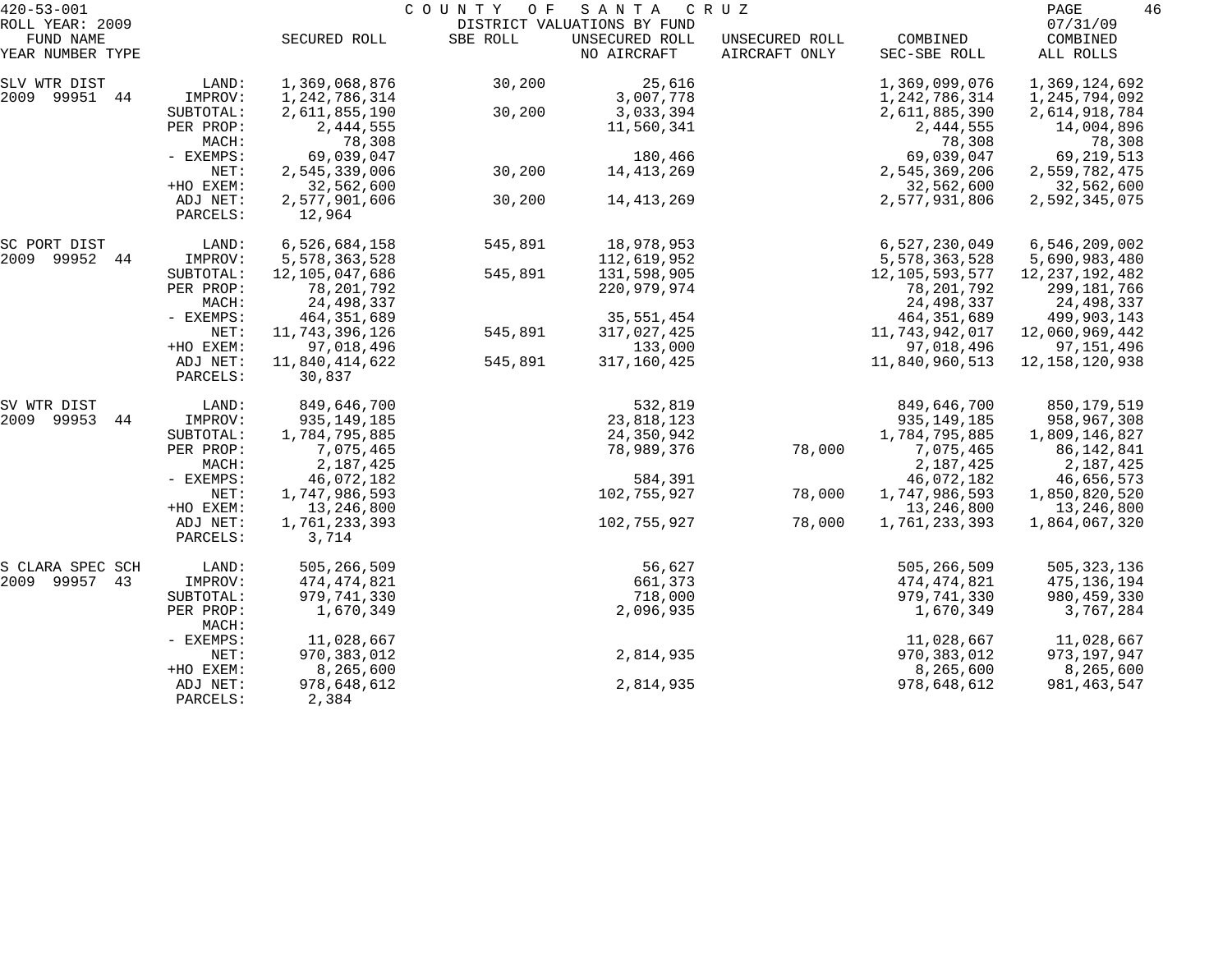| $420 - 53 - 001$              |                      | COUNTY<br>O F<br>SANTA<br>C R U Z |                                           |                                 |                          |                       |  |
|-------------------------------|----------------------|-----------------------------------|-------------------------------------------|---------------------------------|--------------------------|-----------------------|--|
| ROLL YEAR: 2009               |                      |                                   | DISTRICT VALUATIONS BY FUND               |                                 |                          | 07/31/09              |  |
| FUND NAME<br>YEAR NUMBER TYPE |                      | SECURED ROLL                      | SBE ROLL<br>UNSECURED ROLL<br>NO AIRCRAFT | UNSECURED ROLL<br>AIRCRAFT ONLY | COMBINED<br>SEC-SBE ROLL | COMBINED<br>ALL ROLLS |  |
| S CLARA INST TAX              | LAND:                | 505,266,509                       | 56,627                                    |                                 | 505,266,509              | 505, 323, 136         |  |
| 2009 99958<br>43              | IMPROV:              | 474,474,821                       | 661,373                                   |                                 | 474,474,821              | 475,136,194           |  |
|                               | SUBTOTAL:            | 979,741,330                       | 718,000                                   |                                 | 979,741,330              | 980, 459, 330         |  |
|                               | PER PROP:<br>MACH:   | 1,670,349                         | 2,096,935                                 |                                 | 1,670,349                | 3,767,284             |  |
|                               | - EXEMPS:            | 11,028,667                        |                                           |                                 | 11,028,667               | 11,028,667            |  |
|                               | NET:                 | 970, 383, 012                     | 2,814,935                                 |                                 | 970, 383, 012            | 973, 197, 947         |  |
|                               | +HO EXEM:            | 8,265,600                         |                                           |                                 | 8,265,600                | 8,265,600             |  |
|                               | ADJ NET:<br>PARCELS: | 978,648,612<br>2,384              | 2,814,935                                 |                                 | 978,648,612              | 981, 463, 547         |  |
| S CLARA DEV CTR               | LAND:                | 505,266,509                       | 56,627                                    |                                 | 505,266,509              | 505, 323, 136         |  |
| 2009 99959<br>43              | IMPROV:              | 474,474,821                       | 661,373                                   |                                 | 474,474,821              | 475,136,194           |  |
|                               | SUBTOTAL:            | 979,741,330                       | 718,000                                   |                                 | 979,741,330              | 980, 459, 330         |  |
|                               | PER PROP:<br>MACH:   | 1,670,349                         | 2,096,935                                 |                                 | 1,670,349                | 3,767,284             |  |
|                               | - EXEMPS:            | 11,028,667                        |                                           |                                 | 11,028,667               | 11,028,667            |  |
|                               | NET:                 | 970, 383, 012                     | 2,814,935                                 |                                 | 970, 383, 012            | 973, 197, 947         |  |
|                               | +HO EXEM:            | 8,265,600                         |                                           |                                 | 8,265,600                | 8,265,600             |  |
|                               | ADJ NET:<br>PARCELS: | 978,648,612<br>2,384              | 2,814,935                                 |                                 | 978,648,612              | 981, 463, 547         |  |
| S CLARA PHYS HND              | LAND:                | 505,266,509                       | 56,627                                    |                                 | 505,266,509              | 505, 323, 136         |  |
| 2009<br>99960<br>43           | IMPROV:              | 474,474,821                       | 661,373                                   |                                 | 474,474,821              | 475,136,194           |  |
|                               | SUBTOTAL:            | 979,741,330                       | 718,000                                   |                                 | 979,741,330              | 980, 459, 330         |  |
|                               | PER PROP:<br>MACH:   | 1,670,349                         | 2,096,935                                 |                                 | 1,670,349                | 3,767,284             |  |
|                               | - EXEMPS:            | 11,028,667                        |                                           |                                 | 11,028,667               | 11,028,667            |  |
|                               | NET:                 | 970, 383, 012                     | 2,814,935                                 |                                 | 970, 383, 012            | 973, 197, 947         |  |
|                               | +HO EXEM:            | 8,265,600                         |                                           |                                 | 8,265,600                | 8,265,600             |  |
|                               | ADJ NET:<br>PARCELS: | 978,648,612<br>2,384              | 2,814,935                                 |                                 | 978,648,612              | 981, 463, 547         |  |
| S CLARA CO SCH S              | LAND:                | 505,266,509                       | 56,627                                    |                                 | 505,266,509              | 505, 323, 136         |  |
| 2009 99961<br>43              | IMPROV:              | 474,474,821                       | 661,373                                   |                                 | 474,474,821              | 475, 136, 194         |  |
|                               | SUBTOTAL:            | 979,741,330                       | 718,000                                   |                                 | 979,741,330              | 980, 459, 330         |  |
|                               | PER PROP:<br>MACH:   | 1,670,349                         | 2,096,935                                 |                                 | 1,670,349                | 3,767,284             |  |
|                               | - EXEMPS:            | 11,028,667                        |                                           |                                 | 11,028,667               | 11,028,667            |  |
|                               | NET:                 | 970, 383, 012                     | 2,814,935                                 |                                 | 970, 383, 012            | 973, 197, 947         |  |
|                               | +HO EXEM:            | 8,265,600                         |                                           |                                 | 8,265,600                | 8,265,600             |  |
|                               | ADJ NET:<br>PARCELS: | 978,648,612<br>2,384              | 2,814,935                                 |                                 | 978,648,612              | 981, 463, 547         |  |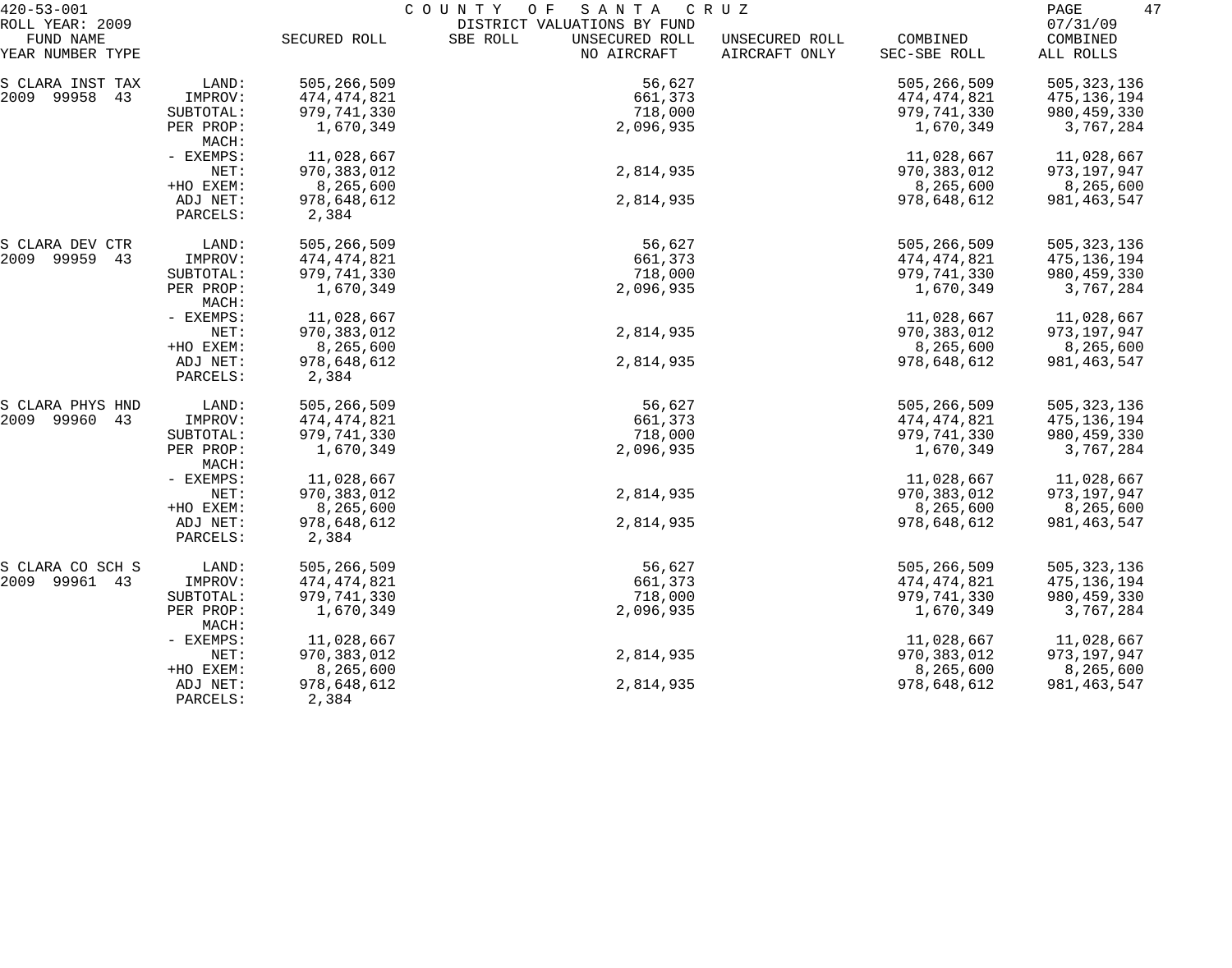| $420 - 53 - 001$                                 |                      | COUNTY<br>O F<br>SANTA<br>C R U Z |                                                                          |                                 |                          |                                   |
|--------------------------------------------------|----------------------|-----------------------------------|--------------------------------------------------------------------------|---------------------------------|--------------------------|-----------------------------------|
| ROLL YEAR: 2009<br>FUND NAME<br>YEAR NUMBER TYPE |                      | SECURED ROLL                      | DISTRICT VALUATIONS BY FUND<br>SBE ROLL<br>UNSECURED ROLL<br>NO AIRCRAFT | UNSECURED ROLL<br>AIRCRAFT ONLY | COMBINED<br>SEC-SBE ROLL | 07/31/09<br>COMBINED<br>ALL ROLLS |
| LOMA PRTA AREAWI                                 | LAND:                | 367, 349, 002                     |                                                                          |                                 | 367, 349, 002            | 367, 349, 002                     |
| 2009<br>99962 43                                 | IMPROV:              | 345, 241, 367                     | 509,704                                                                  |                                 | 345, 241, 367            | 345,751,071                       |
|                                                  | SUBTOTAL:            | 712,590,369                       | 509,704                                                                  |                                 | 712,590,369              | 713,100,073                       |
|                                                  | PER PROP:<br>MACH:   | 36,262                            | 1,041,290                                                                |                                 | 36,262                   | 1,077,552                         |
|                                                  | - EXEMPS:            | 7,446,387                         |                                                                          |                                 | 7,446,387                | 7,446,387                         |
|                                                  | NET:                 | 705,180,244                       | 1,550,994                                                                |                                 | 705,180,244              | 706,731,238                       |
|                                                  | +HO EXEM:            | 6,146,000                         |                                                                          |                                 | 6,146,000                | 6,146,000                         |
|                                                  | ADJ NET:<br>PARCELS: | 711,326,244<br>1,659              | 1,550,994                                                                |                                 | 711,326,244              | 712,877,238                       |
| S CLARA ALL CAP                                  | LAND:                | 505,266,509                       | 56,627                                                                   |                                 | 505,266,509              | 505, 323, 136                     |
| 2009 99964 43                                    | IMPROV:              | 474,474,821                       | 661,373                                                                  |                                 | 474,474,821              | 475,136,194                       |
|                                                  | SUBTOTAL:            | 979,741,330                       | 718,000                                                                  |                                 | 979,741,330              | 980, 459, 330                     |
|                                                  | PER PROP:<br>MACH:   | 1,670,349                         | 2,096,935                                                                |                                 | 1,670,349                | 3,767,284                         |
|                                                  | - EXEMPS:            | 11,028,667                        |                                                                          |                                 | 11,028,667               | 11,028,667                        |
|                                                  | NET:                 | 970,383,012                       | 2,814,935                                                                |                                 | 970, 383, 012            | 973, 197, 947                     |
|                                                  | +HO EXEM:            | 8,265,600                         |                                                                          |                                 | 8,265,600                | 8,265,600                         |
|                                                  | ADJ NET:<br>PARCELS: | 978,648,612<br>2,384              | 2,814,935                                                                |                                 | 978,648,612              | 981, 463, 547                     |
| S CLARA EQU AID                                  | LAND:                | 505,266,509                       | 56,627                                                                   |                                 | 505,266,509              | 505, 323, 136                     |
| 2009 99965<br>43                                 | IMPROV:              | 474,474,821                       | 661,373                                                                  |                                 | 474,474,821              | 475,136,194                       |
|                                                  | SUBTOTAL:            | 979,741,330                       | 718,000                                                                  |                                 | 979,741,330              | 980, 459, 330                     |
|                                                  | PER PROP:<br>MACH:   | 1,670,349                         | 2,096,935                                                                |                                 | 1,670,349                | 3,767,284                         |
|                                                  | - EXEMPS:            | 11,028,667                        |                                                                          |                                 | 11,028,667               | 11,028,667                        |
|                                                  | NET:                 | 970,383,012                       | 2,814,935                                                                |                                 | 970, 383, 012            | 973,197,947                       |
|                                                  | +HO EXEM:            | 8,265,600                         |                                                                          |                                 | 8,265,600                | 8,265,600                         |
|                                                  | ADJ NET:<br>PARCELS: | 978,648,612<br>2,384              | 2,814,935                                                                |                                 | 978,648,612              | 981, 463, 547                     |
| S CLARA JUV HALL                                 | LAND:                | 505,266,509                       | 56,627                                                                   |                                 | 505,266,509              | 505, 323, 136                     |
| 2009 99966<br>43                                 | IMPROV:              | 474,474,821                       | 661,373                                                                  |                                 | 474,474,821              | 475, 136, 194                     |
|                                                  | SUBTOTAL:            | 979,741,330                       | 718,000                                                                  |                                 | 979,741,330              | 980, 459, 330                     |
|                                                  | PER PROP:<br>MACH:   | 1,670,349                         | 2,096,935                                                                |                                 | 1,670,349                | 3,767,284                         |
|                                                  | - EXEMPS:            | 11,028,667                        |                                                                          |                                 | 11,028,667               | 11,028,667                        |
|                                                  | NET:                 | 970, 383, 012                     | 2,814,935                                                                |                                 | 970, 383, 012            | 973, 197, 947                     |
|                                                  | +HO EXEM:            | 8,265,600                         |                                                                          |                                 | 8,265,600                | 8,265,600                         |
|                                                  | ADJ NET:<br>PARCELS: | 978,648,612<br>2,384              | 2,814,935                                                                |                                 | 978,648,612              | 981, 463, 547                     |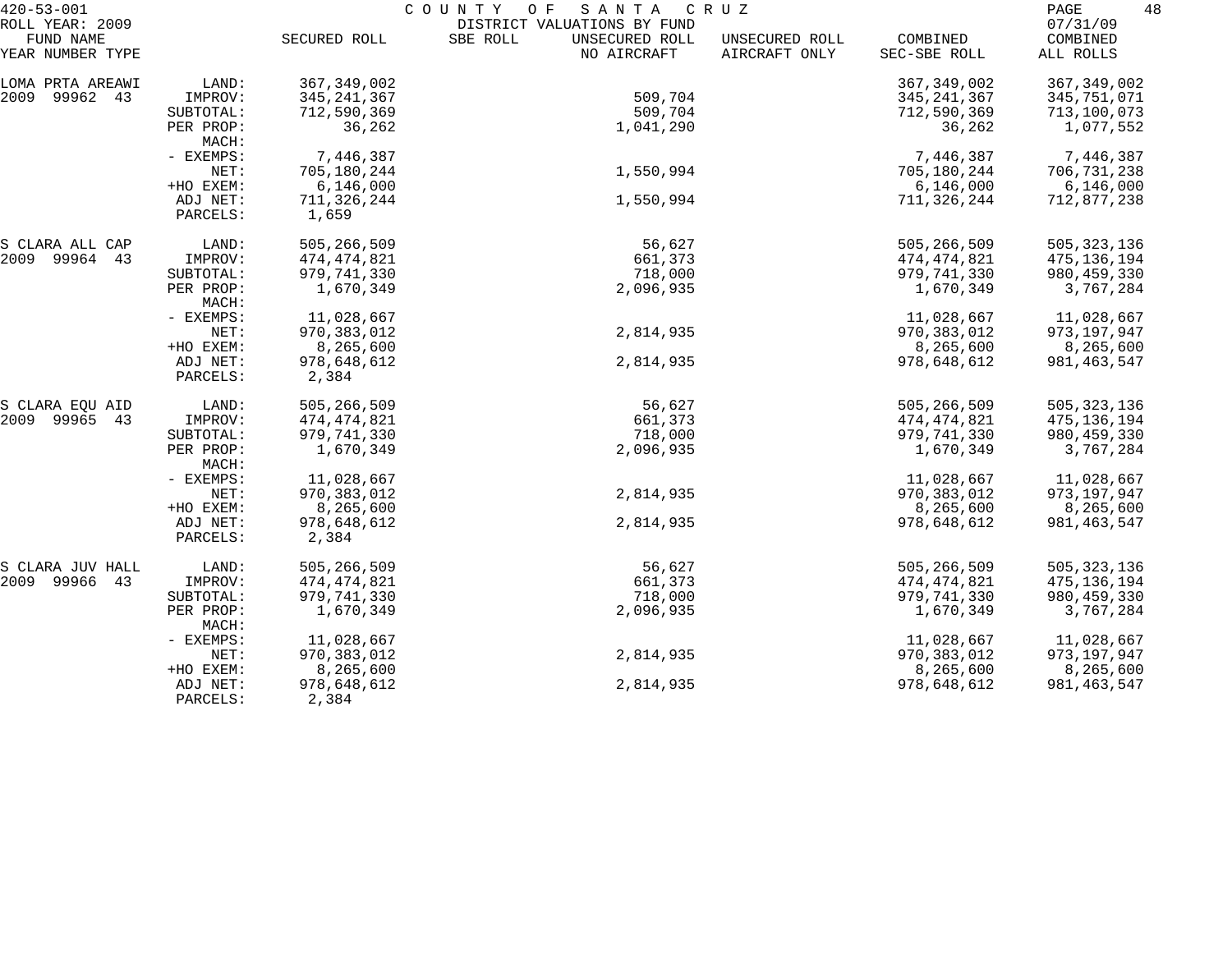| $420 - 53 - 001$              | COUNTY<br>O F<br>SANTA<br>C R U Z |                      |                             |                               |                                 |                          | 49<br>PAGE            |
|-------------------------------|-----------------------------------|----------------------|-----------------------------|-------------------------------|---------------------------------|--------------------------|-----------------------|
| ROLL YEAR: 2009               |                                   |                      | DISTRICT VALUATIONS BY FUND |                               |                                 |                          | 07/31/09              |
| FUND NAME<br>YEAR NUMBER TYPE |                                   | SECURED ROLL         | SBE ROLL                    | UNSECURED ROLL<br>NO AIRCRAFT | UNSECURED ROLL<br>AIRCRAFT ONLY | COMBINED<br>SEC-SBE ROLL | COMBINED<br>ALL ROLLS |
| LAKESIDE AREAWID              | LAND:                             | 137,917,507          |                             | 56,627                        |                                 | 137,917,507              | 137,974,134           |
| 2009 99967 43                 | IMPROV:                           | 129, 233, 454        |                             | 151,669                       |                                 | 129, 233, 454            | 129,385,123           |
|                               | SUBTOTAL:                         | 267,150,961          |                             | 208,296                       |                                 | 267,150,961              | 267, 359, 257         |
|                               | PER PROP:<br>MACH:                | 1,634,087            |                             | 1,055,645                     |                                 | 1,634,087                | 2,689,732             |
|                               | - EXEMPS:                         | 3,582,280            |                             |                               |                                 | 3,582,280                | 3,582,280             |
|                               | NET:                              | 265, 202, 768        |                             | 1,263,941                     |                                 | 265, 202, 768            | 266,466,709           |
|                               | +HO EXEM:                         | 2,119,600            |                             |                               |                                 | 2,119,600                | 2,119,600             |
|                               | ADJ NET:<br>PARCELS:              | 267, 322, 368<br>725 |                             | 1,263,941                     |                                 | 267, 322, 368            | 268,586,309           |
| WATS RDA-CENTRAL              | LAND:                             | 53,540,286           |                             | 305,028                       |                                 | 53,540,286               | 53,845,314            |
| 2009<br>99971 43              | IMPROV:                           | 75,363,476           |                             | 3, 214, 670                   |                                 | 75,363,476               | 78,578,146            |
|                               | SUBTOTAL:                         | 128,903,762          |                             | 3,519,698                     |                                 | 128,903,762              | 132,423,460           |
|                               | PER PROP:                         | 1,474,100            |                             | 4,210,578                     |                                 | 1,474,100                | 5,684,678             |
|                               | MACH:                             | 315,191              |                             |                               |                                 | 315,191                  | 315,191               |
|                               | - EXEMPS:                         | 10,336,247           |                             | 56,458                        |                                 | 10,336,247               | 10,392,705            |
|                               | NET:                              | 120,356,806          |                             | 7,673,818                     |                                 | 120,356,806              | 128,030,624           |
|                               | +HO EXEM:                         | 299,600              |                             |                               |                                 | 299,600                  | 299,600               |
|                               | ADJ NET:                          | 120,656,406          |                             | 7,673,818                     |                                 | 120,656,406              | 128,330,224           |
|                               | PARCELS:                          | 294                  |                             |                               |                                 |                          |                       |
| WATS RDA-WESTSID              | LAND:                             | 43, 147, 931         | 268,110                     |                               |                                 | 43, 416, 041             | 43,416,041            |
| 2009<br>99972 43              | IMPROV:                           | 98,461,515           |                             | 6,111,827                     |                                 | 98,461,515               | 104,573,342           |
|                               | SUBTOTAL:                         | 141,609,446          | 268,110                     | 6,111,827                     |                                 | 141,877,556              | 147,989,383           |
|                               | PER PROP:                         | 28,499,566           |                             | 17,326,586                    |                                 | 28,499,566               | 45,826,152            |
|                               | MACH:                             | 15,000,366           |                             |                               |                                 | 15,000,366               | 15,000,366            |
|                               | - EXEMPS:                         | 3,425,933            |                             |                               |                                 | 3,425,933                | 3,425,933             |
|                               | NET:                              | 181,683,445          | 268,110                     | 23, 438, 413                  |                                 | 181,951,555              | 205, 389, 968         |
|                               | +HO EXEM:                         | 28,000               |                             |                               |                                 | 28,000                   | 28,000                |
|                               | ADJ NET:                          | 181,711,445          | 268,110                     | 23, 438, 413                  |                                 | 181,979,555              | 205, 417, 968         |
|                               | PARCELS:                          | 131                  |                             |                               |                                 |                          |                       |
| WATS RDA CNTL 19              | LAND:                             | 3,042,675            |                             |                               |                                 | 3,042,675                | 3,042,675             |
| 2009 99973 43                 | IMPROV:                           | 6,814,916            |                             | 2,299                         |                                 | 6,814,916                | 6,817,215             |
|                               | SUBTOTAL:                         | 9,857,591            |                             | 2,299                         |                                 | 9,857,591                | 9,859,890             |
|                               | PER PROP:<br>MACH:                | 625,253              |                             | 34,417                        |                                 | 625,253                  | 659,670               |
|                               | - EXEMPS:                         | 1,025,458            |                             |                               |                                 | 1,025,458                | 1,025,458             |
|                               | NET:<br>+HO EXEM:                 | 9,457,386            |                             | 36,716                        |                                 | 9,457,386                | 9,494,102             |
|                               | ADJ NET:<br>PARCELS:              | 9,457,386<br>16      |                             | 36,716                        |                                 | 9,457,386                | 9,494,102             |